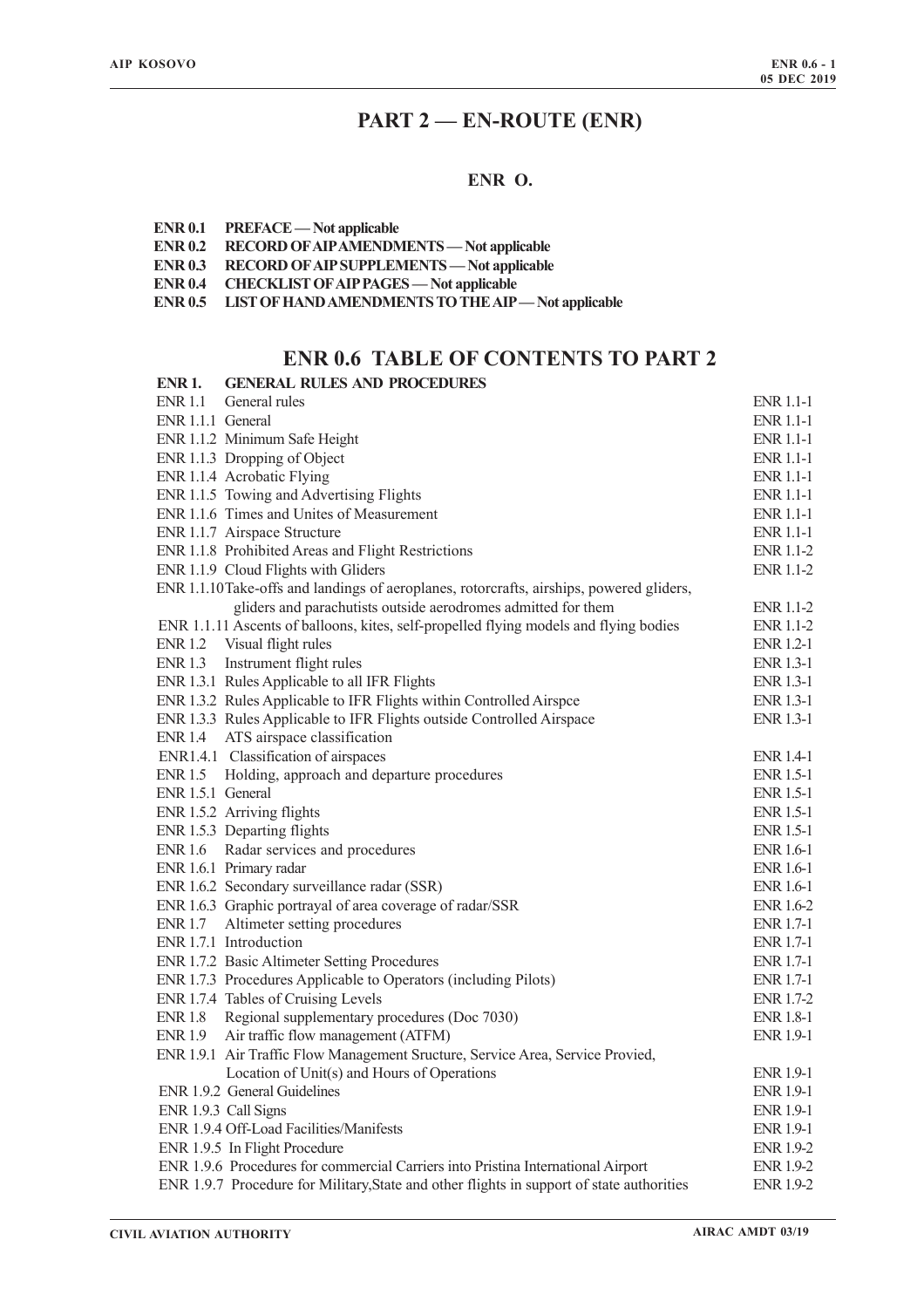$\overline{\phantom{a}}$ 

| <b>ENR 1.9.8</b>                 | CAOC TJ activities and Requirements                                            | <b>ENR 1.9-2</b>              |
|----------------------------------|--------------------------------------------------------------------------------|-------------------------------|
| <b>ENR 1.9.9</b>                 | Release of Liability and IIndemnification Agreement and Military Certification | <b>ENR 1.9-2</b>              |
| <b>ENR 1.9.10</b>                | Long - Term Schedling                                                          | <b>ENR 1.9-3</b>              |
| ENR 1.9.11                       | Emergency and medical evacuation (MEDEVAC) flights                             | <b>ENR 1.9-3</b>              |
| ENR 1.9.12                       | VIP/Distinguished Visitors (DV)                                                | <b>ENR 1.9.3</b>              |
| ENR 1.9.13                       | Slot allocation - change and cancellation procedure                            | <b>ENR 1.9-3</b>              |
| <b>ENR 1.9.14</b>                | Mission Change on day of flight                                                | <b>ENR 1.9-3</b>              |
| ENR 1.9.15                       | Slot Time Allocation - Conditions and Criteria                                 | ENR 1.9-3                     |
|                                  |                                                                                |                               |
| ENR 1.9.16                       | Use of L608 and M687 by NATO flights<br><b>Transfer of Control Points</b>      | ENR 1.9-4                     |
| <b>ENR 1.9.17</b>                |                                                                                | ENR 1.9-4                     |
| <b>ENR 1.9.18</b>                | Procedure for NATO Aircraft inbound to Pristina via M867 and outbound          |                               |
|                                  | using L608                                                                     | ENR 1.9-4                     |
| <b>ENR 1.10</b>                  | Flight planning                                                                | ENR 1.10-1                    |
| ENR 1.10.1                       | Procedures for the Submission of a Flight Plan                                 | ENR 1.10-1                    |
| ENR 1.10.2                       | Repetitive Flight Plan System                                                  | ENR 1.10-1                    |
| ENR 1.10.3                       | Changes to the submitted flight plan                                           | ENR 1.10-2                    |
| <b>ENR 1.11</b>                  | Addressing of flight plan messages                                             | ENR 1.11-1                    |
| <b>ENR 1.12</b>                  | Interception of civil aircraft.                                                | ENR 1.12-1                    |
| <b>ENR 1.13</b>                  | Unlawful interference                                                          | ENR 1.13-1                    |
| ENR 1.13.1                       | General                                                                        | ENR 1.13-1                    |
| ENR 1.13.2                       | Procedures                                                                     | ENR 1.13-1                    |
| <b>ENR 1.14</b>                  | Air traffic incidents                                                          | ENR 1.14-1                    |
| ENR 1.14.1                       | Definition of Air Trafic Incidents                                             | ENR 1.14-1                    |
| ENR 1.14.2                       | Use of the Air Traffic Incident Report Form                                    | ENR 1.14-1                    |
| ENR 1.14.3                       | Reporting Procedures (including In-Flight Procedures)                          | ENR 1.14-1                    |
| ENR 1.14.4                       | Purpose of Reporting and Handling of the Form                                  | ENR 1.14-2                    |
| <b>ENR 2.</b>                    | <b>AIR TRAFFIC SERVICES AIRSPACE</b>                                           |                               |
| <b>ENR 2.1</b>                   | ATS Airspace (FIR, CTA, TMA)                                                   | $ENR 2.1-1$                   |
| <b>ENR 2.2</b>                   | Other regulated airspaces                                                      | <b>ENR 2.2-1</b>              |
|                                  |                                                                                |                               |
| <b>ENR 3.</b>                    | <b>ATS ROUTES</b>                                                              |                               |
| <b>ENR 3.1</b>                   | Lower ATS routes                                                               | <b>ENR 3.1-1</b>              |
| <b>ENR 3.2</b>                   | <b>Upper ATS</b> routes                                                        | <b>ENR 3.2-1</b>              |
| <b>ENR 3.3</b>                   | Area navigation (RNAV) routes                                                  | <b>ENR 3.3-1</b>              |
| <b>ENR 3.4</b>                   | Helicopter routes                                                              | ENR 3.4-1                     |
| <b>ENR 3.5</b>                   | Other routes                                                                   | <b>ENR 3.5-1</b>              |
| <b>ENR 3.6</b>                   | En-route holding                                                               | <b>ENR 3.6-1</b>              |
| <b>ENR 4.</b>                    | RADIO NAVIGATION AIDS/SYSTEMS                                                  |                               |
| <b>ENR 4.1</b>                   | Radio navigation aids - en-route                                               | <b>ENR 4.1-1</b>              |
| <b>ENR 4.2</b>                   | Special navigation system                                                      | <b>ENR 4.2-1</b>              |
| <b>ENR 4.3</b>                   | Global navigation satellite system (GNSS)                                      | <b>ENR 4.3-1</b>              |
| <b>ENR 4.4</b>                   | Name code designators for significant points                                   | <b>ENR 4.4-1</b>              |
| <b>ENR 4.5</b>                   | Aeronautical ground lights - en-route                                          | <b>ENR 4.5-1</b>              |
| <b>ENR 5.</b>                    | <b>NAVIGATION WARNINGS</b>                                                     |                               |
| <b>ENR 5.1</b>                   | Prohibited, restricted and danger areas                                        | <b>ENR 5.1-1</b>              |
| <b>ENR 5.2</b>                   | Military exercise and training areas                                           | ENR 5.2-1                     |
| <b>ENR 5.3</b>                   | Other activities of a dangerous nature                                         | ENR 5.3-1                     |
| <b>ENR 5.4</b>                   | Air navigation obstacles - en-route                                            | <b>ENR 5.4-1</b>              |
|                                  |                                                                                |                               |
| <b>ENR 5.5</b>                   | Aerial sporting and recreational activities                                    | <b>ENR 5.5-1</b>              |
| <b>ENR 5.6</b><br><b>ENR 6.1</b> | Bird migration and areas with sensitive fauna<br>En-Route Charts               | <b>ENR 5.6-1</b><br>ENR 6.1-1 |
|                                  |                                                                                |                               |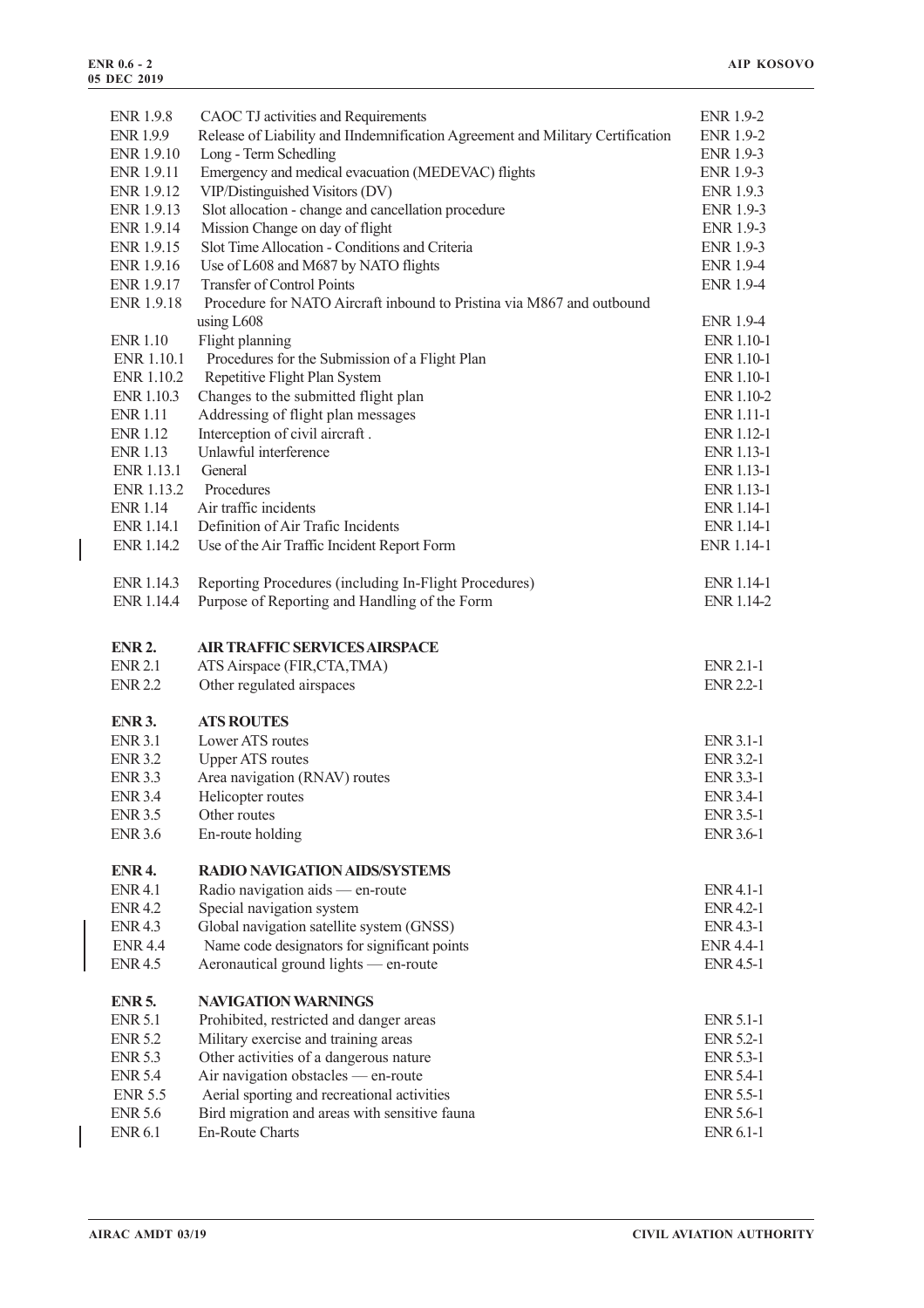# **ENR 1. GENERAL RULES AND PROCEDURES**

# **ENR 1.1 GENERAL RULES**

# **1.1.1 General**

1.1.1.1 The air traffic rules and procedures applicable to air traffic in Kosovo airspace conform to Annexes 2 and 11 to the Convention on International Civil Aviation and to those portions of the *Procedures for Air Navigation Services* — *Rules of the Air and Air Traffic Services* applicable to aircraft and of the *Regional Supplementary Procedures* applicable to the EUR Region, except for the differences listed in **GEN 1.7.**

# **1.1.2 Minimum safe height**

1.1.2.1 Aircraft shall not be flown below the minimum safe height except when necessary for take-off and landing. The minimum safe height is the height at which neither an unnecessary noise disturbance nor unnecessary hazards to persons and property in the event of an emergency landing are to be feared; however, over cities, other densely populated areas and assemblies of persons, this height shall be at least 300 m (1 000 ft) above the highest obstacle within a radius of 600 m, and elsewhere at least 150 m (500 ft) above ground or water. Gliders and balloons may be operated below a height of 150 m if necessary for the kind of operation and if danger to persons and property is not to be feared. Aircraft shall not be flown below bridges and similar constructions nor below overhead lines and antennas. For flights conducted for special purposes, the ATS Pristina may grant exemptions.

# **1.1.3 Dropping of objects**

1.1.3.1 The dropping or spraying of objects or other substances out of or from aircraft is prohibited. This does not apply to ballast in the form of water or fine sand, fuel, tow ropes, tow banners and similar objects if dropped or discharged at places where no danger to persons or property exists. The ATS Pristina may grant exemptions to the interdiction if no danger to persons or property exists.

# **1.1.4 Acrobatic flying**

1.1.4.1 Acrobatic flights are only permitted in visual meteorological conditions and with the explicit consent of all persons on board. Acrobatic flights are prohibited at heights of less than 450 m AGL (1 500 ft) as well as over cities, other densely populated areas, assemblies of persons, and airports. The ATS Pristina may grant exemptions in individual cases.

# **1.1.5 Towing and advertising flights**

1.1.5.1 Advertising flights with towed objects require permission from the ATS Pristina in the area in which the applicant is a resident. Permission shall be granted only if:

- 1) the pilot holds the rating for towing;
- 2) the aircraft is equipped with a calibrated barograph for recording altitudes during flight;
- 3) during the proposed flight not more than three aircraft are flying in formation, in which case a distance of at least 60 m shall be maintained both between the towed object of the preceding aircraft and the following aircraft, as well as between the aircraft;
- 4) the legal liability insurance also explicitly covers the towing of objects.

The above applies to the towing of objects for other than advertising purposes and subpara. 2) does not apply to aerial work of rotorcraft. Towing of gliders does not require permission, as the rating for towing will suffice.

1.1.5.2 For reasons of public safety or order and in particular for noise abatement, the authority granting permission may impose conditions. This authority may assign higher minimum safe heights and impose time limitations.

1.1.5.2 Advertising flights, where advertising consists only of inscriptions on the aircraft, do not require permission. Flights for advertising with acoustical means are prohibited.

# **1.1.6 Times and units of measurement**

1.1.6.1 Co-ordinated Universal Time (UTC) and the prescribed units of measurement shall be applied to flight operations. The units of measurement to be used are published in the Aeronautical Information Publication (AIP).

# **1.1.7 Airspace structure**

1.1.7. For the performance of the flight information service and the alerting service, the KCAA establishes airspaces which are published in the AIP. Within the Kosovo airspace, the KCAA establishes the controlled and uncontrolled airspace according to the extent of the air traffic services maintained there, on the basis of the classification described in subsection **ENR 1.4**. Within controlled airspace, VFR flights may be prohibited completely or partly by the air traffic services with regard to limitation of space and time if urgently required by the degree of intensity of air traffic subject to air traffic control.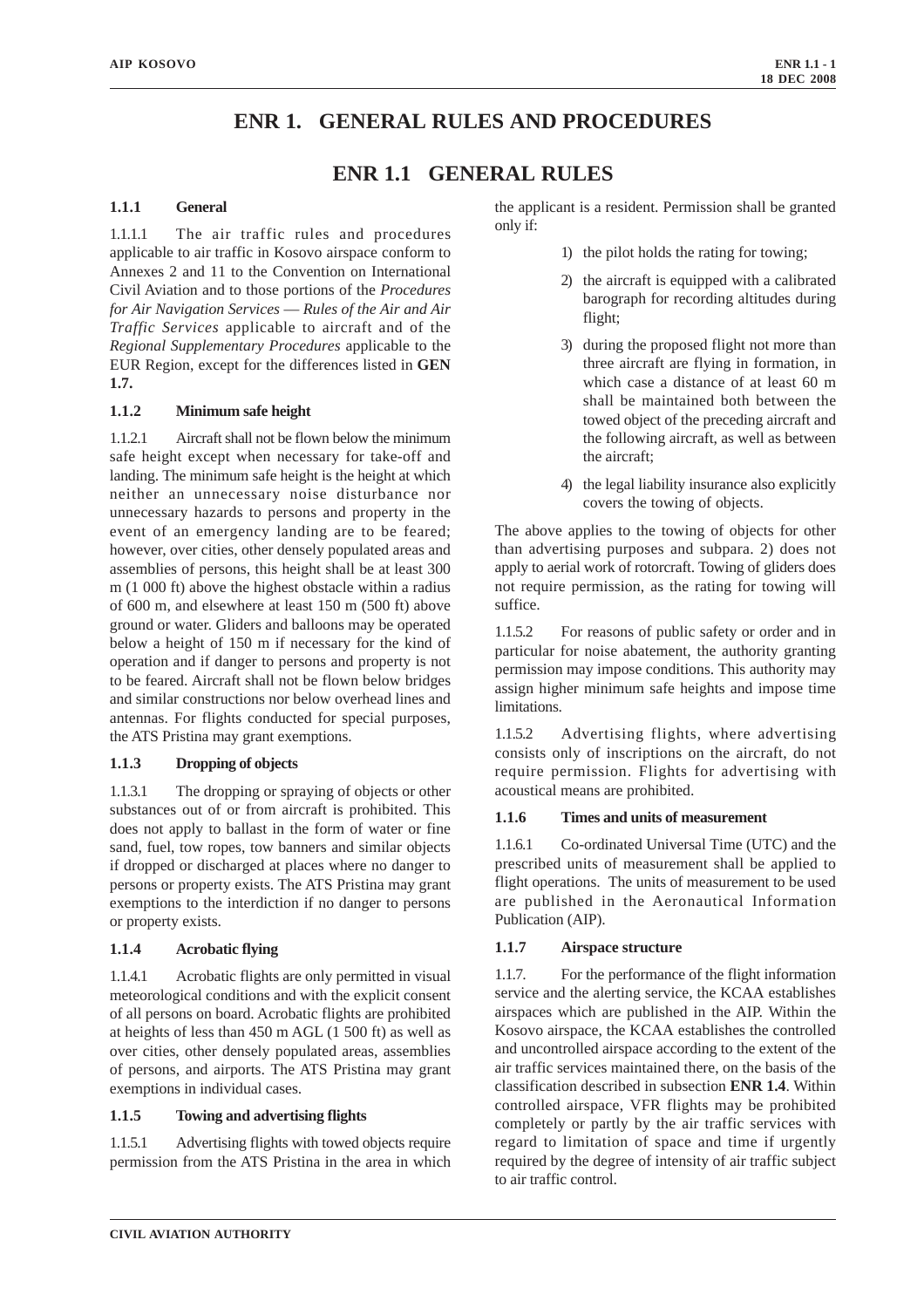#### **1.1.8 Prohibited areas and flight restrictions**

1.1.8.1 KFOR and KCAA establishes prohibited and restricted areas, if necessary, for the prevention of danger to public safety or order, especially for the safety of air traffic. The areas are published in the AIP.

#### **1.1.9 Cloud flights with gliders**

1.1.9.1 Cloud flights with gliders may be permitted by the air traffic services if the safety of air traffic can be maintained by appropriate measures. Conditions may be attached to the permission.

# **1.1.10 Take-offs and landings of aeroplanes, rotorcraft, airship, powered gliders, gliders and parachutists outside aerodromes admitted for them**

1.1.10.1 For take-offs and landings of aeroplanes, rotorcraft and airships, permission from ATS Pristina is required. For Take-offs of powered gliders and gliders outside Pristina International Airport, permission from ATS Pristina is required; however, for landings of powered gliders on a cross-country flight, permission is not required. This is to be applied analogously to landings of parachutists outside Pristina International Airport.

1.1.10.2 The authority granting permission may ask the applicant to produce evidence of the consent of the terrain owner or of other entitled parties.

# **1.1.11.1 Ascents of balloons, kites, self-propelled flying models and flying bodies**

1.1.11.1 The ascent of a manned free balloon outside an aerodrome admitted for balloon ascents requires permission from the ATS Pristina.

1.1.11.2 The ascent of captive balloons is permitted only with the consent of ATS Pristina. For kites, this consent is required if they are held by a rope of more than 100 m (300 ft) in length. Kite ascents within the construction restriction zone of airports as well as within a distance of less than 3 km from the boundary of airfields and gliding sites are prohibited. ATS Pristina may grant exemptions.

1.1.11.3 The mooring rope of captive balloons and kites, the ascent of which requires permission, shall be marked, at spacings of 100 m (300 ft), by red/white flags during the day, and by red and white lights at night, in such a manner that it is recognizable to other aircraft from all directions.

1.1.11.4 The ascent of flying models of less than 5 kg total weight requires no permission, with the exception of rocket-propelled models. The operation of flying models with combustion engines within a distance of less than 1.5 km from housing areas is permitted only with the consent of the local aeronautical authority. The same applies to flying models of all types within a distance of less than 1.5 km from the boundary of Pristina International Airport. The operation of all types of flying models on the aerodrome is permitted only with the consent of the air traffic services.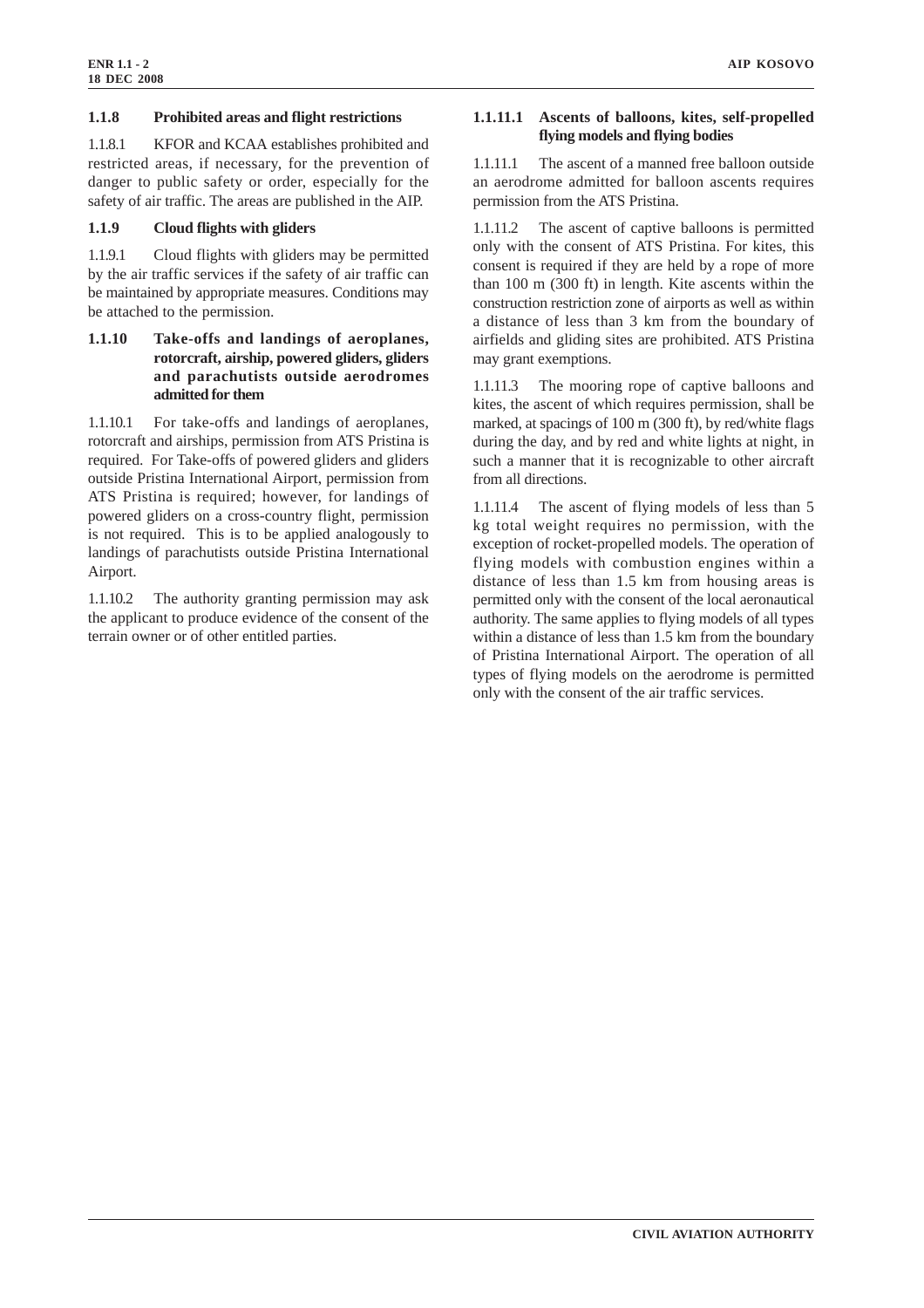# **ENR 1.2 VISUAL FLIGHT RULES**

1.2.1 VFR flights shall be conduct-ed so that the aircraft is flown in conditions of visibility and distance from clouds equal to or greater than those specified in Table.

1.2.2 Except when a clearance is obtained from an air traffic control unit, VFR flights shall not take off or land at an aerodrome within a control zone, or enter the traffic pattern:

- a) when the ceiling is less than 1 500 ft; or
- b) when the ground visibility is less than 5 km.

c) If visibility is less than 5km but not lower then 1500 m for fixed wing a/c, the Special VFR flights are permitted.

> *Note: For helicopters Special VFR is permitted if visibility is 5km or less down to but not lower than 800m*

1.2.3 VFR and SVFR flights between sunset and sunrise are not allowed except for KFOR (military), State aircraft, SAR and civil air ambu-lance flights.

1.2.4 VFR flights shall not be operated: - above FL 195;

1.2.5 Except when necessary for take-off or landing, or except by permission from the appropriate authority, a VFR flight shall not be flown:

- a) over the congested areas of cities, towns or settlements or over an open-air assembly of persons at a height less than 1 000 ft above the highest obstacle within a radius of 600 m from the aircraft;
- b) elsewhere than as specified in a), at a height less than 500 ft above the ground or water.

1.2.6 VFR flights shall comply with the provisions for controlled flights

- a) when operated within Classes B, C and D airspace; or
- b) when forming part of aerodrome traffic at controlled aerodromes.

1.2.7 A VFR flight operating within or into areas, or along routes, designated by the appropriate ATS authority shall maintain continuous air-ground voice communication watch on the appropriate communication channel of, and report its position as necessary to, the air traffic services unit providing flight information service.

1.2.8 An aircraft operated in accordance with the visual flight rules which wishes to change to compliance with the instrument flight rules shall:

| Airspace class                                     | $A^{**}BCDE$                                                                                                                                                                                                                                                                                                                                                                                                                             | F G                                                                                                                                                                                                                                |                                               |  |
|----------------------------------------------------|------------------------------------------------------------------------------------------------------------------------------------------------------------------------------------------------------------------------------------------------------------------------------------------------------------------------------------------------------------------------------------------------------------------------------------------|------------------------------------------------------------------------------------------------------------------------------------------------------------------------------------------------------------------------------------|-----------------------------------------------|--|
|                                                    |                                                                                                                                                                                                                                                                                                                                                                                                                                          | Above 3 000 ft AMSL or 1 At and below 3 000 ft<br>above 1 000 ft above AMSL or 1 000 ft above<br>terrain, whichever is terrain, whichever is the<br>higher.                                                                        | higher.                                       |  |
| Distance from clouds                               | 1 500m horizontally<br>$1000$ ft (300 m) vertically                                                                                                                                                                                                                                                                                                                                                                                      |                                                                                                                                                                                                                                    | Clear of cloud and in<br>sight of the surface |  |
| Flight visibility                                  | 8 km at and above FL 100<br>5 km below FL 100                                                                                                                                                                                                                                                                                                                                                                                            |                                                                                                                                                                                                                                    | $5 \text{ km}^*$                              |  |
| *<br>a)<br>$\left( \frac{1}{2} \right)$<br>levels. | Lower flight visibilities to 1 500 m may be per-<br>mitted for flights operating SVFR:<br>at speeds that, in the prevailing visibility,<br>will give adequate opportunity to<br>observe other traffic or any obstacles in<br>time to avoid collision; or<br>2) in circumstances in which the probability<br>of encounters with other traffic would<br>normally be low, e.g. in areas of low<br>volume traffic and for aerial work at low | Helicopters may be permitted to operate<br>b)<br>(but not below 800 m visibility), if<br>manoeuvred at a speed that will give<br>adequate opportunity to observe other<br>traffic or any obstacles in time to avoid<br>collisions. | SVFR in less than 1 500m flight visibility    |  |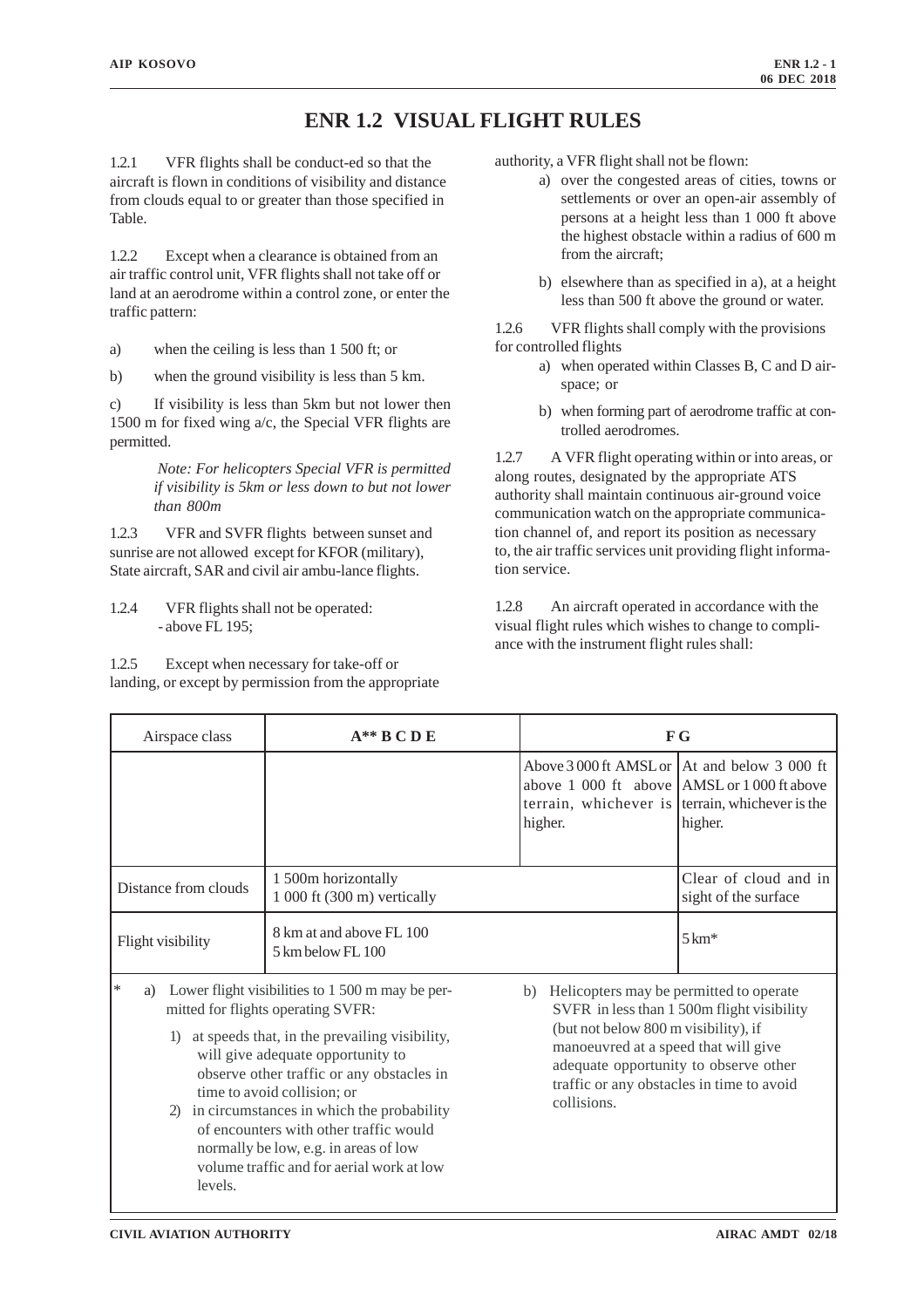a) if a flight plan was submitted, communicate the necessary changes to be effected to its current flight plan, or

b) submit a flight plan to the appropriate air traffic services unit and obtain a clearance prior to proceeding IFR when in controlled airspace.

1.2.9 Authorization of special VFR flights

If meteorological conditions prevail (visibility below 5km) and when traffic conditions permit, special VFR flights may be authorized subject to the approval of the unit providing approach control service.

Requests for such authorization shall be handled

individually.

Separation shall be effected between all IFR flights and special VFR flights, between all special VFR flights in accordance with separation minima prescribed.

1.2.10 Aircraft operating at speed not exceeding 140 KT IAS for the purpose of landing, take off and depart from a control zone, cross a control zone or operate locally within a control zone and land/depart from the aerodrome within the Control Zone, may be cleared to operate as a Special VFR flight provided the ground visibility is not less than 1500m and during daylight only.

Authorization for Special VFR is only a permission to operate in visibility of at least 1500m and to remain clear of clouds but this is not an exception for pilots from minimum altitudes above terrain.

The following information shall be provided to Prishtina Approach/Radar when requesting SVFR approval for departing/arriving/crossing traffic:

- a) Call sign
- b) Type of helicopter
- c) Departing VFR Reporting point
- d) Via ROUTE (Visual Reporting Points)
- e) Estimating
- f) Altitude
- g) Squawk

1.2.11 Two successive SVFR flights are approved at the same time in Prishtina CTR provided that number two is always separated from number by one of the following separation methods;

a) Geographically

b) Restricted Vertically (At or Above, or At or Below), and

c) By holding succeeding flight over VFR reporting point.

1.2.12 Helicopters during Special VFR

Helicopters operating at speed that will allow the pilot to observe obstructions and avoid collision may be cleared to operate as a Special VFR, provided the ground visibility or in flight visibility is lower than 1500m but not less than 800m.

Minimum Meteorological conditions to fly Special VFR (for helicopters) in Prishtina CTR are;

a) DAYLIGHT,

b) Ceiling; 500ft AGL or higher,

c) Ground Visibility (or in flight Visibility) not less than 800meters

Only then Special VFR for Helicopters will be permitted. If one of the three up mentioned conditions is not met, then such SVFR request will be rejected.

1.2.13 Special provisions for VFR Flights.

In addition,regarding VFR Flights,special provisions are provided in NATO SPINS, the current version.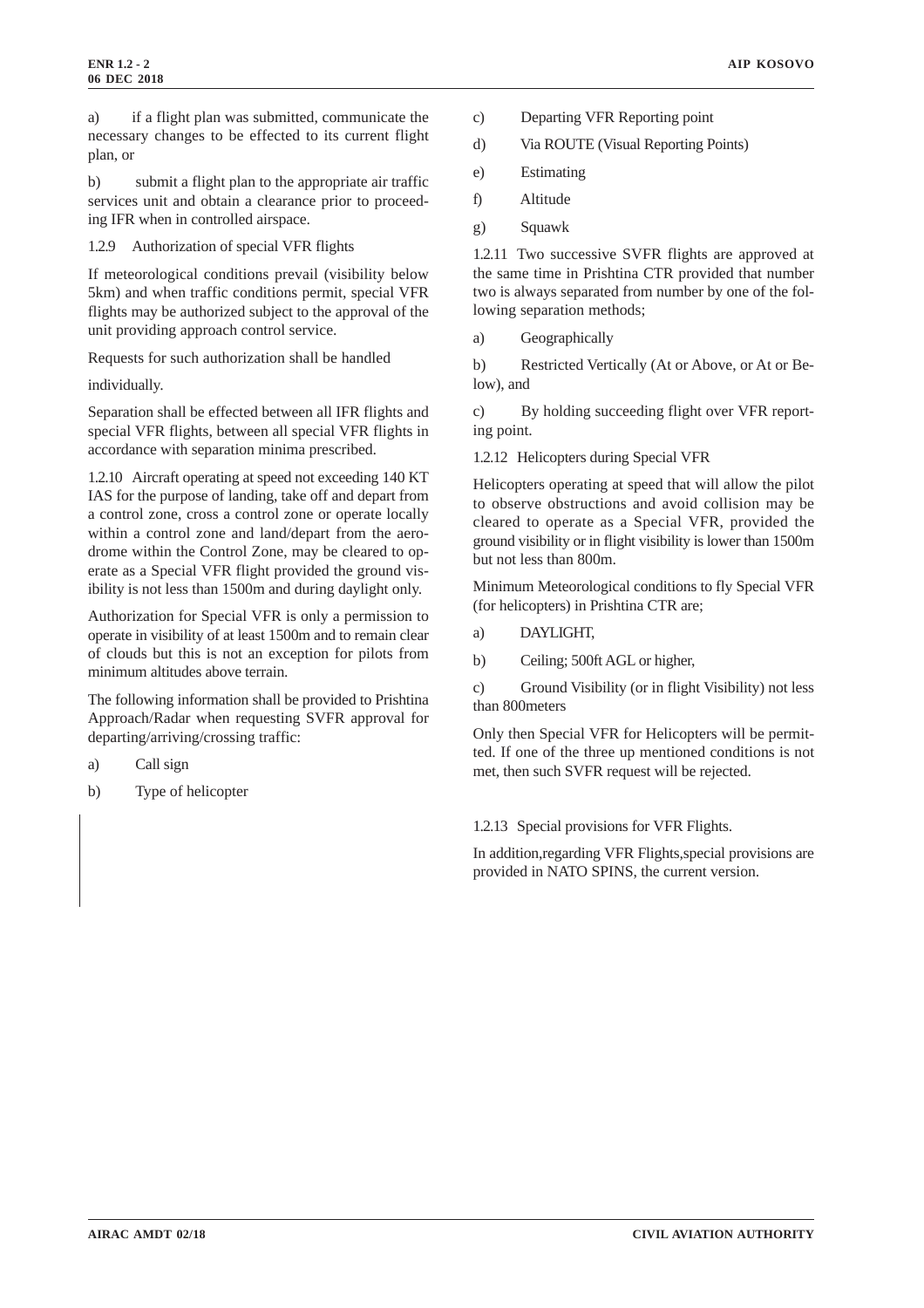# **ENR 1.3 INSTRUMENT FLIGHT RULES**

#### **1.3.1 Rules applicable to all IFR flight**s

#### 1.3.1.1 **Aircraft equipment**

1.3.1.1.1 Aircraft shall be equipped with suitable instruments and with navigation equipment appropriate to the route to be flown.

# 1.3.1.2 **Minimum levels**

1.3.1.2.1 Except when necessary for take-off or landing or when specifically authorized by the appropriate authority, an IFR flight shall be flown at a level that is at least 600 m (2 000 ft) above the highest obstacle located within 8 km of the estimated position of the aircraft

> *Note,— The estimated position of the aircraft will take account of the navigational accuracy which can be achieved on the relevant route segment, having regard to the navigational facilities available on the ground and in the aircraft.*

# 1.3.1.3 **Change from IFR flight to VFR flight**

1.3.1.3 An aircraft electing to change the conduct of its flight from compliance with the instrument flight rules to compliance with the visual flight rules shall, if a flight plan was submitted, notify the appropriate air traffic services unit specifically that the IFR flight is cancelled and communicate thereto the changes to be made to its current flight plan. When an aircraft operating under the instrument flight rules is flown in or encounters visual meteorological conditions, it shall not cancel its IFR flight unless it is anticipated, and intended, that the flight will be continued for a reasonable period of time in uninterrupted visual meteorological conditions.

# **1.3.2 Rules applicable to IFR flights within controlled airspace**

1.3.2.1 IFR flights shall comply with the provisions of 3.6 of ICAO Annex 2 when operated in controlled airspace.

1.3.2.2 An IFR flight operating in cruising flight in controlled airspace shall be flown at a cruising level, or, if authorized to employ cruise climb techniques, between two levels or above a level, selected from the tables of cruising levels in **ENR 1.7**, except that the correlation of levels to track prescribed therein shall not apply whenever otherwise indicated in air traffic control clearances or specified by the appropriate ATS authority in the Aeronautical Information Publication (AIP).

# **1.3.3 Rules applicable to IFR flights outside controlled airspace**

# 1.3.3.1 **Cruising levels**

1.3.3.1.1 An IFR flight operating in level cruising flight outside of controlled airspace shall be flown at a cruising level appropriate to its track as specified in the tables of cruising levels in **ENR 1.7**, except when otherwise specified by the appropriate ATS authority for flights at or below 900 m (3 000 ft) above mean sea level.

#### 1.3.3.2 **Communications**

1.3.3.2.1 An IFR flight operating outside controlled airspace but within or into areas, or along routes, designated by the appropriate ATS authority in accordance with 3.3.1.2 c) or d) of ICAO Annex 2 shall maintain an air-ground voice communication watch on the appropriate communication channel and establish two-way communication, as necessary, with the air traffic services unit providing flight information service.

# 1.3.3.3 **Position reports**

1.3.3.3.1 An IFR flight operating outside controlled airspace shall maintain an air-ground communication watch on the appropriate communication channel and establish two way communication, as necessary, with the air traffic services unit providing flight information service and shall report position as specified in 3.6.3 of ICAO Annex 2 for controlled flights.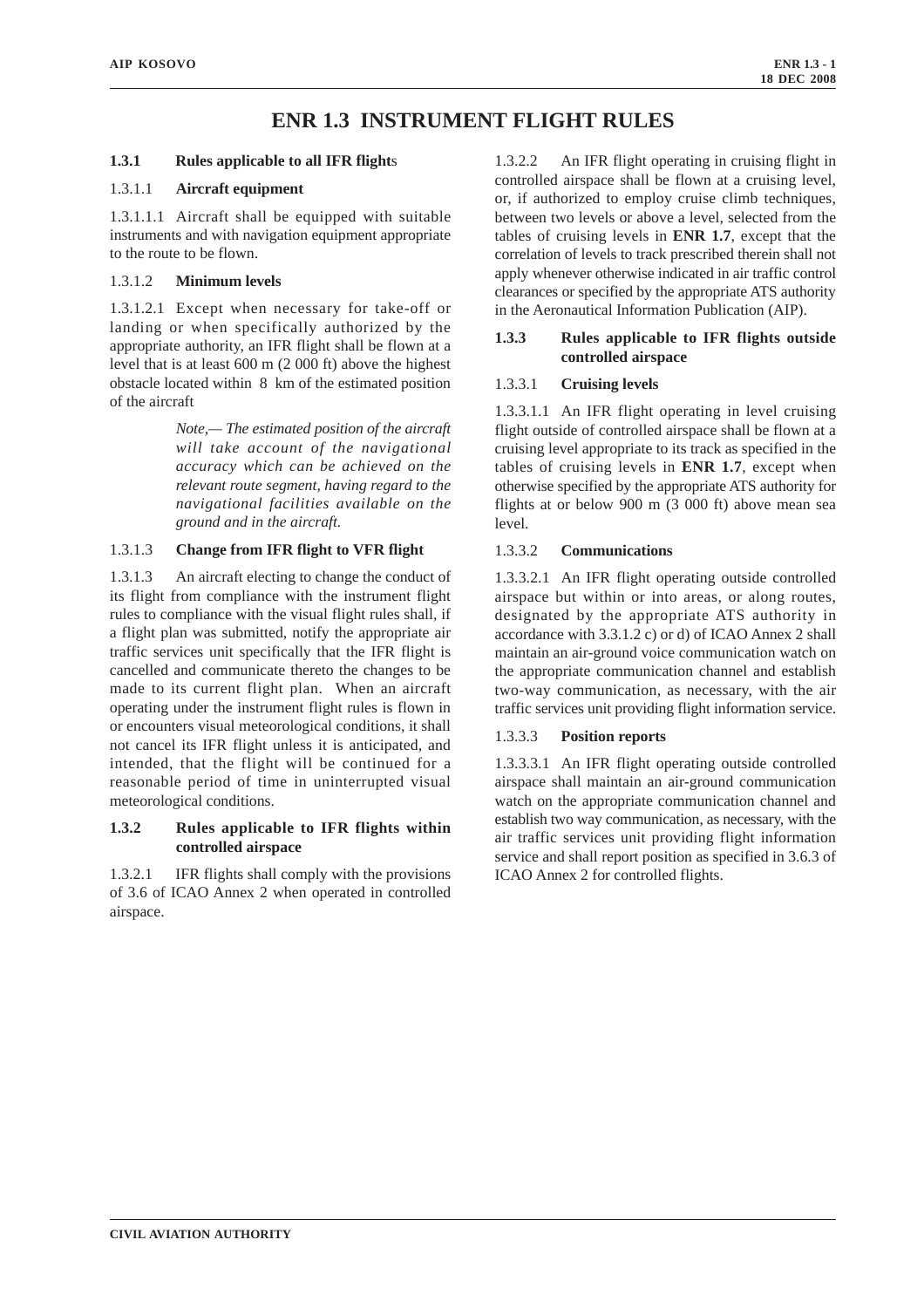# **INTENTIONALLY LEFT BLANK**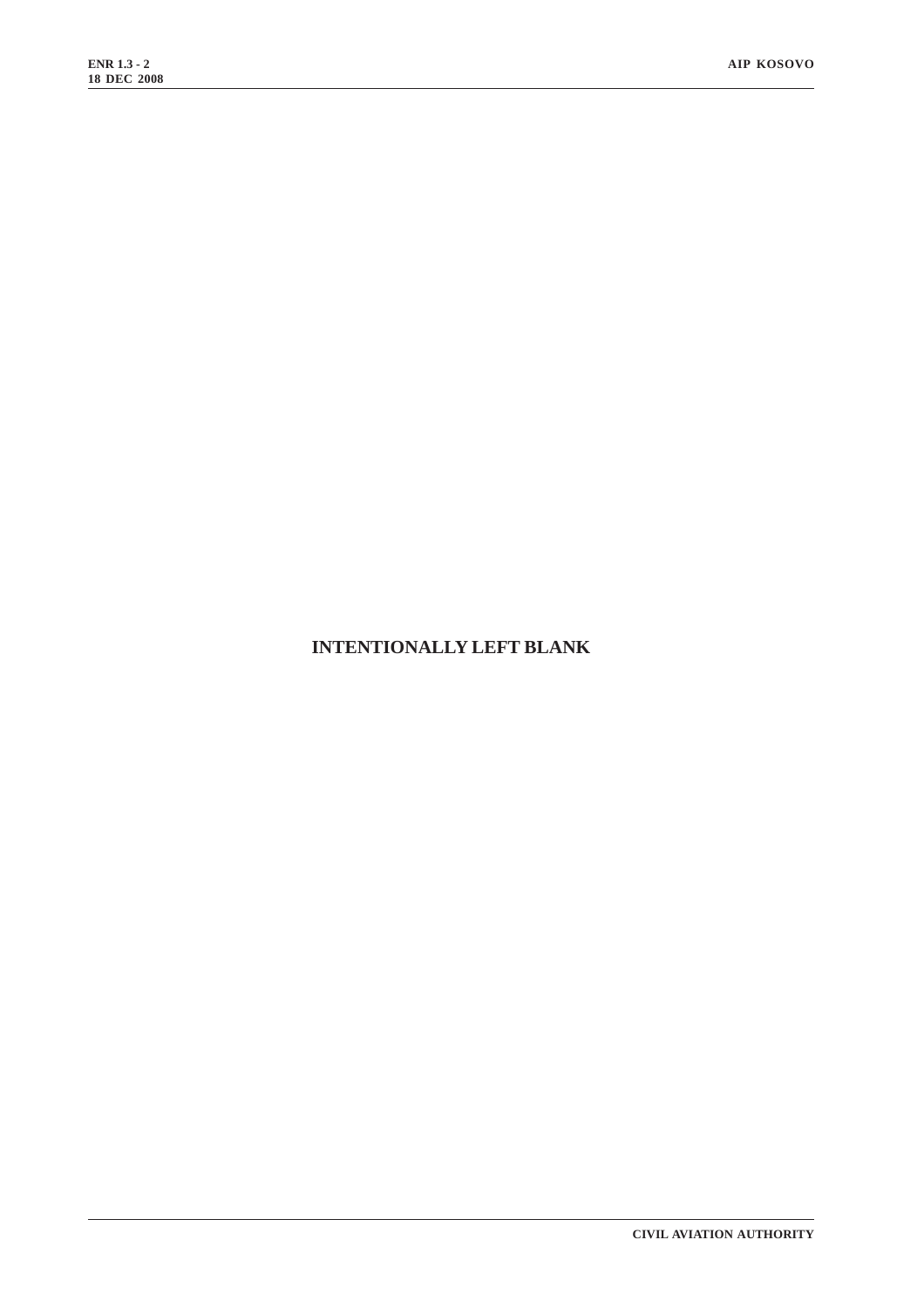# **ENR 1.4 ATS AIRSPACE CLASSIFICATION**

#### **1.4.1 Classification of airspaces**

1.4.1.1 ATS airspaces are classified and designated in accordance with the following:

*Class A.* IFR flights only are permitted, all flights are subject to air traffic control service and are separated from each other.

*Class B.* IFR and VFR flights are permitted, all flights are subject to air traffic control service and are separated from each other.

*Class C.* IFR and VFR flights are permitted, all flights are subject to air traffic control service and IFR flights are separated from other IFR flights and from VFR flights. VFR flights are separated from IFR flights and receive traffic information in respect of other VFR flights.

*Class D.* IFR and VFR flights are permitted and all flights are subject to air traffic control service, IFR flights are separated from other IFR flights and receive traffic information in respect of VFR flights, VFR flights receive traffic information in respect of all other flights.

*Class E.* IFR and VFR flights are permitted, IFR flights are subject to air traffic control service and are separated from other IFR flights. All flights receive traffic information as far as is practical.

*Class F.* IFR and VFR flights are permitted, all participating IFR flights receive an air traffic advisory service and all flights receive flight information service if requested.

*Class G.* IFR and VFR flights are permitted and receive flight information service if requested.

The requirements for the flights within each class of airspace are as shown in the following table.

> *Note. - The airspace structure of the Balkan Joint Operations Area is defined by ICAO, with one exception: Inside Traffic Management Area (TMA/CTA) the 250 knots restriction is not applicable to Stabilization Force tactical aircraft.*

| <b>Class</b> | Type of<br>flight | <b>Separation provided</b>                        | <b>Service provided</b>                                                                                                              | <b>Speed limitation</b>                                | Radio communication<br>requirement | Subject to an<br><b>ATC</b> clearance |
|--------------|-------------------|---------------------------------------------------|--------------------------------------------------------------------------------------------------------------------------------------|--------------------------------------------------------|------------------------------------|---------------------------------------|
| $\mathbf{A}$ | IFR only          | All aircraft                                      | Air traffic control service                                                                                                          | Not applicable                                         | Continuous two-way                 | Yes                                   |
|              | <b>IFR</b>        | All aircraft                                      | Air traffic control service                                                                                                          | Not applicable                                         | Continuous two-way                 | Yes                                   |
| B            | <b>VFR</b>        | All aircraft                                      | Air traffic control service                                                                                                          | Not applicable                                         | Continuous two-way                 | Yes                                   |
|              | <b>IFR</b>        | <b>IFR</b> from <b>IFR</b><br><b>IFR</b> from VFR | Air traffic control service                                                                                                          | Not applicable                                         | Continuous two-way                 | Yes                                   |
|              | <b>VFR</b>        | VFR from IFR                                      | 1) Air traffic control service<br>for separation from IFR<br>2) VFR/VFR traffic<br>information (and traffic<br>avoidance on request) | 250 kt IAS below<br>10 000 ft (3 050 m)<br>AMSL        | Continuous two-way                 | Yes                                   |
| D            | <b>IFR</b>        | <b>IFR</b> from IFR                               | Air traffic control service<br>including traffic information<br>about VFR flights (and traffic<br>avoidance advice on request)       | 250 kt IAS below<br>10 000 ft (3 050 m)<br>AMSL        | Continuous two-way                 | Yes                                   |
|              | <b>VFR</b>        | NIL                                               | Traffic infromation between<br>VFR and IFR flights (and<br>traffic avoidance advice on<br>request)                                   | 250 kt IAS below<br>10 000 ft (3 050 m)<br>AMSL        | Continuous two-way                 | Yes                                   |
| E            | <b>IFR</b>        | <b>IFR</b> from IFR                               | Air traffic control service and<br>information about VFR flights<br>as far as prictcable                                             | 250 kt IAS below<br>10 000 ft (3 050 m)<br><b>AMSL</b> | Continuous two-way                 | <b>Yes</b>                            |
|              | <b>VFR</b>        | NII.                                              | Traffic infromation as far as<br>practicable                                                                                         | 250 kt IAS below<br>10 000 ft (3 050 m)<br>AMSL        | Continuous two-way                 | No                                    |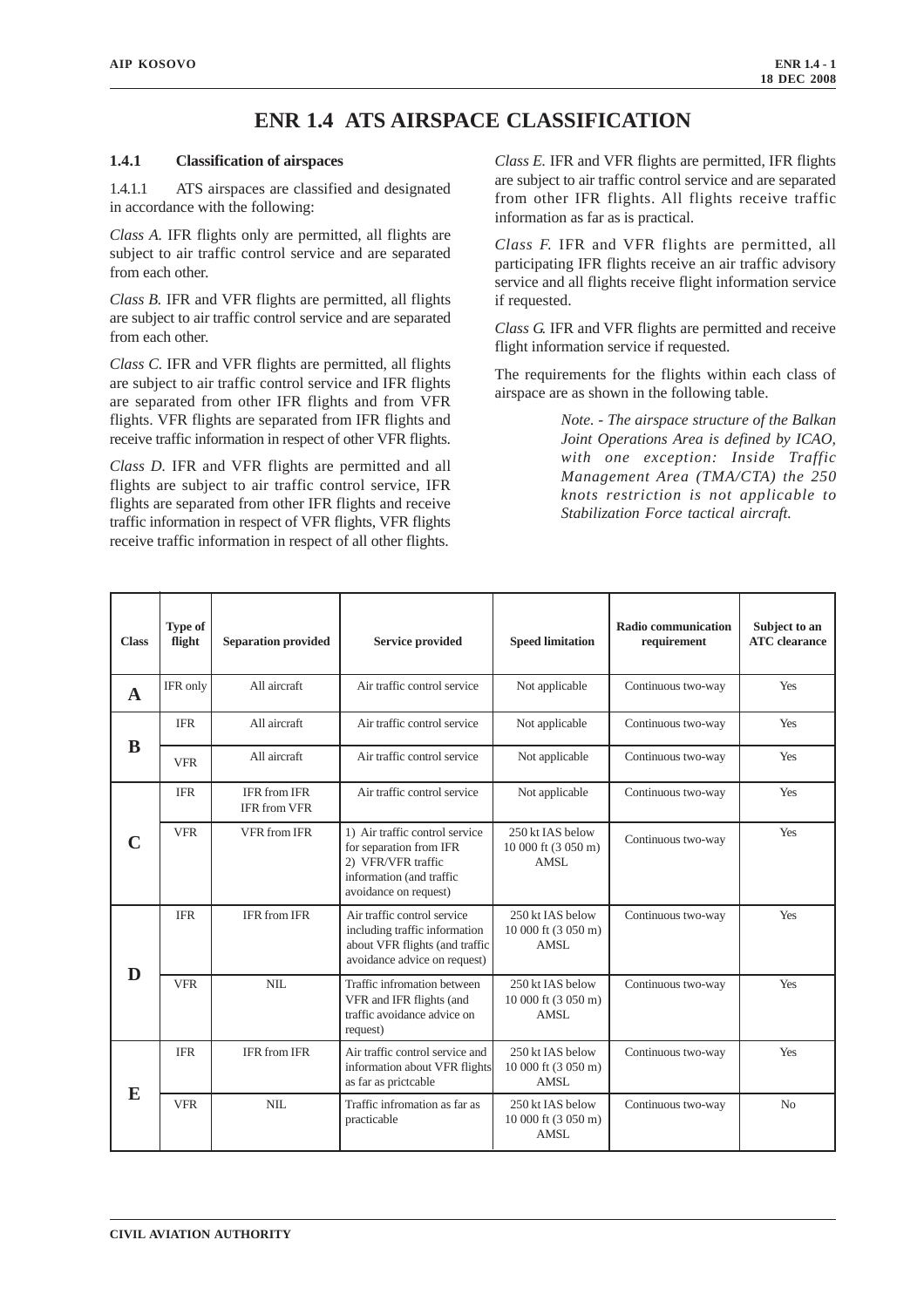| <b>Class</b> | Type of<br>flight | <b>Separation provided</b>                          | <b>Service provided</b>                             | <b>Speed limitation</b>                                         | Radio communication<br>requirement | Subject to an<br><b>ATC</b> clearance |
|--------------|-------------------|-----------------------------------------------------|-----------------------------------------------------|-----------------------------------------------------------------|------------------------------------|---------------------------------------|
| F            | <b>IFR</b>        | <b>IFR</b> from <b>IFR</b><br>as far as practicable | Air traffic advisory; flight<br>information service | 250 kt IAS below<br>10 000 ft (3 050 m)<br>AMSL                 | Continuous two-way                 | N <sub>o</sub>                        |
|              | <b>VFR</b>        | NIL                                                 | Flight information service                          | 250 kt IAS below<br>10 000 ft (3 050 m)<br>AMSL                 | N <sub>o</sub>                     | N <sub>o</sub>                        |
|              | <b>IFR</b>        | NII.                                                | Flight information service                          | 250 kt IAS below<br>$10\,000$ ft $(3\,050\,\mathrm{m})$<br>AMSL | Continuous two-way                 | No                                    |
| G            | <b>VFR</b>        | <b>NIL</b>                                          | Flight information service                          | 250 kt IAS below<br>10 000 ft (3 050 m)<br>AMSL                 | N <sub>o</sub>                     | N <sub>0</sub>                        |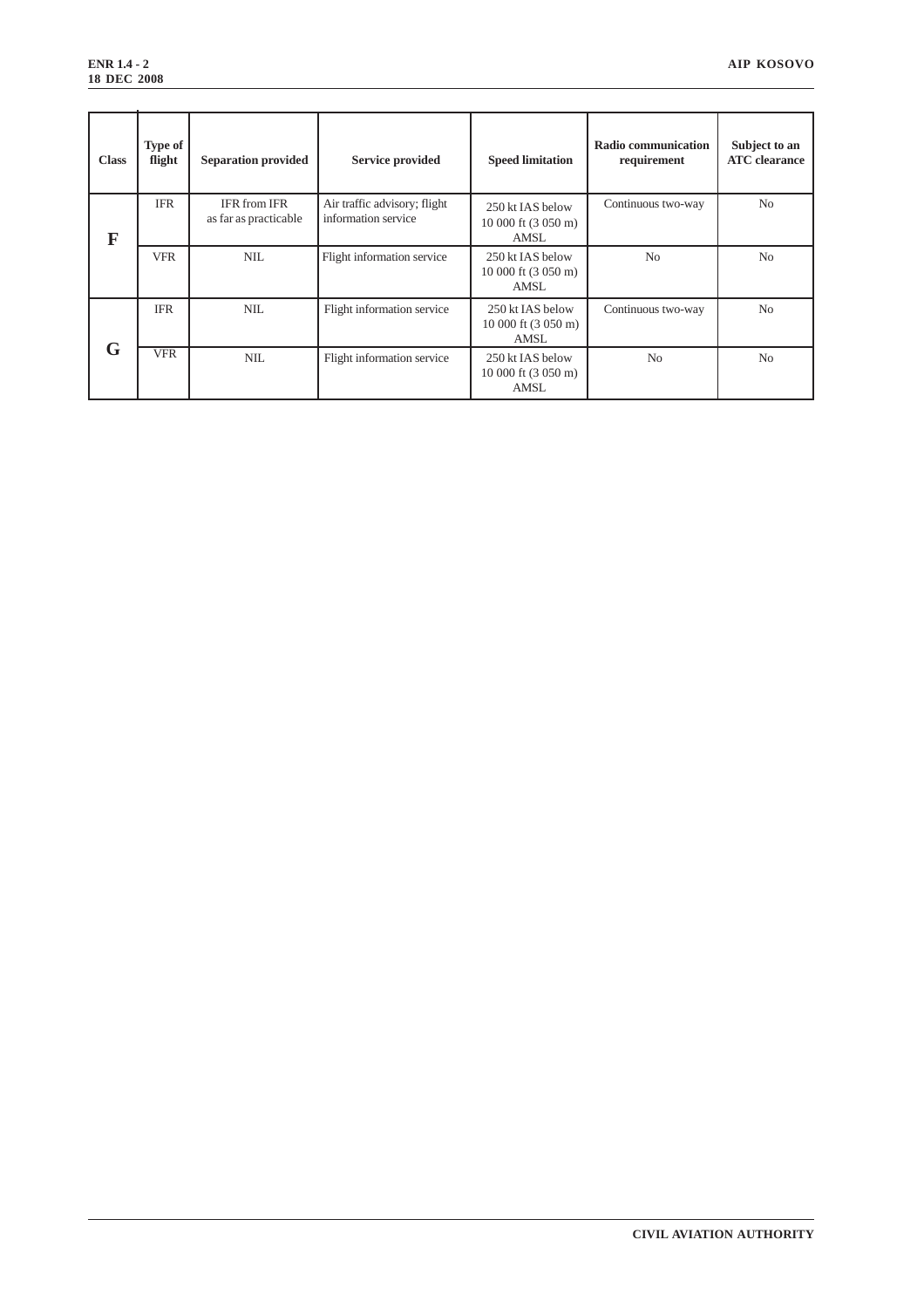# **ENR 1.5 HOLDING, APPROACH AND DEPARTURE PROCEDURES**

# **1.5.1 General**

1.5.1.1 The holding, approach and departure procedures in use are based on those contained in the latest edition of ICAO Doc 8168 — *Procedures for Air Navigation Services* — *Aircraft Operations* (PANS-OPS).

1.5.1.2 The holding and approach procedures in use have been based on the values and factors contained in Parts III and IV of Vol. I of the PANS-OPS. The holding patterns shall be entered and flown as indicated below.

# **1.5.2 Arriving flights**

1.5.2.1 IFR flights entering and landing within a terminal control area will be cleared to a specified holding point and instructed to contact approach control at a specified time, level or position. The terms of this clearance shall be adhered to until further instructions are received from approach control. If the clearance limit is reached before further instructions have been received, holding procedure shall be carried

out at the level last authorized.

1.5.2.2 Due to the limited airspace available, it is important that the approaches to the patterns and the holding procedures be carried out as precisely as possible. Pilots are strongly requested to inform ATC if for any reason the approach and/or holding cannot be performed as required.

# **1.5.3 Departing flights**

1.5.3.1 IFR flights departing from Pristina Airport will receive initial ATC clearance from the local aerodrome control tower. The clearance limit will normally be the aerodrome of destination. IFR flights departing from non-controlled aerodromes must make arrangements with the Pristina approach prior to takeoff.

1.5.3.2 Detailed instructions with regard to routes, turns, etc. will be issued after take-off. If no instructions have been issued aircraft shall be established on the cleared route within 15 NM of their point of departure.

|                                                                 |                                              |                             | Jet aircraft                                         |  |
|-----------------------------------------------------------------|----------------------------------------------|-----------------------------|------------------------------------------------------|--|
| Flight level (FL)                                               | Category A<br>and B aircraft                 | <b>Normal</b><br>conditions | Turbulence conditions                                |  |
| Up to FL 140<br>$(4250 \text{ m})$ inclusive                    | $170$ kt<br>$230$ kt<br>$(425 \text{ km/h})$ |                             |                                                      |  |
| Above FL 140 (4 250 m)<br>to FL $200(6100 \text{ m})$ inclusive | $240$ kt<br>$(445 \text{ km/h})$             |                             | 280 kt (520 km/h) or<br>Mach 0.83, whichever is less |  |
| ABOVE FL 200 (6 100 m)<br>to FL 340 (10 350 m) inclusive        | $265$ kt<br>$(490 \text{ km/h})$             |                             |                                                      |  |
| Above FL 340<br>$(10350 \text{ m})$                             | Mach $0.83$                                  |                             | Mach $0.83$                                          |  |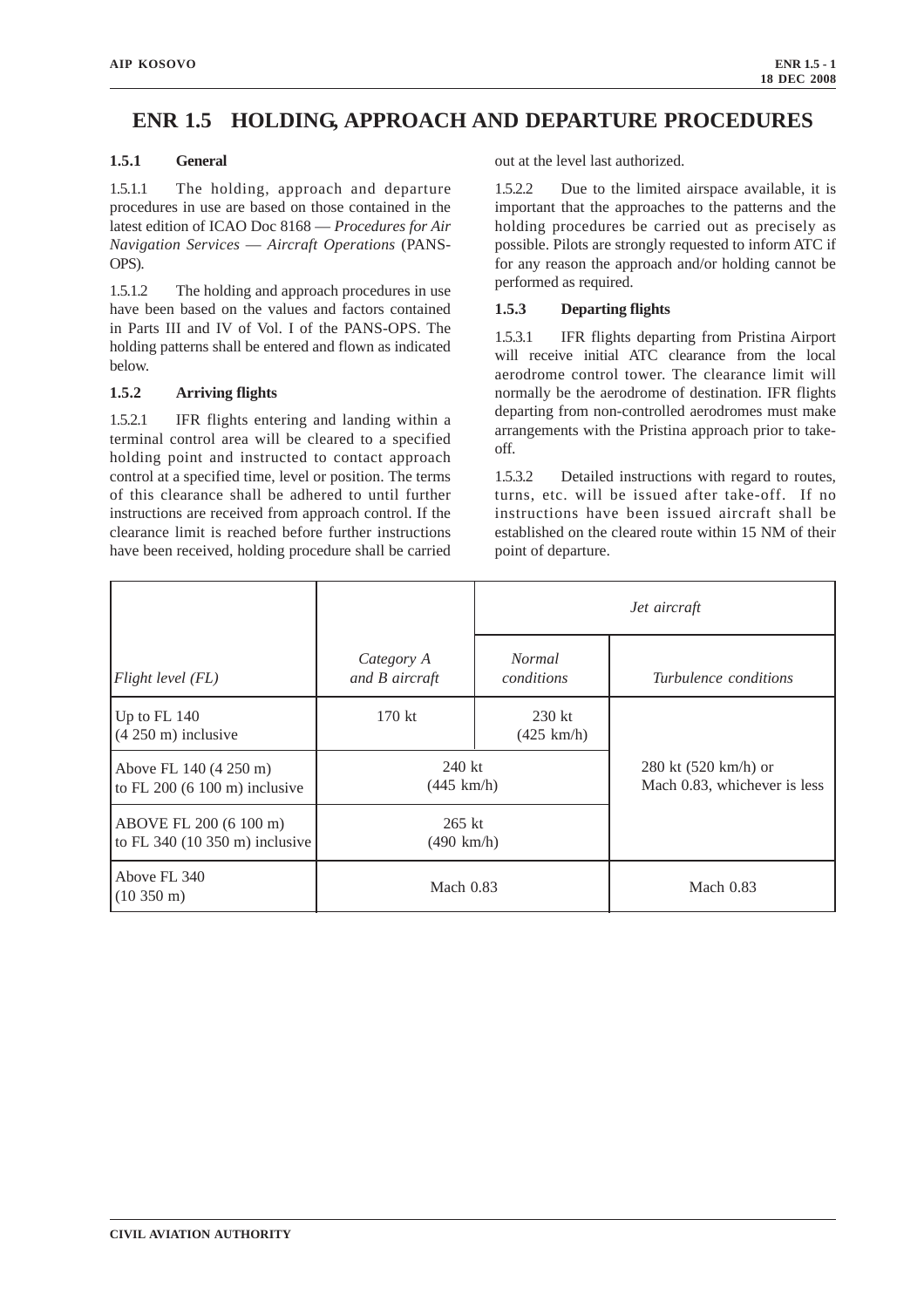# **INTENTIONALLY LEFT BLANK**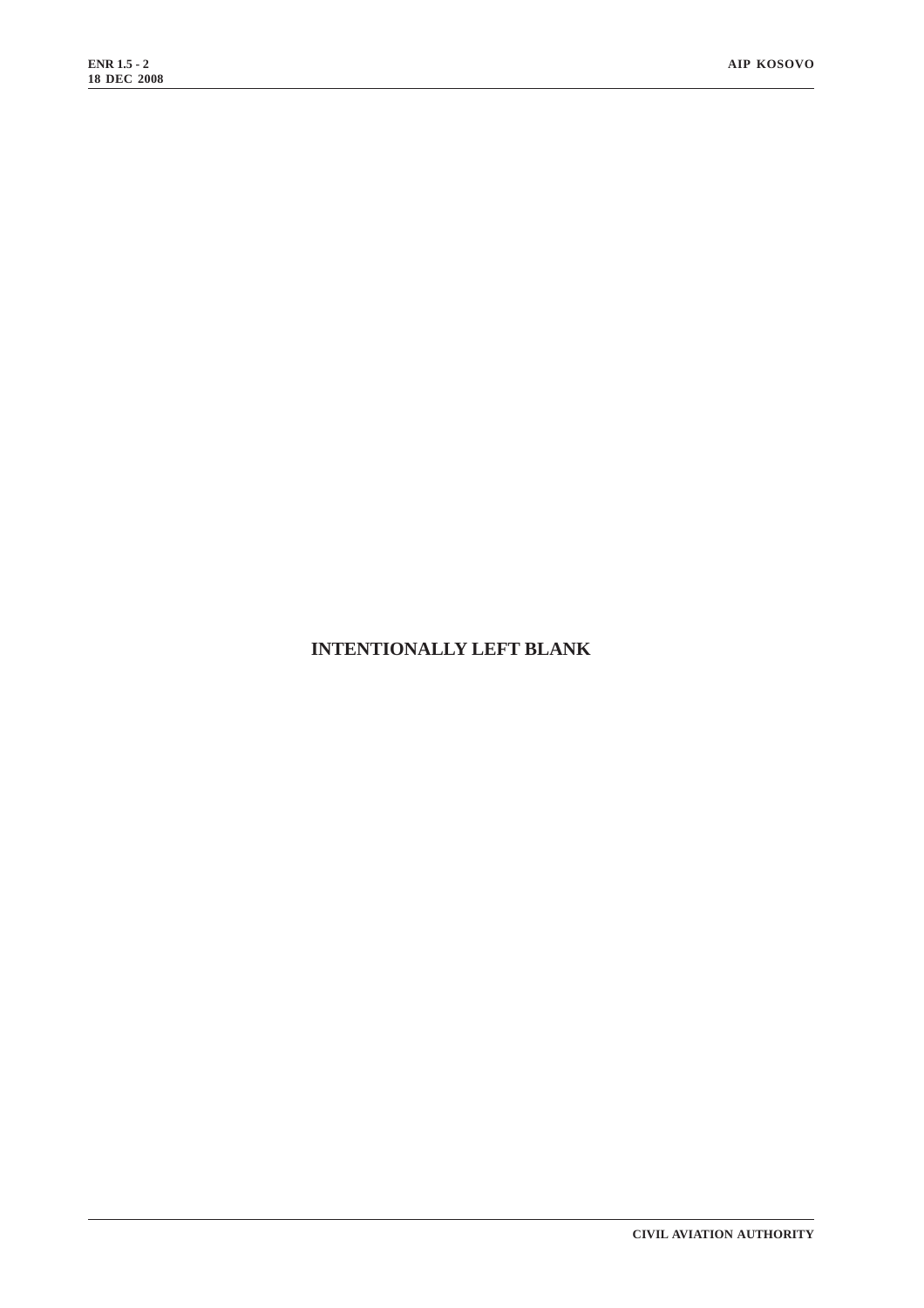# **ENR 1.6 RADAR SERVICES AND PROCEDURES**

# **1.6.1 Radar service provision**

1.6.1.1 A radar unit normally operates as an integral part of the parent ATS unit and provides radar service to aircraft, to the maximum extent practicable, to meet the operational requirement. Many factors, such as radar coverage, controller workload and equipment capabilities, may affect these services, and the radar controller shall determine the practicability of providing or continuing to provide radar services in any specific case.

#### **1.6.2 The application of radar control service**

1.6.2.1 Radar identification is achieved according to the provisions specified by ICAO.

1.6.2.2 Radar control service is provided in controlled airspaces to aircraft operating within the Kosovo airspace. This service may include:

- a) radar separation of arriving, departing and en-route traffic;
- b) radar monitoring of arriving, departing and en-route traffic to provide information on any significant deviation from the normal flight path;
- c) radar vectoring when required;
- d) assistance to aircraft in emergency;
- e) assistance to aircraft crossing controlled airspace;
- f) warnings and position information on other aircraft considered to constitute a hazard;
- g) information to assist in the navigation of aircraft;
- h) information on observed weather.

1.6.2.3 A pilot will know when radar services are being provided because the radar controller will use the phraseology "a/c call sign identified" for aircraft under approach control.

1.6.2.4 The minimum horizontal radar seperation is 10 NM at or below FL205.

1.6.2.5 Levels assigned by the radar controller to pilots will provide a minimum terrain clearance according to the phase of flight.

# **1.6.3 Radar and radio failure procedures**

1.6.3.1 Radar failure. In the event of radar failure or loss of radar identification, instructions will be issued to restore non-radar standard separation and the pilot will be instructed to communicate with the parent ATS unit.

1.6.3.2 Radio failure. The radar controller will establish whether the aircraft radio receiver is working by instructing the pilot to carry out a turn or turns. If the turns are observed, the radar controller will continue to provide radar service to the aircraft.

1.6.3.3 If the aircraft's radio is completely unserviceable, the pilot should carry out the procedures for radio failure in accordance with ICAO provisions. If radar identification has already been established, the radar controller will vector other identified aircraft clear of its track until such time as the aircraft leaves radar cover.

# **1.6.4 Primary radar**

NIL.

# **1.6.5 Secondary surveillance radar (SSR)**

**1**. Operating Procedures

**a**. Radar service increases airspace utilization by allowing ATC to reduce separation between aircraft. In addition, radar permits an exception of flight information services, such as traffic information, and radar navigation assistance. Due to limitations inherent in all radar systems, it may not always be possible to detect weather disturbance .

Where radar information is derived from Secondary Surveillance Radar (SSR) only, (i.e. without associated primary radar coverage), it is not possible to provide traffic information on aircraft that are not transponder equipped or to provide some of the other flight information.

**b**. The SSR systems are to be considered as a supplement to the basic procedural system in the Pristina Approach and will be used to provide radar separation where benefits to aircraft, safety or expedition can be obtained. Non-availability of SSR-data will therefore not cause APP inability to perform its stated functions, but may degrade the quality of the service rendered. No radar maneuver should be undertaken unless it is assured that it will be completed and procedural separation re-established whilst any aircraft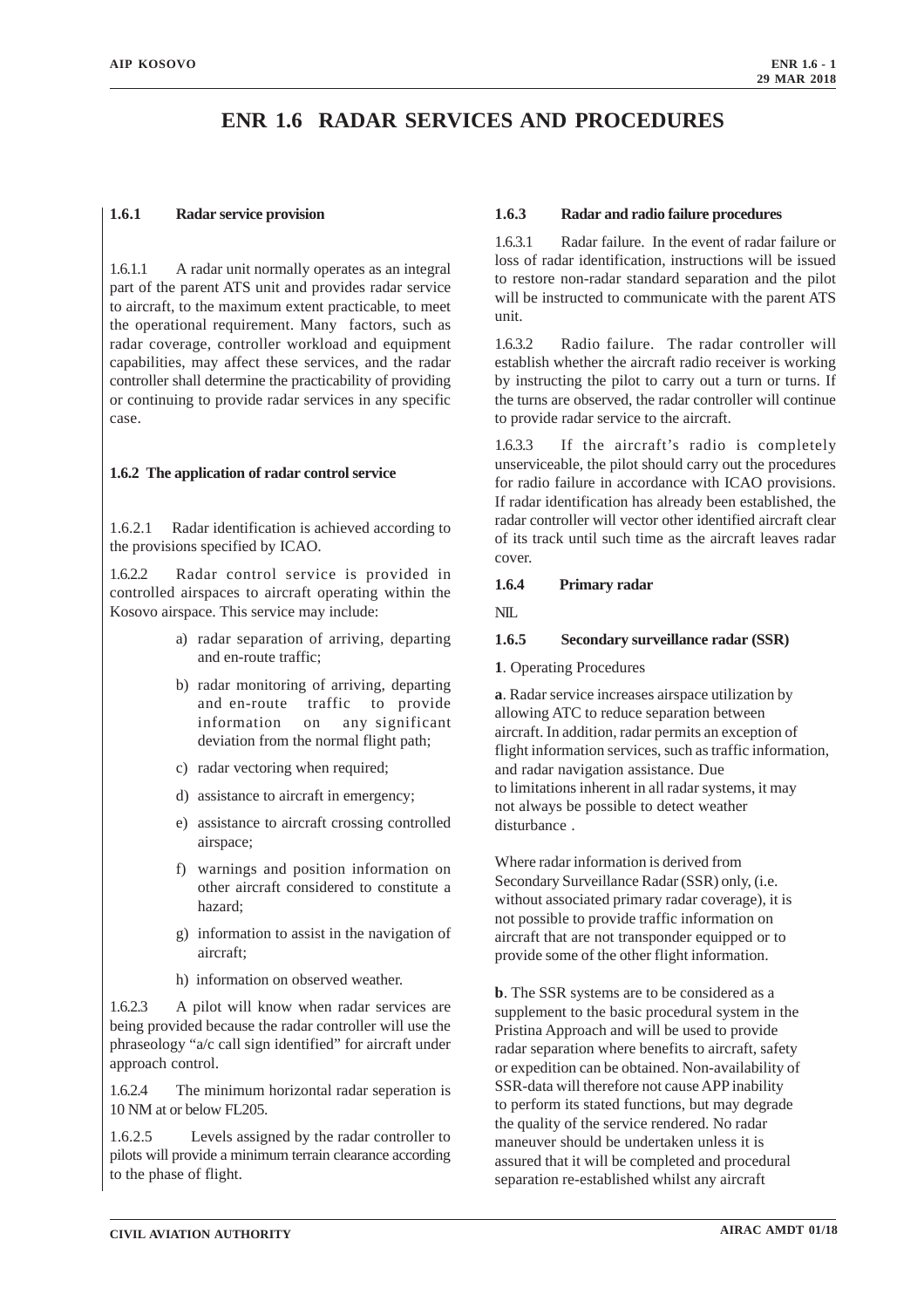involved remains within radar coverage. It is intended to operate the SSR-system on H24 basis, as far as possible.

**c**. Except as provided for in para 1.6.2.1 below, pilots shall operate transponders and select Modes and Codes in accordance with ATC instructions. In particular, when entering the Pristina CTA, and flying within radar coverage, pilots who have already received specific instructions from ATC concerning the setting of the transponder shall maintain that setting until otherwise instructed.

**d**. Pilots of aircraft about to enter the Pristina CTA, and will be flying within radar coverage, and have not received specific instructions from ATC concerning the setting of the transponder shall operate the transponder on Mode C Code 2000 upon entry and maintain that Code setting until otherwise instructed.

**e.** Before providing radar service, ATC will establish identification in accordance with ICAO PANS ATM Chapter 8. Pilots will be notified whenever radar identification is established, or lost. Examples: "IDENTIFIED", OR "IDENTIFICATION LOST".

**f**. Pilots are cautioned that radar identification of their flight does not relieve them of the responsibility for collision avoidance of terrain (obstacle) clearance. ATC will normally provide radar identified IFR flights with relevant information on observed targets. If the PSR part of radar system is not functioning, ATC cannot provide traffic information on aircraft without a functioning transponder. The responsibility for terrain (obstacle) clearance is only accepted by ATC when vectoring IFR flights.

**g**. Radar vectoring is used when necessary for separation purposes, when required by noise abatement procedures, when requested by the pilot, or whenever vectoring will offer operational advantages to the pilot or the controller. When vectoring is initiated, the pilot will be informed of the location to which the aircraft is being vectored, or the purpose of the vector, e.g. for spacing or weather information.

Examples: "TURN RIGHT HEADING 220 TO INTER-CEPT RADIAL 189 TO SARAX" "FLY HEADING 350 VECTORS TO INTERCEPT RADIAL 017." "JOIN XAXAN 17A ARRIVAL "

**h**. Pilots will be informed when radar vectoring is terminated.

Example: "RADAR VECTORING TERMINATED. RESUME OWN NAVIGATION"

**i**. Normally radar service will be continued until an aircraft leaves the area of radar coverage, enters uncontrolled airspace, or is transferred to an ATC unit not equipped with radar. When radar service is terminated the pilot will be informed accordingly. Example: "RADAR SERVICE TERMINATED. RESUME OWN NAVIGATION."

**j**. Aircraft on radar vector will be vectored to a published instrument approach aid, a Localizer (LLZ) course, a VOR Radial/DME, NDB for final approach or to a position for visual approach.

**k**. Radar approach controllers will provide vectors onto final, onto LLZ course or Radial/DME as follows:

Normally not closer than 10 NM, to runways (or as requested by pilots).

# **2**. Radar Traffic Information

**a**. Traffic (or workload) permitting, ATC will provide IFR flights with information on observed radar targets whenever the traffic is likely to be of concern to the pilot, unless the pilot states that he does not want the information. This information may be provided to VFR traffic when requested by the pilot.

**b**. If requested by the pilot, ATC will attempt to provide radar separation between identified IFR aircraft and the unknown observed aircraft.

**c**. When issuing radar information, ATC will frequently define the relative location of traffic, weather areas, etc., by referring to the "clock" position system. In this system the 12 o'clock position is based on the observed radar track rather than the actual nose of the aircraft. In conditions of strong crosswind this can lead to a discrepancy between the position as reported by the controller and the position by the pilot.

**d**. The following diagram illustrates the "clock" system: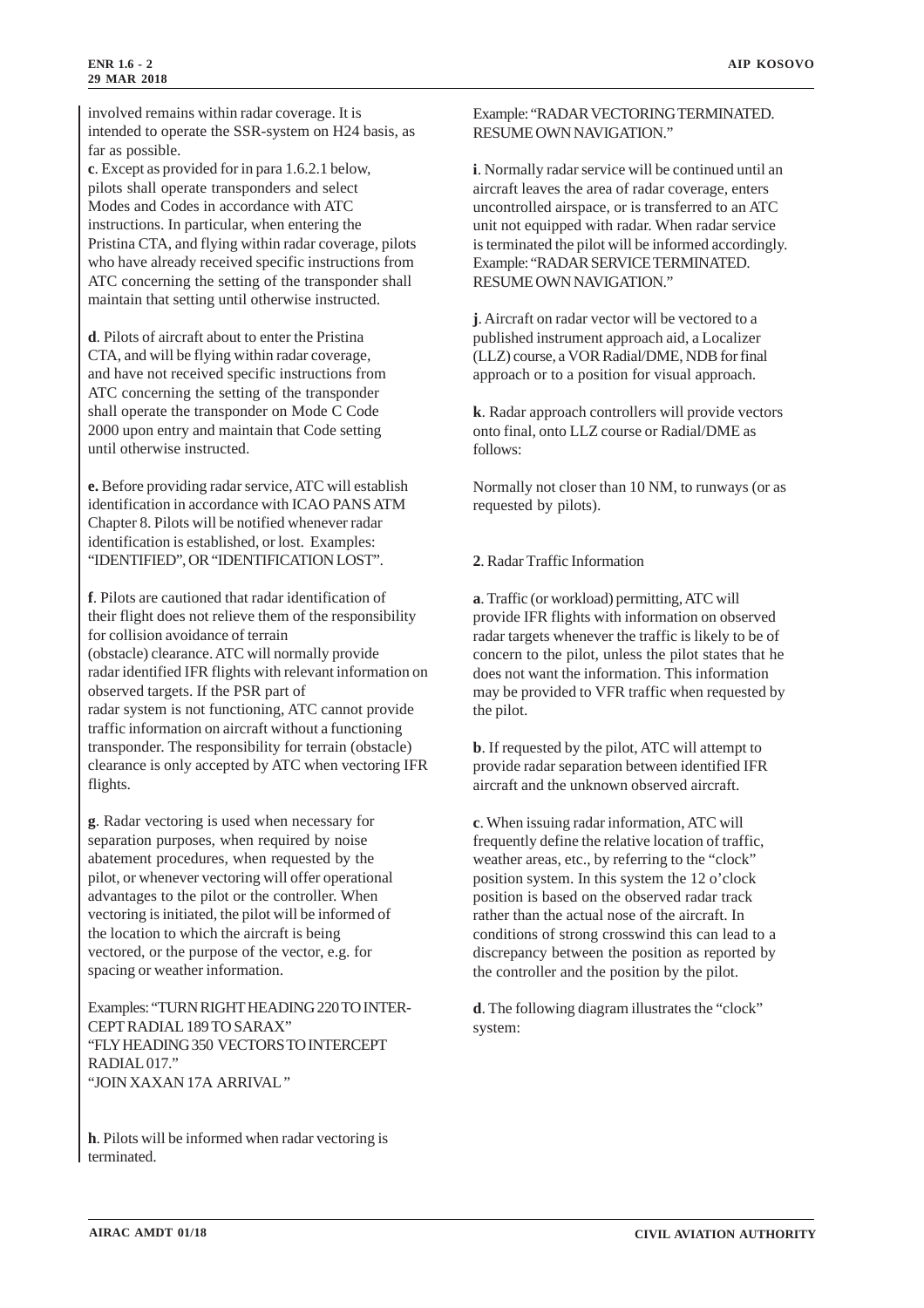

As observed on radar, 3 o'clock, 3.5 miles.

Actual position of traffic, 3 o'clock, 3.5 miles.

**e**. Traffic information when passed to radar identified aircraft will be issued as follows:

- i. Position of the traffic in relation to the aircraft's observed track.
- ii. Direction in which the traffic is proceeding.
- iii. Type of aircraft and altitude, if known.

Example: "TRAFFIC, 2 O'CLOCK 3 1/2 MILES, WESTBOUND", (type of aircraft and altitude.)

**f**. An aircraft not radar-identified would be issued traffic information in the following manner:

- i. Position of the traffic in relation to fix;
- ii. Direction in which the traffic is proceeding;
- iii. Type of aircraft and altitude, if known.

**3.** Radar Assistance To VFR Flights

**a**. When requested by pilots, radar-equipped ATC units will provide assistance to navigation in the form of position information, vectors or track. Flights requesting this assistance must be operating within areas of radar and communication coverage and be radar-identified.

- **b**. VFR flights may be provided with this service:
- i. at the request of a pilot, when traffic conditions permit; or
- ii. when the controller suggests and pilot agrees; or
- iii. in the interest of flight safety.

**c**. The pilot is responsible for avoiding other traffic and avoiding weather below VFR minima while on a VFR flight on radar vectors.

**d**. If radar vector will lead a VFR flight into IFR weather conditions, the pilot must inform the controller and take the following action:

- i. if practicable, obtain a vector which will allow the flight to remain in VMC; or
- ii. if an alternative vector is not practicable, revert to navigation without radar assistance; or
- iii. if the pilot has an IFR rating and the aircraft is equipped for IFR flight, he may file an IFR flight plan, and request an IFR clearance.

**e**. Emergency radar assistance will be given to VFR flights which are able to maintain two-way radio communication with the unit, are within radar coverage, and can be radar identified.

**f**. Pilots requiring radar assistance during emergency conditions should contact the nearest ATC unit and provide the following information:

- i. declaration of emergency (state nature of difficulty and type of assistance required);
- ii. position of aircraft and weather conditions within which the flight is operating;
- iii. type of aircraft, altitude, and whether equipped for IFR flight;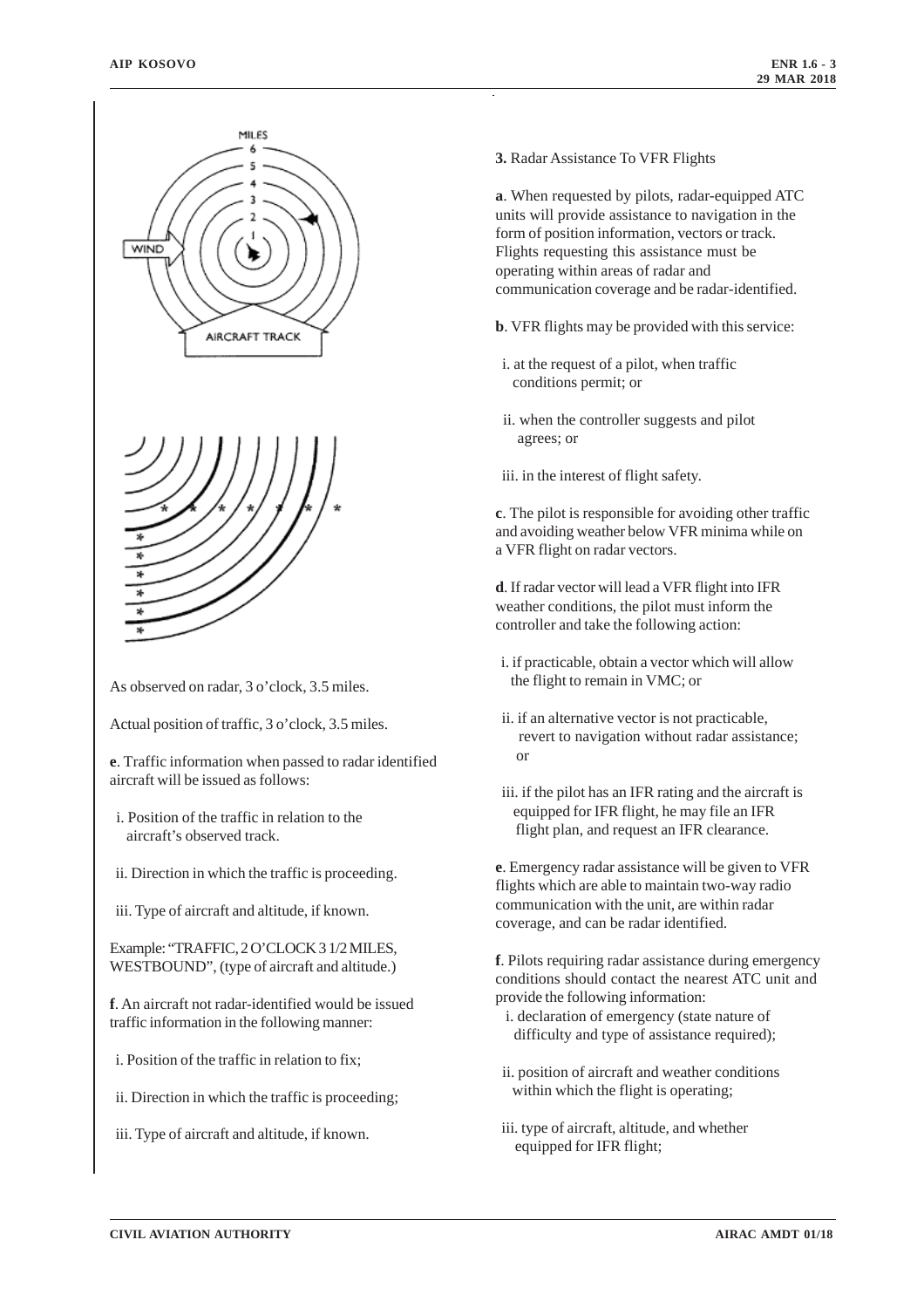iv. whether pilot has an IFR rating.

**g**. Pilots unable to contact radar but in need of emergency assistance may alert by flying triangular patterns.

Note: Receiver operating, right hand pattern. No radio, left hand pattern

**4**. Obstacle Clearance During Radar Vectors

# **a**. IFR Flights

 i. The pilot of an IFR flight is responsible for ensuring that his flight is operated with adequate clearance from obstacles and terrain, however, when and only when the flight is being radar-vectored, air traffic control will ensure that the appropriate obstacle clearance is provided.

 ii. Minimum radar vectoring altitudes (lowest altitude at which an aircraft may be vectored and still meet obstacle criteria) which may be lower than minimum altitudes shown on navigation and approach charts, have been established at Pristina to facilitate transitions to instrument approach aids. When an IFR flight is cleared to descend to the lower altitude, ATC will provide terrain and obstacle clearance until the aircraft is in a position from which an approved instrument approach or a visual approach can be commenced.

iii. If a communication failure occurs while a flight is being vectored at an altitude below the minimum IFR altitudes shown in the instrument approach chart, the pilot should climb immediately to the appropriate published minimum altitude, unless able to continue VMC.

# **b**. VFR Flights

- i. The pilot of a VFR aircraft remains responsible for maintaining adequate clearance from obstacle and terrain when the flight is being radar-vectored by air traffic control.
- ii. If adequate obstacle or terrain clearance cannot be maintained on a vector, the pilot must inform the controller and take the following action:

 - if practicable, obtain a heading that will enable adequate clearance to be maintained, or climb to a suitable altitude; or

- revert to navigation without radar assistance.

# **5**. SSR Mode "C" Information

**a**. Air traffic controllers at Pristina APP shall use automatically transmitted pressure-altitude data, received from aircraft, to confirm vertical separation between aircraft.

**b**. If Mode "C" information from an aircraft shows an inaccuracy of 300 feet or more in respect to cleared/reported level the aircraft will be requested to verify its level. If it becomes apparent that the reason for the inaccuracy is erroneous indication the aircraft will be advised to cease transponding Mode "C" by the phrase:

# STOP SQUAWK CHARLIE, WRONG INDICATION.

# **1.6.5.1** Emergency Procedures

1.6.5.1.1 If the pilot of an aircraft encountering a state of emergency has previously been directed by ATC to operate the transponder on a specific Code, this Code shall be maintained until otherwise advised. In all other circumstances, the transponder shall be set to Mode A/3 Code 7700.

1.6.5.1.2 Notwithstanding the procedure in para 1.6.5.1.1 above, a pilot may select Mode C Code 7700 if it appears to him to be the most suitable source of action.

Note: Continuous monitoring of responses on Mode C Code 7700 is provided.

**1.6.5.2** Radio communication failure and unlawful interference procedures

#### 1.6.5.2.1 **Radio communication failure procedure**

In the event of an aircraft radio receiver failure, a pilot shall select Mode C Code 7600 and follow established procedures; subsequent control of the aircraft will be based on those procedures.

# 1.6.5.2.2 **Unlawful interference procedure**

In the event of an unlawful interference, a pilot shall select Mode C Code 7500 and follow established procedures; subsequent control of the aircraft will be based on those procedures.

#### 1.6.5.3 **Communication**

International flights shall monitor the appropriate controller/pilot frequency when within radar coverage.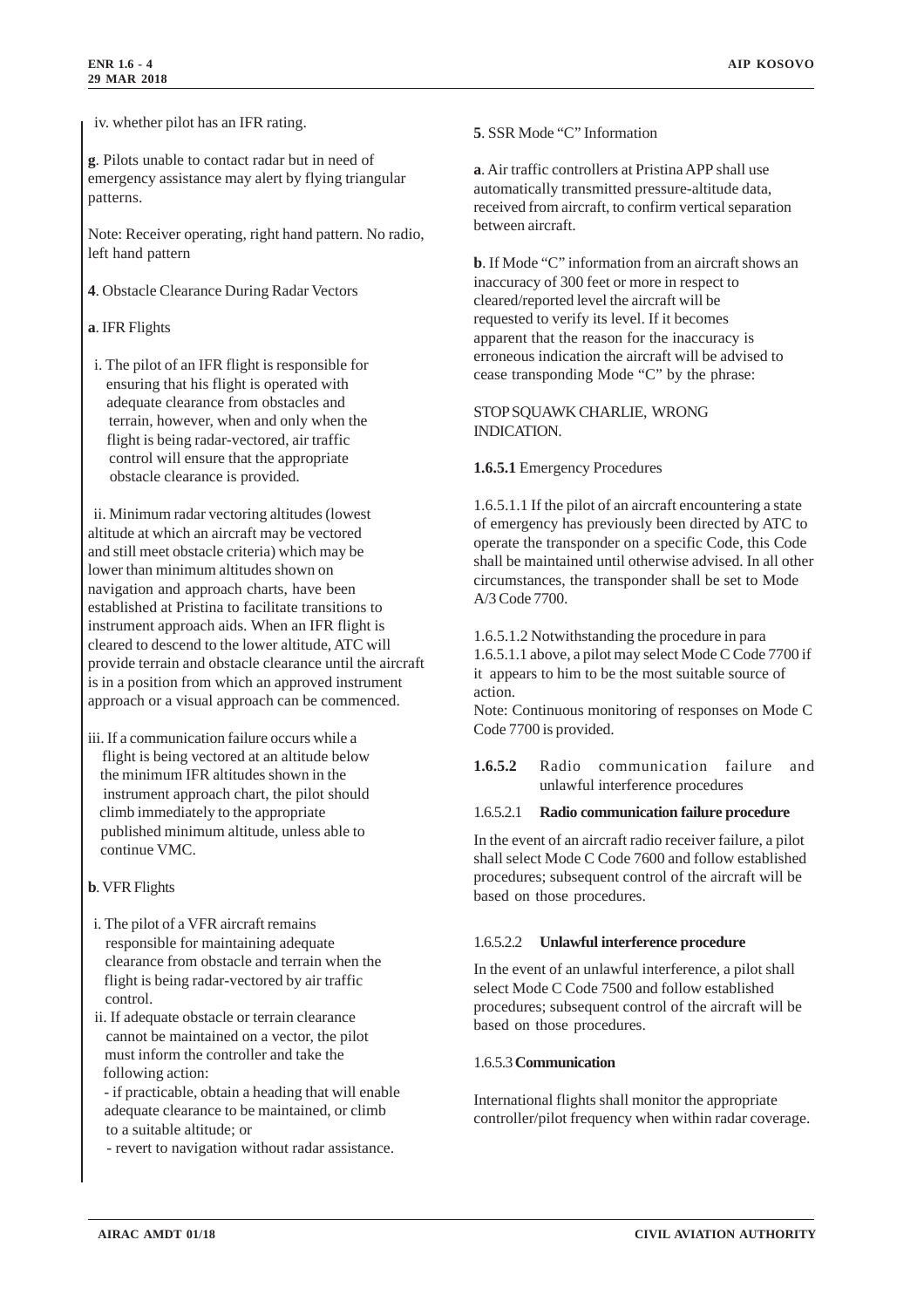# 1.6.5.4 **System of SSR Code assignment**

Code assignment is done by ANSA- AIS Department on daily basis.

# **1.6.5.5 Radar Coverage**

Pristina Approach operates terminal area surveillance radar station at Golesh Hill location 42°34'01.884"N 20°59'18.733"E. The radar coverage for secondary radar is 180NM.

1.6.5.6 Graphic portrayal of area coverage of radar/SSR

To be developed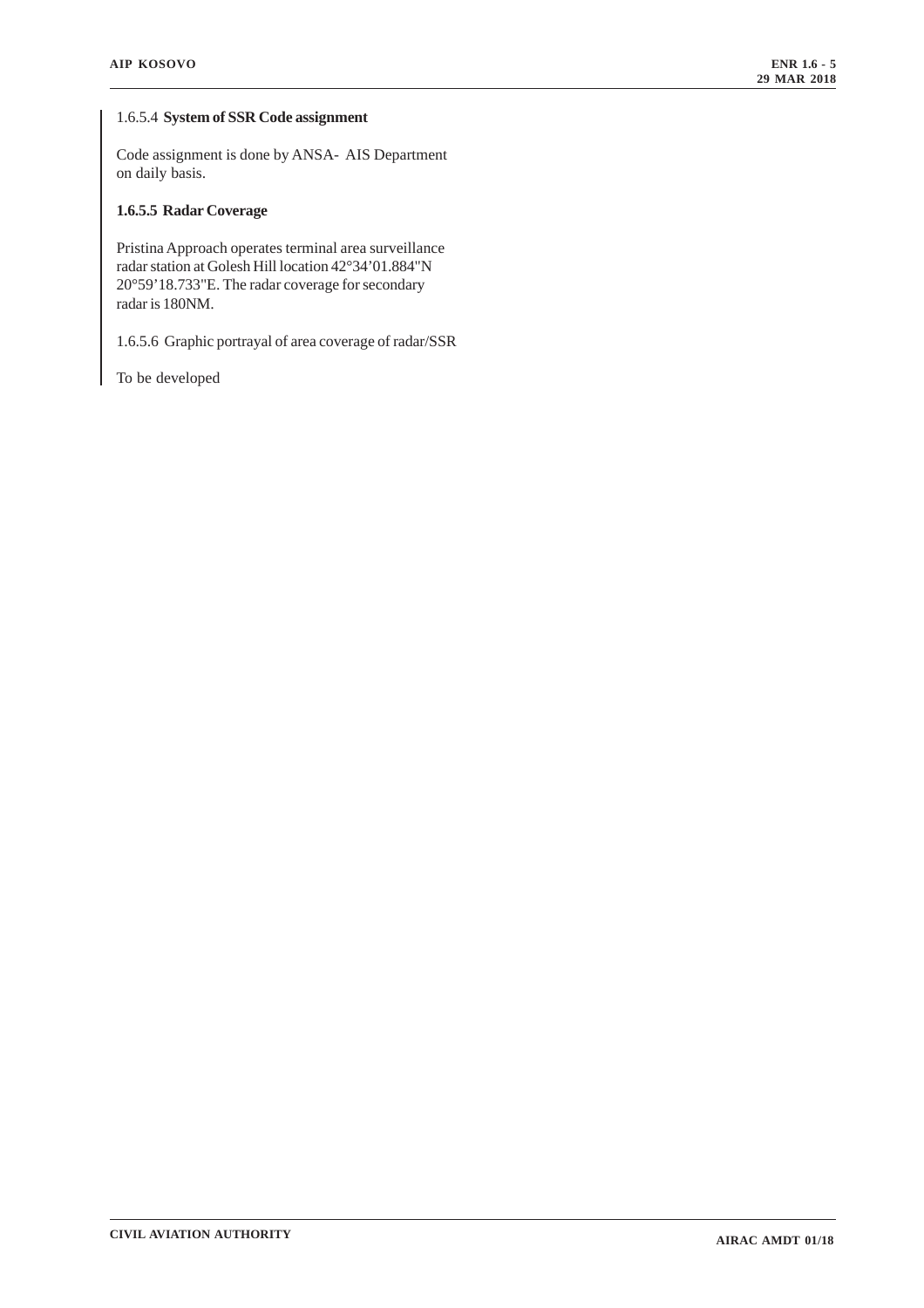# **INTENTIONALLY LEFT BLANK**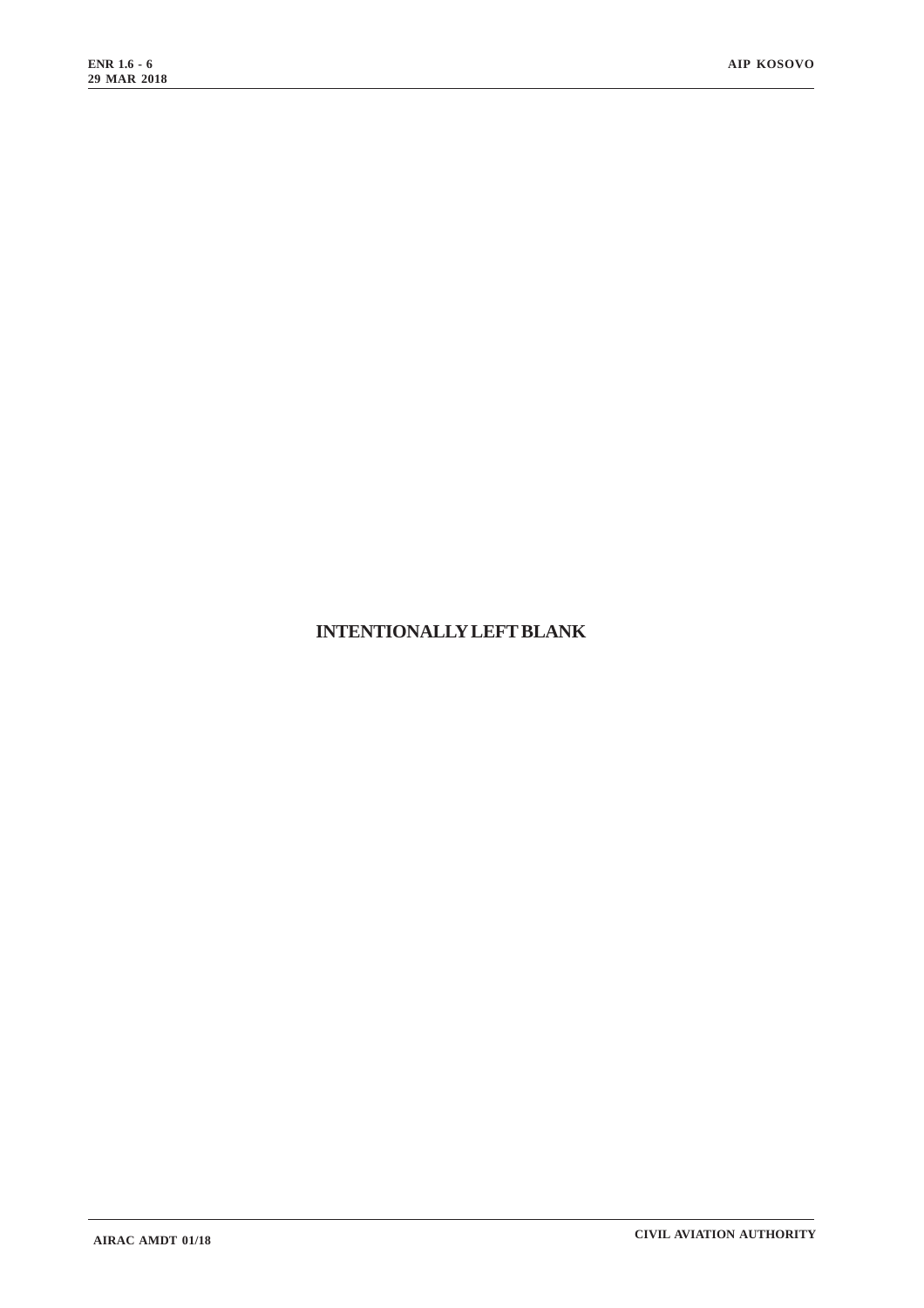# **ENR 1.7 ALTIMETER SETTING PROCEDURES**

# **1.7.1 Introduction**

1.7.1.1 The altimeter setting procedures in use generally conform to those contained in ICAO Doc 8168, Vol. I, Part 6 and are given in full below. Differences are shown in quotation marks.

1.7.1.2 Transition altitudes are given on the instrument approach charts.

1.7.1.3 QNH reports and temperature information for use in determining adequate terrain clearance are provided in MET broadcasts and are available on request from the air traffic services units. QNH values are given in hectopascals.

# **1.7.2 Basic altimeter setting procedures**

# **1.7.2.1** *General*

1.7.2.1.1 Vertical positioning of aircraft when at or below the transition altitude is expressed in terms of altitude, whereas such positioning at or above the transition level is expressed in terms of flight levels. While passing through the transition layer, vertical positioning is expressed in terms of altitude when descending and in terms of flight levels when ascending.

1.7.2.1.2 Flight level zero is located at the atmospheric pressure level of 1 013.2 hPa (29.92 in). Consecutive flight levels are separated by a pressure interval corresponding to 500 ft (152.4 m) in the standard atmosphere.

> *Note.— Examples of the relationship between flight levels and altimeter indications are given in the following table, the metric equivalents being approximate*

| Flight level | <i>Altimeter</i> | Indication    |
|--------------|------------------|---------------|
| number       | Feet             | <i>Metres</i> |
| 10           | 1 0 0 0          | 300           |
| 15           | 1 500            | 450           |
| 20           | 2 000            | 600           |
| 50           | 5 000            | 1 500         |
| 100          | 10 000           | 3 0 5 0       |
| 150          | 15 000           | 4 5 5 0       |
| 200          | 20 000           | 6 100         |
|              |                  |               |

1.7.2.2.1 A QNH altimeter setting is made available to aircraft in taxi clearance prior to take-off.

# **1.7.2.3** *Vertical separation — en route*

1.7.2.3.1 Vertical separation during en-route flight shall be expressed in terms of flight levels at all times "during an IFR flight and at night".

1.7.2.3.2 IFR flights, and VFR flights above 900 m (3 000 ft), when in level cruising flight, shall be flown at such flight levels, corresponding to the magnetic tracks shown in the following table, so as to provide the required terrain clearance:

|        | $000 - 179$ |            | $180 - 359$ |            |
|--------|-------------|------------|-------------|------------|
|        | <b>IFR</b>  | <b>VFR</b> | <b>IFR</b>  | <b>VFR</b> |
|        | 10          |            | 20          |            |
| Flight | 30          | 35         | 40          | 45         |
| level  | 50          | 55         | 60          | 65         |
| number | 70          | 75         | 80          | 85         |
|        | 90          | 95         | 100         | 105        |
|        |             | etc.       | .           | etc        |

*Note.— Some of the lower levels in the above table may not be usable due to terrain clearance requirements*

# **1.7.2.4** *Approach and landing*

1.7.2.4.1 A QNH altimeter setting is made available in approach clearance and in clearance to enter the traffic circuit.

1.7.2.4.2 QFE altimeter settings are not available.

# **1.7.2.5** *Missed approach*

1.7.2.5.1 The relevant portions of 1.7.2.1.1, 1.7.2.2 and 1.7.2.4 shall be applied in the event of a missed approach.

# **1.7.3 Procedures applicable to operators (including pilots)**

# **1.7.3.1** *Flight planning*

The levels at which a flight is to be conducted shall be specified in a flight plan:

- a) in terms of flight levels if the flight is to be conducted at or above the transition level, and
- b) in terms of altitudes if the flight is to be conducted in the vicinity of an aerodrome and at or below the transition altitude.

*Note 1.— Short flights in the vicinity of an aerodrome may often be conducted only at* **1.7.2.2** *Take-off and climb altitudes below the transition altitude.*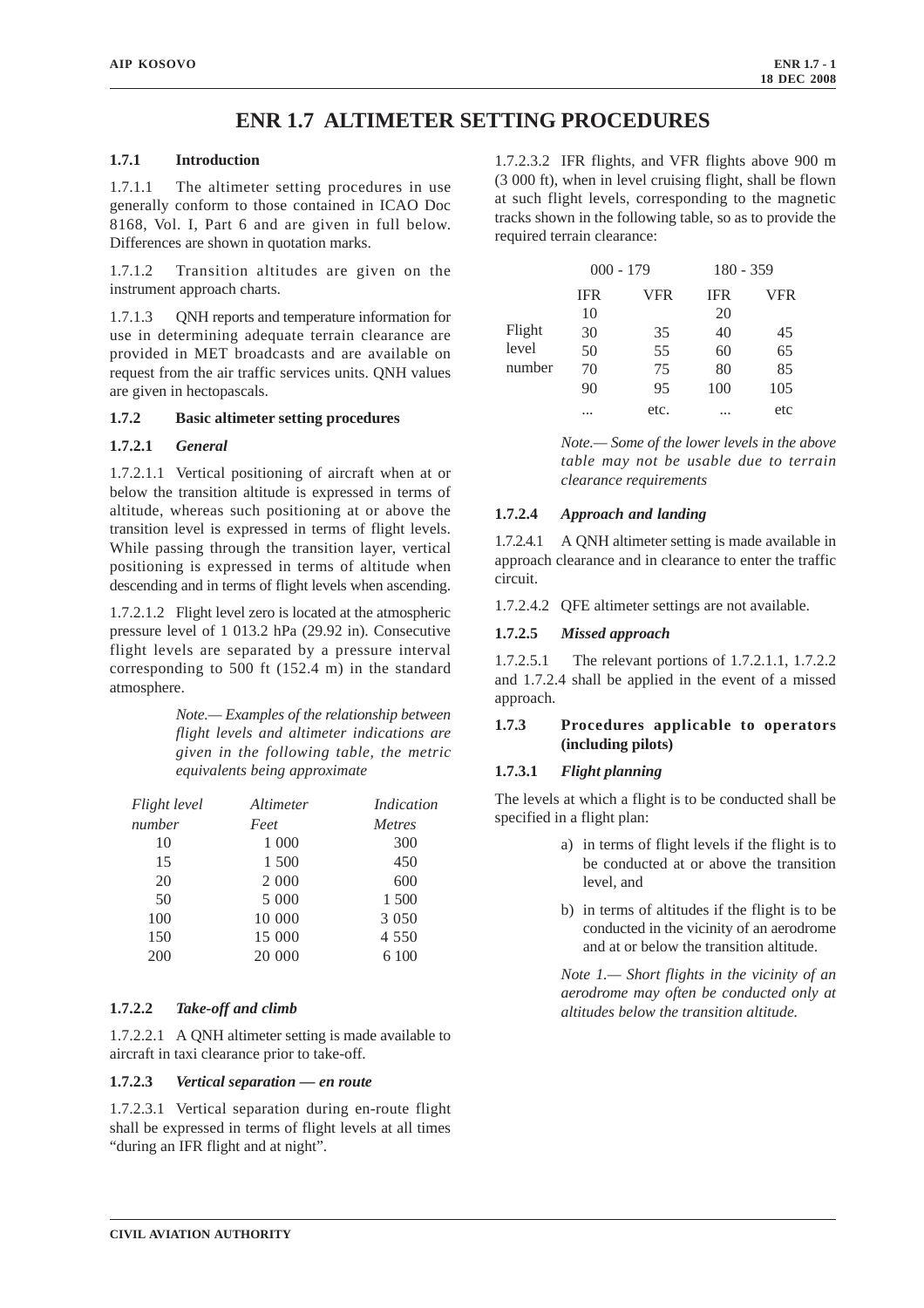# **1.7.4 Tables of cruising levels**

The cruising levels to be observed when so required are as follows:

> a) in areas where, on the basis of regional air navigation agreement and in accor

dance with conditions specified therein, a vertical separation minimum (VSM) of 300 m (1 000 ft) is applied between FL 290 and FL 410 inclusive:\*

| TRACK**                                |               |         |                                        |                                   |        |                                                                                  |               |         |           |                                   |        |
|----------------------------------------|---------------|---------|----------------------------------------|-----------------------------------|--------|----------------------------------------------------------------------------------|---------------|---------|-----------|-----------------------------------|--------|
|                                        |               |         |                                        | From 000 degrees to 179 degrees** |        |                                                                                  |               |         |           | From 180 degrees to 359 degrees** |        |
| <b>IFR</b> flights<br><b>Altitudes</b> |               |         | <b>VFR</b> flights<br><b>Altitudes</b> |                                   |        | <b>VFR</b> flights<br><b>IFR</b> flights<br><b>Altitudes</b><br><b>Altitudes</b> |               |         |           |                                   |        |
| <b>FL</b>                              | <b>Metres</b> | Feet    | <b>FL</b>                              | <b>Metres</b>                     | Feet   | <b>FL</b>                                                                        | <b>Metres</b> | Feet    | <b>FL</b> | <b>Metres</b>                     | Feet   |
| $-90$                                  |               |         |                                        |                                   |        | $\overline{0}$                                                                   |               |         |           |                                   |        |
| 10                                     | 300           | 1 000   |                                        |                                   |        | 20                                                                               | 600           | 2 000   |           |                                   |        |
| 30                                     | 900           | 3 000   | 35                                     | 1 0 5 0                           | 3 500  | 40                                                                               | 1 200         | 4 0 0 0 | 45        | 1 3 5 0                           | 4 500  |
| 50                                     | 1 500         | 5 000   | 55                                     | 1 700                             | 5 500  | 60                                                                               | 1850          | 6 0 0 0 | 65        | 2 000                             | 6 500  |
| 70                                     | 2 1 5 0       | 7 000   | 75                                     | 2 3 0 0                           | 7 500  | 80                                                                               | 2 4 5 0       | 8 0 0 0 | 85        | 2 600                             | 8 500  |
| 90                                     | 2 7 5 0       | 9 0 0 0 | 95                                     | 2 900                             | 9 500  | 100                                                                              | 3 0 5 0       | 10 000  | 105       | 3 200                             | 10 500 |
| 110                                    | 3 3 5 0       | 11 000  | 115                                    | 3 500                             | 11 500 | 120                                                                              | 3 650         | 12 000  | 125       | 3 800                             | 12 500 |
| 130                                    | 3 9 5 0       | 13 000  | 135                                    | 4 100                             | 13 500 | 140                                                                              | 4 2 5 0       | 14 000  | 145       | 4 4 0 0                           | 14 500 |
| 150                                    | 4 5 5 0       | 15 000  | 155                                    | 4 700                             | 15 500 | 160                                                                              | 4 9 0 0       | 16 000  | 165       | 5 0 5 0                           | 16 500 |
| 170                                    | 5 200         | 17 000  | 175                                    | 5 3 5 0                           | 17 500 | 180                                                                              | 5 500         | 18 000  | 185       | 5 6 5 0                           | 18 500 |
| 190                                    | 5 800         | 19 000  | 195                                    | 5 9 5 0                           | 19 500 | 200                                                                              | 6 100         | 20 000  | 205       | 6 2 5 0                           | 20 500 |
| 210                                    | 6 400         | 21 000  | 215                                    | 6 5 5 0                           | 21 500 | 220                                                                              | 6 700         | 22 000  | 225       | 6850                              | 22 500 |
| 230                                    | 7 000         | 23 000  | 235                                    | 7 1 5 0                           | 23 500 | 240                                                                              | 7 300         | 24 000  | 245       | 7450                              | 24 500 |
| 250                                    | 7 600         | 25 000  | 255                                    | 8 400                             | 25 500 | 260                                                                              | 7 900         | 26 000  | 265       | 8 100                             | 26 500 |
| 270                                    | 8 2 5 0       | 27 000  | 275                                    |                                   | 27 500 | 280                                                                              | 8 5 5 0       | 28 000  | 285       | 8 700                             | 28 500 |
| 290                                    | 8 8 5 0       | 29 000  |                                        |                                   |        | 300                                                                              | 9 1 5 0       | 30 000  |           |                                   |        |
| 310                                    | 9 4 5 0       | 31 000  |                                        |                                   |        | 320                                                                              | 9 7 5 0       | 32 000  |           |                                   |        |
| 330                                    | 10 050        | 33 000  |                                        |                                   |        | 340                                                                              | 10 350        | 34 000  |           |                                   |        |
| 350                                    | 10 650        | 35 000  |                                        |                                   |        | 360                                                                              | 10 950        | 36 000  |           |                                   |        |
| 370                                    | 11 300        | 37 000  |                                        |                                   |        | 380                                                                              | 11 600        | 38 000  |           |                                   |        |
| 390                                    | 11 900        | 39 000  |                                        |                                   |        | 400                                                                              | 12 200        | 40 000  |           |                                   |        |
|                                        |               |         |                                        |                                   |        |                                                                                  |               |         |           |                                   |        |
| 410                                    | 12 500        | 41 000  |                                        |                                   |        | 430                                                                              | 13 100        | 43 000  |           |                                   |        |
| 450                                    | 13 700        | 45 000  |                                        |                                   |        | 470                                                                              | 14 350        | 47 000  |           |                                   |        |
| 490                                    | 14 9 50       | 49 000  |                                        |                                   |        | 510                                                                              | 15 550        | 51 000  |           |                                   |        |
| etc.                                   | etc.          | etc.    |                                        |                                   |        | etc.                                                                             | etc.          | etc.    |           |                                   |        |

\* Except when, on the basis of regional air navigation agreements, a modified table of cruising levels based on a nominal vertical separation minimum of 300 m (1 000 ft) is prescribed for use, under specified conditions, by aircraft operating above FL 410 within designated portions of the airspace.

\*\* Magnetic track, or in polar areas at latitudes higher than 70 degrees and within such extensions to those areas as may be prescribed by the appropriate ATS authorities, grid tracks as determined by a network of lines parallel to the Greenwich Meridian superimposed on a polar stereographic chart in which the direction towards the North Pole is employed as the Grid North.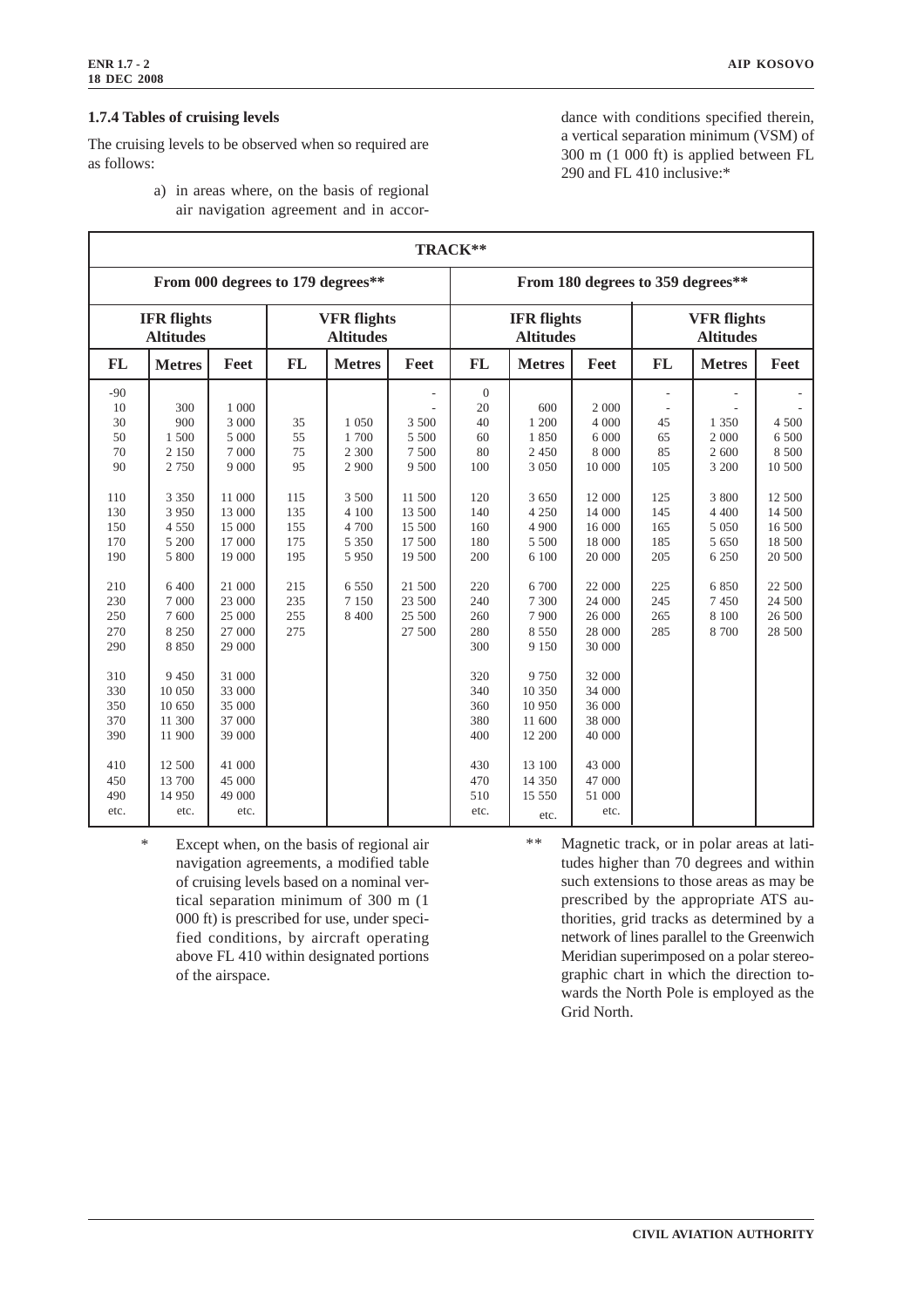# **ENR 1.8 REGIONAL SUPPLEMENTARY PROCEDURES (DOC 7030) PART 1 - RULES OF THE AIR, AIR TRAFFIC SERVICES AND SEARCH AND RESCUE**

The supplementary procedures in force are given in their entirety. Differences are shown in quotation marks.

EUR Regional Supplementary Procedures (Doc 7030), Rules of the Air, Air Traffic Services and Search and Rescue.

# **1.0 FLIGHT RULES**

**1.1 Instrument flight rules (IFR)** (A2 - 2.2, Chapter 4 and Chapter 5) *Note. - Annex 2, 2.2 permits a choice for a flight to comply with either the instrument flight rules or the visual flight rules when operated in visual meteorological conditions subject to certain limitations in Chapter 4 of the Annex. The following indicates certain further restrictions on that choice.*

1.1.1 *Special application of instrument flight rules*

1.1.1.1 Flights shall be conducted in accordance with instrument flight rules when operated above FL 150 within the Amman, Beirut, Cairo, Damascus, Nicosia and Tel Aviv flight information regions.

1.1.1.2 Flights shall be conducted in accordance with instrument flight rules when operated within or above the EUR RVSM airspace as specified in 2.1.

**1.2 Air traffic advisory service** (P-ATM, 9.1.4)

> *Note. - The PANS-ATM leaves it to the discretion of the pilot whether or not to obtain air traffic advisory service when available. The following procedures make it compulsory to obtain such service under certain circumstances*

1.2.1 All IFR flights shall comply with the procedures for air traffic advisory service when operating in advisory airspace within the Amman,.Beirut, Cairo, Damascus, Nicosia and Tel Aviv flight information regions.

# **2.0 REDUCED VERTICAL SEPARATION MINIMUM (RVSM) OF 300 M (1 000 FT)**

# **2.1 Area of applicability**

2.1.1 RVSM shall be applicable in that volume of airspace between FL 290 and FL 410 inclusive in the following flight information regions/upper flight information regions (FIRs/UIRs);

> Amsterdam, Ankara, Athinai, Barcelona, Bagdad, Beograd, Berlin, Bodø, Bratislava,

These procedures are supplementary to the provisions contained in Annex 2, Annex 6, Parts II, Annex 11, PANS-ATM (Doc 4444-ATM/501) and PANS-OPS (Doc 8168-OPS/611).

> Bremen, Brest, Brindisi, Bruxells, Bucuresti, Budapest, Chisinau, Düsseldorf, France, Frankfurt, Hannover, Istanbul, Kaliningrad, Kharkiv, København, Kyiv, Lisboa, Ljubljana, London L´viv, Madrid, Malmø, Malta, Milano, Minsk, München, Nicosia, Odesa, Oslo, Praha, Rhein, Roma, Rovaniemi, Sarajevo, Scottish, Shannon, Simferopol, Skopje, Sofia, Stavanger, Stockholm, Sundvall, Switzerland, Tallin, Tampere, Tirana, Tronheim, Varna, Vilnius, Warszawa, Wien, Zagreb.

2.1.2 RVSM shall be applicable in either all, or part of, that volume of airspace between FL 290 and FL 410 inclusive in the following FIRs/UIRs:

Canaries (AFI Region), Casablanca, Tunis.

*Note. - The volume of airspace specified in 2.1.1 and 2.1.2 will be referred to as "EUR RVSM airspace".*

# **2.2 Means of compliance**

(A2 - 5.1.1 and Appendix 3; A6, Part I - 4.2, 7.2 and Chapter 3, Note 1; A6, Part II - 7.2 and Chapter 3, Note 1; A8 - 8.1)

2.2.1 Except for State aircraft, operator intending to conduct flights within the volume of airspace specified in 2.1 where RVSM is applied shall require an RVSM approval either from the State in which the operator is based or from the State in which the aircraft is registered. To obtain such an RVSM approval, operators shall satisfy the said State that:

- a) aircraft for which the RVSM approval is sought have the vertical navigation performance capability required for RVSM operations through compliance with the criteria of the RVSM minimum aircraft systems performance specifications (MASPS).
- b) they have instituted procedures in respect of continued airworthiness (maintenance and repair) practices and programs; and
- c) they have initiated flight crew procedures for operations in the EUR RVSM airspace specified in 2.1.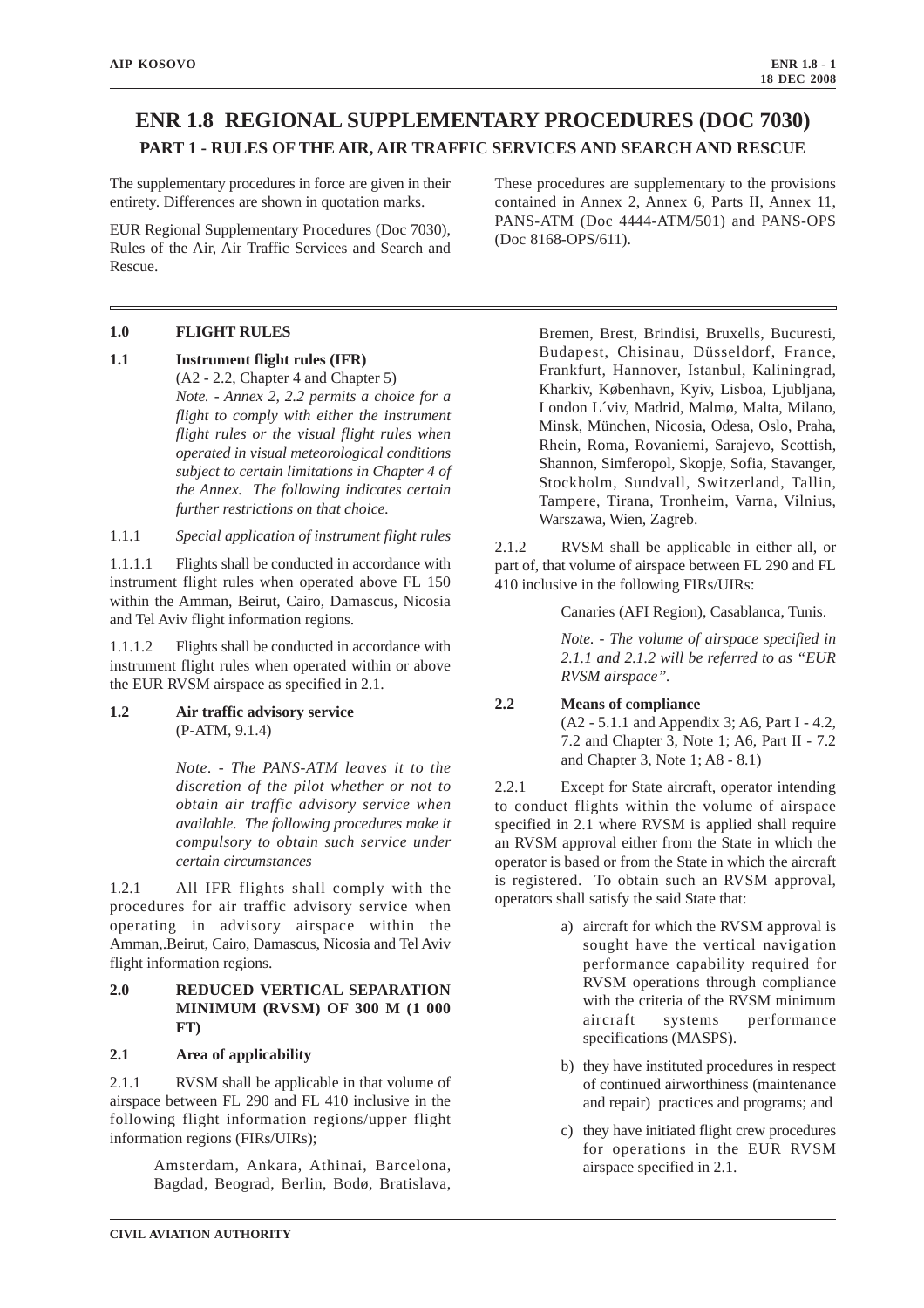*Note 1. - An RVSM approval is not restricted to a specific region. Instead, it is globally on the understanding that any operating procedures specific to a given region, in this case EUR Region, should be stated in the operations manual or appropriate crew guidance.*

*Note 2. - Aircraft that have received State approval for RVSM operations will be referred to as "RVSM approved aircraft".*

*Note 3. - Aircraft that have not received State approval for RVSM operations will be referred to as "non-RVSM approved aircraft".*

2.2.2 The characteristics of total vertical error (TVE) distribution from the basis of the MASPS which were developed to support the introduction of RVSM operations in accordance with agreed global safety standards. The MASPS were designed to ensure that:

- a) in respect of groups of aircraft that are nominally of identical design and build with respect to all details that could influence the accuracy of height-keeping performance, height-keeping performance capability shall be such that the TVE for the group of aircraft shall have a mean no greater than 25 m (80 ft) in magnitude and shall have a standard deviation no greater that 92 -  $0.004z^2$  for  $0 \le z \le$  where z is the magnitude of the mean TVE in feet or  $28 - 0.013z^2$  for  $0 \le z \le 25$  when z is in meters. In addition, the components of TVE must have he following characteristics:
- 1) the mean altimetry system error (ASE) of the group shall not exceed 25 m (80 ft) in magnitude;
- 2) the sum of the absolute value of the mean ASE and three standard deviations of ASE shall not exceed 75 m (245 ft); and
- 3) the differences between cleared flight level and the indicated pressure altitude actually flown shall be symmetric about a mean of 0 m, with a standard deviation

no greater than 13.3 m (43.7 ft), and in addition, the decrease in the frequency of differences with increasing difference magnitude shall be at least exponential.

- b) in respect of a non-group aircraft for which the characteristics of the airframe and altimetry system fit are unique and so cannot be classified as belonging to a group of aircraft, height-keeping performance capability shall be such that the components of the TVE of the aircraft have the following characteristics:
- 1) the ASE of a non-group aircraft shall not exceed 60 m (200 ft) in magnitude under all flight conditions; and
- 2) the differences between cleared flight level and the indicated pressure altitude actually flown shall be symmetric about a mean of 0 m, with a standard deviation no greater than 13.3 m (43.7 ft), and in addition, the decrease in the frequency of differences with increasing difference magnitude shall be at least exponential.

2.2.3 Guidance material of use to those in the initial achievement and contained maintenance of the height-keeping performance capability has been issued by ICAO under the title *Guidance Material on the Implementation of a 300 m (1 000 ft) Vertical Separation Minimum (VSM) in the European RVSM Airspace*. Detailed technical guidance material on the airworthiness, continued airworthiness, and the operational practices and procedures for the Joint Aviation Authorities *Administrative and Guidance Material Leaflet No. 6*. The content of these documents will be supplemented and updated as required and as new material becomes available.

2.2.4 Monitoring of flight operations in the EUR RVSM airspace shall be conducted to assess the continuing compliance of aircraft with the heightkeeping performance requirements.

> *Note. -Monitoring will be conducted in accordance with the appropriate material issued by ICAO. When notified, operators will be required to cooperate in the monitoring programme.*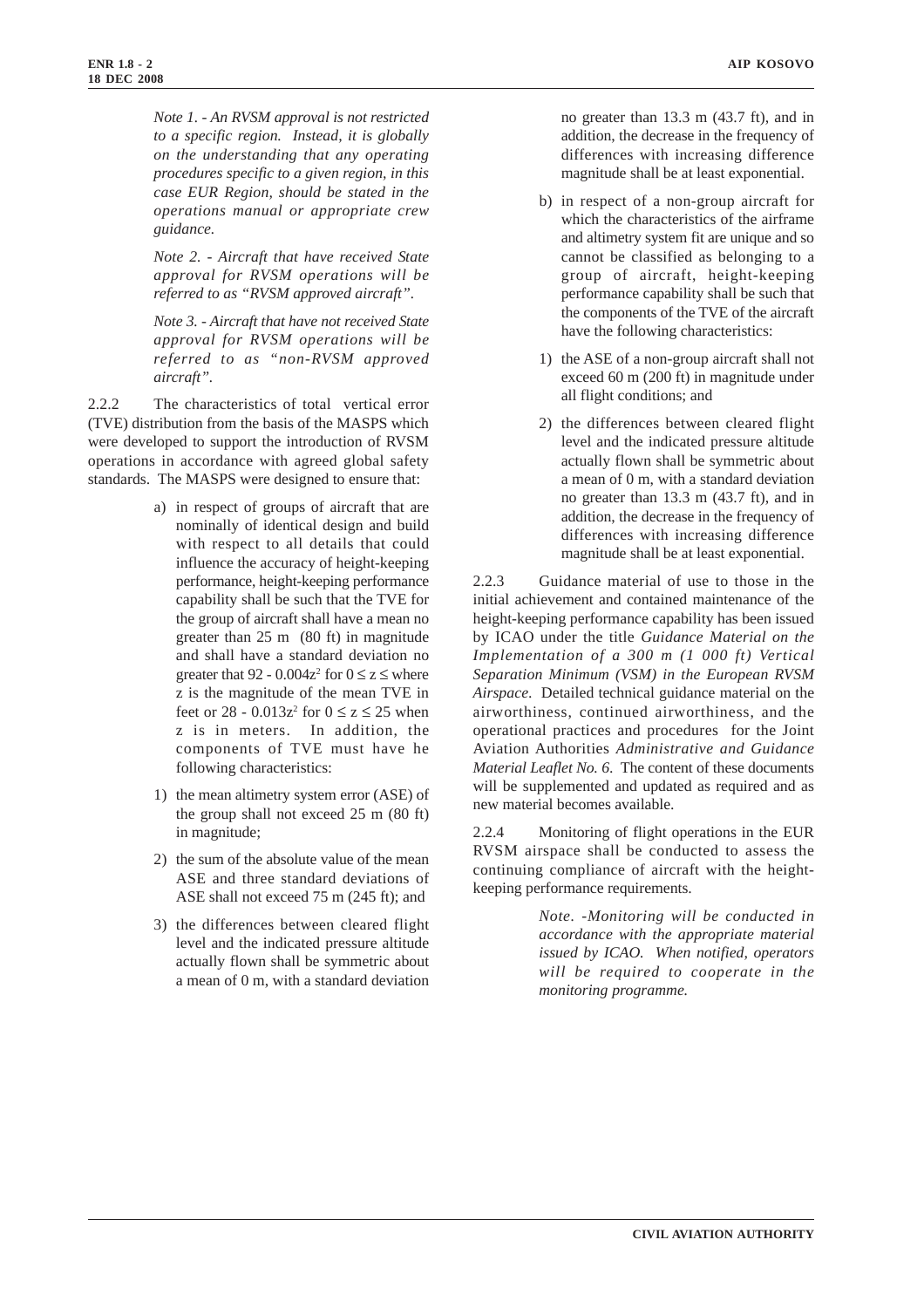#### **3.0 FLIGHT PLANS**

#### 3.1.1 *General*

3.1.1.1 In order to avoid a disproportionate workload on ATS units, RPLs will not be accepted for any flight conducted on 25 December. On this day, individual flight plans shall be filed for all flights.

3.1.1.2 All operators filling RPLs shall indicate in Item Q of the RPL all equipment and capability information in conformity with Item 10 of the ICAO flight plan form.

3.1.2 *Procedures for completion of RPLs on media suitable for electronic data processing*

> *Note. - General provisions for the submission of RPL listings on media suitable for data processing are contained in PANS-ATM, 16.4.3. A model RPL listing form is contained in PANS-ATM, Appendix 2.*

3.1.2.1 Operators who wish to submit their RPL listings on magnetic tape should conclude agreements with the administration concerned. The procedures to be used shall be those specified in Appendix A. They are an expansion of the procedures applied when RPLs are submitted by means of listings on printed forms. The procedures in Appendix A apply specifically to magnetic tapes. If a requirement arises to submit RPL listings by means of other media suitable for electronic data processing, such as flexible disks or by on-line transmission, the procedures in Appendix A should form the basis of appropriate arrangements between operators and administrations concerned, pending the development of complementary procedures for regional application. Relevant ISO Standards, if published, should be observed in the case as well.

3.1.2.2 The procedures of this document specify the file structure and contents for information interchange and specify magnetically recorded tables to identify the files, the file sections and the reels of tape, In addition, for other appropriate technical provisions relating to recording, the relevant ISO and ICAO Standards are references, i.e. ISO 3788 for tape characteristics and Annex 10, Volume I/ISO 4873 for character coding.

#### **3.2 Submission of a flight plan** (A2 - 3.3.1; P-ATM, 4.4.2)

3.2.1 For flights subject to ATFM measures, the following procedures apply:

- a) flight plans shall be submitted at least 3 hours before the estimated off-block time (EOBT);
- b) any changes to the EOBT of more than 15 minutes shall be the subject of a modification ,message;
- c) when a repetitive flight plan (RPL) or an individual flight plan (FPL) has been filed

but it is decided, within 4 hours of EOBT, to use an alternative routing between the same aerodromes of departure and destination:

- 1) a cancellation message (CNL) with priority "DD" shall be transmitted immediately to all addresses of the previous flight plan;
- 2) a replacement flight plan (RFP) in the form of an FPL with identical call sign shall be transmitted after the CNL message and with a delay of not less than 5 minutes;
- 3) the RFP shall contain, as the first element of Item 18, the identification "RFP/Qn", where RFP signifies "Replacement Flight Plan" and "n" is "1" for the first replacement, "2" for the second replacement, and so on;
- 4) the last RFP shall be filed at least 30 minutes before EOBT.

*Note. - The submission of a replacement flight plan should be accepted as fulfilling a States requirement for advance notification of flight (diplomatic clearance).*

# **3.3 Indication in the flight plan of 8.33 KHz channel spacing capability radio equipment**

3.3.1 For flights conducted wholly or partly in the volume of airspace specified in 4.1.1, in addition to the letter S and/or any other letters, as appropriate, the letter Y shall be inserted in field 10 if the flight plan for aircraft equipped with 8.33 KHz channel spacing capable radio equipment, or the indicator STS/EXM833 shall be included infield 18 for aircraft not equipped but which have been granted exemption from the mandatory carriage requirement. Aircraft normally capable of operating above FL245/FL195 but planning to fly below these levels shall include the letter Y as specified above.

> *Note. - In the case of "STS/EXM833", a list of exemptions will have to be published in the State´ AIP. The absence of the above letter/indicator shall be taken as a lack of 8.33 KHz capable equipment.*

3.3.2 In case of change in the 8.33 KHz capability status for a flight planned to operate in the area specified in 4.1.1, a modification message shall be sent with the appropriate indicator inserted in the relevant field.

3.3.3 All flights subject to RPL are assumed to be 8.33 KHz equipped. When a flight is not equipped with 8.33 KHz capability, a change message for the day of operation shall be sent not earlier than 20 hours before the estimated off-block time.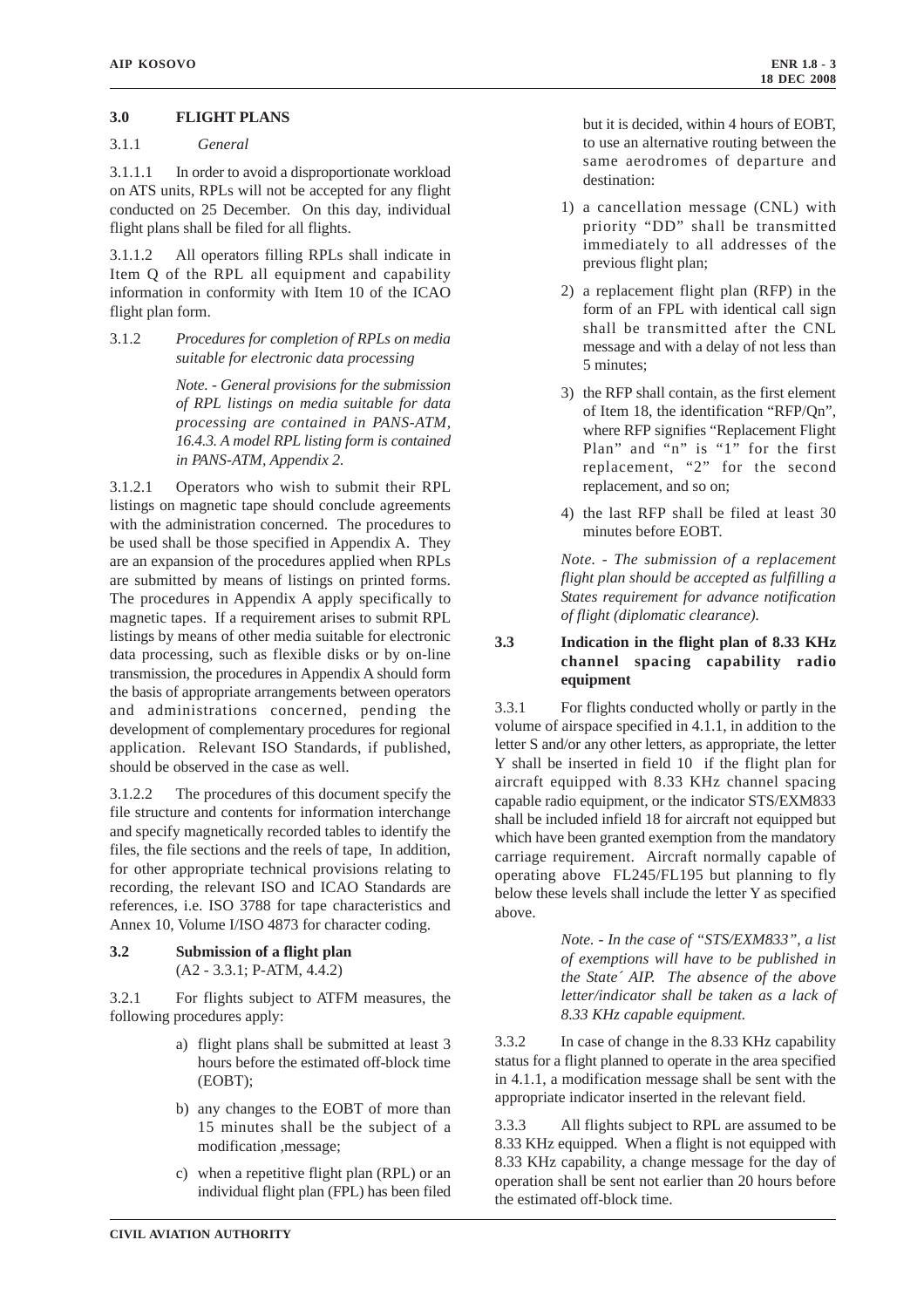#### **3.4 Date of flight in a flight plan** (A2 - 3.3; P-ATM, 4.4.1, 11.4.2.2.2.5, Appendices 2 and 3)

*Note. - PANS-ATM, 11.4.2.2.2.5, states that "if a flight plan is filed more than 24 hours in advance of the estimated off-block time of the flight to which it refers, that flight plan shall be held in abeyance until at most 24 hours before the flight begins so as to avoid the need for the insertion of a date group into that flight plan". The following removes this restriction and specifies details regarding optional insertion of a date group into the flight plan.*

3.4.1 If a flight plan for a flight conducted wholly in the EUR Region is filed more than 24 hours in advance of the estimated off-block time, it is mandatory to provide the date of the flight. If the flight plan is filed less than 24 hours in advance of the estimated offblock time, the date of the flight may be optionally indicated. This information will be inserted in the Item 18 of the flight plan in the form of a 3-letter indicator (DOF= followed by an oblique stroke and date of flight in a 6-figure group format:

> DOF/YYMMDD (YY=year; MM=month;  $DD = day$ )

3.4.2 These flight plans shall be processed and transmitted without being held in abeyance.

**3.5 Indication in the flight plan of RVSM approval status** (A2 - 3.3.2; P-ATM, Appendix 2)

3.5.1 *Flight planning for RVSM approved aircraft and non-RVSM approved State aircraft*

3.5.1.1 Operators of RVSM approved aircraft shall indicate the approval status by inserting the letter W in Item 10 of the ICAO flight plan form, regardless of the requested flight level.

3.5.1.2 Operator of formation flights of a State aircraft shall not insert the letter W in Item 10 of the ICAO flight plan form, regardless of the RVSM approval status of the aircraft concerned. Operators of formation flights of State aircraft intending to operate within the EUR RVSM airspace as general air traffic (GAT) shall include STS/NONRVSM in Item 18 of the ICAO flight plan form.

3.5.1.3 Operators of RVSM approved aircraft shall also include the letter W in Item Q of the RPL, regardless of the requested flight level. If a change of aircraft operated in accordance with an RPL results in a modification of the RVSM approval status as stated in Item Q a modification message (CHG) shall be submitted by the operator.

3.5.1.4 Operator of RVSM approved aircraft and non-RVSM approved State aircraft intending to operate within EUR RVSM airspace, as specified in 2.1, shall include the following in Item 15 of the ICAO flight plan form:

- a) the entry point at the lateral limits of the EUR RVSM airspace and the requested flight level for that portion of the route commencing immediately after the RVSM entry point; and
- b) the exit point at the lateral limits of the EUR RVSM airspace and the requested flight level for that portion of the route commencing immediately after the RVSM exit point.

*Note. - Refer to 10.1.2 and 10.1.3 for related traffic control (ATC) requirements.*

3.5.1.5 Operators of non-RVSM approved State aircraft with a requested flight level of FL 290 or above shall insert STS/NONRVSM in Item 18 of the ICAO flight plan form.

# 3.5.2 *Flight planning for non-RVSM approved aircraft*

3.5.2.1 Except for operations within the EUR RVSM transition airspace, as specified in 10.1.1, and within airspace designated in accordance with 10.2.1, operators of non-RVSM approved aircraft shall flight plan to operate outside the EUR RVSM airspace.

> *Note. - Refer to 7.3.1 and 7.3.2 regarding ATC clearance into the EUR RVSM airspace.*

3.5.2.2 Operators of non-RVSM approved aircraft intending to operate from a departure aerodrome outside the lateral limits of the EUR RVSM airspace to a destination aerodrome within the lateral limits of EUR RVSM airspace shall include the following in Item 15 of the ICAO flight plan form:

- a) the entry point at the lateral limits of the EUR RVSM airspace; and
- b) a requested flight level below FL 290 for that portion of the route commencing immediately after the entry point.

*Note. - Refer to 10.1.4.1 for related ATC requirements.*

3.5.2.3 Operators of non-RVSM approved aircraft intending to operate from a departure aerodrome to a destination aerodrome, both of which are within the lateral limits of the EUR RVSM airspace, shall include in Item 15 of the ICAO flight plan form a requested flight level below FL 290.

> *Note. - Refer to 10.1.4.2 for related ATC requirement.*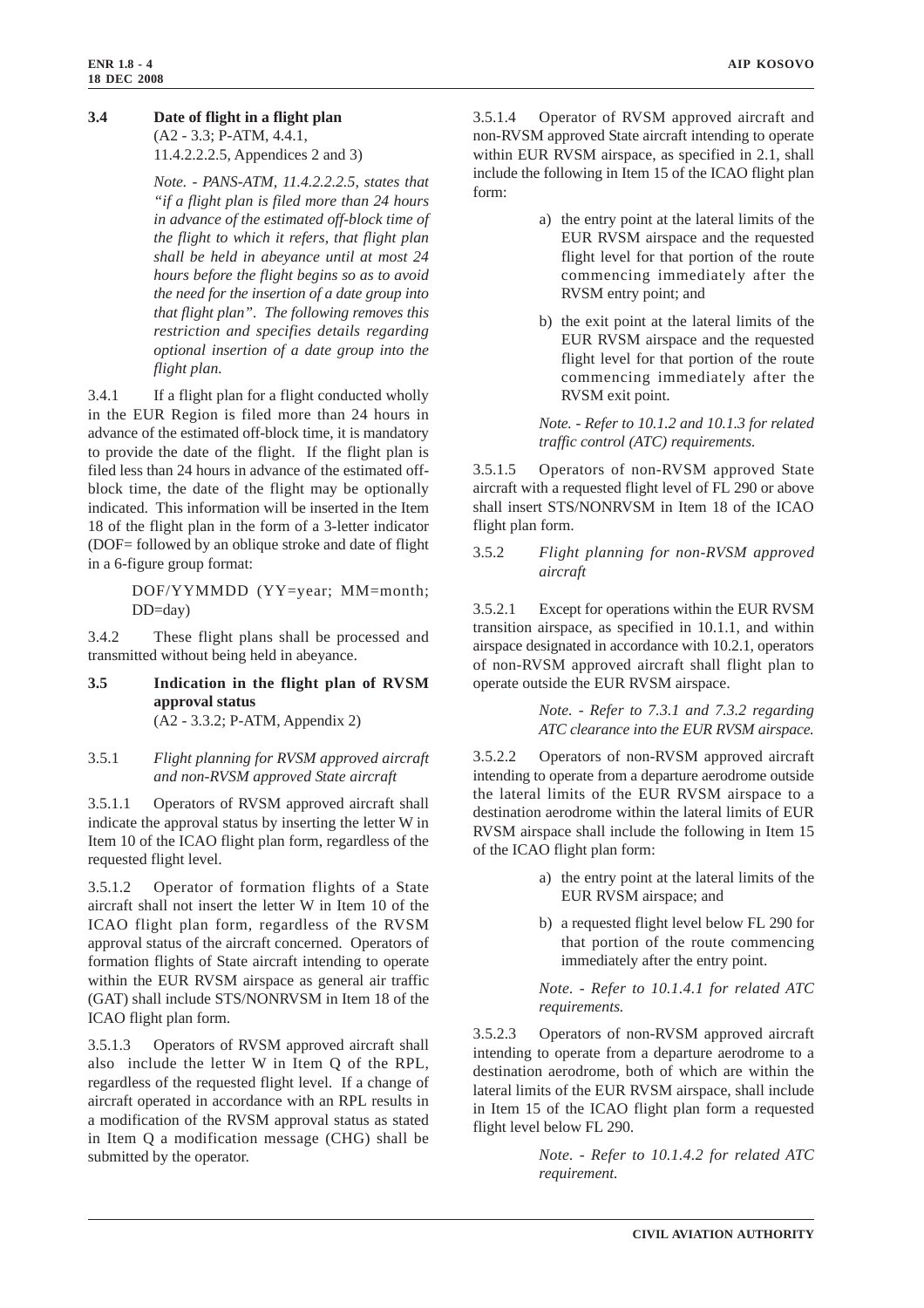3.5.2.4 Operators of non-RVSM approved aircraft intending to operate from a departure aerodrome within the lateral limits of the EUR RVSM airspace to a destination aerodrome outside the lateral limits of EUR RVSM airspace shall include the following in Item 15 of the ICAO flight plan from:

- a) a requested flight level below FL 290 for that portion of the route within the lateral limits of the EUR RVSM airspace; and
- b) the exit point at the lateral limits of the EUR RVSM airspace and the requested flight level for that portion of the route commencing immediately after the exit point.

*Note, - Refer to 10.1.4.3 for related ATC requirements.*

3.5.2.5 Operator of non-RVSM approved aircraft intending to operate from a departure aerodrome to a destination aerodrome, both of which are outside the lateral limits of the EUR RVSM airspace, with a portion of the route within the lateral limits of the EUR RVSM airspace, shall include the following in Item 15 of the ICAO flight plan form:

- a) the entry point at the lateral limits of the EUR RVSM airspace and a requested flight level below FL 290 or above FL 410 for that portion of the route commencing immediately after the entry point; and
- b) the exit point at the lateral limits of the EUR RVSM airspace and the requested flight level for that portion of the route immediately after the exit point.

*Note. - Refer to 10.1.4.4 for related ATC requirements.*

# **4.0 AIR-GROUND COMMUNICATIONS AND IN-FLIGHT REPORTING**

*Note. - Annex 2, 3.6.3, 3.6.5.1 and 5.3.3, and PANS-ATM, 4.11, require controlled flights and certain IFR flights outside controlled airspace to maintain a continuous listening watch on the appropriate radio frequency and to report positions in specified circumstances. The following expands such requirements and specifies additional details regarding the transmission and contents of in-flight reports.*

 **4.1 Mandatory carriage of 8.33 KHz channel spacing capable radio equipment** (A 10, Vol. V - 4.1.2.2.1)

4.1.1 All aircraft operating above FL 245 in the European Region shall be equipped with 8.33 KHz channel spacing capable radio equipment. All aircraft operating above FL 195 in France upper flight information region shall be equipped with 8.33 KHz channel spacing capable radio equipment.

4.1.2 Exemptions may be granted by States, concerned for certain types of aircraft operation and for certain areas of operations.

> *Note. All exemptions granted by States, including the extent to which aircraft from other States can be exempted, should be specified in States´ AIPs.*

 4.1.3 When UHF ground infrastructure permits a close operational link to a State´s airspace management procedure, UHF-equipped State aircraft not equipped with an 8.33 KHz channel spacing capable radio shall be allowed to operate in the airspace designated for 8.33 KHz channel spacing operations.

> *Note. - Details of UHF coverage meeting the above infrastructure requirements should be specified in States´ AIPs.*

**4.2 Phraseology to be used in airspace where 8.33 KHz channel spacing is used.** (P-ATM, 12.3)

4.2.1 Aircraft operating in airspace where 8.33 KHz channel spacing has been implemented shall use the phraseology as shown in Table 1.

# **4.3 Application** (A2 - 3.6.3, 3.6.5, 5.3.3; P-ATM, 4.11)

4.3.1 Air craft flying within uncontrolled airspace may be requested to maintain a continuous watch on the appropriate air-ground frequency of the ATS unit serving the flight information region within which the aircraft is flying.

**4.4 Contents of position reports** (P-ATM, 4.11 and 4.12)

# **4.4.1** *Abbreviated reports*

4.4.1.1 Position reports should only contain the aircraft identification, position, time and flight level, unless otherwise specified.

4.4.1.2 In defined portions of the airspace, designated by the appropriate ATS authority, where:

- a) through SSR, individual and verified Mode C information are permanently available in the form of labels associated with the radar position of the aircraft concerned, and
- b. reliable air-ground communication coverage and direct pilot-to controller communications exist; and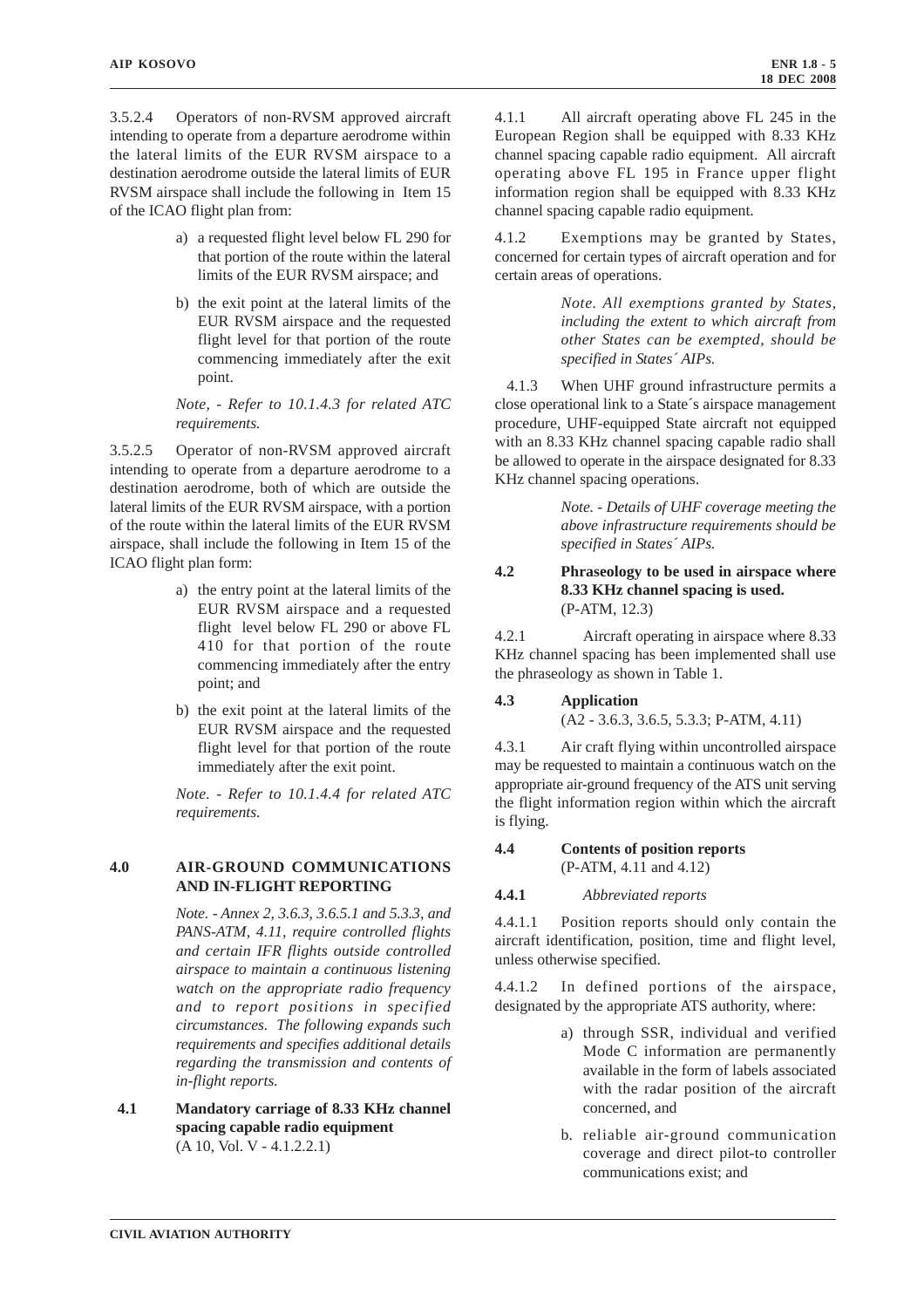c. the initial call after change in a radio frequency may contain only the aircraft identification and level, subsequently, position reports may contain only aircraft identification, position and time.

# **5.0 ACTION IN THE EVENT OF AIR-GROUND COMMUNICATION FAILURE**  $(A2 - 3.6.5.2)$

5.1 As soon as it is known that two-way communication has failed, ATC shall maintain separation between the aircraft having the communication failure and other aircraft based on the assumption that the aircraft will operate in accordance with 5.2 and 5.3.

#### **5.2 Visual meteorological conditions (VMC)**

5.2.1 Except as provided for in 5.3.1, a controlled flight experiencing communication failure in VMC shall:

- a) set transponder to Code 7600;
- b) continue to fly VMC;
- c) land at the nearest suitable aerodrome; and
- d) report the arrival time by the most expeditious means to the appropriate ATS.

# **5.3 Instrument meteorological conditions (IMC)**

5.3.1 A controlled IFR flight experiencing communication failure in IMC, or where it does not appear feasible to continue in accordance with 5.2 shall:

- a) set transponder to 7600;
- b) maintain for a period of 7 minutes the last assigned speed and level or the minimum flight altitude, if the minimum flight altitude is higher than the last assigned level. The period of 7 minutes commences:
- 1) if operating on a route without compulsory reporting points or if instructions have been received to omit positions reports;
	- i) at the time the last assigned level or minimum flight altitude is reached, or
	- ii) at the time the transponder is set to Code 7600,

whichever is later; or

- 2) if operating on a route with compulsory reporting points and no instruction to omit positions reports has been received:
	- i) at the time the last assigned level or minimum flight altitude is reached, or
	- ii) at the previously reported pilot estimate for the compulsory reporting point,
	- iii) at the time of a failed report of position over a compulsory reporting point.

*Note. - The period of 7 minutes is to allow the necessary air traffic control and coordination measures.*

- c) thereafter, adjust level and speed in accordance with the filed flight plan;
- d) if radar vectored or proceeding offset according to RNAV without a specified limit, proceed in the most direct manner possible to rejoin the current flight plan route no later than the next significant point, taking into consideration the applicable minimum flight altitude;

*Note. - With regard to the route to be flown or the time to begin descent to the arrival aerodrome, the current flight plan, which is the flight plan, including changes, if any, brought about by subsequent clearances, will be used.*

- e) proceed according to the current flight plan route to the appropriate designated navigation aid serving the destination aerodrome and, when required to ensure compliance with 5.3.1 f), hold over this aid until commencement of descent;
- f) commence descent from the navigation aid specified in .5.3.1 e) at, or as close as possible to, the expected approach time last received and acknowledged or, if no expected approach time has been received and acknowledged, at, or as close as possible to, the estimated time of arrival resulting from the current flight plan.
- g) complete a normal instrument approach procedure as specified for the designated navigation aid; and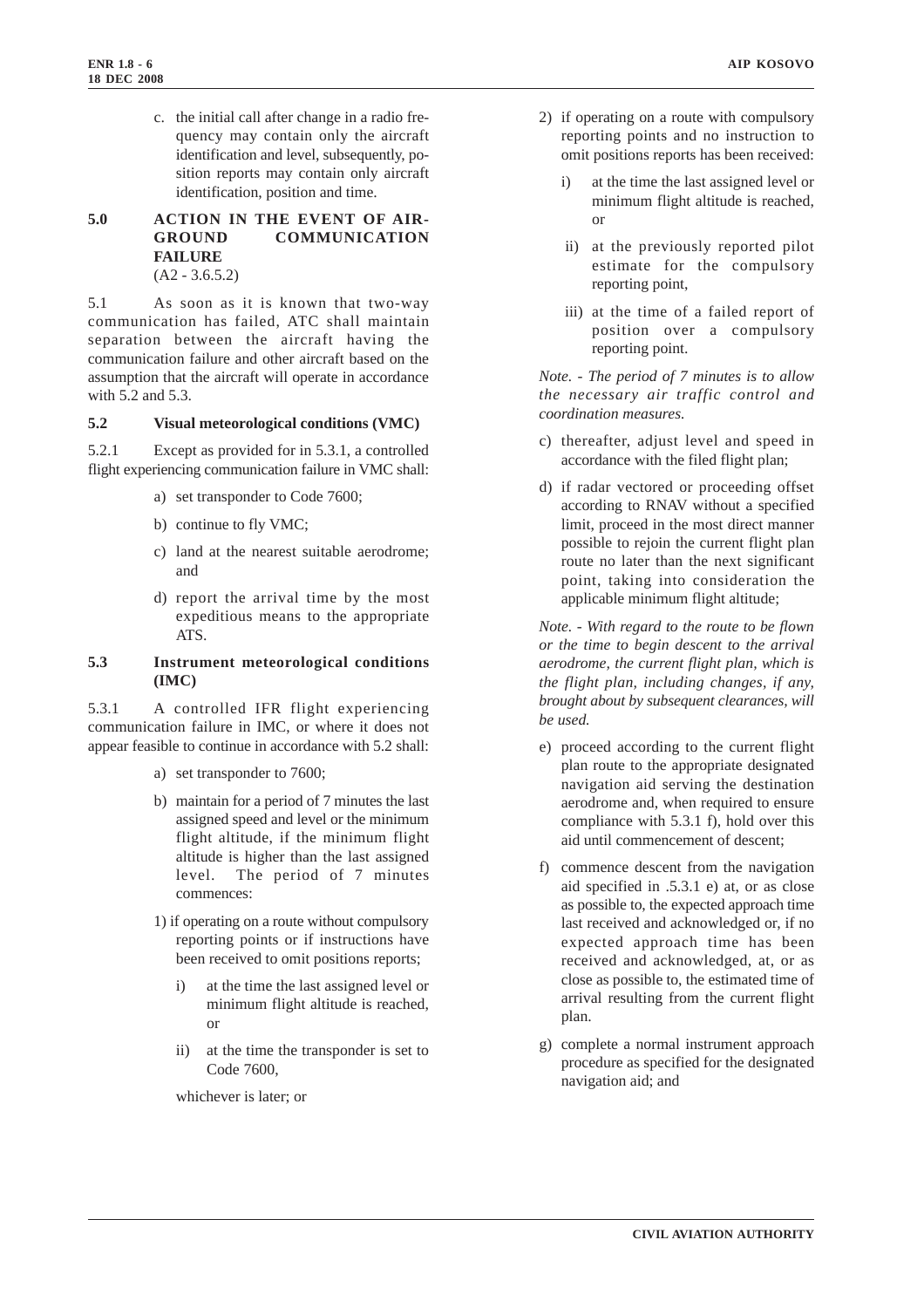| Reference                    | <i>Circumstances</i>                                                                                                                            | Phraseology                                                                                                    |
|------------------------------|-------------------------------------------------------------------------------------------------------------------------------------------------|----------------------------------------------------------------------------------------------------------------|
| PANS-ATM,<br>12.4.3.1        | To request the capability of the radio<br>equipment                                                                                             | ADVISE EIGHT POINT THREE<br>THREE EQUIPPED                                                                     |
|                              | To indicate 8.33 KHz capability                                                                                                                 | * AFFIRM EIGHT POINT THREE<br><b>THREE</b>                                                                     |
|                              | To indicate lack of 8.33 KHz capability                                                                                                         | * NEGATIVE EIGHT POINT THREE<br>THREE                                                                          |
|                              | To indiccate UHF capability                                                                                                                     | * UHF EQUIPPED                                                                                                 |
|                              | To request the status of in respect of<br>exemption                                                                                             | ADVISE EIGHT POINT THREE<br>THREE EXEMPTION STATUS                                                             |
|                              | To indicate 8.33 KHz exempted status                                                                                                            | *(aircraft call sign) EXEMPTED<br>EIGHT POINT THREE THREE                                                      |
|                              | To indicate that a certain clearance is<br>given because otherwise a non-equipped<br>aircraft would enter the airspace of<br>mandatory carriage | (clearance/instruction) DUE EIGHT<br>POINT THREE THREE REQUIRE-<br><b>MENT</b>                                 |
| PANS-ATM,<br>12.4.3.5        | To request the pilot to confirm the 8.33<br>KHz selection                                                                                       | a) CONFIRM EIGHT POINT THREE<br>THREE CHANNEL (name)                                                           |
|                              |                                                                                                                                                 | * b) AFFIRM EIGHT POINT THREE<br>THREE CHANNEL (name)                                                          |
| PANS-ATM,<br>12.3.1.3        | Transfer of control and/or channel<br>change                                                                                                    | a) CONTACT (unit call sign)<br>CHANNEL(name)                                                                   |
|                              |                                                                                                                                                 | b) AT (or OVER) (time or place)<br>CONTACT (unit call sign)<br>CHANNEL (name)                                  |
|                              |                                                                                                                                                 | c) IF NO CONTACT<br>(instructions)                                                                             |
|                              |                                                                                                                                                 | d) STAND BY CHANNEL<br>(name) FOR (unit call sign)                                                             |
|                              |                                                                                                                                                 | * e) REQUEST CHANGE TO<br><b>CHANNEL</b><br>(name)                                                             |
|                              |                                                                                                                                                 | f) CHANNEL CHANGE AP-<br><b>PROVED</b>                                                                         |
|                              |                                                                                                                                                 | g) MONITOR (unit call sign)<br>CHANNEL (name)                                                                  |
|                              |                                                                                                                                                 | * h) MONITORING CHANNEL (name)                                                                                 |
|                              |                                                                                                                                                 | i) WHEN READY CONTACT (unit<br>call sign) CHANNEL (name)                                                       |
| * Denotes pilot transmission |                                                                                                                                                 | j) REMAIN THIS CHANNEL                                                                                         |
|                              |                                                                                                                                                 | Example: "AIR FRANCE TWO SEVEN FOUR CONTACT<br>FRANCE CONTROL CHANNEL ONE THREE TWO<br>DECIMAL ZERO ONE ZERO". |

#### **Table 1. Phraseology to be used in airspace where 8.33 KHz channel is used**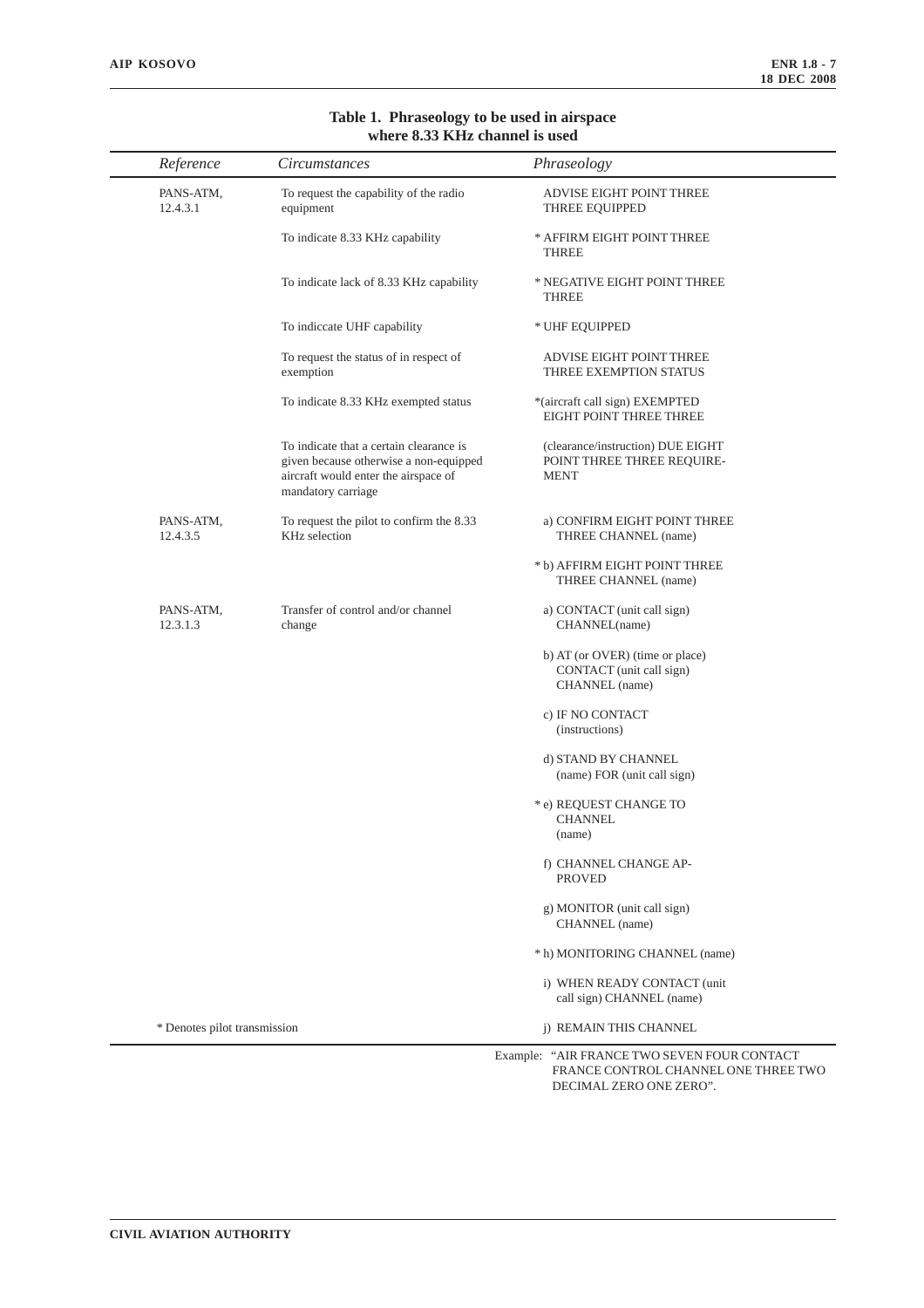h) land, if possible, within thirty minutes after the estimated time of arrival specified in 5.3.1 f) or the last acknowledged expected approach time, whichever is later.

 *Note. - Pilots are reminded that the aircraft may not be in an area of secondary surveillance radar coverage.*

# **6.0 SPECIAL PROCEDURES FOR IN-FLIGHT CONTINGENCIES**

#### **6.1 Emergency descent procedures** (P-ATM, 15.1.4)

#### 6.1.1 *Action by the pilot-in-command*

6.1.1.1 When an aircraft operated as a controlled flight experiences sudden decompression or a (similar) malfunction requiring an emergency descent, the aircraft shall, if able:

- a) initiate a turn away from the assigned route or track before commencing the emergency descent;
- b) advise the appropriate air traffic unit as soon as possible of the emergency descent;
- c) set transponder to Code 7700 and select the Emergency Mode on the automatic dependent surveillance/controller-pilot data link communications (ADS/CPDLC) system, if applicable;
- d) turn on aircraft exterior lights;
- e) watch for conflicting traffic both visually and by reference to ACAS (if equipped); and
- f) coordinate its further intentions with the appropriate ATC unit.

6.1.1.2 The aircraft shall not descend below the lowest published minimum altitude which will provide a minimum vertical clearance of 300 m (1 000 ft) or in designated mountainous terrain 600 m ((2 000 ft) above all obstacles located in the area specified.

#### 6.1.2 *Action by the air traffic control unit*

6.1.2.1 Immediately upon recognizing that an emergency descent is in progress, air traffic control unit shall acknowledge the emergency on radiotelephony (RTF) and take all necessary action in safeguarding all aircraft concerned.

6.1.2.2 In particular, they may, as required by the situation:

- a) suggest a heading to be flown, if able, by the aircraft carrying out the emergency descent in order to achieve spacing from other aircraft concerned;
- b) state the minimum altitude for the area of operation, only if the level-off altitude stated by the pilot is below such minimum altitude, together with the applicable QNH altimeter setting;
- c) as soon as possible, provide separation with conflicting traffic, or issue essential traffic information, as appropriate.

 6.1.2.3 When deemed necessary, air traffic control will broadcast an emergency message, or cause such message to be broadcast, to other aircraft concerned to warn them of the emergency descent.

# **6.2 Special procedures for in-flight contingencies involving a loss of vertical navigation performance required for flight within the EUR RVSM airspace**

#### 6.2.1 *General*

6.2.1.1 An in-flight contingency affecting flight in the EUR RVSM airspace pertains to unforeseen circumstances that directly impact on the ability of one or more aircraft to operate in accordance with the vertical navigation performance requirements of the EUR RVSM airspace as specified in 2.2. Such in-flight contingencies can result from degradation of aircraft equipment associated with height-keeping and from turbulent atmospheric conditions.

6.2.1.2 The pilot shall inform ATC as soon as possible of any circumstances where the vertical navigation performance requirements for the EUR RVSM airspace cannot be maintained. In such cases, the pilot shall obtain a revised ATC clearance prior to initiating any deviation from the cleared route and/or flight level, whereever possible. When a revised ATC clearance could not be obtained prior to such a deviation, the pilot shall obtain a revised clearance as soon as possible thereafter.

6.2.1.3 ATC shall render all possible assistance to a pilot experiencing an in-flight emergency. Subsequent ATC actions will be based on the intentions of the pilot, the overall air traffic situation and the real-time dynamics of the contingency.

#### 6.2.2 *Degradation of aircraft equipment - pilot reported*

6.2.2.1 When informed by the pilot of an RVSM approved aircraft operating in the EUR RVSM airspace that the aircraft´s equipment no longer meets the RVSM MASPS, as specified in 2.2, ATC shall consider the aircraft as non-RVSM approved.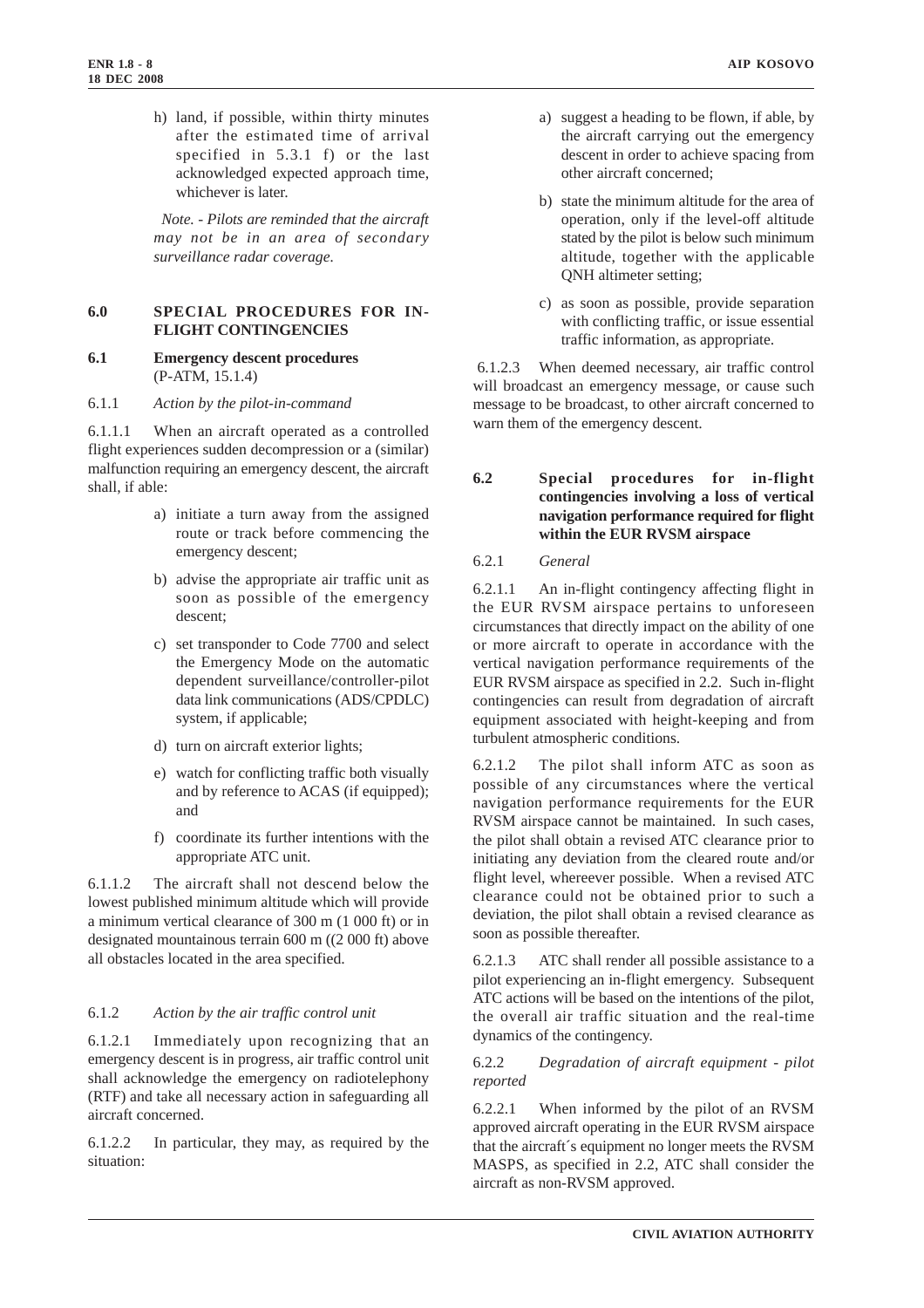6.2.2.2 ATC shall take action immediately to provide a minimum vertical separation of 600 m (2 000 ft) or an appropriate horizontal vertical separation from all other aircraft concerned that are operating in the EUR RVSM airspace. An aircraft rendered non-RVSM approved shall normally be cleared out of the EUR RVSM airspace by ATC when it is possible to do so.

6.2.2.3 Pilot shall inform ATC, as soon as practicable, of any restoration of the proper functioning of equipment required to meet the RVSM MASPS.

6.2.2.4 The first ACC/UAC to become aware of a change in an aircraft´s RVSM status shall coordinate with adjacent ACCs/UACs, as appropriate.

#### 6.2.3 *Severe turbulence - not forecast*

6.2.3.1 When an aircraft operating in the EUR RVSM airspace encounters severe turbulence due to weather or wake vortex that the pilot believes will impact the aircraft´s capability to maintain its cleared flight level, the pilot shall inform ATC. ATC shall establish either an appropriate horizontal separation or an increased minimum vertical separation.

6.2.3.2 ATC shall, to the extent possible, accommodate pilot requests for flight level and/or route changes and shall pass on traffic information as required.

6.2.3.3 ATC shall solicit reports from other aircraft to determine whether RVSM should be suspended entirely or within a specific flight level band and/or area.

6.2.3.4 The ACC/UAC suspending RVSM shall coordinate such suspension(s) and any required adjustments to sector capacities with adjacent ACCs/ UACs, as appropriate, to ensure an orderly progression to the transfer of traffic.

# 6.2.4 *Severe turbulence - forecast*

6.2.4.1 When a meteorological forecast is predicting severe turbulence within EUR RVSM airspace, ATC shall determine whether RVSM should be suspended and, if so, the period of time and specific flight level(s) and/or area.

6.2.4.2 In cases where RVSM will be suspended, the ACC/UAC suspending RVSM shall coordinate with adjacent ACCs/UACs with regard to the flight levels appropriate for the transfer, unless a contingency flight level allocation scheme has been determined by letter of agreement. The ACC/UAC suspending RVSM shall also coordinate applicable sector capacities with adjacent ACCs/UACs as appropriate.

# **7.0 AIR TRAFFIC CONTROL CLEARANCES**

**7.1 Contents of clearances** (A11 - 3.7; P-ATM, 4.5.4, 4.5.7 and 11.4.2.5.2)

7.1.1 A pilot-in-command shall, if at any time in doubt, request a detailed description of the route from ATS.

#### **7.2 Departure slot monitor**

7.2.1 ATC is responsible for departure slot monitoring at departure aerodromes. The exact procedures to be followed will depend on the way that ATS is organized at each aerodrome. There are, however, three requirements as follows:

- a) States shall ensure that an ATFM slot, if applicable, be included as part of the ATC clearance. The ATC clearance should take account of an applicable slot.
- b) ATC units responsible for departure slot monitoring shall be provided with the necessary information concerning the restrictions in force and slot allocated.
- c) Aircraft operators shall inform themselves of and adhere to:
- 1) general ATFM procedures including flight plan filing and message exchange requirements;
- 2) strategic ATFM measures (e.g. traffic orientation schemes);
- 3) current ATFM measures (e.g. specific measures applicable on the day in question).

# **7.3 ATC clearance into EUR RVSM airspace**

7.3.1 Except for operations within the EUR RVSM transition airspace, as specified in 10.1.1, and within airspace designated in accordance with 10.2.1, only RVSM approved aircraft and non-RVSM approved State aircraft shall be issued ATC clearance into EUR RVSM airspace.

7.3.2 ATC clearance into EUR RVSM airspace shall not be issued to formation flights of aircraft.

# **8.0 SEPARATION OF AIRCRAFT**

#### **8.1 Longitudinal separation minimum based on time and radar-observed distance**

8.1.1 A minimum longitudinal separation of three minutes may be applied between aircraft on the same track or crossing tracks, whether at the same level, climbing or descending, provided that:

- a) their flight progress is continuously monitored by radar forming an integral part of the ATC unit concerned; and
- b) the distance between the aircraft, as observed by radar, is never less than 37 km (20 NM).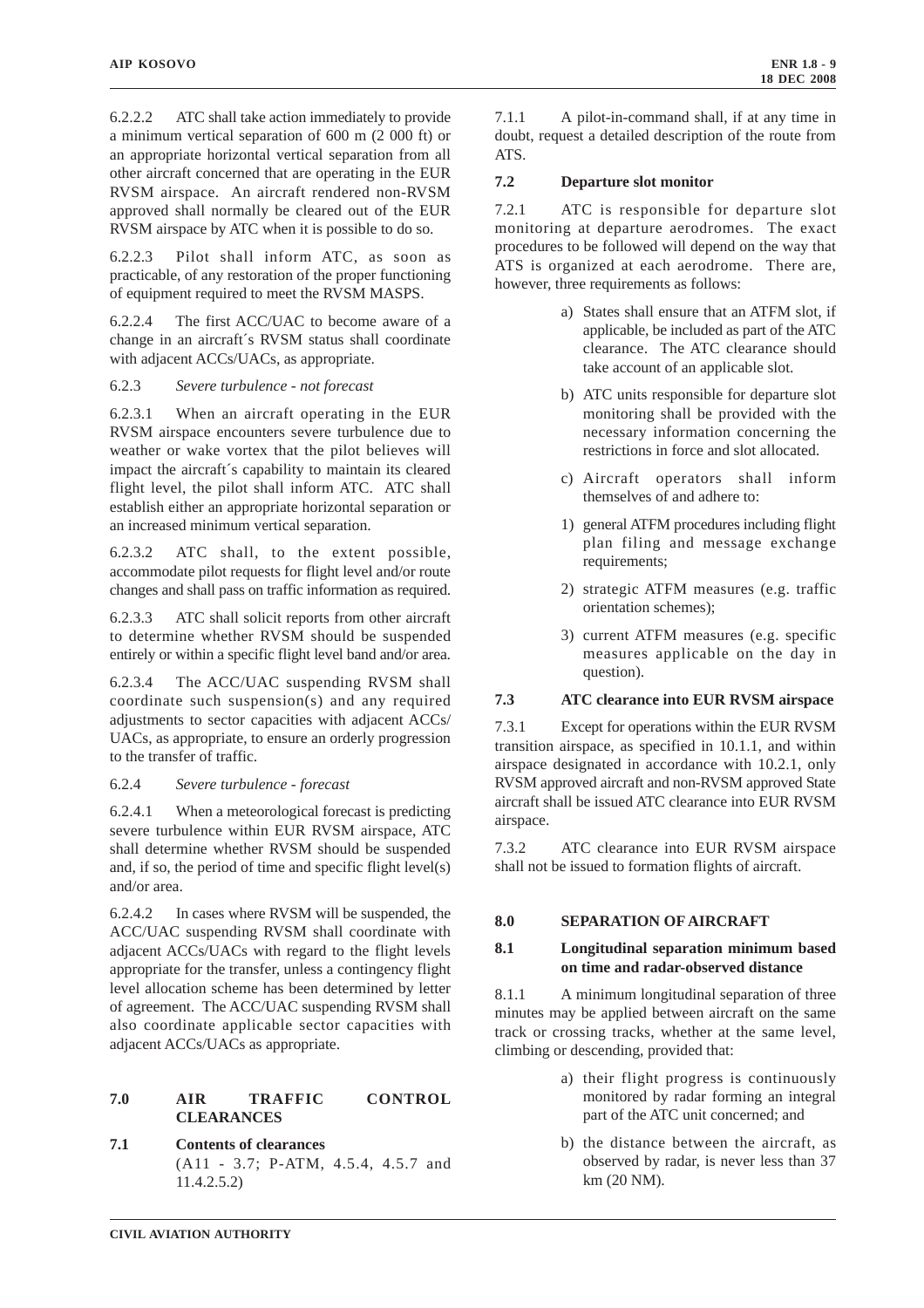*Note. - Use of this separation is subject to all the limitations in the use of radar specified in PANS-ATM, 8.1.*

# **8.2 Transfer of radar control without verbal exchange - "silent" radar transfer**

 8.2.1 Transfer of radar control based on the procedures specified in PANS-ATM, 8.6.2 and 8.6.3 may be carried out without systematic use of the bidirectional speech facilities available between the adjacent units concerned, provided that:

- a) the detailed conditions applicable for the transfer are the subject of a bilateral agreement; and
- b) the minimum distance between the aircraft during the period of transfer is agreed as one of the following values:
- 1) 19 km (10 NM) when SSR information is used in accordance with the provisions of 9.2.1 c), provided that an overlapping radar coverage of at least 56 km (30 NM) between units involved exists; or
- 2) 9.3 km (5 NM) when the conditions of 1) above apply in both units involved possess electronic aids for immediate recognition of release and acceptance of aircraft under radar transfer.

# **8.3 Separation of aircraft within radar coverage by using Mach number speed control**

 8.3.1 In areas of radar coverage, separation minima may be maintained between aircraft operating along the same track and at the same cruising level based on a combination of radar-observed distance and assignment of Mach speeds to both aircraft, provided the following conditions are met:

- a) both aircraft are being observed on radar and no interruption to radar coverage is anticipated; and
- b) both aircraft are assigned a Mach number and the following aircraft is assigned either the same or a lower Mach number as that assigned to the leading aircraft.

8.3.2 Transfer of the radar control of aircraft being longitudinally separated in accordance with 8.3.1 may be effected between adjacent control positions or adjacent ATC units provided that the requirements of PANS-ATM, 8.7.5.2 a) through f) are met.

8.3.3 Using Mach number speed control required that:

> a) aircraft must adhere to the last assign Mach number;

- b) if a deviation of  $[CODE] = M.01$  or more becomes necessary, ATC must be advised prior to the change of speed. If prior notification is not possible (e.g. due to turbulence), the appropriate ATC unit shall be notified as soon as possible; and
- c) when required by the appropriate ATC unit, the current true Mach number should be included in routine position reports.

8.3.4 In order to reduce coordination requirements on ATC, controllers, when applying this technique, shall require pilots to report the assigned Mach number upon initial contact. Once pilot have been assigned a Mach number and instructed to report the assigned Mach number on initial contact, they should continue to make such report(s) on each initial contact until advised by ATC to discontinue.

8.3.5 The separation minima to be applied by ATC when using Mach number speed control shall be in accordance with States´ requirements and, in the case of transfer of radar control between adjacent ATC units, in accordance with letters of agreement between the units.

# **8.4 Vertical separation**

(A6, Parts I and II - 7.2.3; A11 - 3.3.4; P-ATM, 5.3.2)

8.4.1 Between FL 290 and FL 410 inclusive, within the EUR RVSM airspace, the vertical separation minimum shall be :

- a) 300 m (1 000 ft) between RVSM approved aircraft;
- b) 600 m (2 000 ft) between:
- 1) non-RVSM approved State aircraft and any other aircraft operating within the EUR RVSM airspace;
- 2) all formation flights of State aircraft and any other aircraft operating within EUR RVSM airspace; and
- 3) non-RVSM approved aircraft and any other aircraft operating within the EUR RVSM transition airspace, as specified in 10.1.1, and within airspace designated in accordance with 10.2.1.

8.4.2 ATC shall provide a minimum vertical separation of 600 m (2 000 ft) between an aircraft experiencing a communication failure in flight and any other aircraft when both aircraft are operating within the EUR RVSM airspace.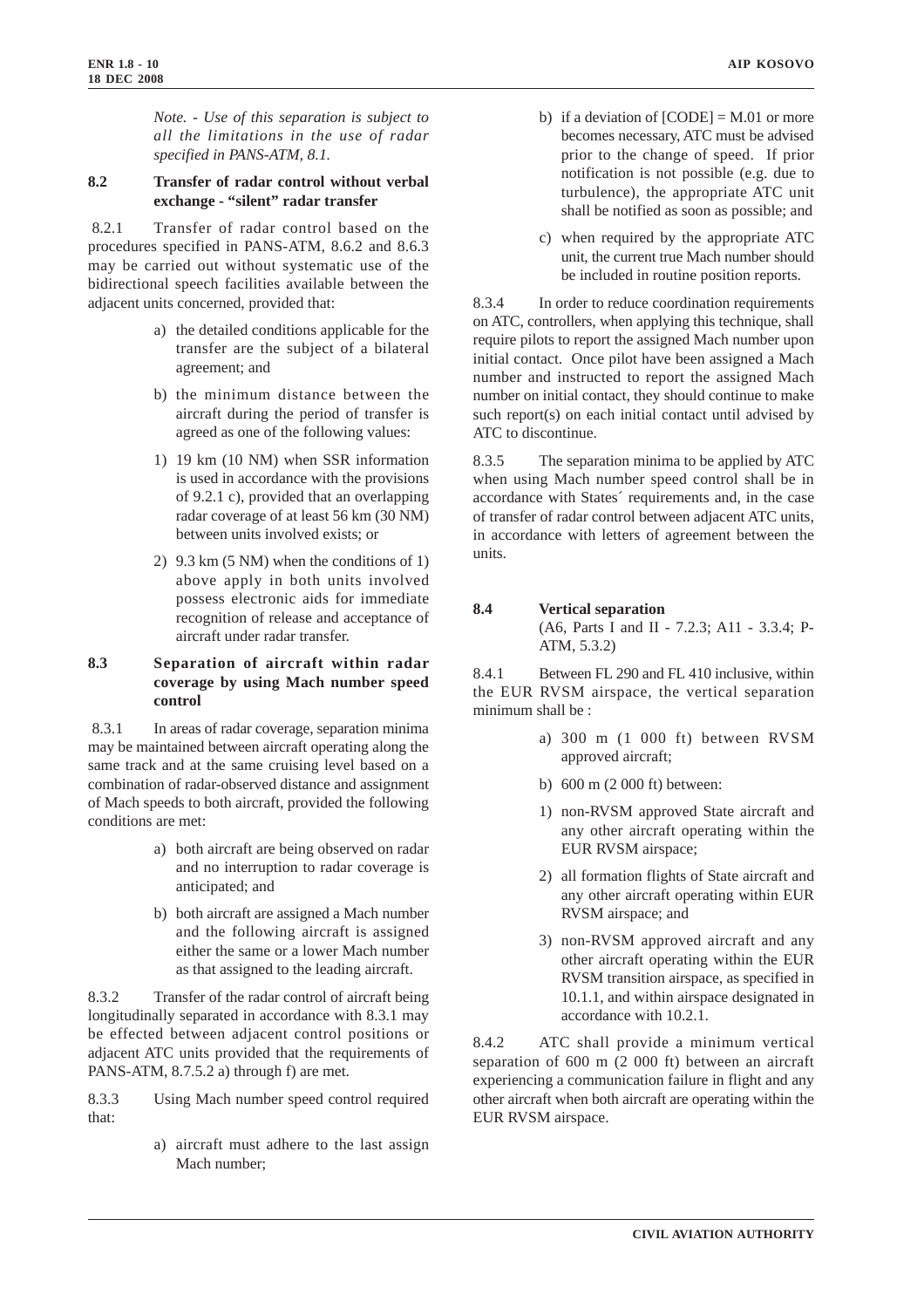# **9.0 USE OF SECONDARY SURVEILLANCE RADAR (SSR)** (P-ATM, Chapter 8); P-OPS, VOl. I, Part VIII)

# **9.1 Application of procedure**

*Note. - Some military aircraft are required to operate IFF transponders for non-ATC purposes simultaneously with and independently of their operation in Node A for ATC purposes.*

# 9.1.1 *Operation of transponders*

9.1.1.1 When it is necessary to stop IFF/SIF transponders on Mode A/3, pilots shall be requested to switch off Mode 3 (see 9.4.1, STOP SQUAWK THREE"). In no case shall they be requested to switch to STANDBY, since operation of the STANDBY switch stoops the IFF/SIF transponder from replying on all modes.

# 9.1.2 *Operation of SSR equipment and displays*

9.1.2.1 SRR-derived information shall be checked by use of a special monitoring devices or by correlation of an identified primary radar blip with the appropriate SSR response.

9.1.2.2 The "all codes" setting shall be used when it is desired to display for ATC purposes all aircraft in a specified area that are equipped with SSR or IFF/SIF transponders; the "all aircraft" setting shall be used when it is desired to also display aircraft equipped with basic IFF transponders.

# 9.1.3 *Assignment of SSR codes*

*Note. - The procedures provided in 9.1.3.1, 9.1.3.2, 9.1.3.3, 9.1.3.4.2 are applicable within the Asian part of the Russian Federation, Kazakhstan, Kyrgystan, Tajikistan, Turkmenistan and Uzbekistan only.*

9.1.3.1 Regardless of SSR capability of the ATS units concerned, an aircraft engaged in international flights shall be assigned an appropriate four-digit code by the area control ventre/flight information centre, at the beginning of the flight, if it is to be conducted under instrument flight rules. The code shall be assigned from within the code block(s) in Table ATS-3 of the EUR Air Navigation Plan (Doc 7754) allocated to the area control centre/flight information centre of the originating flight information region and shall be retained and used by aircraft until its arrival at destination with modifications as provided for in 9.1.3.2 and 9.1.3.3.

9.1.3.2 *Aircraft entering the Asian part of the Russian Federation, Kazakhstan, Kyrgystan, Tajikistan, Turkmenistan and Uzbekistan.*

For an aircraft entering the area under consideration via various "peripheral" flight information regions, the area control centre/flight information centre concerned shall assign a code in one of the two following ways. If the aircraft concerned is going to land in the "peripheral" flight information region, a domestic code will be assigned. If the aircraft is going to overfly the "peripheral" flight information region, an international code shall be assigned from the code set allocated to that flight concerned information region.

> *Note 1. -* Diversion*. Whenever a diversion occurs which will take the aircraft into another flight information region, advance coordination with the area control centre/ flight information centre having jurisdiction over that flight information region shall be effected to avoid code conflict. This is of particular importance if the code used by the flight concerned may already have been reassigned to another flight.*

> *Note 2. -* Peripheral flight information region. *For those flight information regions forming the boundary of the Asian part of the Russian Federation, Kazakhstan, Kyrgystan, Tajikistan, Turkmenistan and Uzbekistan and in which domestic codes are assigned to flights originating outside the region, international codes are assigned to flights originating outside the region and terminating in other flight information region within the area under consideration.*

- *9.1.3.3 Flight in two-digit code environments or non-SSR areas within the Asian part of the Russian Federation, Kazakhstan, Kyrgystan, Tajikistan, Turkmenistan and Uzbekistan.*
	- *a) Departing from a two-digit code environment.* The aircraft shall be assigned a four-digit code, but the code shall not be issued to the aircraft. Instead, a two-digit code shall be issued according to local procedures. The assigned fourdigit code shall be issued when the aircraft reaches a predetermined point after passing through the two-digit code environment.
	- b) *Traversing a two-digit code environment.* The aircraft shall transponder on the assigned four-digit code until it reaches a predetermined point where it shall be instructed to change to the required twodigit code. After passing through the area, the area control centre concerned shall instruct the aircraft to revert to the previously assigned four-digit code.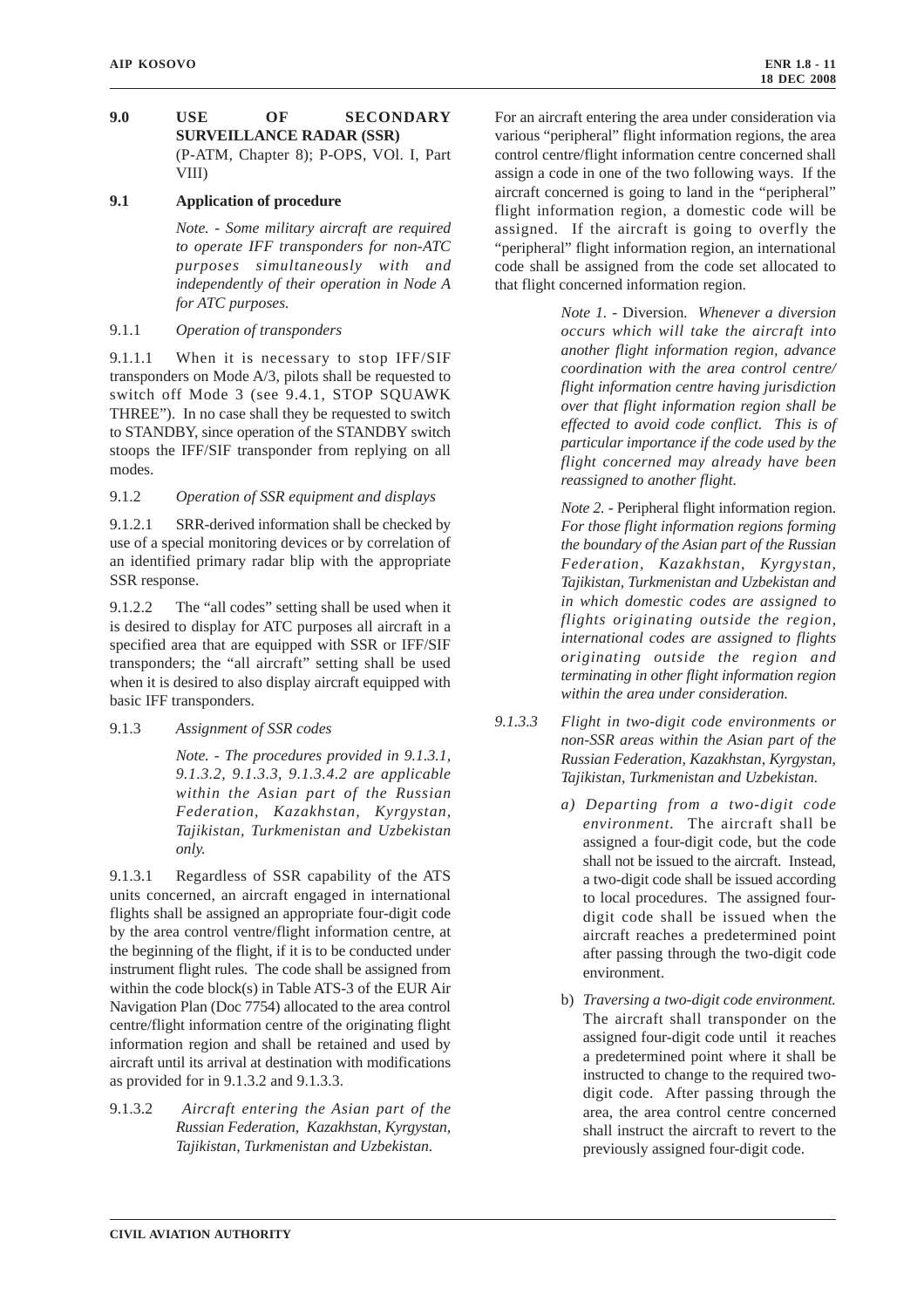- c) *Landing in a two-digit environment*. The aircraft shall be instructed to change to two digit code as required by the appropriate area control centre.
- d) *Traversing non-SSR areas or landing in non-SSR areas.* The area control centre/ flight information centre will include the four-digit code as part of the transfer message.
- e) *Departing from a non-SSR area.* The aircraft shall be assigned a four-digit code upon departure, and the area control centre/flight information centre shall include the code in the departure and transfer messages.
- 9.1.3.4 *Forwarding of the assigned code to ATS units en route and at destination*

9.1.3.4.1 The ATS unit serving the aerodrome where the flight originates shall include the assigned four-digit code in the departure message sent to each address of the flight plan.

9.1.3.4.2 The area control centre/flight information centre serving the flight information region where the flight originates shall include the assigned four-digit code in the transfer message to the next area control centre/flight information centre. The area control centre/ flight information centre of subsequent flight information regions overflown by the aircraft concerned shall ensure that the code is included in the transfer messages.

> *Note. - This is particular important in the case of 9.1.3.3 d).*

# **9.2 Use of SSR-derived information for the provision of separation between aircraft**

9.2.1 Except when the positional element of an SSR response cannot be resolved (see Note following 9.2.1 e)), SSR-derived information may be used alone for the provision of horizontal separation between aircraft in the circumstances and under the conditions specified below:

> a) Within the coverage area of the associated primary radar, e.g. the fact that the primary radar echoes of certain aircraft are not, or not continuously, presented on the radar display due to the reflecting characteristics of such aircraft, clutter, etc. In this case, SSR responses may be used for the separation of transponder-equipped aircraft and, additionally, for the separation of transponder-equipped aircraft from other known aircraft not using SSR but

displayed clearly on the primary radar display, provided that the SSR response from any aircraft (not necessarily the one being provided separation) coincides with the primary radar echo of the same aircraft.

 *Note. - Where SSR accuracy cannot be verified by means of monitor equipment or by visual correlation of the SSR response with the primary radar echo from a given aircraft, SSR responses alone may be used only to provide identification.*

- b) outside the coverage area of the associated primary radar, or in certain areas (which shall be defined horizontally as well as vertically) and under circumstances specified by the appropriate authority in consultation with the operators, provided:
	- 1) reliable SSR coverage exists within the area;
	- 2) the area is designated as controlled airspace;
	- 3) the control of air traffic in the area is vested in one ATC unit unless adequate means of coordination exist between all ATC units concerned;
	- 4) actual operating experience has shown that loss of SSR responses is not occurring at a rate affecting the safety of operations and adequate measures for earlier possible detection of such losses have been developed;
	- 5) density and/or complexity of air traffic is the area and provision of navigational guidance allow a safe reversion to other form of separation in case of SSR failure;
	- 6) the aircraft concerned have previously been identified and identification has been maintained.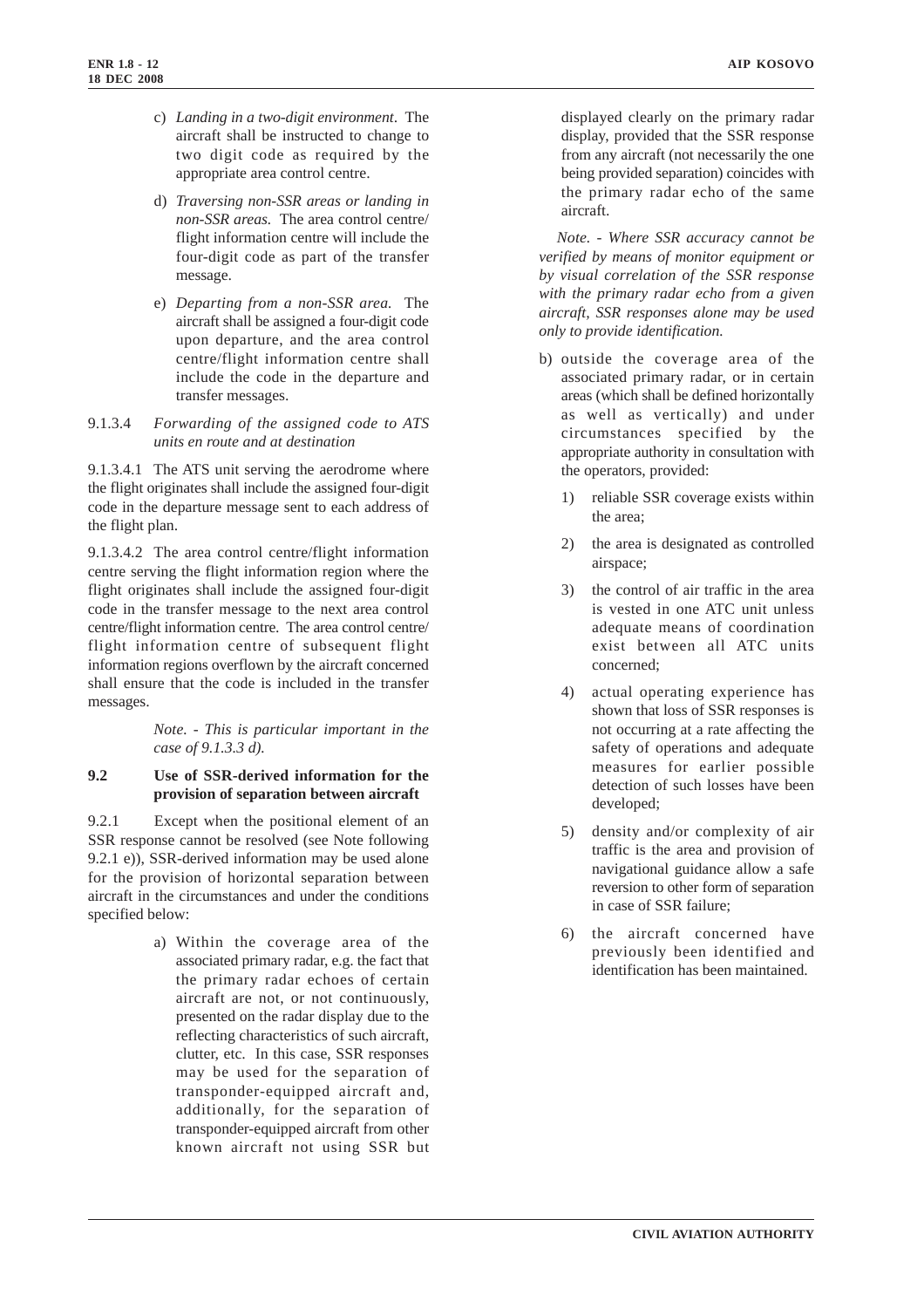- 7) procedural separation is applied between aircraft with functioning transponders and other aircraft.
- c) In defined areas where advanced ATS systems are in operation and SSR is the main source for the provision to air traffic services of continuous information on the position of the aircraft, and where the carriage of SSR transponders is mandatory, the appropriate ATS authority, after consultation with operators, may authorize the systematic provision of horizontal and/or vertical separation, based on SSR-derived information, between aircraft that are equipped with correctly functioning transponders, provide that:
	- 1) adequate SSR coverage exists throughout the area wherein this procedure is used, and reliable operation of this service is assured;
	- 2) identification of individual aircraft so separated is maintained by means of discrete codes;
	- 3) adequate primary radar or SSR ground equipment backup is provided or, alternatively, in case of SSR failure, density and/or complexity of air traffic in the area and the availability of navigational guidance allow a safe reversion to other forms of separation (based on either the use of primary radar or procedural control).

*Note. - Other appropriate forms of separation should be applied between aircraft with functioning transponders and other controlled aircraft.*

- d) When primary radar fails and until procedural separation is established, provided that;
- 1) the positional accuracy of the SSR responses has been verified (see 9.2.1 a) and Note);
- 2) the pilots of the aircraft concerned have been advised.
- e) In the case of aircraft in emergency.

*Note. - Apart from causes in the inability to resolve the potentional element of an SSR response which can occur due to malfunctioning of the equipment, there are two causes which may occur during normal operations. These are the presence of sidelobe responses and reflections.*

9.2.2 The separation minima used should not be less than those applied when using the associated primary radar. If any, on the understanding that the resolution of the SSR is not better than that normally associated with primary radar.

# **9.3 Use of SSR alone for other than radar operation purposes**

9.3.1 In addition to 9.2 and further to Chapter 8 of the PANS-ATM, information on aircraft derived from SSR alone may be used in areas specified by the controlling authority in order to assist the air traffic services in maintaining an orderly and expeditious flow of air traffic and to resolve specific situation where radar separation is not involved.

| 9.4   | <b>Phraseology</b>                   |
|-------|--------------------------------------|
|       | $(P-ATM, 12.4.3)$                    |
| 9.4.1 | SSR phraseology is shown in table 2. |

| Phrase                                                                | Meaning                                                                             |
|-----------------------------------------------------------------------|-------------------------------------------------------------------------------------|
| *SOUAWK LOW                                                           | Turn master control to "low sensivity"<br>position, retainig present mode and code. |
| *SQUAWK NORMAL                                                        | Turn master control to "normal" position,<br>retaining present mode and code.       |
| *STOP SQUAWK THREE                                                    | Switch off Mode 3.                                                                  |
| $\ast$<br>The phrase is reserved for use with military aircraft only. |                                                                                     |

**Table 2. SSR Phraseology**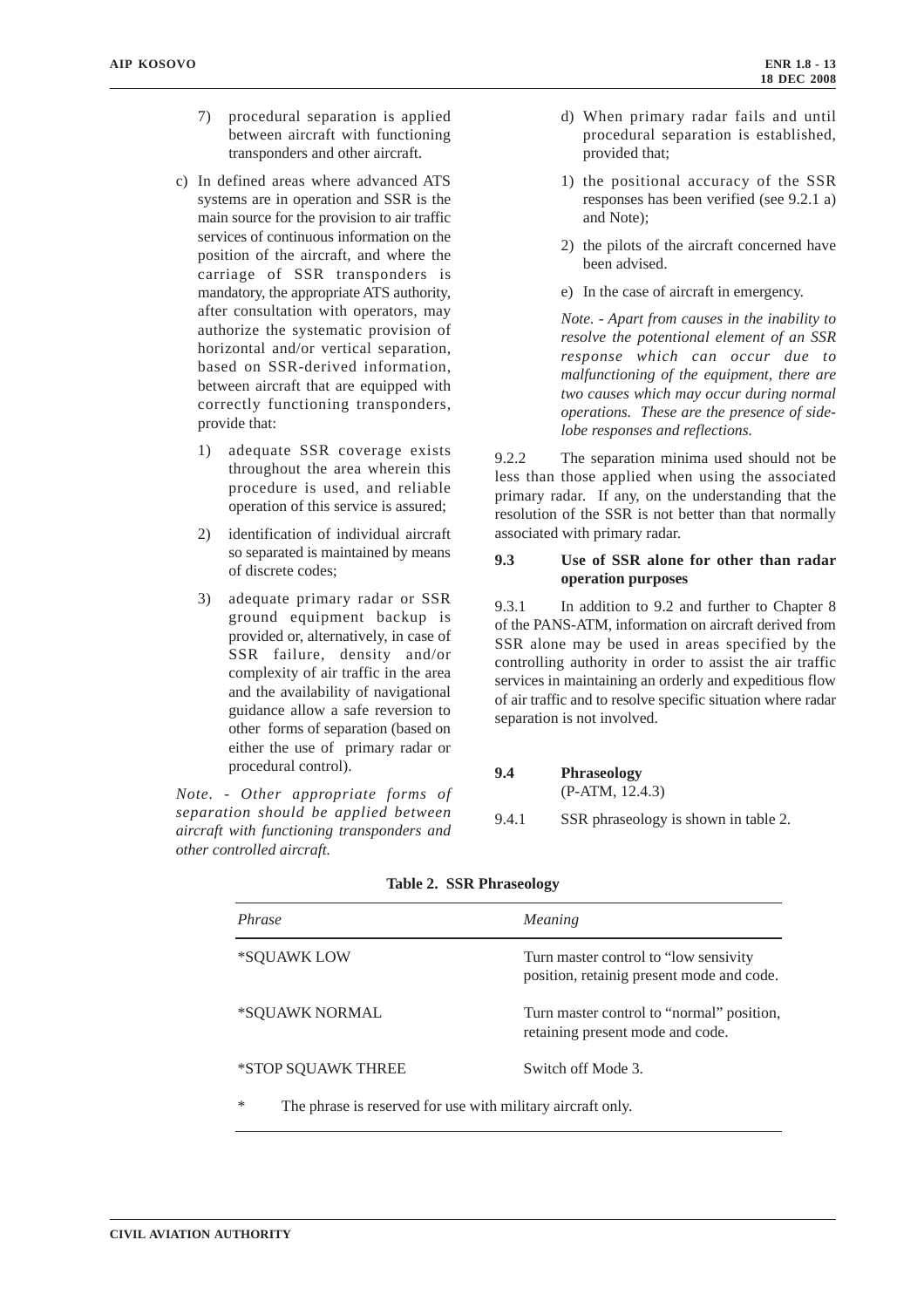# **9.5 Carriage and operation of SSR Mode S airborne equipment**

(A10, Vol. IV - 2.1.5 and 2.1.6)

9.5.1 The carriage and operation of Mode S airborne equipment shall be mandatory in airspace designated by the appropriate ATS authorities pursuant to the implementation of SSR Mode S enhanced surveillance in accordance with the following:

- a) for IFR flights, as General Air Traffic (GAT), for new aircraft with effect from 1 January 2001, and for all aircraft with effect from January 2003:
- Level 2 transponder, as a minimum, with downlink aircraft parameter capability denoted as basic functionality and enhanced surveillance functionality as detailed in 9.5.2.

*Note. - The employment of LEVEL 4 transponders, as a minimum, with an airborne data link processor (ADLP), is envisaged as a possible future requirement in association with the extended use of Mode S data link in an integrated air-ground communications network. The earliest target date is mid-2005 and this date will be consolidated once a strategy for surveillance and communication has been defined, with due regard to an agreed minimum five-year notification period.*

b) for VFR flights, conducted in Class B and C airspace as designated by the appropriate ATS authority and in defined portions of Class D, E, F and G airspace

where the carriage and operation of SSR transponders have already been prescribed, for new aircraft with effect from 1 January 2003, and all aircraft with effect from 1 January 2005:

- Level 2 transponder, as a minimum, with downlink aircraft parameter capability denoted as basic functionality as detailed in 9.5.2.
- c) Mode S equipped aircraft shall report, automatically, basic functionality which includes aircraft identification (call sign used in flight).

*Note 1. - The aircraft identification required above is not provided by the 24-bis aircraft address.*

*Note 2. - Level 1 transponders are not prescribed for international flights in the European Region.*

d) Mode S equipped aircraft with a maximum mass in excess of 5 700 kg or a maximum cruising true airspeed in excess of 324 km/h (175 kt) shall operate with antenna diversity.

9.5.2 Specific requirements for downlink aircraft parameters (DAPs) are classified, separately as shown in Table 3 and 4.

> *Note. - Additional DAPs that relate to aircraft intention are currently under evaluation, in particular, selected parameters contained in BDS Register 4.0 which have been recommended for inclusion once certain*

| <i>Basic functionality</i>                                                      | Associated register or protocol                                                    |  |
|---------------------------------------------------------------------------------|------------------------------------------------------------------------------------|--|
| Automatic reporting of<br>flight identity (call sign<br>used in flight plan)    | <b>BDS 2.0</b>                                                                     |  |
| Transponder capabilitu report                                                   | BDS 1.0 (enabling transponder<br>data link capacities to be<br>determined          |  |
|                                                                                 | BDS 1.7 (enabling registers<br>which the transponder provides<br>to be established |  |
| Altitude reporting in 25 ft.<br>intervals (subject to<br>aircraft availability) | Mode C transmission                                                                |  |
| Flight status (airborne/on<br>the ground)                                       | Provision of flight status filed<br>data in the Mode S protocol                    |  |

**Table 3. BasicFunctionality**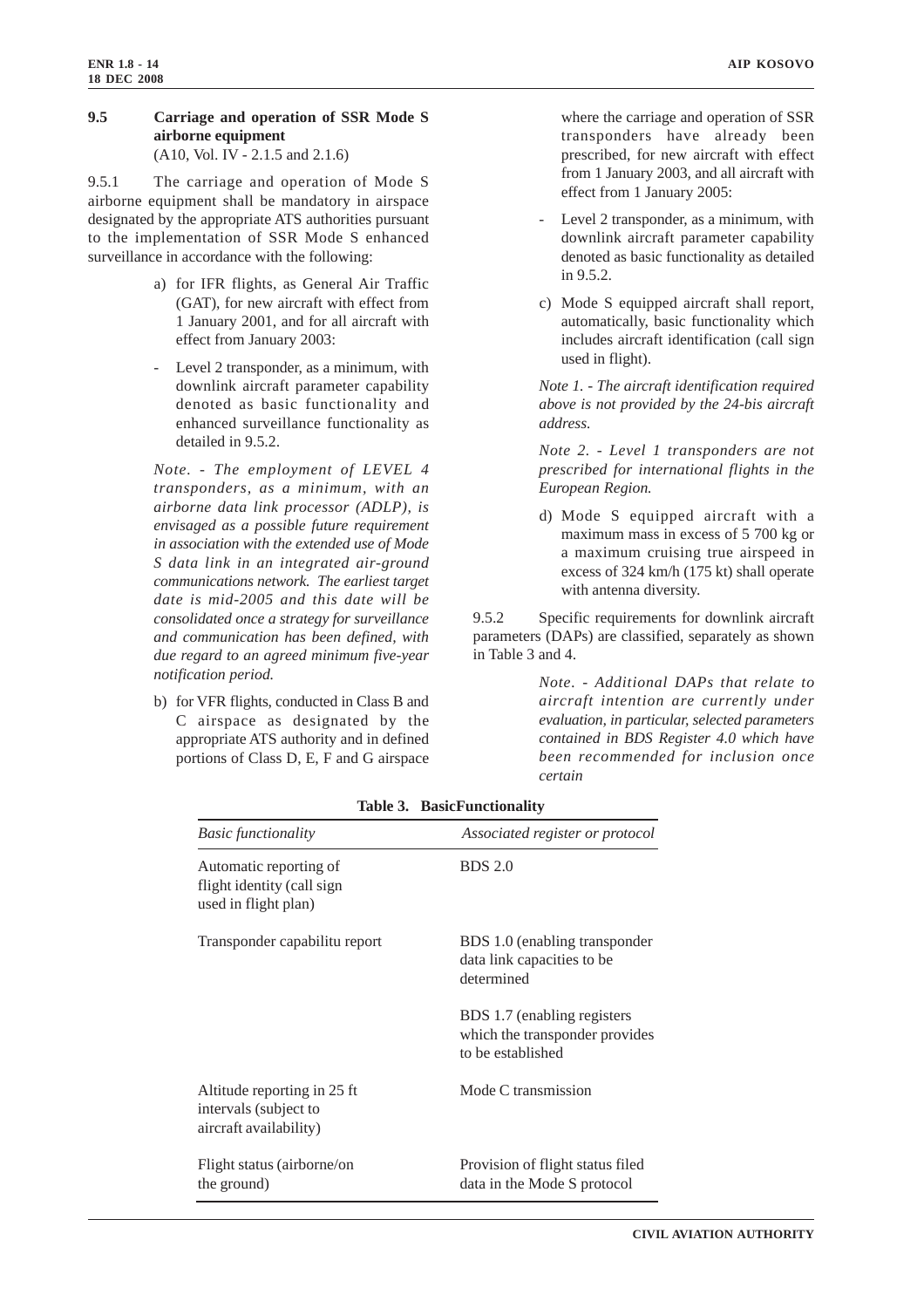| Enhanced surveillance functionality                                                                                             | Associated register |  |
|---------------------------------------------------------------------------------------------------------------------------------|---------------------|--|
| Magnetic heasing<br>Speed (IAS/Mach no.)<br>Vertical speed (barometric rate of climb/<br>descend or, preferably, baro-inertial) | <b>DBS 6.0</b>      |  |
| Speed (TAS)<br>Roll angle<br>Track angle variation<br>True track angle<br>Ground speed                                          | <b>BDS 5.0</b>      |  |

| <b>Table 4. Enhanced Surveillance Functionality</b> |  |  |  |
|-----------------------------------------------------|--|--|--|
|-----------------------------------------------------|--|--|--|

*technical and institutional issues have been resolved. Any further requirements which may become necessary after the initial implementation of Mode S enhanced surveillance will be promulgated with due regard to an agreed minimum five-year notification period.*

9.5.3 Dispensation from these requirements may be granted by the appropriate ATS authorities in accordance with the harmonized exemption arrangements, which have been coordinated on a regional basis, as follows:

a) for VFR flights conducted by aircraft:

already equipped with non-Mode S transponders having Mode A 4096 code capability and Mode C altitude reporting; or

when the carriage of a transponder is impracticable; or

when an exception to the requirement is authorized for a specific purpose;

- b) to the operators of older aircraft when airframe life remaining is shown to be less than three years from 1 January 2003;
- c) for IFR flight conducted by State (military) aircraft required to occasionally<sup>1</sup> operate as GAT, subject to the availability of Mode 3/A transponders with 4096 code capability and Mode C altitude reporting. This concession should also apply, in the same circumstances, to State (military) aircraft equipped with a Mode S transponder but without the capability, either technically or operationally, to downlink the full set of prescribed DAPs.

These coordinated exemptions arrangements shall be subject to periodic review and, in the first instance, should be for a period not exceeding three years.

> *Note. - Aircraft operators who are grated exemptions are advised that it will not be possible to provide the same level of ATM service as that applied to aircraft which comply with the Mode S transponder carriage and operation requirements.*

9.5.4 Operators of older aircraft that are equipped with Mode S transponders but where the avionics do not permit the extraction and transmission of the full set of prescribed DAPs shall be granted air traffic services to the maximum extent possible without penalty. However, this dispensation will be subject to review as in 9.5.3.

# **10.0 SPECIAL PROCEDURES APPLICABLE IN DESIGNATED AIRSPACE**

- **10.1 Provisions for the transition of aircraft in/ from the EUR RVSM airspace** (A2, Appendix 3; A6, Parts I and II - 7.2.3; A11 - 3.3.4; P-ATM, 5.3.2)
- 10.1.1 *Area of application*

10.1.1.1 Transition tasks associated with the application of 300 m (1 000 ft) vertical separation minimum within the EUR RVSM airspace, as specified in 2.1, shall be carried out in all or parts of the following FIRs/UIRs:

Ankara, Athinai, Barcelona, Canaries (AFI Region), Casablanca, France, Kahrkiv, Kyiv, Madrid, Malta, Minsk, Nicosia, Riga, Rovaniemi, Simferopol, Tallin, Tampere, Tunis.

> *Note. - The volume of airspace referred to in 10.1.1.1 will be referred to as the "EUR RVSM transition airspace"*

<sup>1.</sup> In this context, occasionally" is taken to mean an average total flying time of 30 hours annually in the airspace subject to the mandatory carriage of operation of Mode S.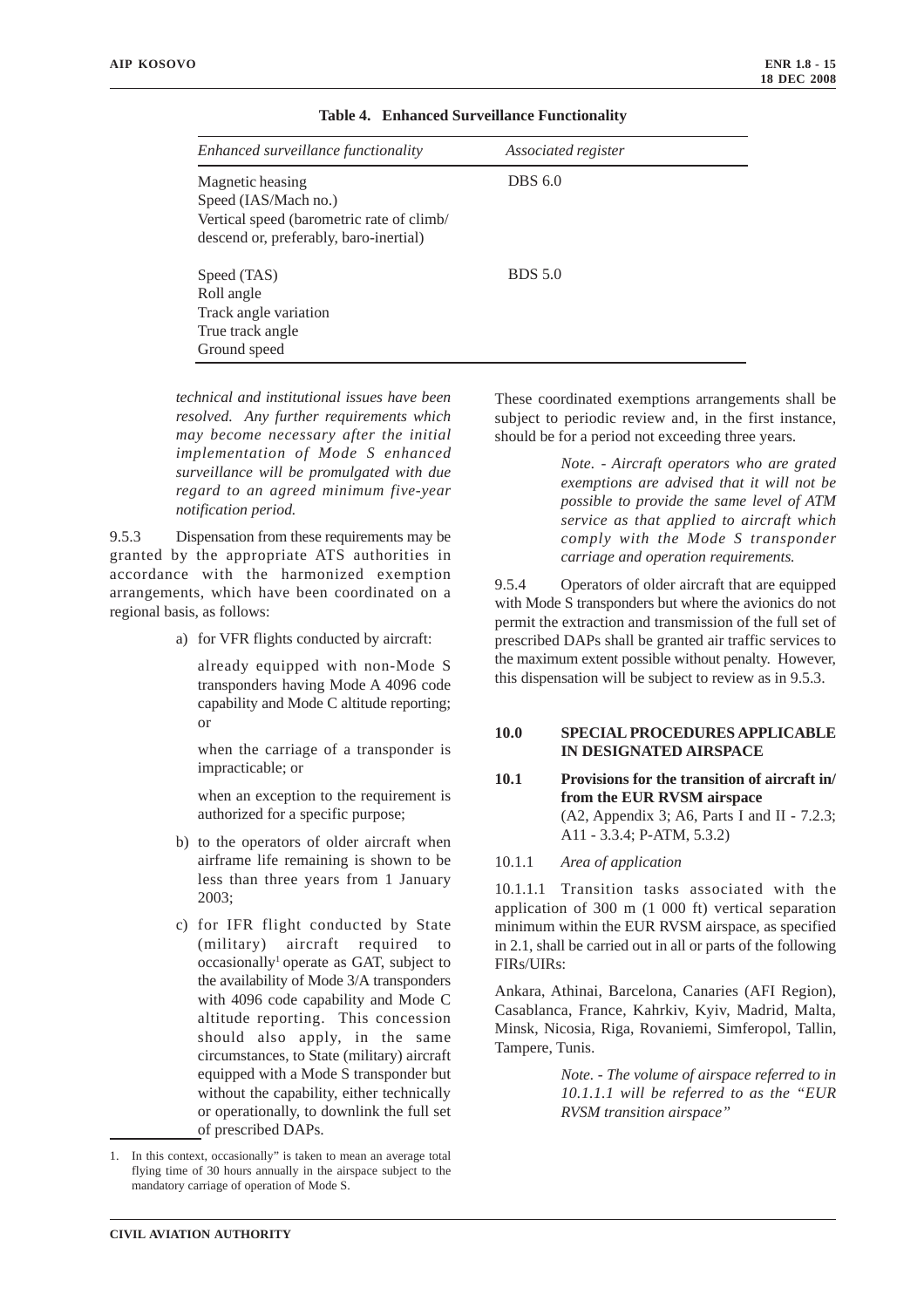10.1.2 *RVSM approved and non-approved State aircraft entering the EUR RVSM airspace from a non-RVSM environment*

10.1.2.1 RVSM approved aircraft and non-RVSM approved State aircraft entering the EUR RVSM airspace from non-RVSM environment shall be established at a flight level in accordance with:

- a) the table of cruising levels, as published in ICAO Annex 2, Appendix 3, a); and/ or
- b) a flight level allocation scheme, if applicable, and/or
- c) as specified in an inter-area control centre (ACC) letter of agreement.

10.1.2.2 Any changes from non-RVSM levels to RVSM flight levels shall be initiated by the first ACC/ upper area control centre (UAC) providing ATC service to the aircraft within the EUR RVSM airspace and shall be achieved before the aircraft passes the transfer of control point to the adjacent ACC/UAC, unless otherwise specified in an inter-ACC letter of agreement.

# 10.1.3 *Aircraft entering a non-RVSM environment from the EUR RVSM airspace*

10.1.3.1 Aircraft entering a non-RVSM environment from the EUR RVSM airspace shall be established with the applicable vertical separation minimum.

10.1.3.2 The applicable vertical separation minimum shall be established by the last ACC/UAC providing ATC service to the aircraft within the EUR RVSM airspace and before the aircraft passes the transfer of control point to the adjacent ACC/UAC.

10.1.3.3 Such aircraft shall be established at a flight level in accordance with:

- a) the table of cruising levels, as published in ICAO Annex 2, Appendix 3, b); and/ or
- b) a flight level allocation scheme, if applicable, and/or
- c) as specified in an inter-ACC letter of agreement.
- 10.1.4 *Non-RVSM approved civil operation*

10.1.4.1 Non-RVSM approved aircraft operating from a departure aerodrome outside the lateral limits of the EUR RVSM airspace with a destination aerodrome within the lateral limits of the EUR RVSM airspace shall be cleared to a flight level below FL 290. Such flight level changes shall be initiated by the first ACC/UAC providing ATC service to the aircraft within the EUR RVSM airspace and shall be achieved before the aircraft passes the transfer of control point ti the adjacent ACC/UAC.

*Note. - Refer to 3.5.2.2 for related flight planning requirements.*

10.1.4.2 Non-RVSM approved aircraft operating from a departure aerodrome to a destination aerodrome, both of which are within the lateral limits of the EUR RVSM airspace, shall be cleared to a flight level below FL 290.

> *Note. - Refer to 3.5.2.3 for related flight planning requirements.*

10.1.4.3 Non-RVSM approved aircraft operating from a departure aerodrome within the lateral limits of the EUR RVSM airspace to a destination aerodrome outside the lateral limits of the EUR RVSM airspace:

- a) shall be cleared to a flight level below FL 290; and
- b) may be cleared to FL 290 or above by the last ACC/UAC providing ATC service to the aircraft within the EUR RVSM airspace, and such flight level changes shall be achieved before the aircraft passes the transfer of control point in the adjacent ACC/UAC.

*Note. - Refer to 3.5.2.4 for related flight planning requirements.*

10.1.4.4 Non-RVSM approved aircraft operating from a departure aerodrome to a destination aerodrome, both of which are outside the lateral limits of the EUR RVSM airspace, with a portion of the route within the lateral limits of the EUR RVSM airspace:

- a) shall be cleared to a flight level below FL 290 or above FL 410 by the first ACC/ UAC providing ATC service to the aircraft within the EUR RVSM airspace, and such flight level changes shall be achieved before the aircraft passes the transfer of control point to the adjacent ACC/UAC, in accordance with the flight level allocation system (FLAS), if applicable, and/or as specified in an inter-ACC letter of agreement; and
- b) may subsequently be cleared to a requested flight level within or through the EUR RVSM airspace by the last ACC/UAC providing ATC service to the aircraft within the EUR RVSM airspace, and such light level changes shall be achieved before the aircraft passes the transfer of control point to the adjacent ACC/UAC.

*Note. - Refer to 3.5.2.5 for related flight planning requirements.*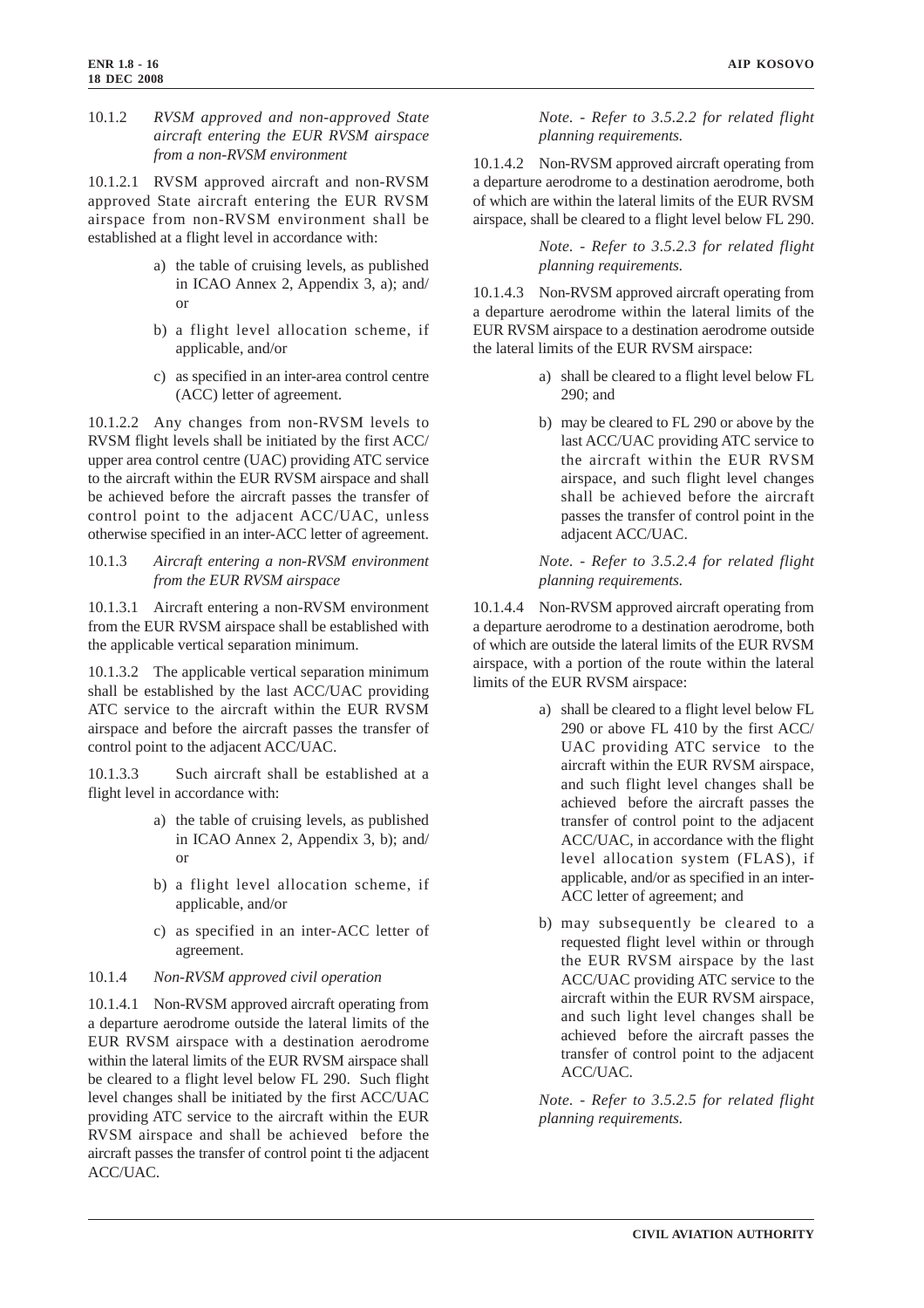# **10.2 European/North Atlantic (NAT) interface - non-RVSM approved aircraft**

10.2.1 The State authorities responsible for Bodø (Domestic), Stavanger, Trondheim, Scottish, Shannon, London, Brest, Madrid and Lisboa FIRs may establish designated airspace within their FIRs for the purpose of transitioning non-RVSM approved aircraft operating to and from the NAT Region.

10.2.2 ACCs/UACs providing ATC service within airspace designated in accordance with 10.2.1 may clear such non-RVSM approved aircraft to climb or descend through RVSM airspace.

10.2.3 Climbs or descents through RVSM airspace, in accordance with 10.2.2, shall be achieved before the aircraft passes the transfer of control point to the adjacent ACC/UAC, if applicable, unless otherwise specified in an inter-ACC letter of agreement.

# **11.0 ALTIMETER SETTING PROCEDURES APPLICABLE TO AIR TRAFFIC SERVICES AND MINIMUM LEVELS** (P-ATM, 4.10 and 4.10.3)

11.1 Based on current and anticipated atmospheric pressure distribution, area control centres shall coordinate, where required, the lowest flight level to be used.

# **12.0 FLIGHT INFORMATION SERVICE**

# **12.1 Automatic terminal information services (ATIS)**

 $(A11 - 4.3.4)$ 

**12.1.1** An ATIS broadcast should not require the assignment of a VHF frequency that is subject to international frequency assignment.

12.1.2 AN ATIS broadcast, when containing departure information only and when requiring to be transmitted on a discrete frequency, should be transmitted on a ground control VHF frequency.

12.1.3 ATIS broadcast messages need not contain an instruction that, on initial contact with the appropriate ATS unit, the pilot acknowledge receipt of the ATIS message.

# **12.2 Transmission of SIGMET information** (P-ATM, 9.1.3.2)

12.2.1 SIGMET information shall be transmitted to aircraft with the least possible delay on the initiative of the appropriate ATS unit, by the preferred method of directed transmission followed by acknowledgment, or by a general call when the number of aircraft would render the preferred method impracticable.

# **12.3 Transmission of special air-report**  $(A11 - 4.2.3)$

12.3.1 Special air-reports shall be transmitted with the least possible delay to aircraft likely to be affected and shall over the portion of the route up to one hours flying time ahead of the aircraft.

#### **12.4 Transmission of amended aerodrome forecast** (P-ATM, 9.1.3.5)

12.4.1 Amended aerodrome forecasts shall be passed to aircraft within 60 minutes from the aerodrome of destination, unless the information was made available through other means.

# **13.0 AIR TRAFFIC SERVICES COORDINATION**

#### **13.1 Coordination between units providing area control services** (P-ATM, 10.4.2)

13.1.1 If a flight should enter an adjacent area, information concerning any revision of estimate of three minutes or more shall be forwarded to the adjacent control centre normally by telephone.

# **14.0 AIR TRAFFIC SERVICES MESSAGES**

#### **14.1 Flight plan and departure messages** (P-ATM, 11.4.2.2)

14.1.1 Filed flight plan messages for flights to operate within the NAT Region at a distance of 110 km (60 NM) or less from the northern and southern boundaries of Gander Oceanic and Shanwick Oceanic flight information Regions shall be addressed to the area control centres in charge of the NAT flight information regions along the route and, in addition, to the area control centres in charge of the nearest adjacent NAT flight information regions.

14.1.2 For flights departing from points within adjacent regions and entering the NAT Region without intermediate stops, filed flight plans messages shall be transmitted to the appropriate area control centre s immediately after the appropriate plan has been submitted.

14.1.3 Provided reliable ATC speech circuit exist between the successive ATS units concerned with the flight, departure messages may be omitted for IFR flights operated within areas or along routes designated by mutual agreements between the States concerned.

14.1.4 *Flight information boundaries estimates*

14.1.4.1 When so specified in appropriate aeronautical information publications by the States concerned, flight plans and associated flight plan messages concerning flights within or intending to enter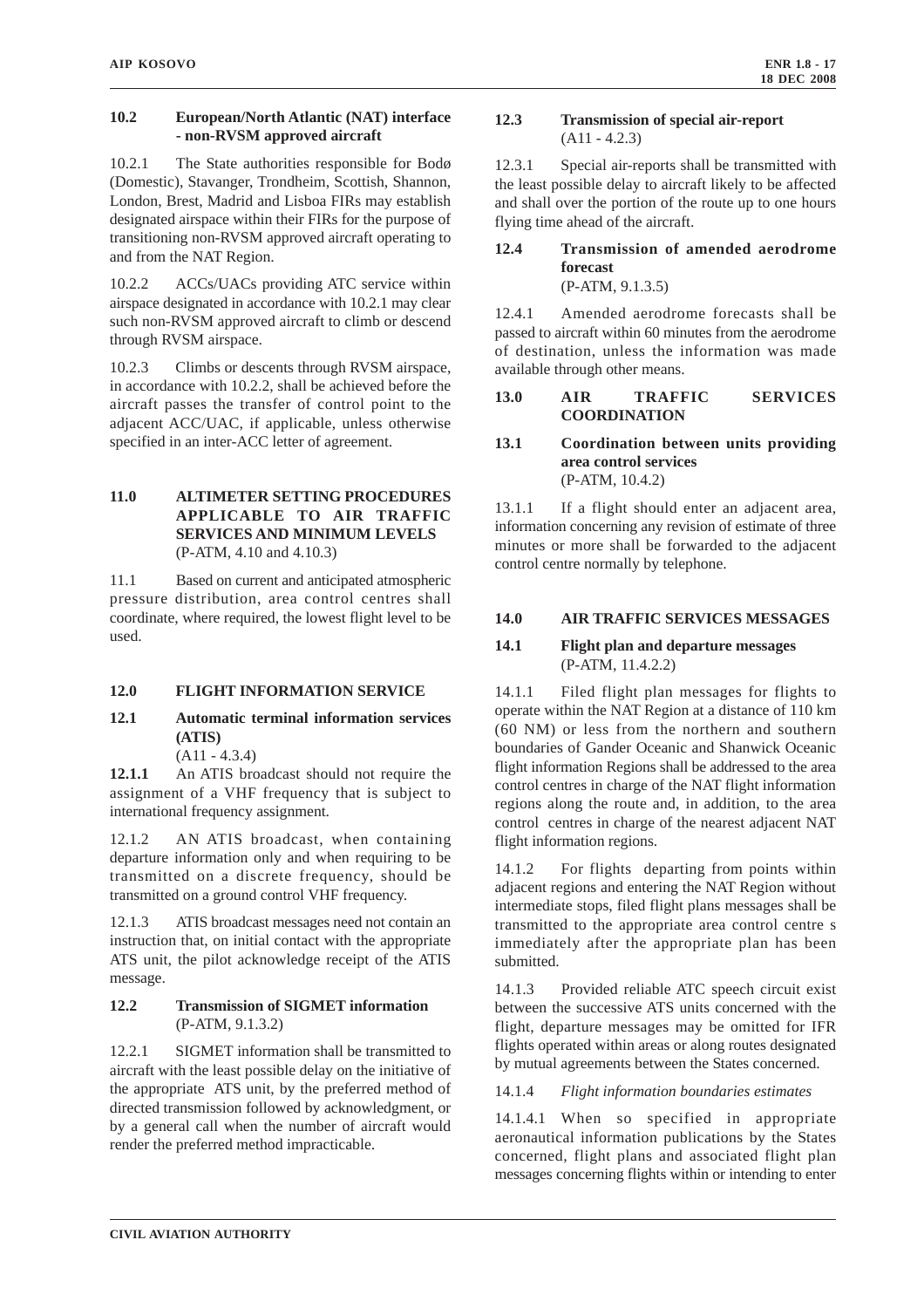the airspace where the State(s) concerned are responsible for the provision for air traffic services shall not include flight information region boundaries estimate.

#### **14.2 Computer-assisted coordination process** (P-ATM, 10.4)

- 14.2.1 *General*
	- a) When so agreed between adjacent ATC units, computer-assisted coordination process shall be introduced to eliminate the need for verbal coordination of boundary estimates and to reduce the amount of manual data input into ATC computers.
	- b) When introduced between adjacent area control centres for the purpose of activation and updating of FPL messages of RPLs, data processing shall be based upon messages and procedures described below.
	- c) The minimum requirement for the activation of flight plan data shall be the content of the boundary estimate (EST) message. When so agreed between adjacent units, the activate (ACT) message shall be used instead of the EST message, enabling additional information to be transmitted.
	- d) The means of communication to be employed and the procedures to be applied for the exchange of messages in the computer-assisted coordination process shall be specified by bilateral agreement between the ATC units concerned.
- 14.2.2 *Messages*
	- a) The EST message and the ACT message shall be the alternative means employed to achieve flight plan activation. The EST message shall contain Field Types 3, 7, 13a, 14 and 16a. The ACT message shall contain Field Types 3, 7, 13a, 14 and 16a, identical to that of EST message and, in addition, one or more Field Types 22 as bilaterally agreed between adjacent ATC units for the inclusion of other current information associated with the flight plan.
	- b) The logical acknowledgment message (LAM) shall be the means by which the safeguarding of the transmitted message is indicated to the sending ATS unit by the receiving ATS unit. The LAM shall

contain Field Type 3 (message type, number and reference data) with reference to the appropriate ATS message which it acknowledges.

Example: (LAMP/M178M/P100)

Meaning: LAM sent by Paris (P) to Maastricht (M) followed by the sending unit serial number (178) of this message, followed by the ATS unit identifiers (N/P) and serial number (100) or related stomate.

### 14.2.3 *Procedures*

### 14.2.3.1 *Operational procedures*

The following basic rules shall apply for the use of EST and ACT messages:

- a) These messages shall be automatically generated, exchanged and processed to obviate human intervention to the extent practicable.
- b) A single message shall be sent in respect of each flight due to be transferred and any subsequent revision shall be the subject of verbal coordination.
- c) The message shall provide the most recent information available on all transfer conditions at the time of transmission.
- d) Acceptance by the receiving unit of the transfer conditions implied in the message shall be assumed, unless the receiving unit initiates verbal coordination to amend the transfer conditions.

*Note. - Bilateral arrangement may be required to cover the event of failure of the ATS direct speech circuit.*

- 14.2.3.2 *Data protection procedure*
	- a) Appropriate safeguard in the automatic communication process shall be provided using a logical acknowledgment procedure.
	- b) This procedure shall be based on the following basic rules:
	- 1) The receiving computer shall transmit a LAM in response to an activation message received and processed, up to the point where the operational content will be presented to the appropriate air traffic controller.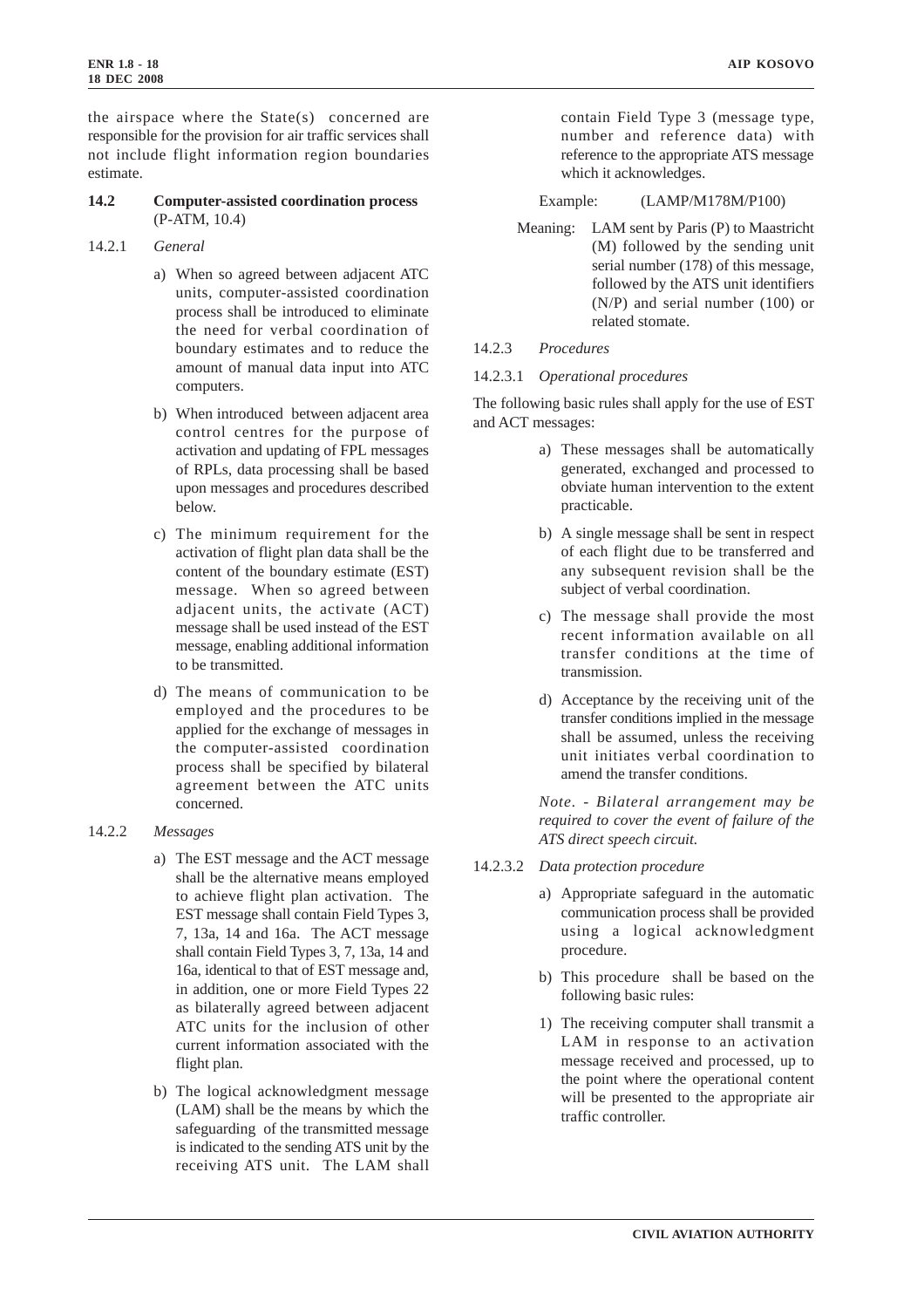2) The transferring ATC unit shall set as an agreed reaction parameter time of up to two minutes from transmission of the activation message. If the LAM is not received within that parameter time, as operational warning shall be initiated and reversion to telephone and manual mode shall be ensured. If the appropriate ATC sector cannot be determined, a LAM shall not be tranmitted.

# **15.0 PHRASEOLOGY RELATED TO RVSM OPERATIONS IN THE EUR RVSM AIRSPACE**

### **15.1 Controller/pilot phraseology**

15.1.1 Controller/pilot RTF phraseology is shown in Table 5.

# **15.2 Phraseology between ATS units**

15.2.1 The phraseology used between ATC units is shown in Table 6.

| Phrase                                                                                                                                       | Purpose                                                                                                                                                                         |  |  |  |  |  |  |
|----------------------------------------------------------------------------------------------------------------------------------------------|---------------------------------------------------------------------------------------------------------------------------------------------------------------------------------|--|--|--|--|--|--|
| (call sign)<br><b>CONFIRM RVSM</b><br><b>APPROVED</b>                                                                                        | Used by the controller to ascertain the RVSM approval status of an aircraft.                                                                                                    |  |  |  |  |  |  |
| NEGATIVE*                                                                                                                                    | Used by the pilot to report non-RCSM approval status.                                                                                                                           |  |  |  |  |  |  |
|                                                                                                                                              | a) on the initial call on any frequency within the EUR RVSSSM airspace (controllers<br>shall provide a readback with this same phrase); and                                     |  |  |  |  |  |  |
|                                                                                                                                              | b) in all requests for flight level changes pertaining to flight levels within the EUR<br>RVSM airspace; and                                                                    |  |  |  |  |  |  |
|                                                                                                                                              | c) in all readbacks of flight level clearances pertaining the flight levels within the EUR<br>RVSM airspace.                                                                    |  |  |  |  |  |  |
|                                                                                                                                              | Additionally, except for State aircraft, pilots shall indicate this RTF phrase to read back<br>flight level clearances involving the vertical transit through FL 290 or FL 410. |  |  |  |  |  |  |
| AFFIRM RVSM*                                                                                                                                 | Used by the pilot to report RVSM approval status.                                                                                                                               |  |  |  |  |  |  |
| <b>NEGATIVE RVSM</b><br>STATE AIRCRAFT*                                                                                                      | Used by the pilot of a non-RVSM approved State aircraft to report non-RVSM approval<br>status in response to the RTF phrase (call sign) CONFIRM RVSM APPROVED.                  |  |  |  |  |  |  |
| (call sign) UNABLE<br><b>CLEARANCE INTO</b><br>RVSM AIRSPACE,<br>MAINTAIN [or<br>DESCEND TO, or<br><b>CLIMB TO] FLIGHT</b><br>LEVEL (number) | Used to deny ATC clearance into the EUR RVSM airspace.                                                                                                                          |  |  |  |  |  |  |

# **Table 5. Controller/pilot phraseology**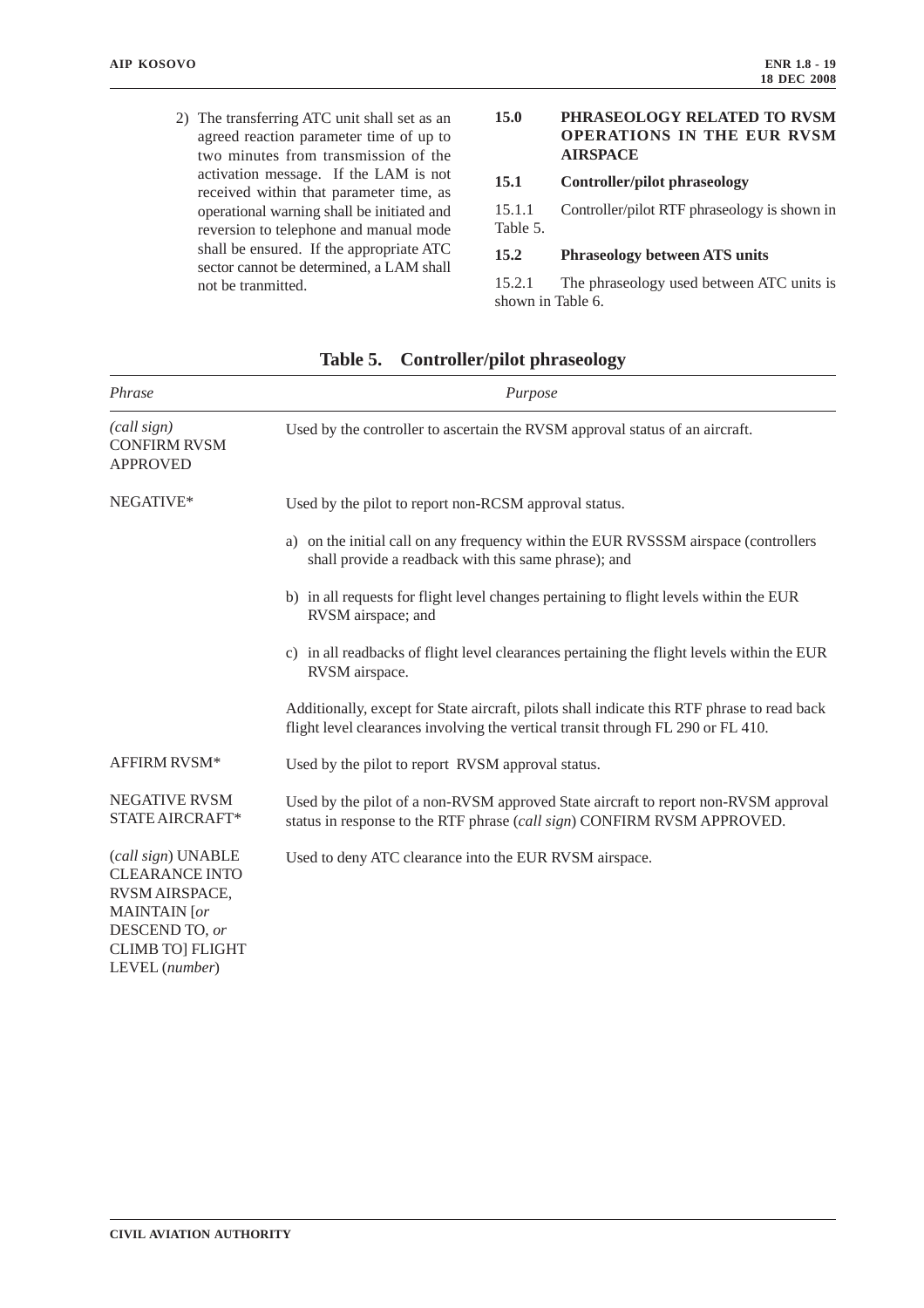| UNABLE RVSM DUE        | Used by the pilot to report when severe turbulence affects the aircraft's capability to                                                                                                                                                                                                                        |
|------------------------|----------------------------------------------------------------------------------------------------------------------------------------------------------------------------------------------------------------------------------------------------------------------------------------------------------------|
| TURBULENCE*            | maintain the height-keeping requirements for RVSM                                                                                                                                                                                                                                                              |
| UNABLE RVSM DUE        | Used by the pilot to report that the aircraft's equipment has degrated below the MASPS                                                                                                                                                                                                                         |
| EQUIPMENT*             | required for flight within EUR RVSM airspace.                                                                                                                                                                                                                                                                  |
|                        | This phrase is to be used to conwey both the initial indication of the non-RVSM<br>compliance and, henceforth, on initial contact on all frequencies within the lateral limits<br>of the EUR RVSM airspace until such time as the problem ceases to exist or the aircraft<br>has exited the EUR RVSM airspace. |
| <b>READY TO RESUME</b> | Used by the pilot to report the ability to resume operations within the EUR RVSM                                                                                                                                                                                                                               |
| $RVSM*$                | airspacce after an equipment or weather-related contingency.                                                                                                                                                                                                                                                   |
| REPORT ABLE TO         | Used by the controller to confirm that an aircraft has regained its RVSM approval status                                                                                                                                                                                                                       |
| <b>RESUME RVSM</b>     | or to confirm that the pilot is ready to resume RVSM operations.                                                                                                                                                                                                                                               |

\* *Indicates a pilot tranmission*

# **Table 5. Controller/pilot phraseology**

| Phrase                                                                                            | Purpose                                                                                                                                                                                                              |
|---------------------------------------------------------------------------------------------------|----------------------------------------------------------------------------------------------------------------------------------------------------------------------------------------------------------------------|
| <b>NEGATIVE RVSM</b><br>or<br><b>NEGATIVE RVSM</b><br><b>STATE AIRCRAFT</b><br>(as applicable)    | Used to verbally supplement an automated estimate message exchange that does not<br>automatically transfer Item 18 information. Also used to verbally supplement estimate<br>message of non-RVSM approved aircraft.  |
| <b>UNABLE RVSM</b><br><b>DUE</b><br><b>TURBULENCE</b> [or<br>EQUIPMENT, as<br><i>applicable</i> ] | Used to communicate the cause of a contingency relating to an aircraft that is unable to<br>conduct RVSM due to severe turbulence or other severe weather-related phenomena [or<br>equipment failure, as applicable. |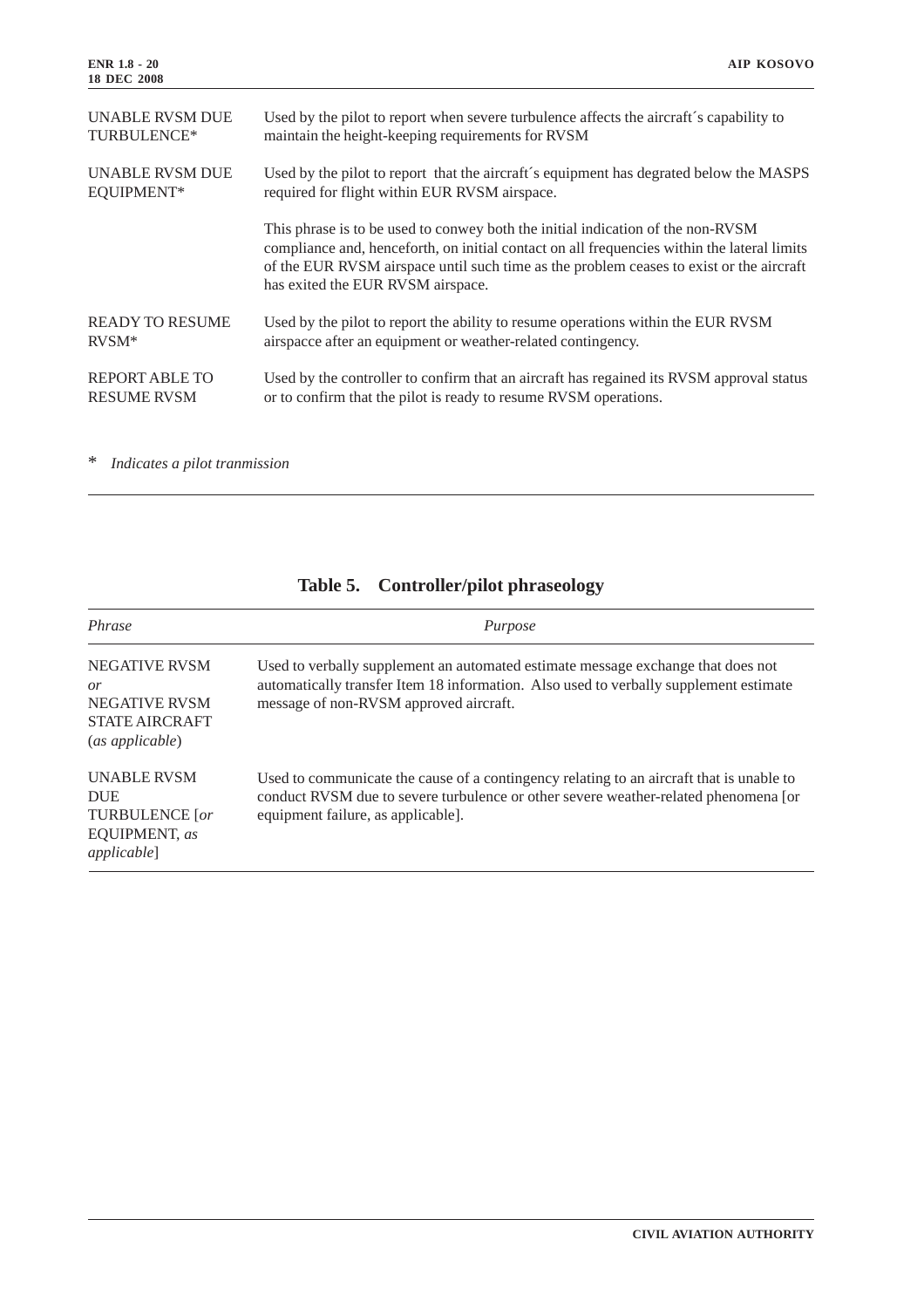#### **16.0 ALERTING AND SEARCH AND RESCUE SERVICE**

#### **16.1 Routes and equipment of private aircraft** (A6, Part II - 6.6 and 6.4)

16.1.1 General aviation aircraft operating over designated areas, land or sea, where search and rescue operations would be difficult should:

- a) carry appropriate survival equipment;
- b) follow the routes or specified procedures if not equipped with two-way radio, except that under special circumstances the appropriate authority may grant specific exemptions from this requirement.

#### **16.2 Alerting services** (P-ATM, 9.2)

16.2.1 The procedures for "Alerting Service" detailed in the PANS-ATM, 9.2 are applicable to all sectors of flights over mountains or sparsely populated areas, including sea areas.

### **17.0 AIR TRAFFIC FLOW MANAGEMENT (ATFM)**

### **17.1 Introduction**

17.1.1 Air traffic flow management (ATFM) is a service complementary to ATC. Its objective is to contribute a safe, orderly and expeditious flow of traffic by ensuring that the traffic volume never exceeds the capacity declared by the responsible ATC authority.

17.1.2 ATFM in the EUR Region is being developed in accordance with the ICAO Centralized ATFM Organization (CTOM) concept described in the European Air Navigation Plan, Part V - Air Traffic Flow Management. This foresees the following arrangements:

Two central executive units (CEUs) (CEU East and CEU West) supported by:

- a) an integrated database (IDB) of air traffic demand consisting of two physical units, one associated with CEU east and the other wirh CEU Weat; and
- b) flow management positions (FMPs) established in each area control centre (ACC).

17.1.3 CEU East and its associated database (data bank Moskva - DBM) are to be provided by the Council on Aviation and Airspace Utilization.

17.1.4 CEU West and its associated database (data bank EUROCONTROL - DBE) are to be provided by the EURO-CONTROL Central Flow Management (CFMU).

17.1.5 The geographical area for which each CEU is responsible is described in the ATFM Handbook (EUR Doc 003). In general , CEU West is responsible within the airspace of States that are members of the European Civil Aviation Conference (ECAC) and CEU in the airspace of other interested States of the region.

17.1.6 There will be a gradual evolution of the current European ATFM service into the full CTMO concept. The aim throughout this evolution is to ensure that air traffic flows are managed as expeditiously as possible with the minimum delay to aircraft and the maximum utilization of ATC capacity.

17.1.7 For the area CEU West , the CFMU is being developed by EUROCONTROL in accordance with the CTMO concept. The CFMU in agreement with the States concerned, will gradually assume responsibility for the execution of ATFM measures. In an interim organization, the Nucleus of the CFMU (CEU Nucleus) and Flow Management Units (FMUs) Frankfurt, London, Madrir, Paris and Rome have undertaken to provide a service as close to the foreseen centralized service as possible. In doing so, FMUs Athinai, Benelux, Beograd, Kobenhavn, Istanbul Praha and CEU East (FMU Moskva)

17.1.8 The detailed procedures governing the provision of the ATFM service are laid down in the ATFM Handbook (EUR Doc 003).

# **17.2 Application of ATFM measures**

17.2.1 The ATFM service is available to all States of the EUR Region.

17.2.2 ATFM measures may be applied to flights that:

- a) take place within EUR Region;
- b) depart from within the EUR Region to a destination inanother ICAO region;
- c) enter the EUR Region after departing from an FIR adjacent to the EUR Region.
- 17.2.3 Certain flights may be;
	- a) given priority over other flights;
	- b) exempt from the requirement to obtain a slit;

Details are given in the ATFM Handbook (EUR Doc oo3).

#### **17.3 Flow management procedures**

- 17.3.1 ATFM is carried out in three phases:
	- a) strategic planning: if the action is carried out more than one day before the day on which it will take effect. Strategic planning is normally carried out well in advance, typically two to six months ahead.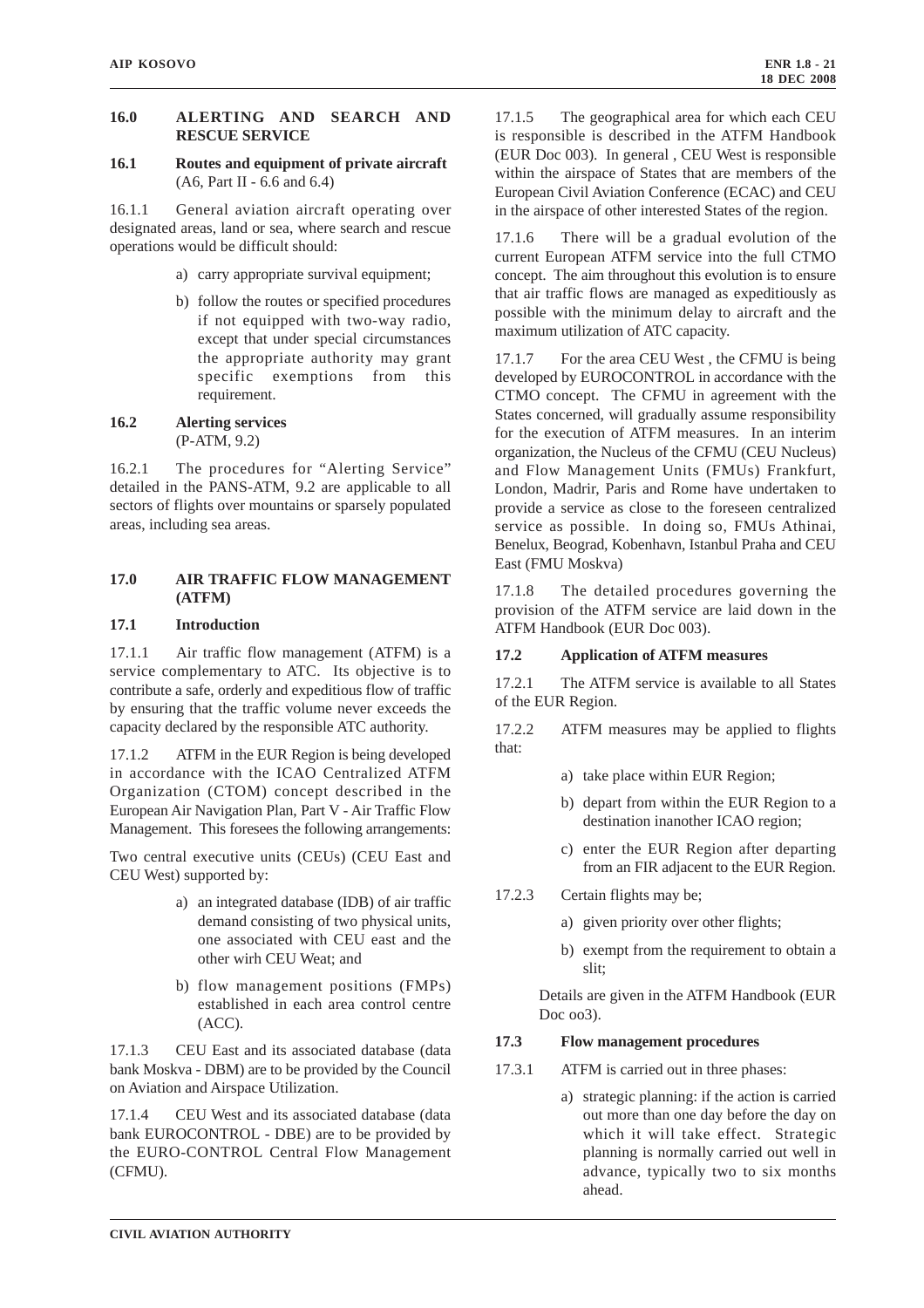- b) pre-tactical planning: if the action is taken on the day bofire the day on which it will take effect;
- c) tactical operations: if the action is taken on the day on which it will take effect.

17.3.2 Strategic planning is carried out in conjunction with ATC and the aircraft operators. It consists of examining the demand for the forthvoming season, assessing where and when demand is likely to exceed the available ATC capacity and taken steps to resolve the impalance by:

- a) arranging with the ATC authority to provide adequate capacity at the requiired place and time;
- b) re-routing certain traffic flows (traffic orientation);
- c) applying tactical ATFM measures.

Within a traffic orientation scheme (TOS) has been agreed, details will be published by all the States concerned in a commonly agreed format.

17.3.3 Pre-tactical planning consists of fine-tuning the stratetic planin the light of updated demand data. During this phase:

- a) traffic orientation may be reviewed;
- b) off-load routed my be coordinated;
- c) tactical measures will be decided upon;
- d) details of the ATFM plan for the following day will be disributed to all concerned:
- 17.3.4 Tactical ATFM operations consit of :
	- a) executing the agreed tactical measures, in particular, the slot allocation procedure which delays aircraft on the ground in

order to provide a reduced and even flow of traffic where demand otherwise have exceeded capacity;

b) monitoring the evolution of the AFTM situation to ensure that the measures applied are having the desired effect and to take or initiate remedia action when long delays are reported.

17.3.5 During all phases of ATFM, the CEUs will liaise closely with ATC and the aircraft operations in order to ensure an effective and equitable service.

17.3.6 The full ATFM procedures are published in the ATFM Handbook (EUR Doc 003).

### **17.4 Implication for FIRs immediately adjacent to the EUR Region**

17.4.1 Flights departing from aerodromes situated in FIRs immediately adjacent to the EUR Region may be subject to ATFM measues.

17.4.2 ATFM measures to be applied will be published by the CEU West in the ATFM Notification Message (ANM) on the day before the day of implementation.

Measures initiated at short notice due to a sudden, unforseen reduction in ATC capacity will be puvlished immediately in the form of an updated ANM.

17.4.4 Full details of the ATFM procedures including the messages to be used are described in the ATFM Handbook (EUR Doc 003).

# **17.5 ATFM radiotelephony phraseology** (P-ATM, 12.3)

17.5.1 ATFM radiotelephony phraseology is shown in Table 7.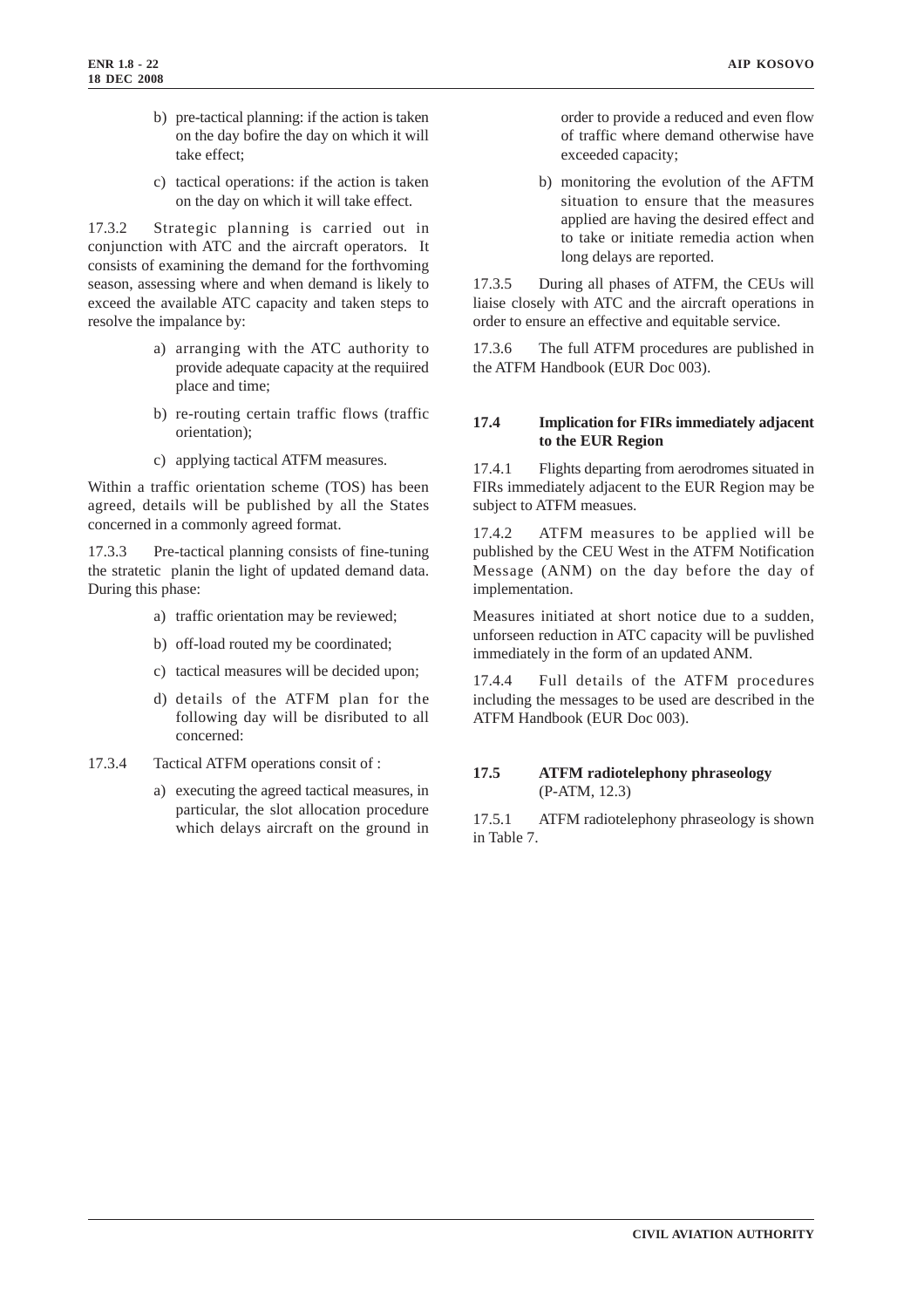| Phraseology                                                                                          | <i>Circumstances</i>                                                                                                                                                      |
|------------------------------------------------------------------------------------------------------|---------------------------------------------------------------------------------------------------------------------------------------------------------------------------|
| SLOT (time)                                                                                          | Calculated take-off time (CTOT) delivery resulting from a slot allocation<br>message (SAM. (The CTOT shall be communicated to the pilot at the first<br>contact with ATC) |
| REVISED SLOT (time)                                                                                  | Change to CTOT resulting from slot revision message (SRM).                                                                                                                |
| SLOT CANCELLED, REPORT<br><b>READY</b>                                                               | CTOT cancellation resulting from a slot cancellation message.                                                                                                             |
| FLIGHT SHIFTED UNTIL (time),<br>DUE (reason)                                                         | FLight suspension with a new estimated off-block time (NEWEOBT) due to<br>a flight shift message (FSH).                                                                   |
| FLIGHT SUSPENDED, UNTIL<br>(time), DUE (reason)                                                      | FLight suspension with a new estimated off-block time (NEWEOBT) due to<br>a flight suspension message (FLS).                                                              |
| FLIGHT SUSPENDED, NEW<br><b>RVR</b><br>(distance)<br>(unit<br>of<br>measurement)                     | Flight suspension with a new RVR due to an FLS.                                                                                                                           |
| FLIGHT SUSPENDED UNTIL<br><b>FURTHER</b><br>NOTICE,<br><b>DUE</b><br>(reasson)                       | Flight suspension unitl further notice (no NEWEOBT known) (resulting from<br>an FLS).                                                                                     |
| SUSPENSION CANCELLED,<br><b>REPORT READY</b>                                                         | Flight de-suspension resulting from a de-suspension message (DES).                                                                                                        |
| UNABLE TO APPROVE START-<br>UP CLEARANCE DUE SLOT<br>EXPIERED, REQUEST A NEW<br><b>SLOT</b>          | Denial of start-up when requested too late to comply with the given CTOT.                                                                                                 |
| <b>UNABLE TO APPROVE START-</b><br>UP CLEARANCE DUE TO SLOT<br>(time), REQUEST START-UP AT<br>(time) | Denial of start-up when requested too early to comply with the given CTOT.                                                                                                |

| Table 7. | <b>ATFM</b> radiotelephony phraseology |  |
|----------|----------------------------------------|--|
|          |                                        |  |

**Management Unit (CFMU) of multinational information concerning air traffic flow management (ATFM) measures**

#### 17.6.1 *Strategic air traffic flow measures* (A15 - 4.4 and 4.5)

17.6.1.1 The CFMU shall promulgate the strategic route orientation schemes, as well as other ATFM measures (e.g. contingency routing schemes), which have been coordinated with all States concerned.

17.6.1.2 Coordinated strategic air traffic flow measures shall be promulgated in accordance with AIRAC procedures on the basis of the following principles:

> a) the information shall be promulgated in English as AIRAC ATFM Bulletins in

requirements of Annex 15 concerning AIRAC AIP Supplement:

- 1) the effective date of the ATFM Bulletin shall be specified;
- 2) an ATFM Bulletin number shall be assigned; and
- 3) the ATFM Bulletin distribution shall be on the basis of a pre-determined distribution list including, but not limited to, all international AIS offices of EUR provider States; and

*Note. - If requires, national distribution will be determined by each State in accordance with their needs. Furthermore, if an ATFM Bulletin is redistributed, it should reference the original serial number.*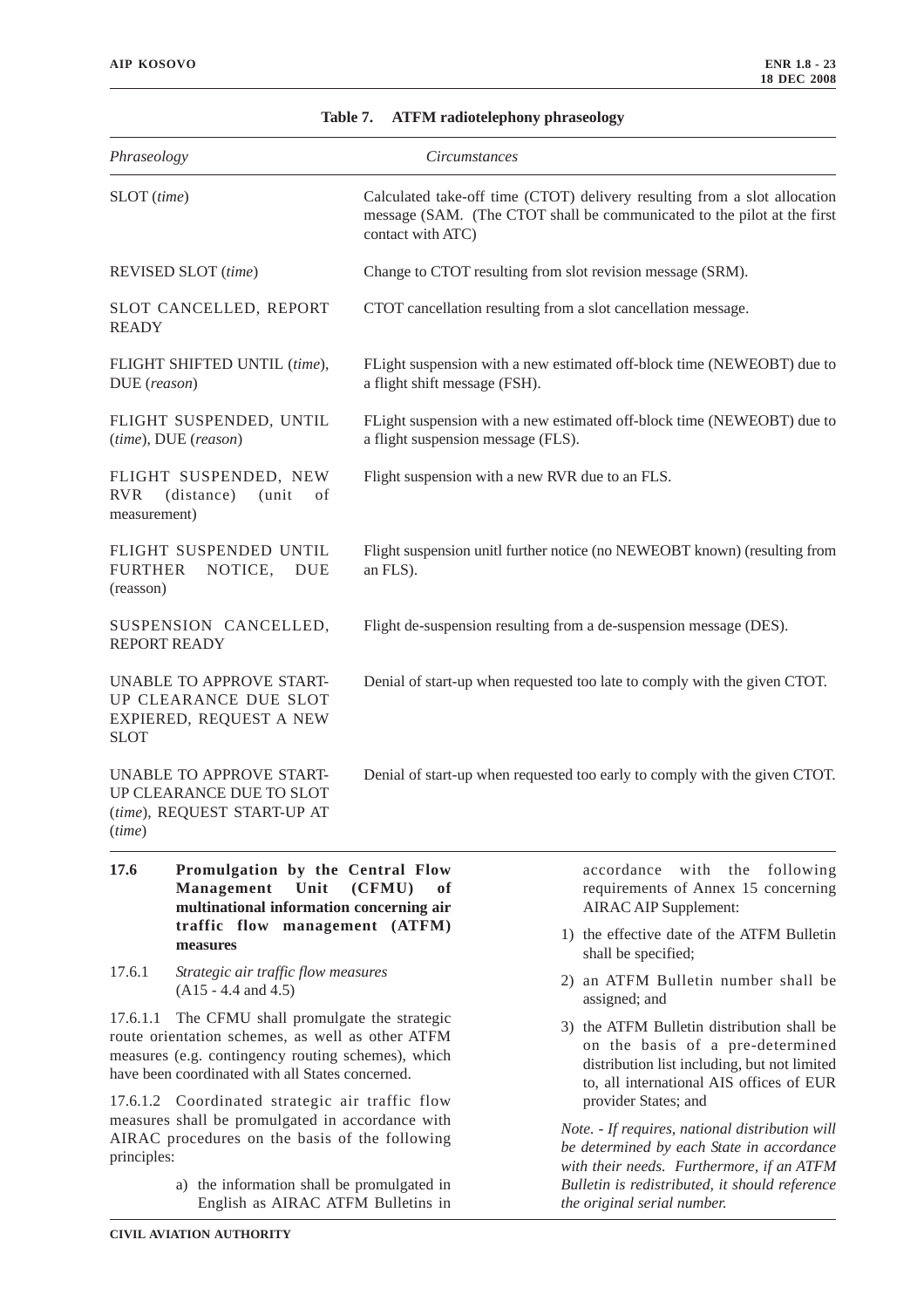b) following the publication of an AIRAC ATFM Bulletin, a trigger NOTAM in series F shall be promulgated in accordance with Annex 15 provisions (17.6.2.1 also refers).

17.6.2 *Tactical ATFM measures and amendments to promulgate strategic ATFM measures* (A15 - 5.1.1.1. and 5.1.1.2)

17.6.2.1 Tactical ATFM measures and changes to promulgate strategic ATFM measures, as defined in 17.6.1.1, shall be promulgated using a NOTAM in series F. This NOTAM shall be coordinated and provided in accordance with Annex 15 provisions. It shall include the following:

a) Item Q) shall include:

FIR: ECCF<sup>2</sup> or ECXX CODE: QPFCA (respectively QPFCD or QPFCH, whichever is appropriate) TRAFFIC: I PURPOSE: NBO SCOPE: E LOWER/UPPER: AS APPROPRIATE COORDINATES/RADIUS: THE EPICENTRE AND RADIUS OF THE AREA OF CONCERN.

- b) As regards the IFR field in Item Q): ECCF should be used if Item A contains one four-letter location indicator only or ECXX if Item A contains more than one four-letter location indicator. EC relates to European multinational air navigation facilities whereas CF relates specifically to the CFMU<sup>2.</sup> (XX are the letters usually used to identify NOTAMs with multiple locations in Item A.
- c) Item A) shall include EC plus the twoletter ICAO identifier of the State concerned; it could include one to seven four-letter ICAO location identifiers representing the State(s) affected by the ATFM measures or it could include ECCF if the restrictions apply to the entire area concerned; and
- d) Item C): because of the temporary nature

of ATFM measures, the abbreviation PERM shall not be used.

#### 17.6.3 *ATFM Circulars*  $(A15 - 7.1.1)$

17.6.3.1 General information pertaining to air traffic flow management issues shall be promulgated using an ATFM Circular in accordance with the requirements of Annex 15 concerning Aeronautical Information Circulars. Distribution of the ATFM Circulars shall be in accordance with the procedures specified in 17.6.2.a) 3).

> *If required, national distribution will be determined by each State in accordance with their needs. Furthermore, if an ATFM Circular is redistributed, it should reference the original serial number.*

17.6.4 *Pre-flight information bulletin (PIB)*  $(A15 - 8.1.3)$ 

17.6.4.1 Information concerning ATFM measures promulgated using NOTAM in series F shall be included in the PIB.

17.6.5 *Qury procedures*

17.6.5.1 Standard NOTAM query procedures shall be used to access NOTAM series F information.

#### **18.0 APPLICATION FOR AREA NAVIGATION (RNAV) OPERATIONS**

#### **18.1 Application of RNAV procedures**

18.1.1 Only RNAV-equipped aircraft having a navigation accuracy meeting required navigation performance (RNP) 5 may plan for operation under IFR on the ATS routes of the flight information regions (FIRs/UIRs) identified in 18.2.1. Aircraft not equipped with RNAV but having a navigation accuracy meeting RNP 5 will be restricted to operations on ATS routed which States may designate within their lower airspace in accordance with 18.1.3

18.1.2 Aircraft operating under IFR on ATS routes of the FIRs/UIRs listed in 18.2.1 shall be equipped with, as a minimum, RNAV equipment meeting the following requirements

> a) a system use accuracy equal to or better than, 4.6 km (2.5 NM) for one standard deviation with a 95 per cent containment value of  $\pm$ 9.3 km ( $\pm$ 5 NM), thereby meeting the accuracy requirements applicable to RNP 5; and

<sup>2.</sup> The use of EC for European multinational facilities requires approval by ICAO HQ prior ro incorporating the change in Doc 7910.

<sup>3.</sup> The identification of the States concerned using ECnn needs to be incoporated in Doc 7910.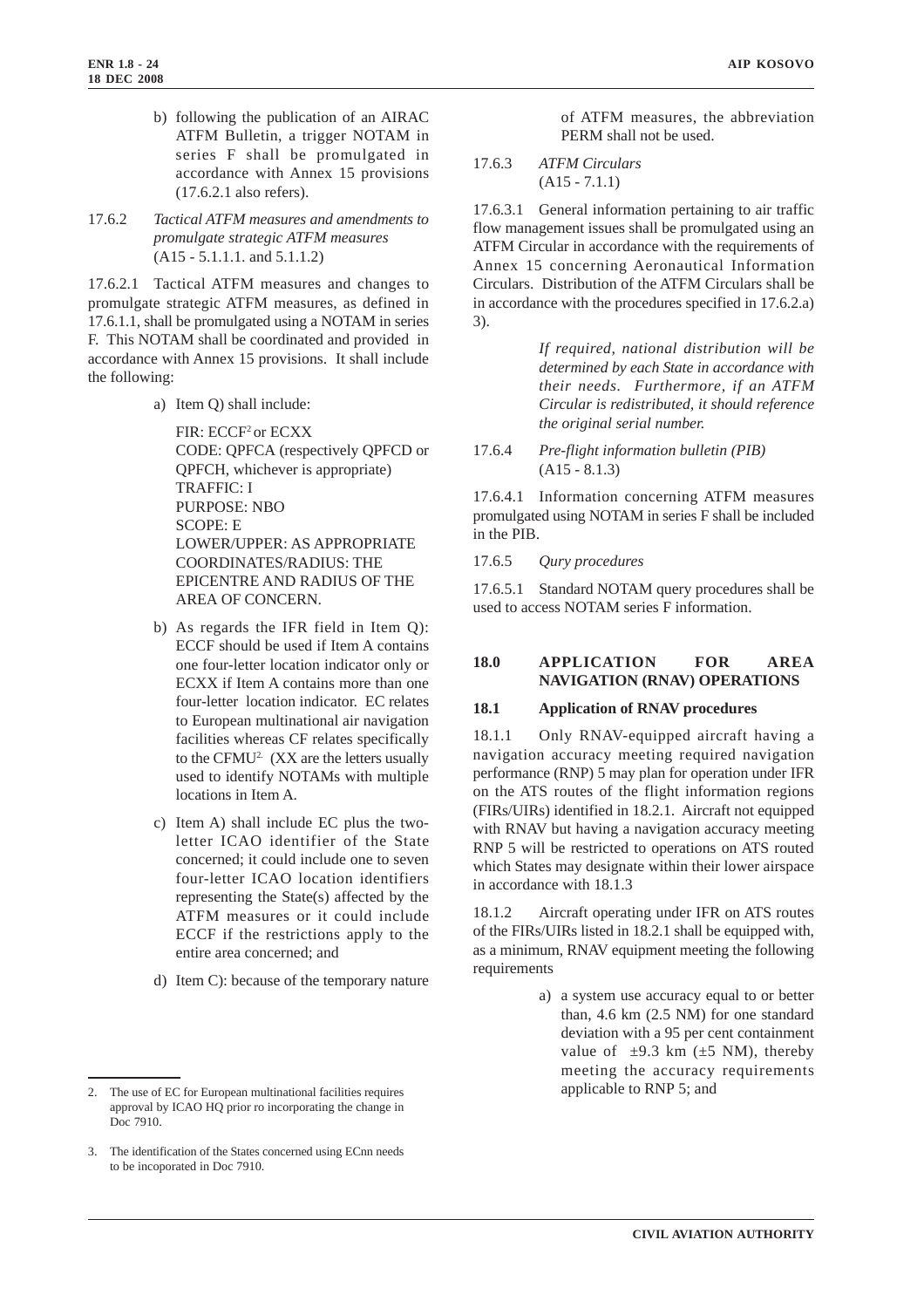b) an average continuity of service of 99.99 per cent of flight time.

18.1.3 For the period until at least 2005 or until such time as VHF omnidirectional radio range (VOR) or distance measuring equipment (DME) facilities cease to be available, the carriage of a single RNAV system having a navigation accuracy meeting RNP 5 but not meeting the above continuity of service requirements may be approved for RNAV operations if the aircraft is also carrying VOR and DME equipment.

> *Note. - States may designate domestic routes within their lower airspace to be available for aircraft not fitted with RNAV equipment but having a navigation accuracy meeting RNP 5.*

#### **18.2 Area of applicability**

18.2.1 The above provision shall apply to operations conducted under IFR on the entire route network, including designated routes (SIDs and STARs) in/out of terminal control areas (TMAs) as notified by the appropriate authorities, in the following FIRs/UIRs (including Canaries):

> Amsterdam, Ankara, Athinai, Barcelona, Berlin, Bodø, Bordeaux, Bratislava, Bremen, Brest, Brindisi, Bruxells, Bucuresti, Budapest, Casablanka, Düsseldorf, France, Frankfurt, Hannover, Istanbul, København, Lisboa, Ljubljana, London, Madrid, Malmö, Malta, Marseille, Milano, München, Nicosia, Oslo, Paris, Praha, Reims, Rhein, Riga, Roma, Rovaniemi, Scottish, Shannon, Sofia, Stavanger, Stockholm, Sundvall, Switzerland, Tallinn, Tampere, Tronheim, Varna, Vilnius, Warszawa, Wien, Zagreb.

#### **18.3 Means of compliance**

18.3.1 Conformance to the navigation requirement shall be verified by the State of Registry or the State of Operator as appropriate.

> *Note. - Guidance material concerning navigation accuracy requirements is contained in the* Manual on Required Navigation Performance (RNP) *(Doc 9613), Chapter 5.*

# **18.4 RNAV route designation** (A11, Appendix 1 - 2.2.1)

18.4.1 All RNAV standard instrument arrival and departure routes shall be suitably designated.

# **18.5 Flight planning**

18.5.1 Operators of aircraft fitted with RNAV having a navigation accuracy meeting RNP 5 shall insert the designator "R" in Item 10 of the flight plan.

# **18.6 Procedures for operation on RNAV routes**

18.6.1 Correct operation of the RNAV system shall be established before joining and during operation on an RNAV route. This shall include confirmation that:

- a) the routing is in accordance with the clearance; and
- b) the aircraft navigation accuracy meets RNP5.

18.6.2 When an aircraft cannot meet the requirement specified in 18.1.2 as a result of a failure or degration of the RNAV system, a revised clearance shall be requested by the pilot.

18.6.3 Subsequent ATC action in respect of an aircraft that cannot meet the requirements as specified in 18.1.2 due to a failure or degration of the RNAV system will be dependant upon the nature of the reported failure and the overall traffic situation. Continued operation in accordance with the current ATC clearance may be possible in many situations. When this cannot be achieved, a revised clearance, as specified in 18.6.6, may be required to revert to VOR/DME navigation.

18.6.4 If an aircraft cannot meet the requirements as specified in 18.1.2 due to failure or degradation of the RNAV system that is detected before departure from an aerodrome where it is not practicable to effect a repair, the aircraft concerned should be permitted to proceed to the nearest suitable aerodrome where the repair can be made. When granting clearance to such aircraft, ATC should take into consideration the existing or anticipated traffic situation and may have to modify the time of departure, flight level or route of the intended flight. Subsequent adjustments may become necessary during the course of the flight.

# **18.6.5 Instructions for the completion of the flight plan**

(A2 - 3.3.2; P-ATM, 4.4.1.4 and Appendix  $2 - 2.2$ )

18.6.5.1 The operators of aircraft where a failure or degradation is detected before departure shall not insert the designators "S" or "R" in Item 10 of the flight plan. Since such flights require special handling by ATC, Item 18 of the flight plan shall contain STS/RNAVINOP. Subsequently, for a flight for which a flight plan has been submitted, an appropriate new flight plan shall be submitted and the old flight plan cancelled. For a flight operating based on a repetitive flight plan (RPL), the RPL shall be cancelled, and an appropriate new flight plan shall be submitted.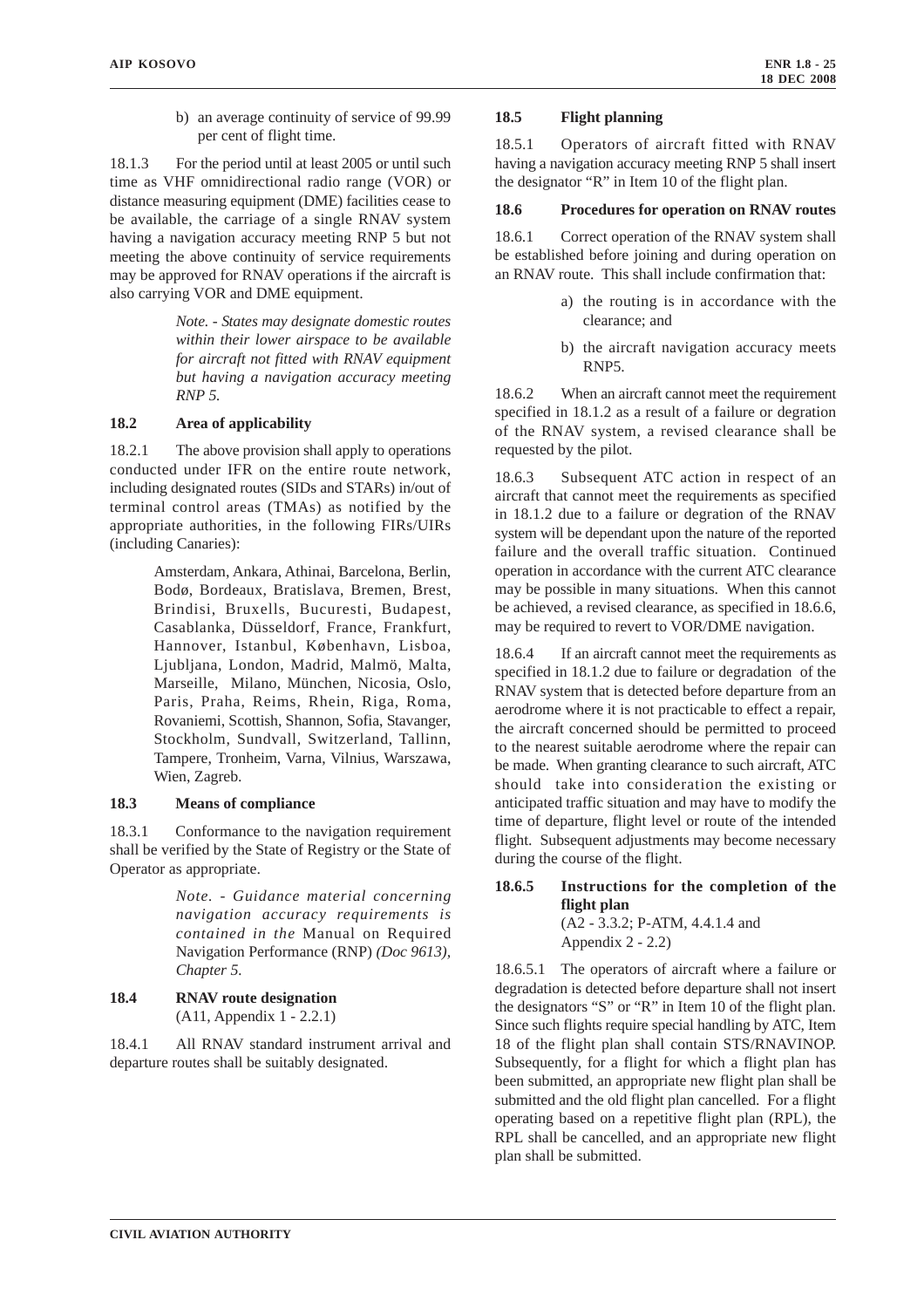#### 18.6.6 *ATC procedures*

18.6.6.1 If as a result of a failure or degradation of the RNAV system, detected either before or after departure, the aircraft cannot meet the requirements of 18.1.2, the following are applicable.

#### 18.6.6.1.1 *Coordination message* (P-ATM, 11.4.2.3)

- a) *Computer-assisted coordination of estimate messages.* In the case of automated messages not containing the information provided in Item 18 of the flight plan, the sending ATC unit shall inform the receiving ATC unit by supplementing the ACT message verbally with the phrase "RNAV OUT OF SERVICE" at the end of the message.
- b) Verbal coordination of estimate message. When a verbal coordination process is being used, the sending ATC unit shall include the phrase "RNAV OUT OF SERVICE" at the end of the message.

#### 18.6.6.1.2 *RTFPhraseology* (P-ATM, Chapter 12)

The phrase "UNABLE RNAV DUE EQUIPMENT" shall be included by the pilot immediately following the aircraft call sign whenever initial contact on an ATC frequency is established.

- 18.6.6.1.3 *ATC clearances* (A11 - 3.7; P-ATM, 4.5.4, 4.5.7 and 11.4.2.5.2.1)
	- a) aircraft should be routed via VOR/DME defined ATS routes; or
	- b) if no such routed are available, aircraft should be routed via conventional navigation aids, i.e. VOR/DME; or
	- c) when the above procedures are not feasible, the ATC unit should, where practicable, provide the aircraft with radar vectors until the aircraft is capable of resuming its own navigation.

*Note. - Aircraft routed in accordance with a) or b) may, where practicable, require continuous radar monitoring by the ATC unit concerned.*

# **18.7 ATC procedures for State aircraft not equipped with RNAV but having a navigation accuracy meeting RNP 5**

18.7.1 *Instructions for the completion of the flight plan* (A1 - 3.3.3; P-ATM, 4.4.1 and Appendix 2 - 2)

18.7.1.1 Operators of State aircraft not equipped with RNAV shall not insert the designators "S" or "R" in the Item 10 of the flight plan.

18.7.1.2 Since such flights require handling by ATC, Item 18 of the flight plan shall contain STS/NONRNAV.

- 18.7.2 *Coordination messages*
- 18.7.2.1 *Computer-assisted coordination of estimate messages*

18.7.2.1.1 In the case of automated messages not containing the information provided in Item 18 of the flight plan, the sending ATC unit shall inform the receiving ATC unit by supplementing the ACT message verbally with the phrase "NEGATIVE-RNAV" after the call sign of the aircraft concerned.

18.7.2.2 *Verbal coordination of estimate message*

18.7.2.2.1 When a verbal coordination process is being used, the sending ATC unit shall include the phrase "NEGATIVE-RNAV" at the end of the message.

18.7.3 *Phraseology*

18.7.3.1 The phrase "NEGATIVE-RNAV" shall be included by the pilot immediately following the aircraft call sign whenever initial contact on the ATC frequency is established.

18.7.4 *ATC clearances* (A11 - 3.7; P-ATM, 4.5.4, 4.5.7 and 11.4.2.5.2.1)

18.7.4.1 Within TMAs, State aircraft not equipped with RNAV approved RNP 5 should be routed via non-RNAV-based SIDs and STARs.

18.7.4.2 For such aircraft operating en route, the following procedures apply:

- a) State aircraft should be routed via VOR/ DME-defined ATS routes; or
- b) if no such routes are available, State aircraft should be routed via conventional navigation aids, i.e. VOR/DME.

18.7.4.3 When the above procedures cannot be applied, the ATC unit shall provide State aircraft with radar vectors until the aircraft is capable of resuming its own navigation.

# **19.0 OPERATION ON ATS ROUTES IN THE MIDDLE EAST REGION WHERE AN RNP TYPE IS SPECIFIED**

#### **19.1 Application of RNP 5 to ATS routes in the Middle East**

19.1.1 Requirements for RNAV capability and aircraft navigation accuracy meeting RNP 5 will be progressively introduced in FIRs of the Middle East Region.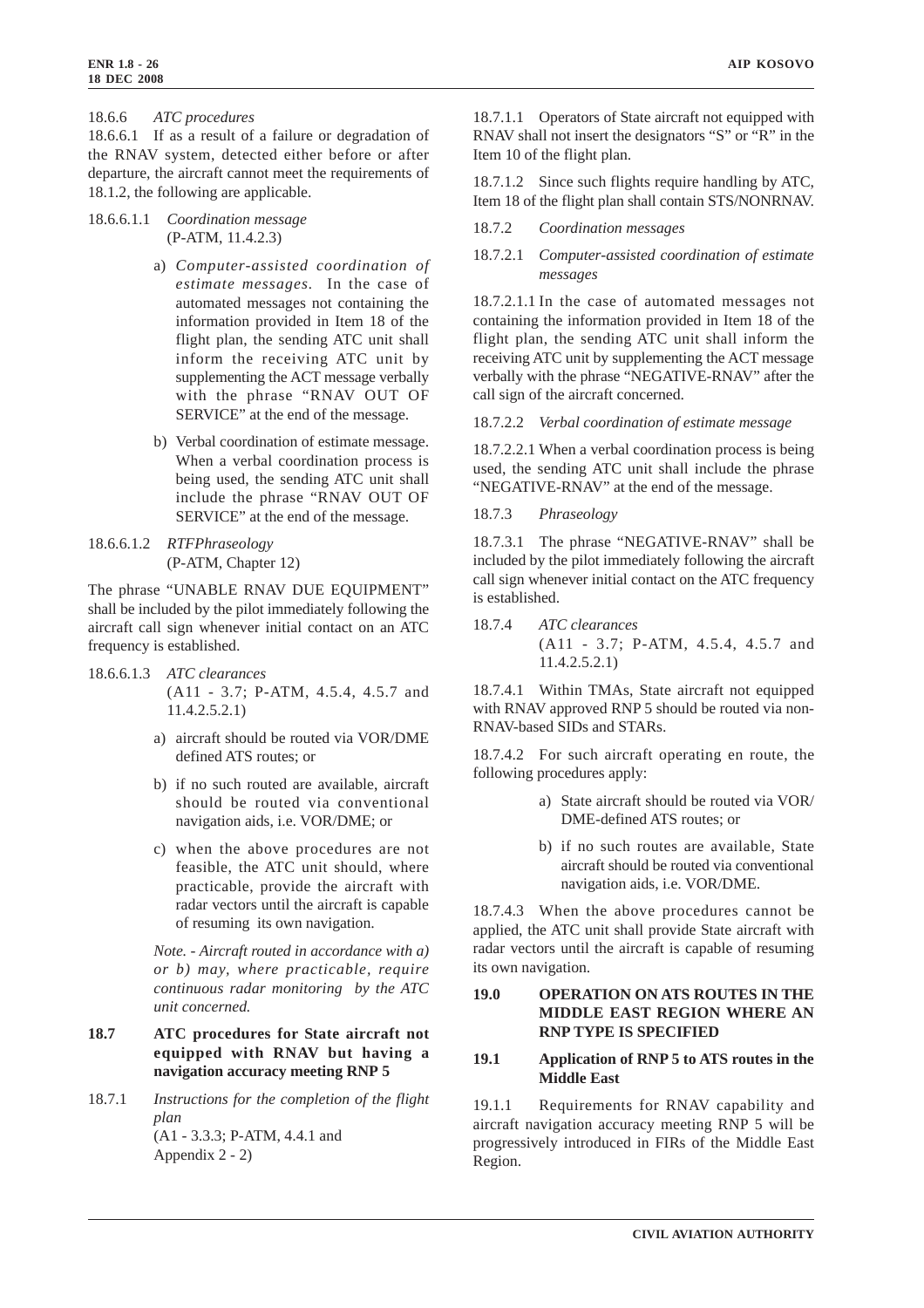19.1.2 RNP 5 requirements may be specified on a route by route basis, or by designation of airspace within which all routes are RNP 5.

19.1.3 Within the FIRs specified in 19.2.1 only RNAV-equipped aircraft having a navigation accuracy meeting RNP 5 may plan for separation under IFR on those ATS routes, and within those level bands, which have been specified as requiring RNP 5 in the relevant State AIP or NOTAM:

19.1.4 Aircraft operating under IFR on designated RNP 5 routes shall be equipped with, as a minimum. RNAV equipment meeting the following requirements:

- a) a system use accuracy equal to, or better than, 5.6 km (2.5 NM) for one standard deviation, with 95 per cent containment value of  $\pm 9.6$  km ( $\pm 5$  NM), thereby meeting the accuracy requirement for RNP 5; and
- b) an average continuity of service of 99.99 per cent of flight time.

18.1.5 For the period until at least 2005 or until such time as VHF omnidirectional radio range (VOR) facilities cease to be available, the carriage of a single RNAV system having a navigation accuracy meeting RNP 5 but not meeting the above continuity of service requirements may be approved for RNAV operations if the aircraft is also carrying VOR and DME equipment.

### **19.2 Area of applicability**

19.2.1 The above provisions shall apply to operations conducted under IFR on designated RNP 5 routes within the following FIRs:

Amman, Beirut, Cairo, Damaskus, and Tel Aviv.

# **19.3 Means of compliance**

19.3.1 Conformance to the navigation requirement shall be verified by the State of Registry or the State of the Operator, as appropriate.

> *Note. - Guidance material concerning navigation accuracy requirements is contained in the* Manual on Required Navigation Performance (RNP) *(Doc 9613), Chapter 5).*

#### **19.4 Flight planning and operational procedures in RN= 5 airspace**

18.4.1 The procedures in 18.4, 18.5, 18.6 and 18.7 shall apply, except that the requirement in 18.6.1 b) to confirm that navigation accuracy meets RNP 5 shall only apply to those RNAV routes which have been designated RNP 5 by the State concerned.

**19.5 Protected airspace for RNP 5 ATS routes** (A11, Attachment B; P-ATM, 5.4.1.2.1.2 d))

19.5.1 The provisions of Annex 11, Attachment B, Section 2.2 (Protected airspace for RNAV ATS routes based on RNP 4) shall apply equally to RNP 5 routes, except that the cross-track distances required to achieve a given level of containment shall be as specified in the following table:

|  |  | 95 96 97 96 99 99.5             |  |
|--|--|---------------------------------|--|
|  |  | km 9.3 10.2 10.2 11.1 12.0 13.9 |  |
|  |  | NM 5.0 5.5 5.5 6.0 6.5 7.5      |  |

**<sup>20.0</sup> USE OF AIRBORNE COLLISION AVOIDANCE SYSTEM (ACAS)** (A2 - 3.2; A6, Part I - 6.18; A10 - Vol IV; A11 - 2.4.2; P-OPS, Vol I, Part VIII; P-ATM Chapters 12 and 15)

# **20.1 Carriage and operation of ACAS II**

20.1.1 ACAS II shall be carried and operated in the EUR Region (including FIR Canaries by all aircraft that meet the following criteria:

- a) With effect from 1 January 2000, all civil fixed-wing turbine-engined aircraft having a maximum take-off mass exceeding 15 000 kg or maximum approved passenger seating configuration more than 30.
- b) With effect from 1 January 2005, all civil fixed-wing turbine-engined aircraft having a maximum take-off mass exceeding 5 700 kg or a maximum approved passenger seating configuration of more than 19 .

20.1 2 From 1 July 2001, ACAS II equipment which operates in accordance with the relevant provisions of Annex 10, Volume IV, shall be carried and operated by all turbine-engined aeroplanes of a maximum certificated take-off mass in excess of 15 000 kg or authorized to carry more than 30 passengers operating within Amman, Beirut, Cairo, Damascus and Tel Aviv FIRs except when operating wholly within an FIR for which the State responsible has notified in its AIP or by NOTAM that these requirements do not apply

## **20.2 Responsibility for separation of aircraft during maneuvers in compliance with a resolution advisory (RA)**

20.2.1 The use of ACAS II does not alter the respective responsibility of pilots and controllers for the safe operation of aircraft.

20.2.2 On being notified that an aircraft, under air traffic control, is manoeuvering in accordance with a resolution advisory (RA), a controller should not issue instructions to that aircraft which are contrary to the RA as communicated by the pilot. Once an aircraft departs from the current ATC clearance in compliance with an RA, the controllers cease to be responsible for providing separation between that aircraft and other aircraft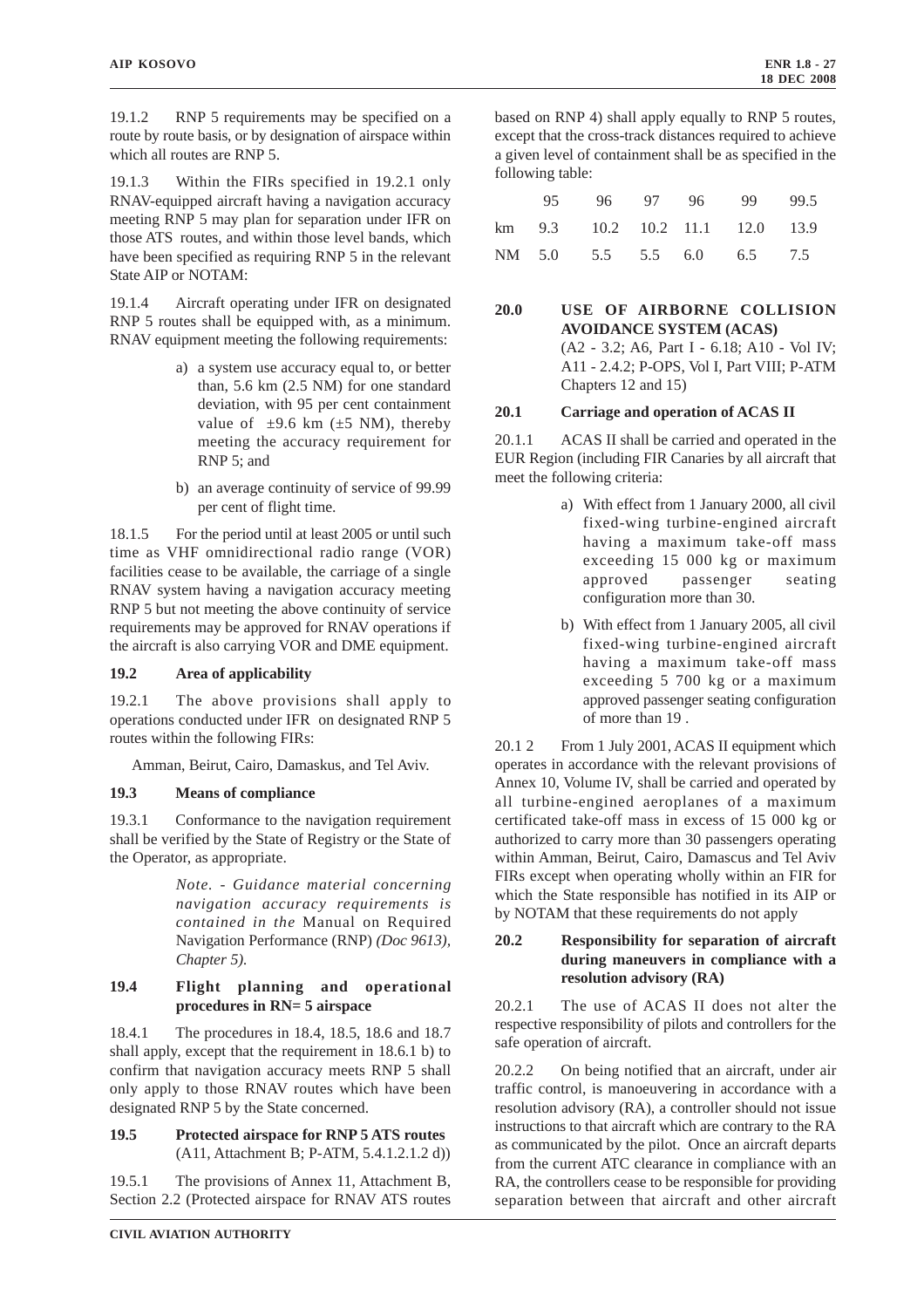affected as a direct consequence of the manoeuvre induced by the RA. However, when circumstances permit, the controller should endeavour to provide traffic information to aircraft affected by the manoeuvre. The controllers responsibility for providing separation for all the affected aircraft resumes when:

- a) the controller acknowledges a report from the pilot that the aircraft has resumed the current clearance; or
- b) the controller acknowledges a report from the pilot that the aircraft is resuming the current clearance which is acknowledged by the flight crew.

#### **20.3 ACAS performance monitoring**

20.3.1 ACAS can have a significant effect on ATC. Therefore, there is a continuing need to monitor the performance of ACAS in developing ATM environment.

20.3.2 Following an RA event or other significant ACAS event, pilots and controllers should complete an ACAS RA report. Aircraft operators and ATS authorities should forward the complete reports through established channels.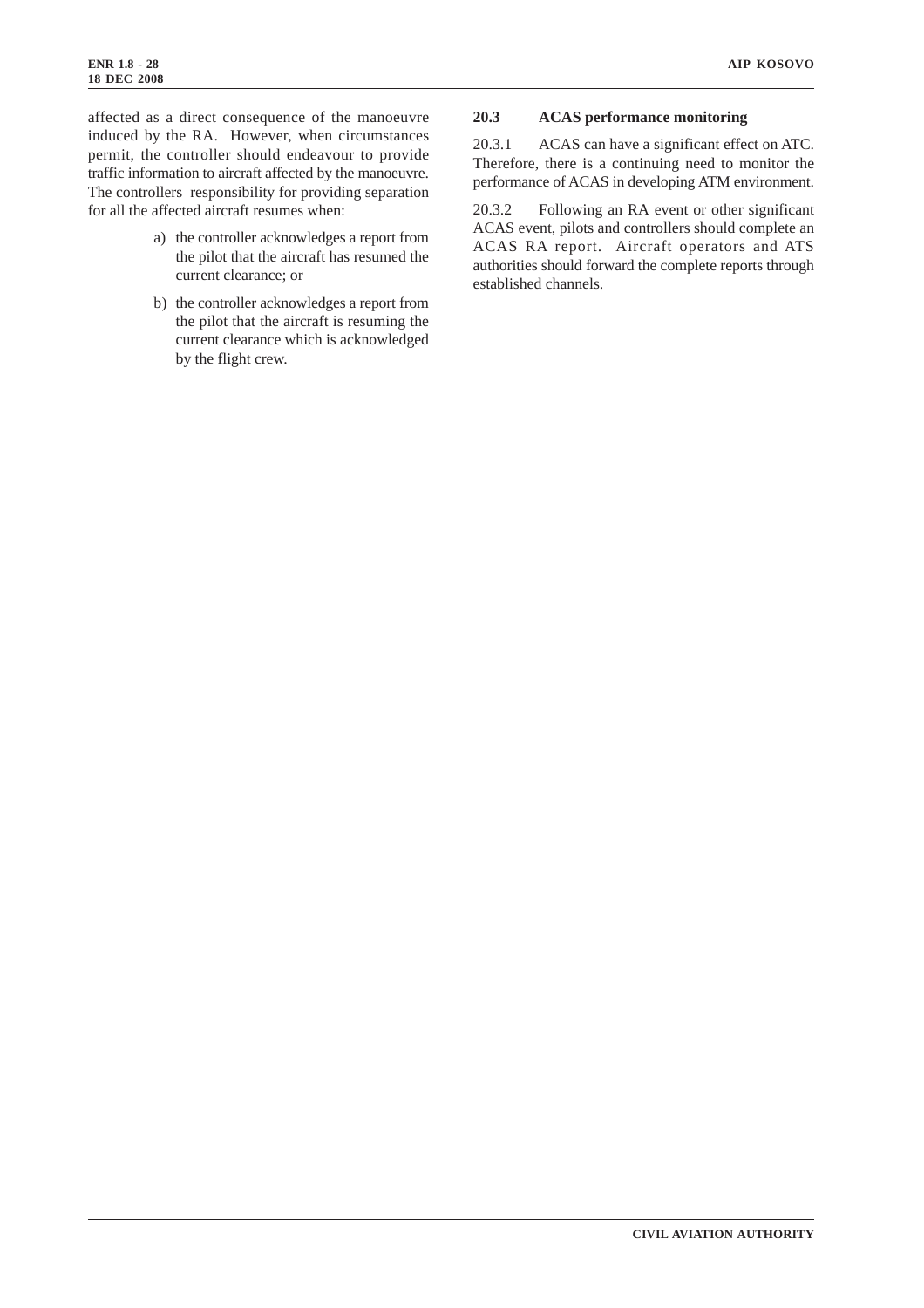# **APPENDIX A**

(reference 2.1.2)

# PROCEDURE FOR THE PROVISIONS OF REPETITIVE FLIGHT PLANS (RPL) ON MAGNETIC TAPES

### 1. Submission of repetitive flight plan

1.1 Initial submission of complete RPL listings on tapes and any subsequently seasonal resubmission of complete listings shall be in accordance with the procedure applicable for listings on printed forms (PANS -ATM, Part II, 8.4.3 refers).

1.2 Submission of listings on tapes intended to complement previous information, e.g. to update a seasonal submission, shall include all unchanged flights together with flights to be deleted or added. A flight to be modified will thus appear first as a flight to be deleted and the replacement data will be described for an additional flight. Intermediate modifications for a limited number of flights may be notified by means of RPL listing forms, or other agreed media, with appropriate reference to the tape involved (PANS-ATM, Part II, 8.4.4.1.2 referes).

1.3 The information provided on tapes shall be completed as necessary by other means; for example, to indicate the reference of the operator representative responsible for the immediate supply of supplementary flight information normally provided in Item 19 of the filed flight plan (FPL).

1.4 Each operator shall complete only one logical recording for the whole EUR Region. Physical recordings on separate tapes (reels) shall be addressed in accordance with the administrative arrangements.

*Note. - Repetitive flight plan will be processed as submitted. In order to permit correct processing of data submitted, it is essential to adhere rigorously to all specification details prescribed below for the presentation of recorded data.*

# 2. Presentation of RPL listings on magnetic tapes

### 2.1 Technical provisions relating to the recording

#### 2.1.1 Reference

2.1.1.1 The information submitted on tapes shall be recorded in a manner consistent with the specifications published by the International Standards Organization (ISO).

2.1.1.2 Tape characteristics shall conform to the prescriptions for nine-track, 12.7 mm (0.5 in) wide magnetic tape for information interchange recorded at 63 rpm (1 600 rpi), phase encoded (ISO 1788 - 1976).

2.1.1.3 Tape labelling and file structure consistent with ISO specifications (ISO 1001 - 1979) shall be applied as prescribed in 2.1.3 and 2.1.4 below.

2.1.1.4 Character coding shall conform to the seven-unit coded character set (IA-5, international version). Each character should include an additional unit for parity in the eighth level position (ISO 4873 - 1979).

#### 2.1.2 *Definitions*

2.1.2.1 When the terms listed below are used for the purpose of RPL data recorded on tape, they have the following meaning:

File. The complete list of RPL data recorded relating to the flights of a specific operator as presented in one submission.

*Note 1. - A file may be recorded on a succession of volumes.*

*Note 2. - Several files relating to different operator may be recorded on the same volume.*

File section. The part of a file which is recorded on any one volume.

Label. A specified group of 80 characters recorded at the beginning or at the end of a volume or file.

*Note. - A label is not considered to be part of a file.*

RPL data record. A specified group of 512 characters used to describe the operational characteristics of a repetitive flight plan.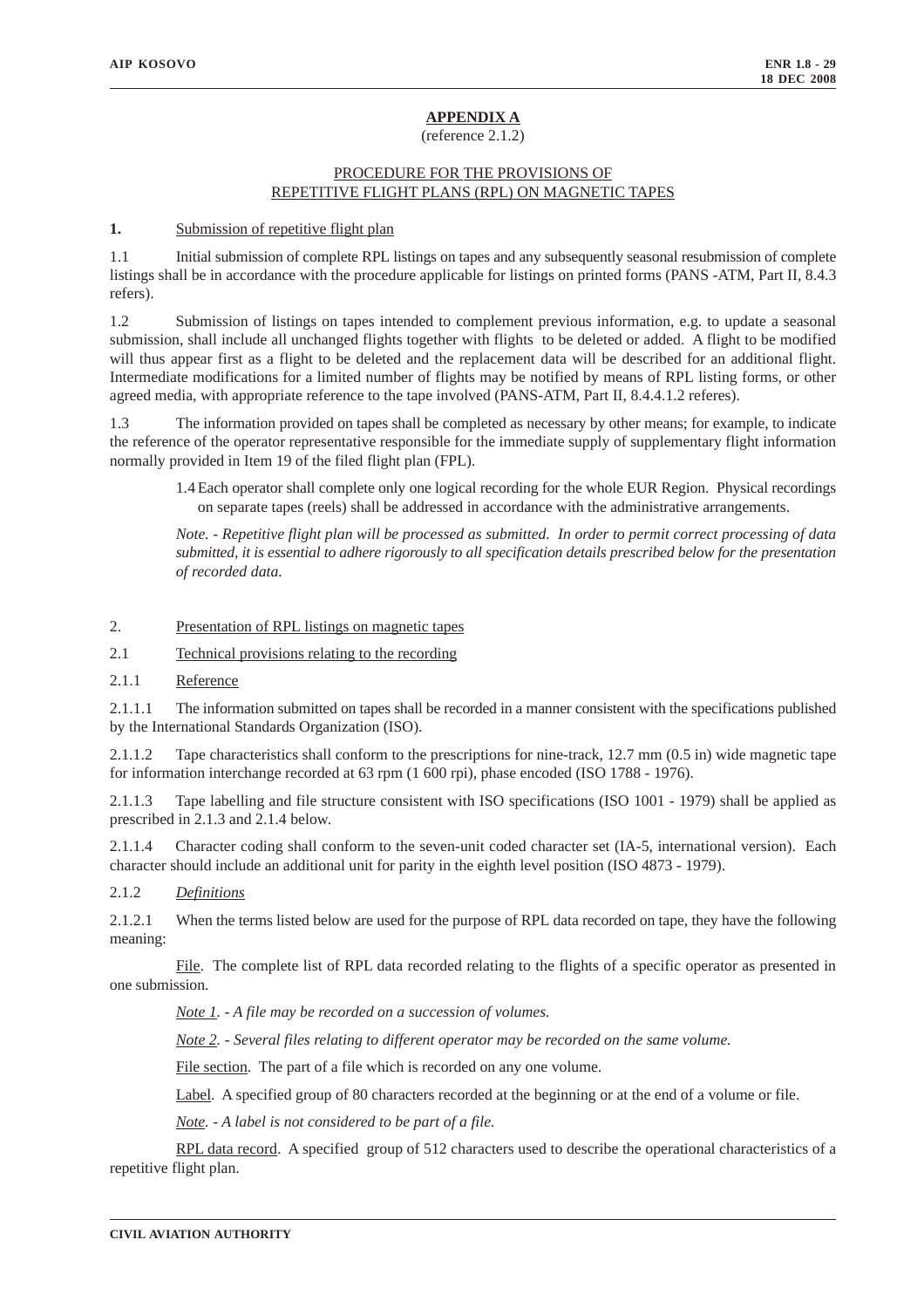Tape mark. A delimiter used to indicate specified boundaries between file data and label.

Volume. A dismountable physical unit of storage media, i.e. in this application a reel of magnetic tape.

- 2.1.3 Specifications for labels and tape marks
- 2.1.3.1 Four different types of labels may be used with the following identifiers: VOL1, HDR1, EOV1, and EOF1.
- 2.1.3.2 Labels shall be inserted according to the following rules:
	- a) the VOL1 label at the beginning of a volume;
	- b) the HDR1 label at the beginning of a file or file section;
	- c) the EOV1 label at the end of any file section terminating a volume if the file has to be continued on other volume;
	- d) the EOF1 label at the end of a file or last file section.
- 2.1.3.3 Tape marks shall be inserted according to the following rule:
	- a) each file section is enclosed between single tape marks;
	- b) the EOF1 label is separated from the HDR1 label of a succeeding file by a single tape mark;
	- c) the last label on each volume is followed by a double tape mark.
- 2.1.3.4 Typical configurations are given below where tape marks are represented by asterisks:
	- a) Single-volume file
		- VOL1 HDR1 File A EOF1
	- b) Multi-volume file

```
VOL1 HDR1 first section of File A EOV1
```
- VOL1 HDR1 last section of File A EOF1
- c) Multi-file volume

VOL1 HDR1 File A EHF1 HDR1 File B EFO1

d) Multi-volume multi-file

| VOL1 HDR1 | File A EHF1 HDR1                         | first section of File B EOV1 |  |
|-----------|------------------------------------------|------------------------------|--|
|           | VOL1 HDR1 intermediate section of File B | EOV <sub>1</sub>             |  |

VOL1 HDR1 last section of File B EOF1 HDR1 File C EOF1

2.1.4 Data convention for labels

2.1.4.1 Each label has a fixed length of 80 characters representing a succession of data fields of fixed length and specified content. All data fields shall be left justified and padded with blanks (SPACE characters) as appropriate

2.1.4.2 IN the format description below, letters refer to relevant data fields and numbers indicate the position of the first and last characters of each data field. An 'n' means any numeric character from 0 to 9. An 'a' means any numeric or special character of volume 2 to 5 of the International Alphabet No. 5 (IA-5) table of the ISO seven-unit code table (also contained in Annex 10) except position 5/15 and those positions where there is provision for alternative graphic representation. (Positions 2/3, 2/4, 4/10, 5/11 and 5/14).

2.1.4.3 VOL1 label format

|     | 1 V | ັ | $\sim$ $\sim$ | 51.50<br>- - |  |
|-----|-----|---|---------------|--------------|--|
| . . |     |   |               |              |  |

Fields

 $|V|$ O $|L|$ 1

 $A \quad \boxed{V[O][1]}$  (4 characters)

Label designator (always VOL1)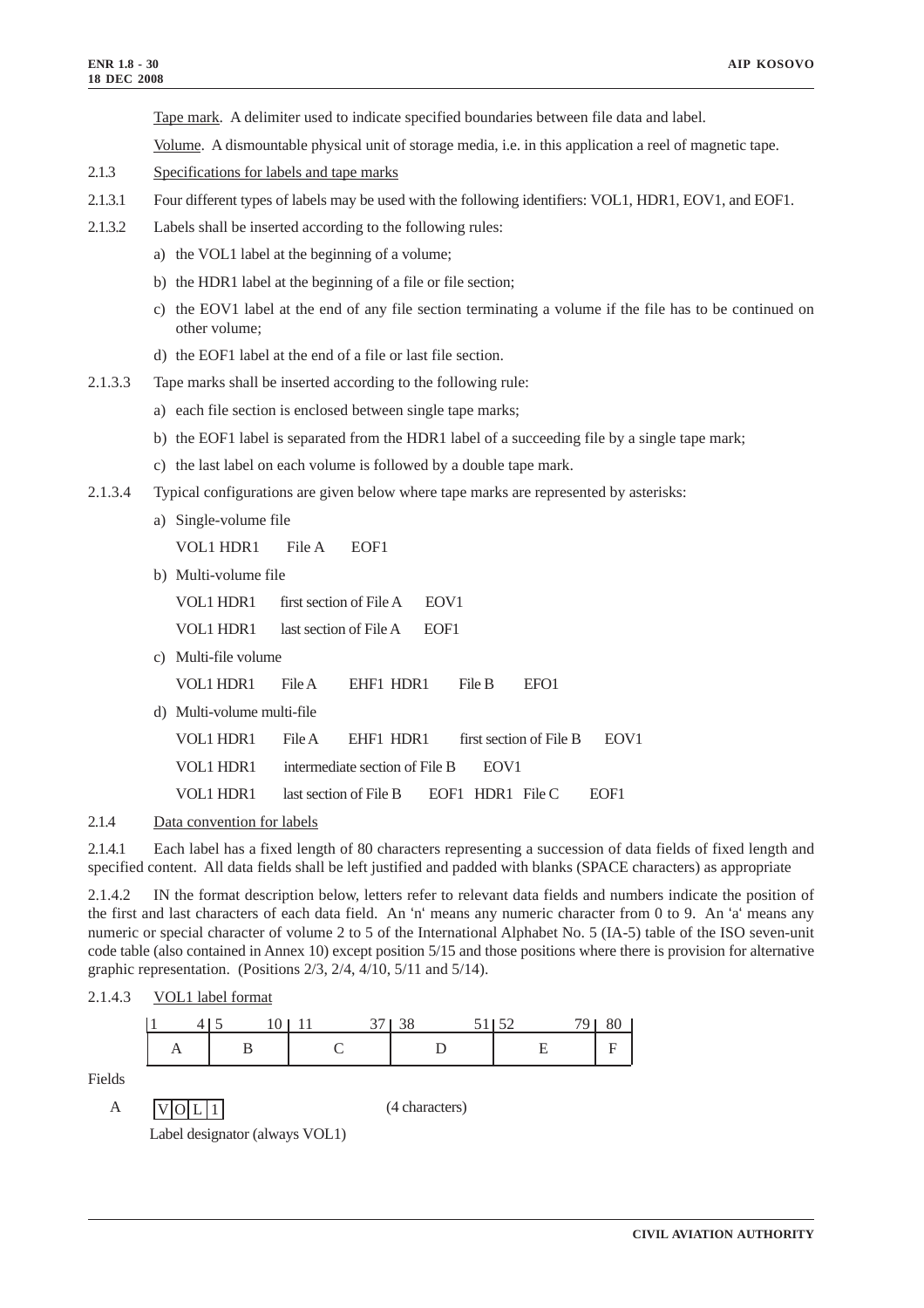| B             |                                                                                                                         | (6 characters)                                                                                                                                                                                                         |  |  |  |  |  |  |  |  |
|---------------|-------------------------------------------------------------------------------------------------------------------------|------------------------------------------------------------------------------------------------------------------------------------------------------------------------------------------------------------------------|--|--|--|--|--|--|--|--|
|               | Volume identifier, expressed in 'a' characters permanently assigned by the owner of the tape to identity the<br>volume. |                                                                                                                                                                                                                        |  |  |  |  |  |  |  |  |
| $\mathsf{C}$  |                                                                                                                         | (27 characters)                                                                                                                                                                                                        |  |  |  |  |  |  |  |  |
|               | Field left blank (SPACES)                                                                                               |                                                                                                                                                                                                                        |  |  |  |  |  |  |  |  |
| D             |                                                                                                                         | (14 characters)                                                                                                                                                                                                        |  |  |  |  |  |  |  |  |
|               |                                                                                                                         | Owner identifier, expressed by the ICAO designator of the originating operator as in Doc 8585, or be any                                                                                                               |  |  |  |  |  |  |  |  |
|               | other convenient identification.                                                                                        |                                                                                                                                                                                                                        |  |  |  |  |  |  |  |  |
| E             |                                                                                                                         | (28 characters)                                                                                                                                                                                                        |  |  |  |  |  |  |  |  |
|               | Field left blank (SPACES)                                                                                               |                                                                                                                                                                                                                        |  |  |  |  |  |  |  |  |
| $\mathbf F$   | 3                                                                                                                       | (1 character)                                                                                                                                                                                                          |  |  |  |  |  |  |  |  |
|               | 150 Label standard version (always 3).                                                                                  |                                                                                                                                                                                                                        |  |  |  |  |  |  |  |  |
| 2.1.4.4       | HDR1 label format                                                                                                       |                                                                                                                                                                                                                        |  |  |  |  |  |  |  |  |
| 4 5<br>A      | $21 22$ $27 28$ $31 32$ $35 36$ $39 40$ $41 42$ $47 48$ 53<br>$\mathcal{C}$<br>B<br>D<br>E<br>F<br>G<br>H               | 54 55 60 61 73 74 80<br>$_{\rm J}$<br>Ι<br>K<br>L<br>M                                                                                                                                                                 |  |  |  |  |  |  |  |  |
|               |                                                                                                                         |                                                                                                                                                                                                                        |  |  |  |  |  |  |  |  |
| Fields        |                                                                                                                         |                                                                                                                                                                                                                        |  |  |  |  |  |  |  |  |
| A             | H[D R 1]                                                                                                                | (4 characters)                                                                                                                                                                                                         |  |  |  |  |  |  |  |  |
|               | Label designator (always HDR1).                                                                                         |                                                                                                                                                                                                                        |  |  |  |  |  |  |  |  |
| B             |                                                                                                                         | (17 characters)                                                                                                                                                                                                        |  |  |  |  |  |  |  |  |
|               | RPL file identifier complishing a succession of 17 characters as follows:                                               |                                                                                                                                                                                                                        |  |  |  |  |  |  |  |  |
|               | 3 'a' for operator name, expressed by ICAO designator as in Doc 8585.                                                   |                                                                                                                                                                                                                        |  |  |  |  |  |  |  |  |
|               | tor.                                                                                                                    | 4 'n' for the submission serial number, expressed by number 0001 for the first file issued by the operator<br>concerned and incremented by one for each subsequent file issued in later submissions by the same opera- |  |  |  |  |  |  |  |  |
|               | represents a complete revised listing by reference to a previous submission.                                            | 4 'a' indicating NLST when the file represents a complete new listing of RPL data, or RLST when the file                                                                                                               |  |  |  |  |  |  |  |  |
|               | sede and replace previously submitted data.                                                                             | 6 'n' indicating the validity date (year-month-day), on which the RPL data provided in the file will super-                                                                                                            |  |  |  |  |  |  |  |  |
| $\mathcal{C}$ | $R$   $P$   $L$                                                                                                         | (6 characters)                                                                                                                                                                                                         |  |  |  |  |  |  |  |  |
|               | File set identifier (always RPL plus 3 SPACES)                                                                          |                                                                                                                                                                                                                        |  |  |  |  |  |  |  |  |
| D             |                                                                                                                         | (4 characters)                                                                                                                                                                                                         |  |  |  |  |  |  |  |  |
|               | second section of the file is numbered 0002, etc.                                                                       | File section number, expressed as 0001 unless the file continues on an other volume, in which case the                                                                                                                 |  |  |  |  |  |  |  |  |
| Ε             |                                                                                                                         | (4 characters)                                                                                                                                                                                                         |  |  |  |  |  |  |  |  |
|               | by 1 for each successive file of the same submission.                                                                   | File sequence number, expressed as 001 for the first file at the submission. This number is to be incremented                                                                                                          |  |  |  |  |  |  |  |  |
| F             |                                                                                                                         | (4 characters)                                                                                                                                                                                                         |  |  |  |  |  |  |  |  |
|               |                                                                                                                         | Generation number, expressed as 0001 unless a different number is associated with the file generation.                                                                                                                 |  |  |  |  |  |  |  |  |
| G             |                                                                                                                         | (2 characters)                                                                                                                                                                                                         |  |  |  |  |  |  |  |  |
|               |                                                                                                                         | Version number, expressed as 00 unless a different number is associated with the file version.                                                                                                                         |  |  |  |  |  |  |  |  |
|               |                                                                                                                         |                                                                                                                                                                                                                        |  |  |  |  |  |  |  |  |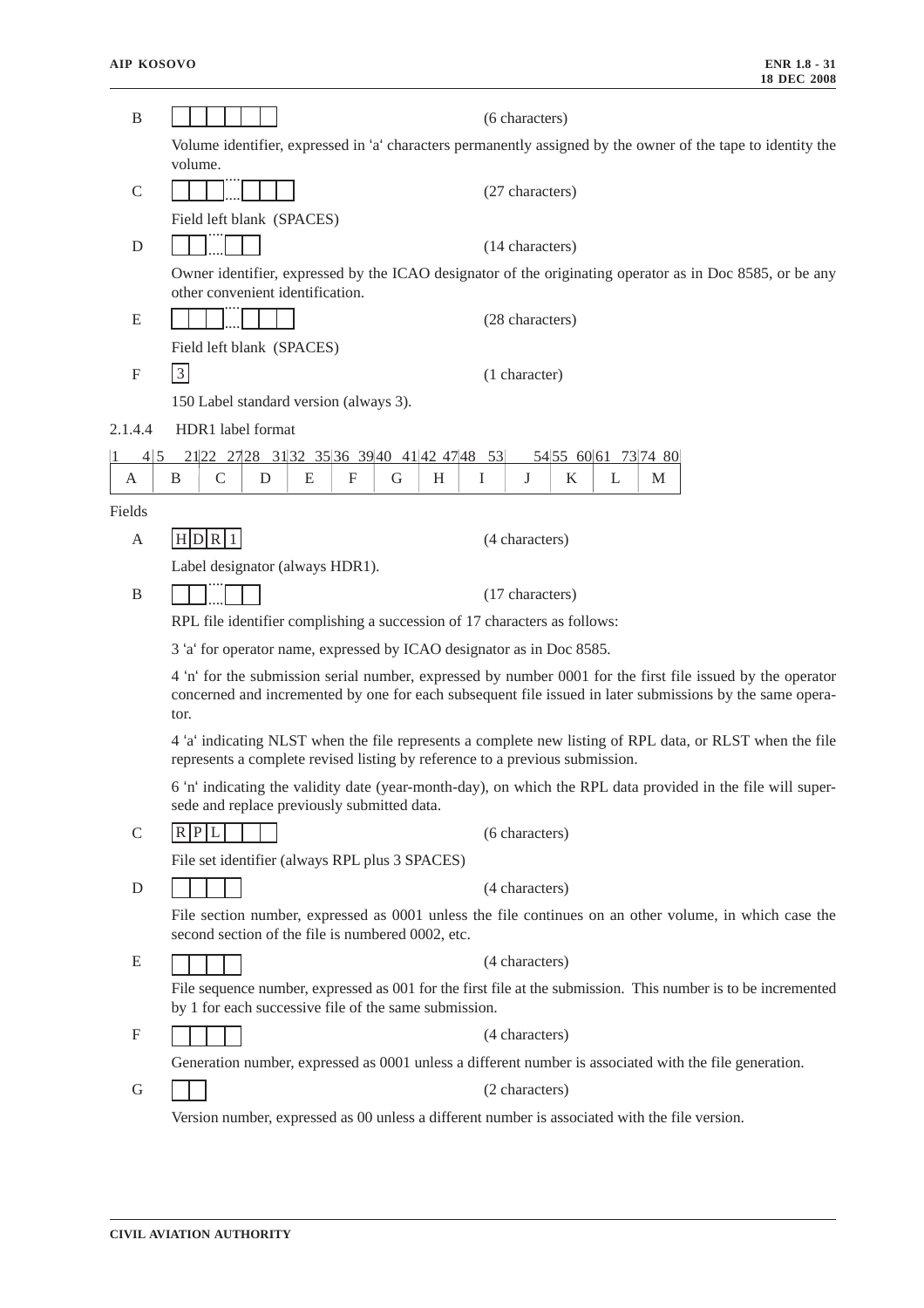| H       |                                                                                                                                                                                                                                                                   |   |   |   |   |   |   | (6 characters)  |   |                      |   |                                                                                                            |  |
|---------|-------------------------------------------------------------------------------------------------------------------------------------------------------------------------------------------------------------------------------------------------------------------|---|---|---|---|---|---|-----------------|---|----------------------|---|------------------------------------------------------------------------------------------------------------|--|
|         | A space followed by creation date, expressed as number 00000 unless the actual creation date is provided<br>and expressed as one SPACE followed by two 'a' characters for the year, followed by three 'n' characters<br>for the day (001 to 366) within the year. |   |   |   |   |   |   |                 |   |                      |   |                                                                                                            |  |
| I       |                                                                                                                                                                                                                                                                   |   |   |   |   |   |   | (6 characters)  |   |                      |   |                                                                                                            |  |
|         | relevant operator expects to provide the succeeding file.                                                                                                                                                                                                         |   |   |   |   |   |   |                 |   |                      |   | A SPACE followed by expiration date, expressed as in field H above to represent the date by which the      |  |
| J       |                                                                                                                                                                                                                                                                   |   |   |   |   |   |   | (1 character)   |   |                      |   |                                                                                                            |  |
|         | to the file.                                                                                                                                                                                                                                                      |   |   |   |   |   |   |                 |   |                      |   | File accessibility, always expressed as one SPACE character to denote the absence of restriction on access |  |
| K       | 0 0 0 0 0 0                                                                                                                                                                                                                                                       |   |   |   |   |   |   | (6 characters)  |   |                      |   |                                                                                                            |  |
|         | RPL data record (block) count, always expressed as number 000000 in HDR1 labels.                                                                                                                                                                                  |   |   |   |   |   |   |                 |   |                      |   |                                                                                                            |  |
| L       |                                                                                                                                                                                                                                                                   |   |   |   |   |   |   | (13 characters) |   |                      |   |                                                                                                            |  |
| M       |                                                                                                                                                                                                                                                                   |   |   |   |   |   |   | (7 characters)  |   |                      |   |                                                                                                            |  |
|         |                                                                                                                                                                                                                                                                   |   |   |   |   |   |   |                 |   |                      |   |                                                                                                            |  |
| 2.1.4.5 | EOV1 label format                                                                                                                                                                                                                                                 |   |   |   |   |   |   |                 |   |                      |   |                                                                                                            |  |
| 4 5     | 21 22 27 28 31 32 35 36 39 40 41 42 47 48 53                                                                                                                                                                                                                      |   |   |   |   |   |   |                 |   | 54 55 60 61 73 74 80 |   |                                                                                                            |  |
| А       | $\mathcal{C}$<br>B                                                                                                                                                                                                                                                | D | E | F | G | H | I | J               | K | L                    | M |                                                                                                            |  |
| Fields  |                                                                                                                                                                                                                                                                   |   |   |   |   |   |   |                 |   |                      |   |                                                                                                            |  |
| A       | E[O V 1]                                                                                                                                                                                                                                                          |   |   |   |   |   |   | (4 characters)  |   |                      |   |                                                                                                            |  |
|         |                                                                                                                                                                                                                                                                   |   |   |   |   |   |   |                 |   |                      |   | B to J Same content as the corresponding fields in the HDR1 label located at the beginning of the file.    |  |
| K       |                                                                                                                                                                                                                                                                   |   |   |   |   |   |   | (6 characters)  |   |                      |   |                                                                                                            |  |
|         | registered in the relevant file section.                                                                                                                                                                                                                          |   |   |   |   |   |   |                 |   |                      |   | RPL data record (block) count, expressed by six' n characters to denote the number of RPL data records     |  |
|         | L, M Same as the corresponding fields in the HDR1 label located at the beginning of the file.                                                                                                                                                                     |   |   |   |   |   |   |                 |   |                      |   |                                                                                                            |  |
|         |                                                                                                                                                                                                                                                                   |   |   |   |   |   |   |                 |   |                      |   |                                                                                                            |  |
|         | 2.1.4.6 EOF1 label format                                                                                                                                                                                                                                         |   |   |   |   |   |   |                 |   |                      |   |                                                                                                            |  |
| 4 5     | $21 22$ $27 28$ $31 32$ $35 36$ $39 40$ $41 42$ $47 48$ 53                                                                                                                                                                                                        |   |   |   |   |   |   |                 |   | 54 55 60 61 73 74 80 |   |                                                                                                            |  |
| A       | B<br>$\mathsf{C}$                                                                                                                                                                                                                                                 | D | E | F | G | H | I | $\bf J$         | K | L                    | M |                                                                                                            |  |
| Fields  |                                                                                                                                                                                                                                                                   |   |   |   |   |   |   |                 |   |                      |   |                                                                                                            |  |
| A       | $E$ O $F$ <sup>1</sup>                                                                                                                                                                                                                                            |   |   |   |   |   |   | (4 characters)  |   |                      |   |                                                                                                            |  |
|         | Label designator (always EOF1).                                                                                                                                                                                                                                   |   |   |   |   |   |   |                 |   |                      |   |                                                                                                            |  |
|         |                                                                                                                                                                                                                                                                   |   |   |   |   |   |   |                 |   |                      |   | B to J Same content as the corresponding fields in the HDR1 label located at the beginning of the field.   |  |
| K       |                                                                                                                                                                                                                                                                   |   |   |   |   |   |   | (6 characters)  |   |                      |   |                                                                                                            |  |
|         | RPL data record (block) count, expressed by six' n characters to denote the number of RPL data records                                                                                                                                                            |   |   |   |   |   |   |                 |   |                      |   |                                                                                                            |  |

registered in the relevant file section.

L, M Same as the corresponding fields in the HDR1 label located at the beginning of the file.

2.2 Provisions relating to RPL data listings

2.2.1 Presentation of RPL data in a file

2.2.1.1 When repetitive flight plans are recorded on magnetic tape, they shall be presented in a manner consistent with manual listings on printed forms. The repetitive flight plans submitted on tapes shall be organized in different files when submitted by different operators. Each file shall comprise the complete listing of flights recorded in alphabetical order of the location indicator of the departure aerodrome and in chronological order of departure.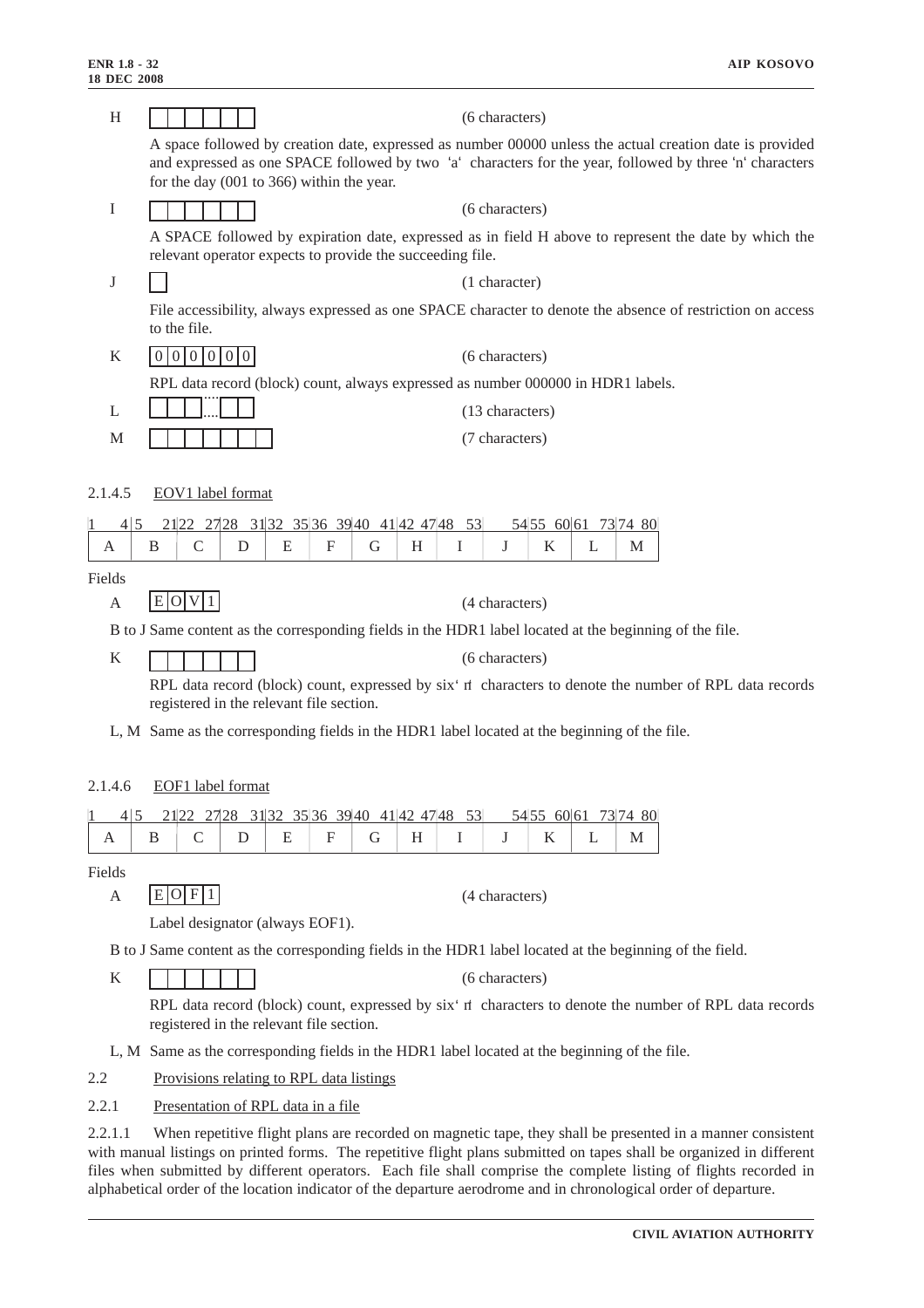2.2.1.2 A flight plan shall be described only once with an indication of the address of the agency or agencies designated by States to administer RPLs for FIRs or areas of responsibility concerned with the route of flight. If the number of ten possible addresses is not sufficient, the relevant RPL data shall be repeated for the additional addressees in the following RPL data record.

2.2.1.3 When the file represents RPL data by reference to a previous submission, the changes shall be described as follows:

- a) for a cancellation:
	- i) reproduce the relevant record with sign '-' in field C, and
	- ii) add a subsequent record with identical content except for sign '+' in field C and revised data of the last flight in field E;
- b) for a modification:
	- i) cancel previous flight for the appropriate data as indicated in a) above, and
	- ii) insert with sign '+' in field C, the immediate succession addition RPL record(s) describing the new flight(s) with the appropriate fields modified as necessary.

#### 2.2.2 Data conventions for RPL data records

2.2.2.1 Each RPL data record has a fixed length of 512 characters representing a succession of data fields of specified content. All data fields shall be left justified and padded with blank (SPACE characters) as appropriate.

2.2.2.2 In the format description below, letters refer to data fields and numbers indicate the position of the first and last characters of each data field.

2.2.2.3 The flight description in a record comprises two parts. The first part (fields A to F wit a fixed number of characters each) contains 106 characters for reference data relating to the relevant series of flights. These fields are not separated by a delimiter. The second part (fields O to L, some of these having a variable number of characters) contain 406 characters for flight plan description similar to FPL description. Because of the variable length fields in this part all of these fields start with a hyphen.

*Note. - Fields designated by A to L are not identical to those in PANS-ATM (Doc 4444), Appendix 2.*

2.2.2.4 If a flight plan description cannot be completed within the specified number of characters available, an overflow procedure may be applied. The truncation symbol 'C' shall then be inserted as the last character of the record to indicate the continuation of relevant RPL data in the next record. The fields B to F of the next record will then be repeated and the continued RPL data will follow immediately after a hyphen character located at position 107.

2.2.2.5 For compatibility reasons with other flight plan and associated messages, the choice of characters in the flight data record is limited to numeric, alphabetical and to those special characters which are prescribed in the data convention in PANS ATM (Doc 4444), Appendix 3.

#### 2.2.2.6 RPL data record format

|  |  | 86   87   88 |  | 93 94 | 99 100 | 106 107 |    |  |  |
|--|--|--------------|--|-------|--------|---------|----|--|--|
|  |  |              |  |       |        |         | -- |  |  |

Fields

A (6 characters)

Serial record number, expressed as 000001 for the first record and incremented by one for each subsequent record in the file.



10 subfields of 8 characters each)

Addressee indicator(s) for a maximum of 10 RPL agencies each expressed as prescribed for AFTN messages (8 letter sequence or 6 letters followed by 2 SPACES)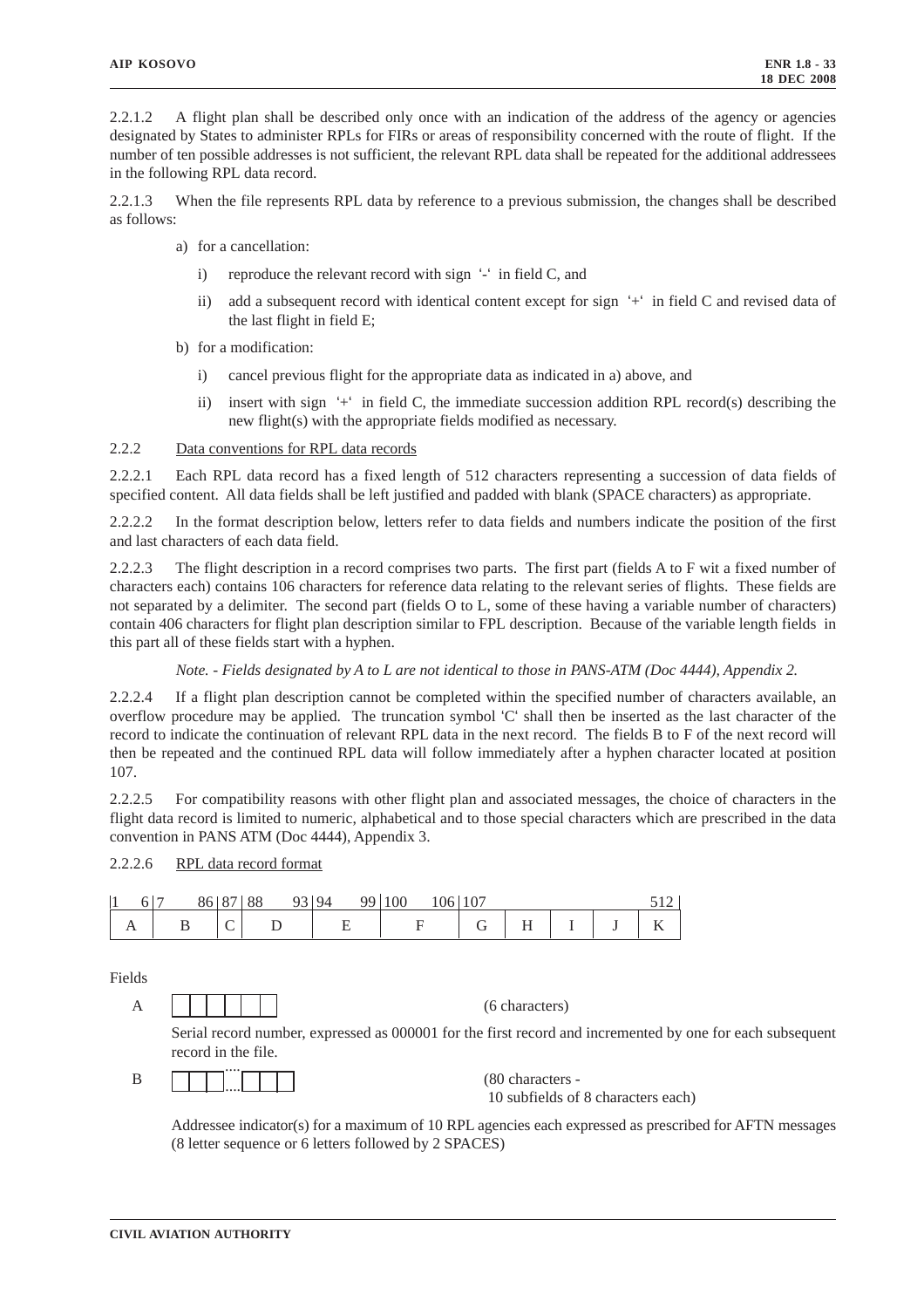| C  |                                                                                                                            | (1 character)                                                                                                                                                                                                                                                                                  |
|----|----------------------------------------------------------------------------------------------------------------------------|------------------------------------------------------------------------------------------------------------------------------------------------------------------------------------------------------------------------------------------------------------------------------------------------|
|    | new or additional flight, or SPACE for an unchanged flight).                                                               | Entry type by reference to the previous submission (Sign '-' for a flight to be cancelled, sign '+' for a                                                                                                                                                                                      |
| D  |                                                                                                                            | (6 characters)                                                                                                                                                                                                                                                                                 |
|    | Valid until first date (year-month-day) upon which the flight is scheduled to operate.                                     |                                                                                                                                                                                                                                                                                                |
| Ε  |                                                                                                                            | (6 characters)                                                                                                                                                                                                                                                                                 |
|    | the flight is scheduled to operate as listed.                                                                              | Valid until last date (year-month-day or letters UFN if duration of validity is unknown) upon which                                                                                                                                                                                            |
| F  |                                                                                                                            | (7 characters)                                                                                                                                                                                                                                                                                 |
|    | Days of operation.<br>etc. - Number 0 for days of non-operation)                                                           | (1 as first character for operation on Monday, 2 as second character for operation on Tuesday,                                                                                                                                                                                                 |
| G  |                                                                                                                            | (single hyphen followed by a maximum                                                                                                                                                                                                                                                           |
|    |                                                                                                                            | of 7 characters)                                                                                                                                                                                                                                                                               |
|    | Aircraft identification.<br>(Item 7 of the ICAO flight plan)                                                               |                                                                                                                                                                                                                                                                                                |
| Н  |                                                                                                                            | (single hyphen followed by 4 to 6 characters)                                                                                                                                                                                                                                                  |
|    | Type of aircraft and wake turbulence category.<br>(Item 9 of the ICAO flight plan)                                         |                                                                                                                                                                                                                                                                                                |
| I. |                                                                                                                            | (single hyphen followed by 8 characters)                                                                                                                                                                                                                                                       |
|    | Departure aerodrome and time.<br>(Item 13 of the ICAO flight plan)                                                         |                                                                                                                                                                                                                                                                                                |
| J  |                                                                                                                            | (single hyphen followed by a variable number of<br>characters)                                                                                                                                                                                                                                 |
|    | Route for the entire flight between departure aerodrome<br>and destination aerodrome.<br>(Item 15 of the ICAO flight plan) |                                                                                                                                                                                                                                                                                                |
| K  |                                                                                                                            | (single hyphen followed by 8 characters)                                                                                                                                                                                                                                                       |
|    | Destination aerodrome and total estimated elapsed time<br>(Item 16 of the ICAO flight plan)                                |                                                                                                                                                                                                                                                                                                |
| L  |                                                                                                                            | (single hyphen followed by number '0' or by s<br>variable number of characters, and terminated by the<br>symbol) to indicate the end of the relevant RPL data,<br>or by the truncation symbol 'C' at the and of record<br>to indicate continuation of relevant RPL data in the<br>next record) |
|    | Other information.                                                                                                         |                                                                                                                                                                                                                                                                                                |

(Item 18 of the ICAO flight plan)

Number 0 if no other information is given, or items of information as required by appropriate ATS authority, e.g. if any of the following characteristics are not met: IFR scheduled air transport, aircraft equipped with 4096 code transponder, Mode A and C.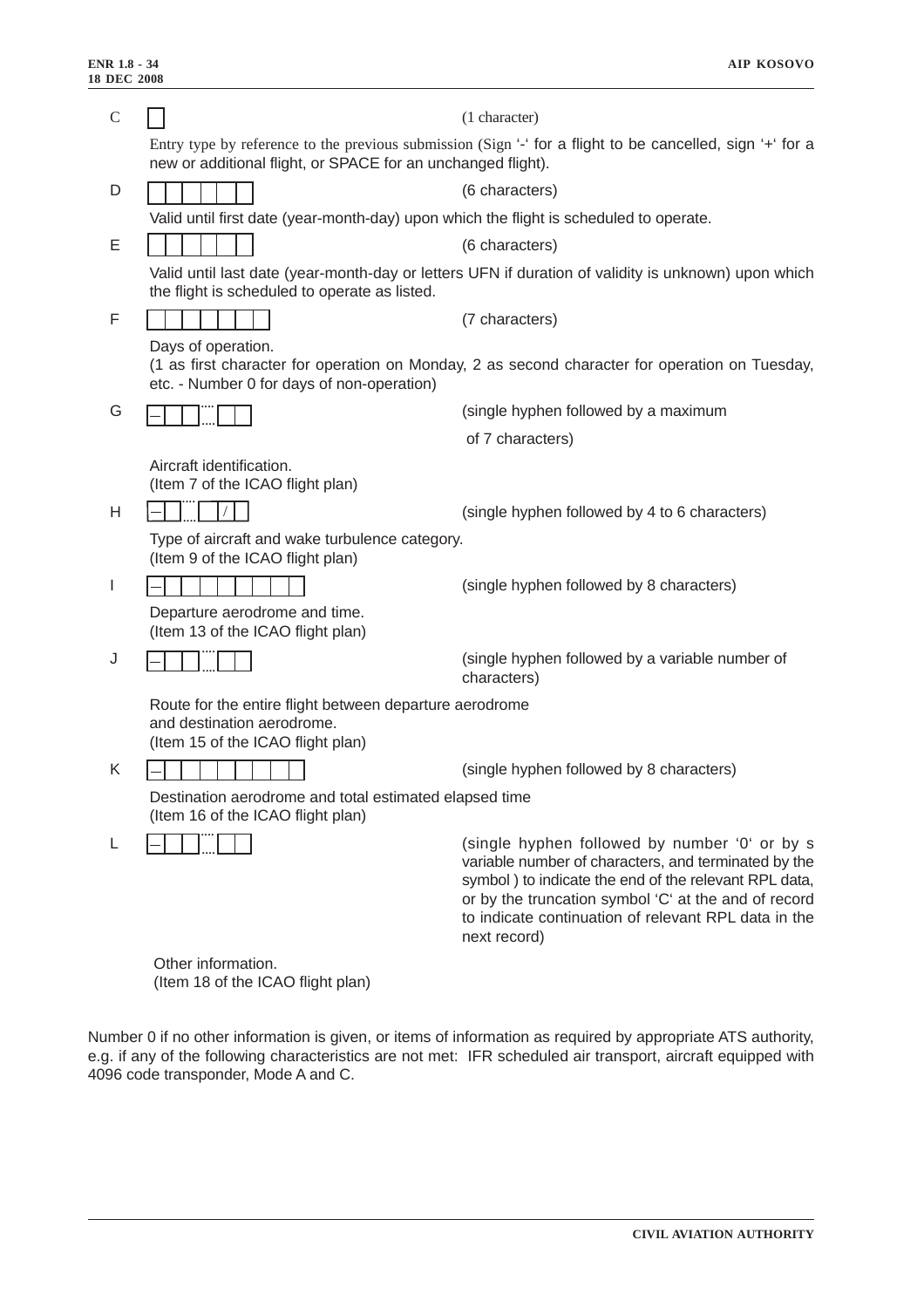# EUR REGIONAL SUPPLEMENTARY PROCEDURES PART 2 - COMMUNICATION

These procedures are supplementary to the provisions contained in Annex 10, Volume II.

#### 1.0 AERONAUTICAL MOBILE SERVICE

- 1.1 Language to be used in radiotelephony (A10, Vol. II - 5.2.1.1.2, Note 2)
- 1.1.1 In English-speaking countries the alternative shall be French.

#### 2.0 AERONAUTICAL FIXED SERVICE

# 2.1 Priority of MOTNE messages on AFTN

- 2.1.1 For transmission on the AFTN, Motne traffic should be given:
	- 1) DD priority in the case of SIGMET messages;
	- 2) FF priority in the case of METAR plus TREND and EUR 9-hour TAF;
	- 3) GG priority in the case of other data.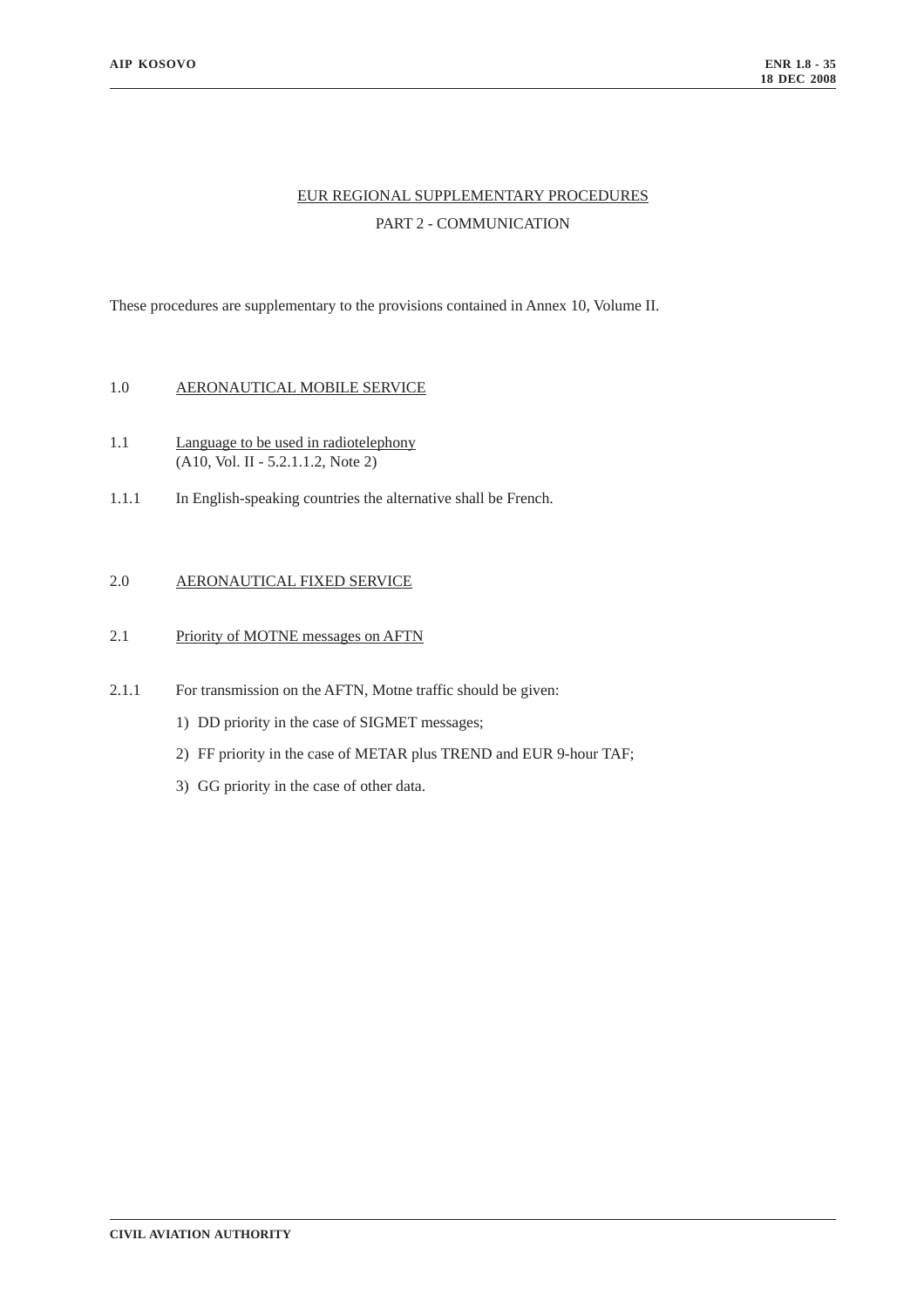# **INTENTIONALLY LEFT BLANK**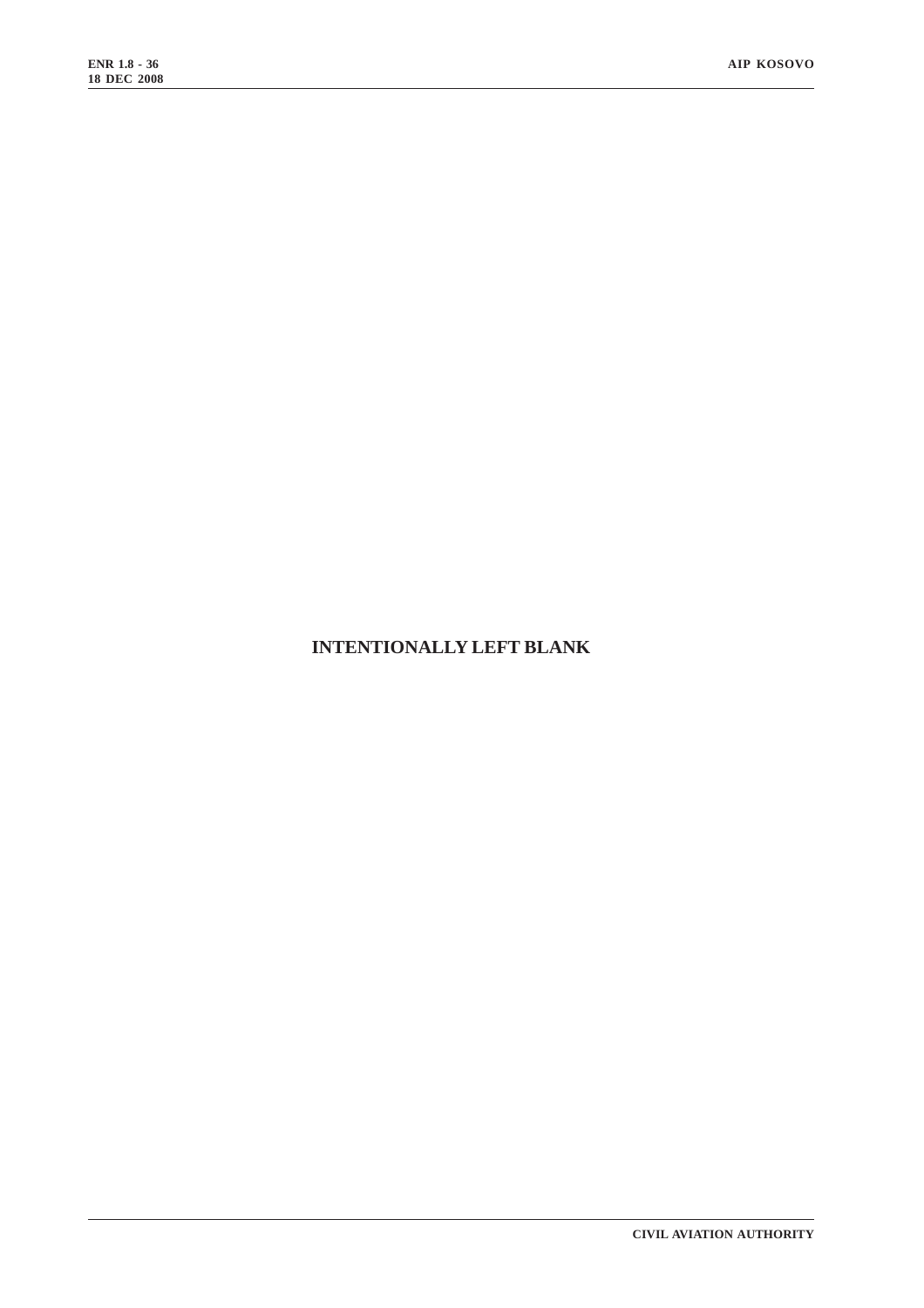# **EUR REGIONAL SUPPLEMENTARY PROCEDURES PART 3 - AERODROME OPERATIONS**

# **1.0 AREA OF APPLICABILITY**

1.1 The provisions in Section 2 to 5 below shall apply in all FIRs of the ICAO EUR Region (including Canaris) listed in the "Index to Application of Supplementary Procedures" except in the following FIRs: Alger, Beirut, Cairo, Casablanca, Damscus, Tel Aviv, Tripoli and Tunis.

# **2.0 INTERSECTION TAKE-OFFS**

# **2.1 Conditions of application**

2.1.1 An aircraft may be cleared to depart from a published intersection take-off position upon request of the pilot, or if initiated by air traffic control (ATC) and accepted by the pilot provided that:

2.1.1.1 The reduced runway declared distances for each published intersection take-off position shall consist of the following:

- a) reduced take-off run available (reduced TORA);
- b) reduced take-off distance available (reduced TODA); and
- c) reduced acceleration-stop distance available (ASDA).

2.1.1.2 The reference point from which the reduced runway declared distances for a published intersection take-off position are measured shall be in accordance with relevant ICAO provisions, Part III-AOP of the *Air Navigation Plan - European Region* (Doc 7754).

2.1.1.3 Reduced runway declared distances for an intersection take-off position shall be published in the relevant AIP, clearly distinguishable from full runway declare distances.

2.1.1.4 Signs shall be in accordance with Annex 14, Volume I.

# **2.2 Phraseology**

2.2.1 The intersection take-off position(s) shall be identified in each line-up or take-off instruction/ clearance, in addition to the standard radiotelephony phraseologies in Chapter 12 of the PANS ATM.

2.2.2 When a departure from an intersection takeoff position is requested by a pilot, phraseologies shall be as follows:

> a) \*REQUEST DEPARTURE FROM RUNWAY (*number*), INTERSECTION (*name of intersection*); or

\*Denotes pilot transmission

- b) APPROVED, TAXI TO HOLDING POINT RUNWAY *(number*), intersection (*name of intersection*); or
- c) NEGATIVE, TAXI TO HOLDING POINT RUNWAY (*number*), [INTERSECTION (*name of intersection*)].

2.2.3 When ATC initiates an intersection take-off, the phraseology shall be as follows:

> ADVISE ABLE TO DEPART FROM RUNWAY (*number*), INTERSECTION (*name of intersection*).

2.2.4 Upon request by the pilot, or if deemed necessary by the controller, reduced take-off run available shall be given to the pilot:

REDUCED TAKE-OFF RUN AVAILABLE RUNWAY (*number*), FROM INTERSECTION (*name of intersection*), (*distance in metres*).

#### **3.0 MULTIPLE LINE-UPS ON THE SAME RUNWAY**

#### **3.1 Conditions of application**

3.1.1 Line-up instructions may be issued to more than one aircraft at different points on the same runway, taking into account that intersection take-off criteria shall be complied with, provided that:

- a) minimum visibility shall be established by the appropriate authority. Those minima shall permit the controller and the pilot to continuously observe the position of the relevant aircraft on the manoeuvreing area by visual reference.
- b) local considerations, such as the airport layout, available radar equipment and local weather phenomena shall be defined. The effect of jet blast/prop wash shall be taken into consideration;
- c) air traffic service for aircraft involved in multiple line-ups on the same runway shall be provided on the same radio frequency;
- d) pilots shall be advised of the position of any essential traffic on the same runway;
- e) the slope of the runway shall not render preceding aircraft in the departure sequence invisible to succeeding aircraft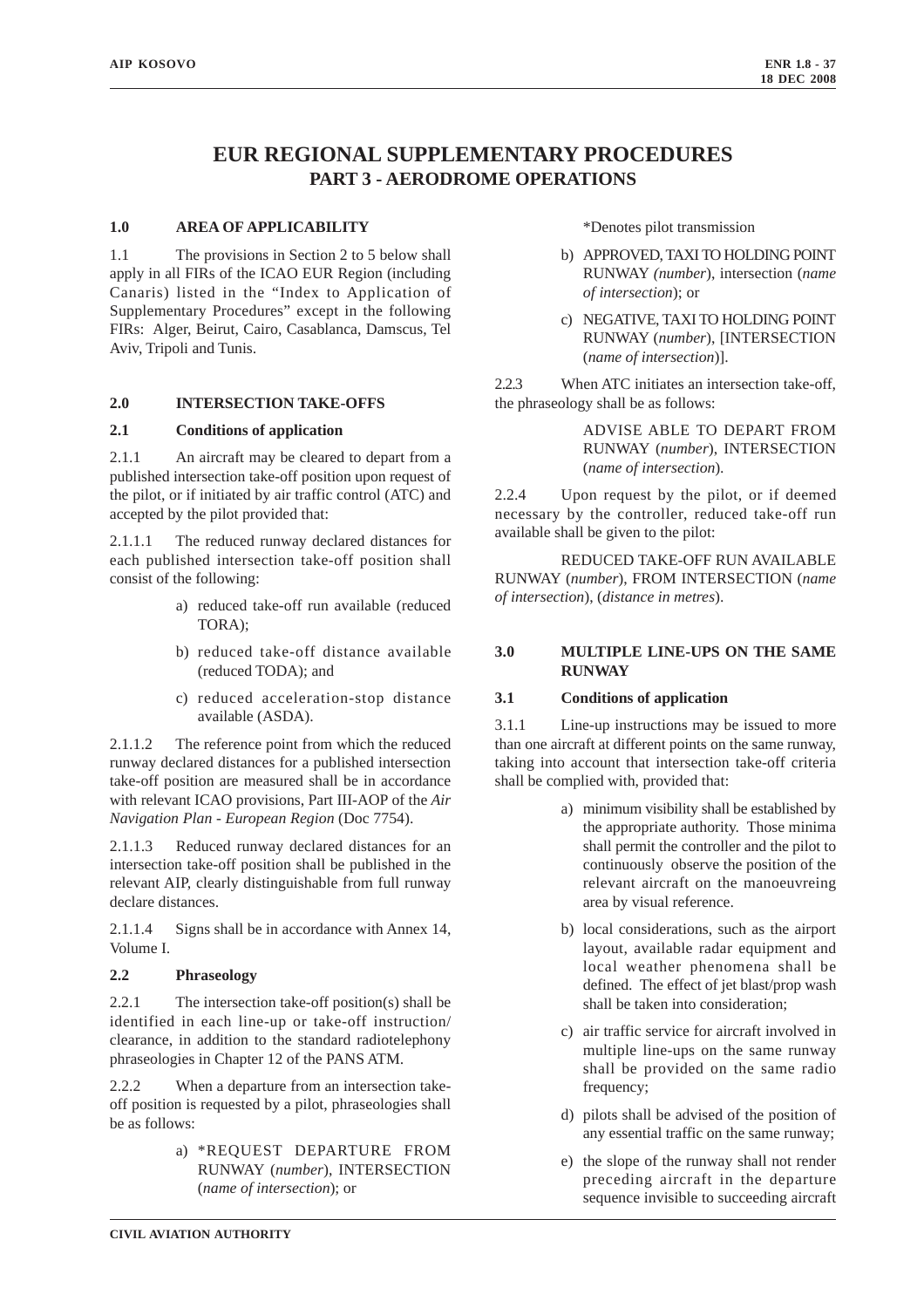on the same runway;

- f) pilot readback of line-up instructions shall be required and shall contain the runway designator, the name of the intersection (if applicable) and the number in the departure sequence;
- g) wake turbulence separation shall be applied.

#### **3.2 Phraseology**

3.2.1 In addition to the standard radiotelephony phraseologies in Chapter 12 of the PANS-ATM, the following ATC phraseology shall be used when issuing multiple line-up instructions:

> LINE UP AND WAIT RUNWAY (*number*), INTERSECTION (*name of intersection), essential traffic information*).

#### **4.0 VISUAL APPROACHES**

(PANS-ATM, Chapter 6 - 6.5.3.5)

#### **4.1 Conditions of application**

4.1.1 An instrument flight rules (IFR) aircraft may be cleared to execute a visual approach upon request of the pilot or if initiated by the controller and accepted by the pilot.

4.1.2 For successive visual approaches, radar or non-radar separation shall be maintained until the pilot of a succeeding aircraft reports having the preceding aircraft in sight and is cleared for the visual approach. The aircraft shall be instructed to follow and maintain own separation from the preceding aircraft. Precautionary advisories provided by ATC regarding wake turbulence (as appropriate) shall be taken into account by the pilot.

#### **4.2 Phraseology**

4.2.1 In addition to the radiotelephony phraseologies in Chapter 12 of the PANS-ATM, the following phraseology shall be used when issuing visual approach instructions/clearance:

- a) ADVISE ABLE TO ACCEPT VISUAL APPROACH RUNWAY (*number*); and
- b) in the case of successive visual approaches when the pilot of the succeeding aircraft has reported having the preceding aircraft in sight;

CLEARED VISUAL APPROACH RUNWAY (*number*), MAINTAIN OWN SEPARATION FROM PRECEDING (*aircraft type and wake turbulence category as appropriate*), [CAUTION WAKE TURBULENCE].

#### **4.3 Aeronautical chart information**

4.3.1 Information essential for the conduct of visual approached (e.g. significant obstacles, topographical and cultural features), including any specific limitations as prescribed by the appropriate authority (e.g. designated airspace, recommended tracks) shall be displayed on the

#### **5.0 VISUAL DEPARTURES**

#### **5.1 Conditions of application**

5.1.1 A visual departure by an IFR flight when either part or all of an instrument departure procedure (e.g. standard instrument departure (SID)) is not completed and the departure is executes in visual reference to terrain.

5.1.2 An IFR flight may be cleared to execute a visual departure upon request of the pilot or if initiated by the controller and accepted by the pilot.

5.1.3 To execute a visual departure, the aircraft take-off performance characteristics shall allow them to make an early turn after take-off. When implemented, visual departure shall be applied under the following conditions:

- a) the meteorological conditions in the direction of take-off and the following climb-out shall not impair the procedure up to an altitude to be established and published by the appropriate authority, e.g. minimum flight altitude (MFA) or minimum sector altitude (MSA);
- b) the procedure shall be applied during the daytime. The procedure may be considered for application at night following a separate aeronautical study by the appropriate air traffic services (ATS) authority;
- c) the pilot shall be responsible for maintaining obstacle clearance until the specified altitude. Further clearance (route, heading, point) shall be specified by ATC; and
- d) separation shall be provided between an aircraft cleared to execute a visual departure and other departing and arriving aircraft.

5.1.4 An additional local restriction shall be agreed on in consultation between the appropriate ATS authority and operators.

#### **5.2 Aeronautical chart information**

5.2.1 Information essential for the conduct of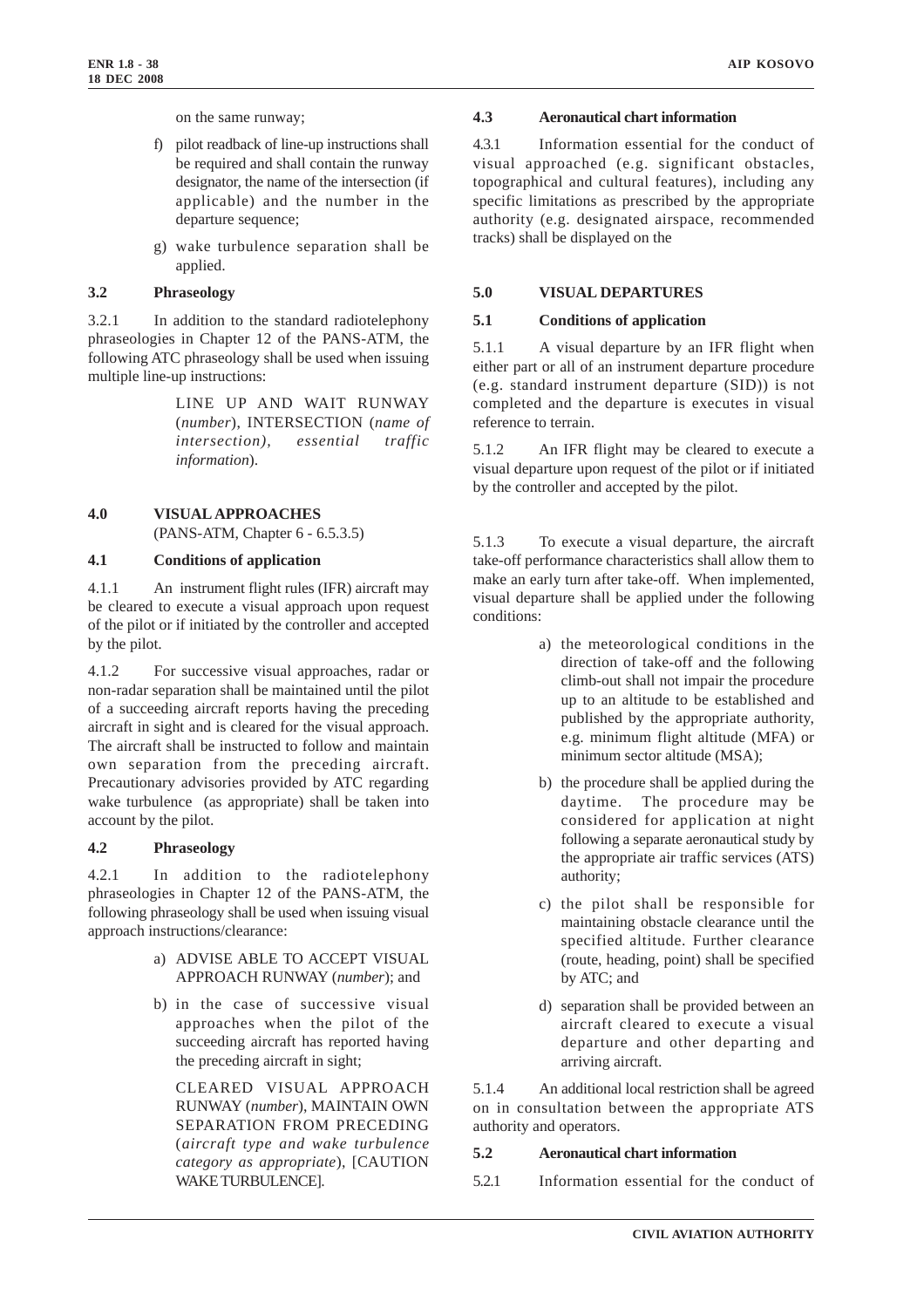visual departure (e.g. significant obstacles, topographical and cultural features), including any specific limitations as prescribed by the appropriate authority (e.g. designated airspace, recommended tracks) shall be displayed on the visual approach chart and standard instrument departure (SID) chart, as appropriate.

### **5.3 Phraseologies**

5.3.1 In addition to the radiotelephony phraseologies in Chapter 12 of the PANS-ATM, the following phraseologies shall be used:

a) When requesting or issuing visual departure instruction/clearance:

| i) pilot initiative  | *REQUEST VISUAL<br><b>DEPARTURE [DIRECT]</b><br>TO/UNTIL (navaid,<br><i>waypoint, altitude)</i>                                                                                    |
|----------------------|------------------------------------------------------------------------------------------------------------------------------------------------------------------------------------|
| ii) ATS initiative   | ADVISE ABLE TO<br><b>ACCEPT DEPARTURE</b><br>[DIRECT] TO/UNTIL<br>(navaid, waypoint/altitude)                                                                                      |
| iii) ATS instruction | VISUAL DEPARTURE<br>RUNWAY (number)<br>APPROVED, TURN<br>LEFT/RIGHT [DIRECT]<br>TO (navaid, heading,<br><i>waypoint</i> ) [MAINTAIN<br><b>VISUAL REFERENCE</b><br>UNTIL (altitude) |
|                      | *Denotes<br>pilot<br>transmission                                                                                                                                                  |

b) Prior to take-off, the pilot shall agree on executing a visual departure, i.e. readback of additional ATC clearance

\*VISUAL DEPARTURE TO/UNTIL (*navaid, waypoint/altitude*)

\**Denotes pilot transmission.*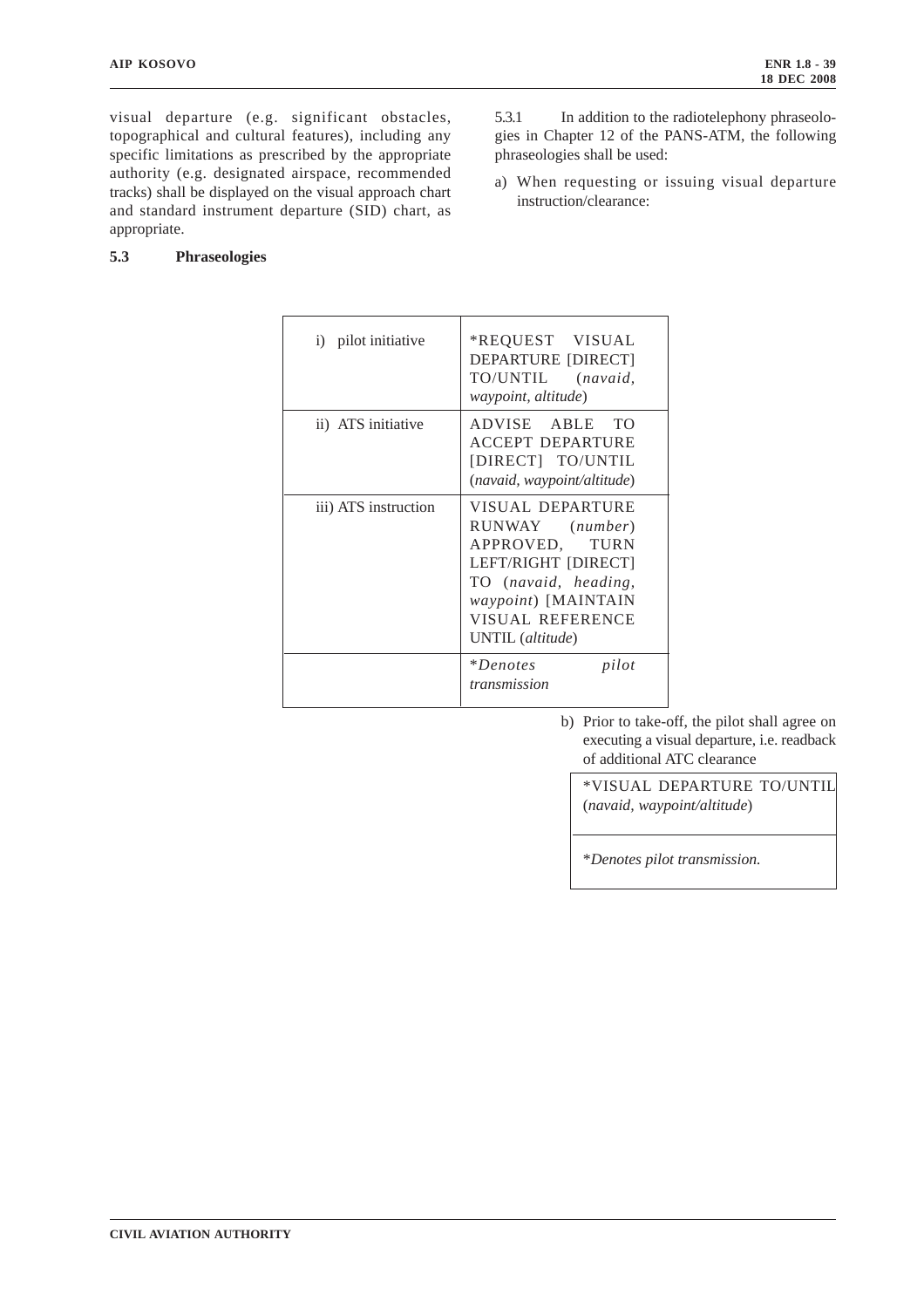# **EUR REGIONAL SUPPLEMENTARY PROCEDURES PART 4 - METEOROLOGY**

These procedures are supplementary to the provision contained in Annex 3.

# **1.0 AIRCRAFT OBSERVATION AND RE-PORTS**

(A3 - Chapter 5)

1.1 When voice communications are used, aircraft outside the Alger, Cairo, Casablanka, Tripoli and Tunis flight information regions shall be exempted from making and reporting any routine observation except when flying on portions of routes traversing the Mediterranean Sea.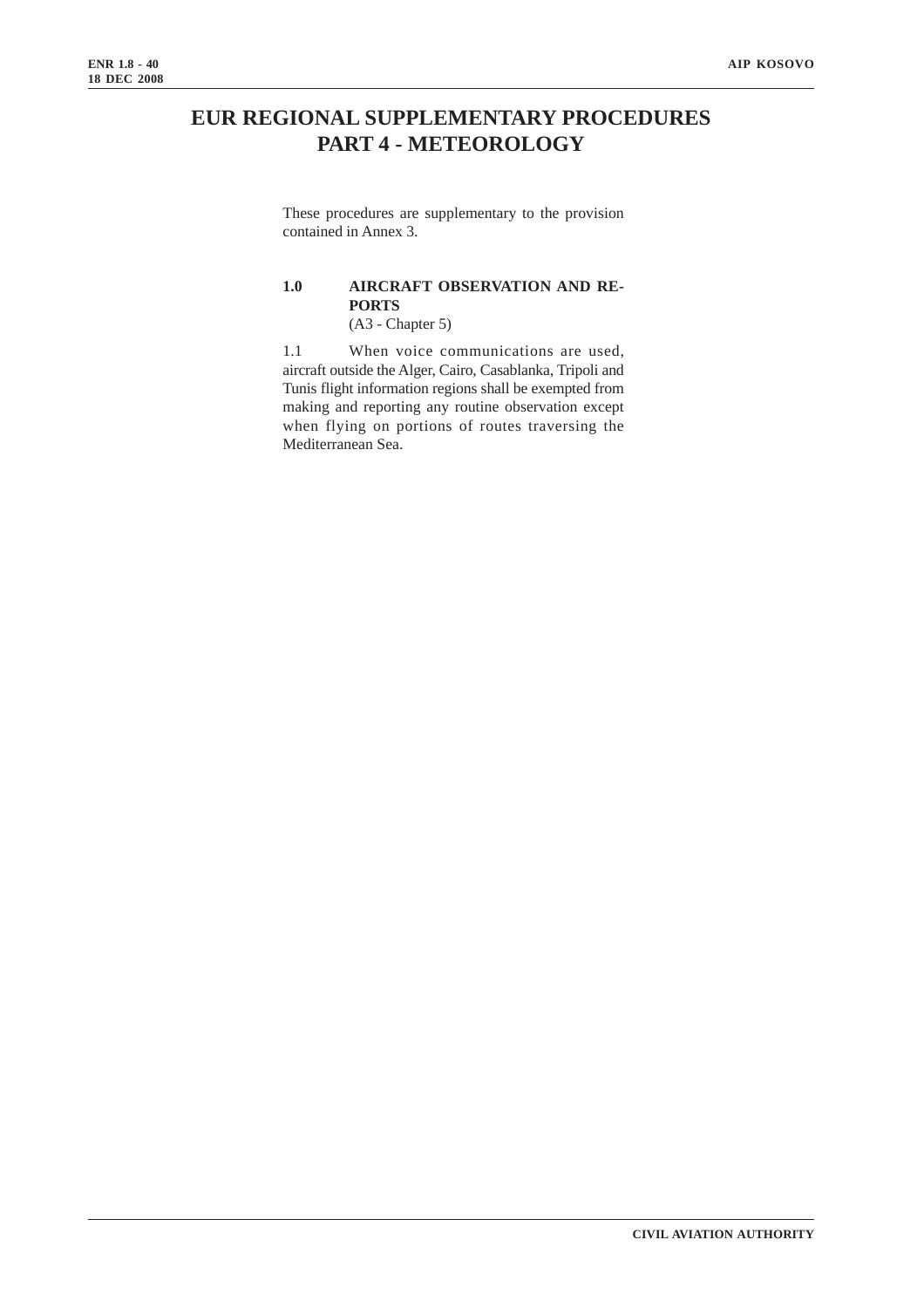# **ENR 1.9 AIR TRAFFIC FLOW MANAGEMENT (ATFM)**

#### **1.9.1 Air traffic flow management structure, service area, service provided, location of unit(s) and hours of operation**

#### 1.9.1.1 *Service area*

Within the Kosovo ATFM structure, Ministry of Infrastructure (MI) and the Air Navigation Services Agency (ANSA) are responsible for the provision of ATFM service in the Kosovo airspace.

#### 1.9.1.2 *Service provided*

In this context the units are charged with the following tasks, in so far as they are applicable:

- a) Ministry of Infrastructure (MI) has the responsibility for issuing Operating Permits for commercial flights.
- b) Pristina Airport Schedule Facilitator will assign arrival/departure times for commercial flights, military flights, humanitarian flights,state and other flights in support of State Authorities.
- c) Air Navigation Services Agency AIS/ FMU will assign Mode 3A codes for all flight categories.
- 1.9.1.3 *Location of units*

1) Ministry of Infrastructure Government Building:

> Mother Teresa street 10 000 Pristina, Kosovo Tel: +383 (0)38 200 28 105 web: www.mi-ks.net E-mail: nexhat.bala@rks-gov.net ismail.berisha@rks-gov.net avdi.kamerolli@rks-gov.net trafficrights@rks-gov.net

2) Pristina International Airport Schedule Facilitator

Postal Address Pristina International Airport Vrele, Lypjan 10070 , Kosovo Tel: +383 (0)38 501 502 1170 E-mail: scheduleprn@limakkosovo.aero Web: www.airportpristina.com

Air Navigation Services Agency may be contacted

at the following addresses:

3) ARO

TEL: +383 38 59 58 303

|    | FAX:                        | $+383385958306$                                      |
|----|-----------------------------|------------------------------------------------------|
| 4) | <b>FMU</b><br>$\text{TH}$ : | $+383$ 38 59 58 305                                  |
|    | FAX:<br>Mobile:<br>E-mail:  | $+383385958306$<br>$+38345150777$<br>ais@rks-gov.net |

#### 1.9.1.4 *Hours of operation*

Same as aerodrome (see AD 2.1-1).

#### **1.9.2 General Guidelines**

1.9.2.1 All users already operating at BKPR may select/use BKPR as alternate airport.

(Note:NATO/KFOR military aircraft and civilian carriers can select Pristina International Airport as an alternate airport, only if the airline authority has signed the certificate of release of liability (Annex Aand B respectively, refer to Pristina International Airport Slot Coordination Unit contact: +383 38 501502 1170, email: scheduleprn@limakkosovo.aero)

#### **-Emergency cases are excluded-**

#### **1.9.3 Call Signs**

1.9.3.2.1 Users are to indicate designated ICAO Call Sign on slot application requests. Once slot request is approved, this Call Sign must be used entering, within and exiting Kosovo airspace.

#### **1.9.4 Off-Load Facilities/Manifests**

1.9.4.1 The carrier or sponsoring agency must ensure that off-load resources such as a load team, equipment, and trucks meet the aircraft at the Pristina airport for loading/unloading. All cargo must be pelletized or capable of roll-on/roll—off handling. Loose containers should be floor-loaded. Aircraft must carry passenger/cargo manifests on all flights and should not depart any prior location without accurate passenger/ cargo manifests at hand. Manifests must be presented to the Pristina airport ground personnel on request. If a manifest cannot be provided, the aircraft will be given an airport slot time to depart without off-loading.

#### **1.9.5 In flight Procedures.**

1.9.5.1 IFR Aircraft entering the Kosovo airspace must comply with the following IFR procedures: 1.9.5.1.1 An approved IFR flight plan (both inbound and outbound).

1.9.5.1.2 Two way radio communication.

1.9.5.1.3 Aircraft must maintain contact with the appropriate ATC agency.

1.9.5.1.4 Pilots must monitor UHF and VHF Guard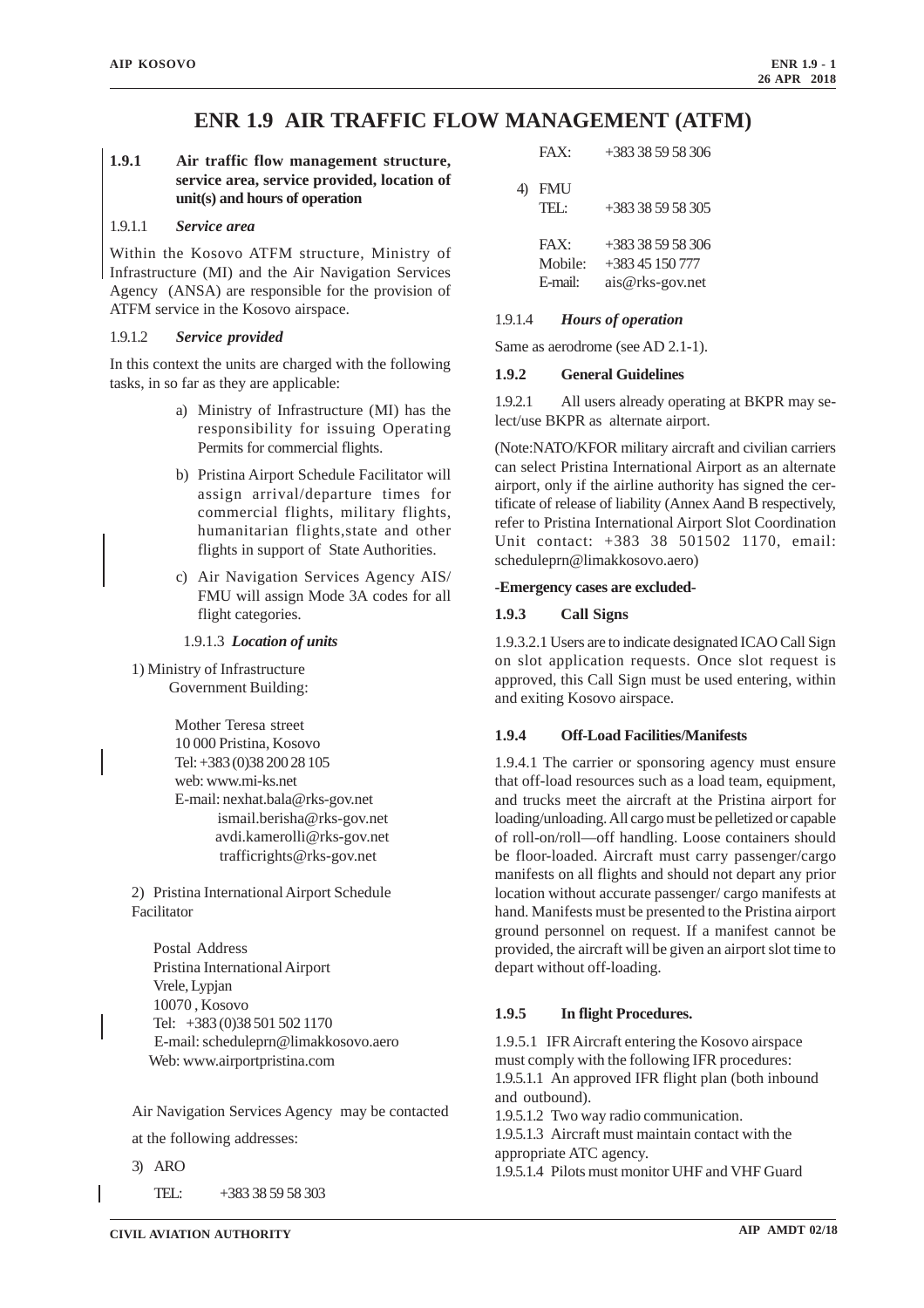Frequency for emergency broadcast by (AEW). 1.9.5.1.5 An operational transponder. 1.9.5.1.6 Current FLP, NOTAMs and AIM must be checked for the latest airspace and/or airway information. The EUROCONTROL web page www.eurocontrol.int may provide additional information.

1.9.5.1.7 Military aircraft and aircrew operating in accordance with this procedure will comply with national guidance on aircraft equipment systems and professional gear.

1.9.5.1.8 Aircrews are to report any security or safety hazards to the appropriate authorities as soon as possible on the respective military flight monitor frequencies and to ATC.

1.9.5.2 VFR Aircraft entering the Kosovo airspace must comply with the following VFR procedures: 1.9.5.2.1 Submit flight approval request to Flight Management Unit Pristina International Airport three (3) days in advance prior to activation of the flight plan . FMU will coordinate request with J3Air and Civil Aviation Authority of Kosovo for approval.

1.9.5.2.2 Sign a RoL (see 1.9.10.)

1.9.5.2.3 An approved VFR Flight plan (both inbound and outbound Pristina Airport).

1.9.5.2.4 Two operational VHF radios on board.

1.9.5.2.5 Transmit in the blind every five 5 minutes over their position, altitude and direction of flight.

1.9.5.2.6 Monitor VHF guard frequency 121.5.

1.9.5.2.7 Operational Mode A, C transponder on board. 1.9.5.2.8 Check current NOTAM's, FLPs and AIM for the latest information. The EUROCONTROL web page www.euroocontrol.int may provide additional information.

1.9.5.2.9 Aircrews are to report any security or safety hazards to the appropriate authorities.

1.9.5.2.10 Pristina AIS/FMU will assign slot times and Mode A codes for VFR flights in Kosovo as required by CAAK and Military Authorities. The assigned Mode A codes should be set at the earliest opportunity flying into Kosovo.

1.9.5.2.11 When landing is completed anywhere in Kosovo outside Pristina CTR and CTA's, ensure the flight plan is closed by calling Pristina APP via RTF: 119.175 VHF or via phone Pristina ARO;

Tel: +383 38 5958 303

# **1.9.6 Procedures for commercial Carriers into Pristina International Airport**

1.9.6.1 Slot Coordiantion Unit of Pristina International Airport is responsible to coordinate and assign arrival/ departure times by having in consideration the airport capacity.The unit confirms the arrival/departure times at /from Pristina International Airport and on permanent basis will give advice for the airport capacity to commercial air carriers and other air operators for wich a Permit has been issued by the Department of Civil Aviation or relevant authorities.The exchange of messages shall be done as per IATA Standard Schedules Information Manual-SSIM.In addition to this,ANNEX B Release of Liability shall be Submitted to Slot Coordination Unit of Pristina International Airport. This form is available in NATO Special Instructions in www.caoc5.nato.int,link SPINS.

# **1.9.7 Procedure for Military, State flights and other flights in support of state authorities**

1.9.7.1

Slot Coordination Unit of Pristina International Airport in coordination with KFOR liaison office at the Airport will assign arrival /departure (slot times) for Military Flights.Note:

Slot requests/Schedule Movement Advices for commercial air carriers into Pristina International Airport shall be submitted as per IATA SSIM Messages,additionally the Requests through the form Annex C2 of NATO SPINS are accepted and will be processed,while the slot requests for military flights are to be submitted through the Slot Request Form Annex of NATO SPINS.

In addition to this,ANNEX B Release of Liability shall be submitted to Slot Coordination Unit of Pristina International Airport.This form is available in NATO Special Instructions in www.caoc5.nato.int, link SPINS.

# **1.9.8 COMBINED AIR OPERATIONS CENTER - TORREJON (CAOC TJ) activities and Requirements**

1.9.8.1 Operating hours and contact number CAOC TJ is active in the following local times: - Winter Period: Monday to Thursday: 0730lt to 16:00lt Friday: 07:30lt to 13:00lt

- Summer Period (Mid June to Mid September): Monday to Thursday: 0730lt to 14:30lt

.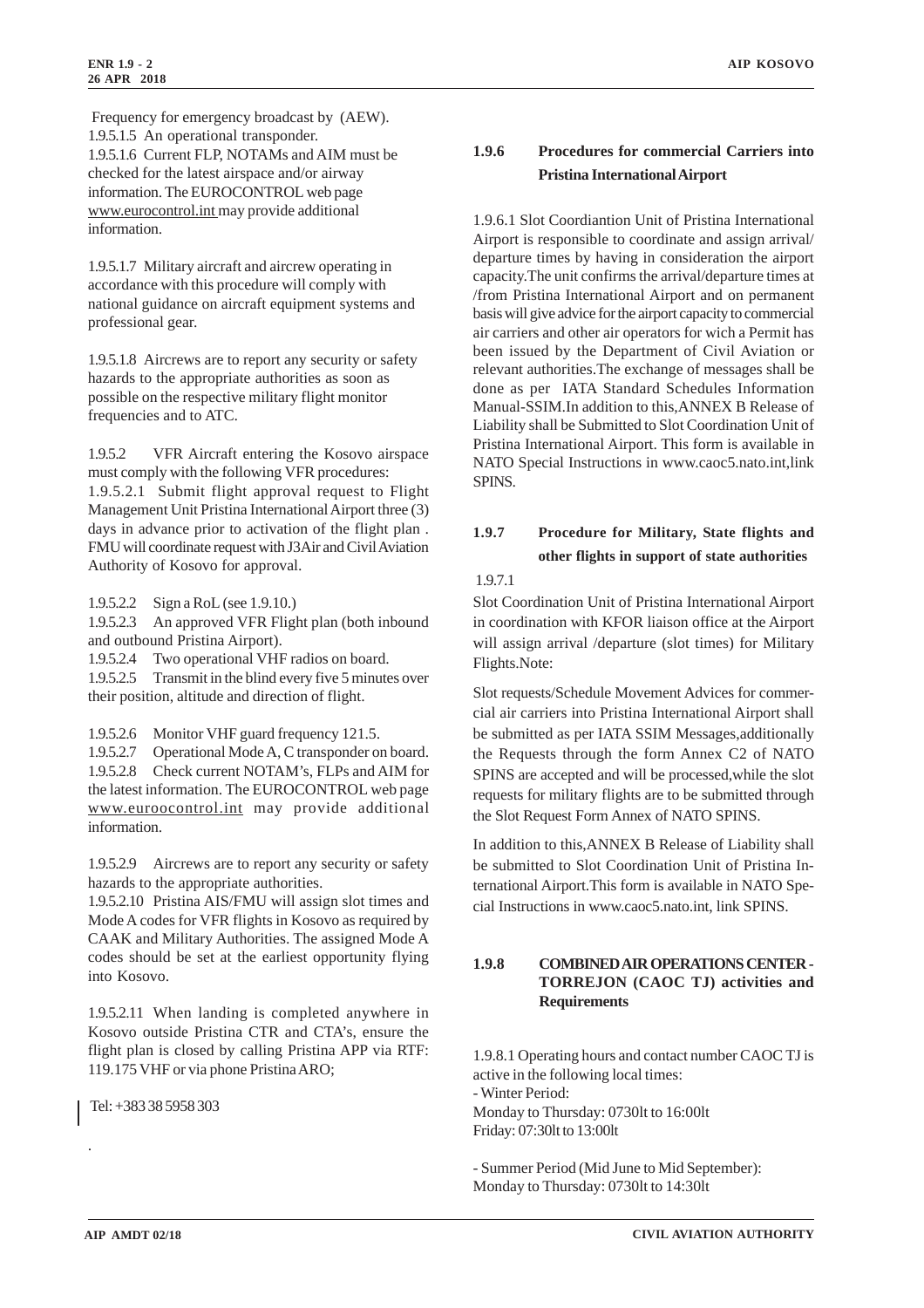Friday: 07:30lt to 13:00lt

Comm. Tel: 00 34 916 48 7457 Comm. Fax: 00 34 916 48 7432 Website: www.caoc5.nato.int or www.caoct.nato.int

Email: balkans.corridors@caoct.nato.int

# **1.9.9 Release of Liability and Indemnification Agreement (ROL) and Military Certification**

1.9.9.1 Release of Liability (ROL) and/or Military Certification signed submission is mandatory for all types of traffic operating in Kosovo Airspace and Airports.

#### **1.9.10 Long-Term Scheduling**

1.9.10.1 Pristina International Airport Slot Coordination unit is responsibleThe AIS/FMU is responsible for long term scheduling of Commercial air carriers.Carriers assuring a regular scheduling will have priority in slot assignment.Such long term scheduling is,however,limited to regular update,by users,of Releaseof Liability/Statement of certification,according to the current version of the regulations.

#### **1.9.11 Emergency and medical evacuation(MEDEVAC) flights**

1.9.11.1 Pristina International Airport Slot Coordination unit must be contacted directly in case of MEDEVAC flights.The data for the flight,operator and schedule shall be submitted via Annex D of NATO SPINS.Text emails containing all needed information for the flight will be considered and processed as well.

#### **1.9.12 VIP/Distinguished Visitors (DV)**

1.9.12.1 Operators must include details on their slot requests of any VIP/DV being flown into Pristina Airport. Users should specify each VIP/DV by name, rank and position in the "VIPs on Board" column of the request (No VIP-Codes are to be used). In addition, users should specify on which legs (inbound/ outbound) of the flight the VIP/DV is arriving and departing. Pristina International Airport must be advised of up-dates to VIP/ DV information using the slot

#### **1.9.13 Slot allocation - change and cancellation procedure**

1.9.13.1 For schedule change or cancellation of commercial,military,GAT,VFR and Humanitarian flights at Pristina International Airport,airlines and operators must notify via email the Slot Coordination Unit with details of change or cancellation as soon as they are planned.

Slot Coordination Unit contact details:

Phone:+383 38 501 502 1170

Mobile:+383 45 811 310

Email: scheduleprn@limakkosovo.aero

Web: http://www.airportpristina.com

#### **1.9.14 Mission change on day of flight**

1.9.14.1 For any change on schedule which might occur on the day of operation due to weather conditions,technical problems or any operational (noncommercial)reason,before operating the flight,airlines and air operators must contact PRN Operations Control Centre-OCC to receive the relevant information in regard to the available capacity on the day of operation.

Contact details for PRN OCC

Phone: +383 38 501 502 2222

Fax: +383 38 501 502 1323

Email: occprn@limakkosovo.aero

Web: http://www.airportpristina.com

#### **1.9.15 Slot time allocations - conditions and criteria**

1.9.15.1 Adherence to slot times is mandatory even for aircraft subject to general air traffic (GAT) flow control. Operators unable to meet both airport slot and flow control restrictions are to contact the Pristina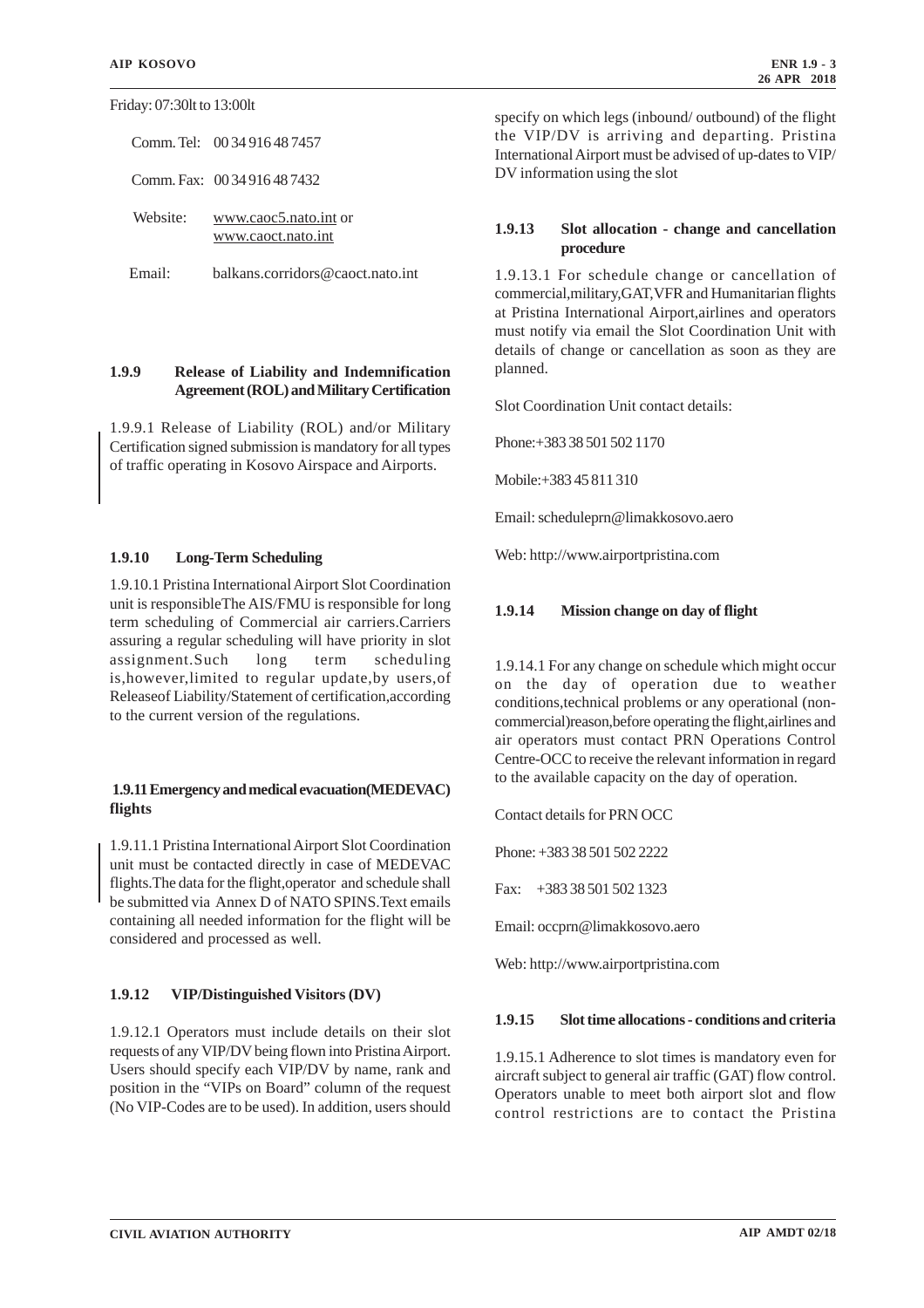International Airport (PIA) using the change procedure no later than the day before prior to co-ordination new slot times. Aircraft not adhering to airport slot times may be denied landing clearance and future user request may be subject to conditional review. Departure time is the time the aircraft begins the take-off roll.

> *Note. - If departure slot window is missed any subsequent slot window on same day for same call sign will be in jeopardy. Retention or reassignment of subsequent slot windows will be at the PIA discretion.*

1.9.15.2 Operators should be aware that cancelled or missed flights are not subject to any automatic review. A new schedule request must be submitted to Airport Authority, as necessary.

Carriers who fail to coordinate changes with the Airport may be subject to landing and take-off clearance delays. Priority on airport services will be given to air operators who perform their flights according to the confirmed times.

#### **1.9.16 Use of L608 and M687 by NATO Flights**

1.9.16.1 Direct flight routing between Serbia and Montenegro and Kosovo are authorized only for NATO flights via L608 and M867 from 2 000 ft AGL to FL 150 according to the NATO Monthly Schedule. Only military units may make these requests. For civilian charters in support of a NATO military mission, the military unit associated with the civilian charter company must comply with the regulations published in NATO SPINS. Fill in all the Items of the Annex F.

1.9.16.2 The controlling agency along the routes is: Podgorica Approach for segments of the airways within Kosovo (West of MEDUX and DOLEV).

#### **1.9.17 Transfer of Control Points**

1.9.17.1 Applicable Transfer of Control Points (TCP) and air routes to initiate transfer:

- a) Flights Eastbound on M867:
	- i) Podgorica APP to Pristina APP 5NM to MEDUX;
- b) Flights Westbound on L608: i) Pristina APP to Podgorica 5NM to DOLEV.

1.9.17.2 In addition to standard data, flight plan will include:

a) EET for each segment along the route of

flight;

- b) Name of pilot in command and number of crew members;
- c) Category and number of passengers
- d) ICAO Cargo Designator

*Note. - Data prescribed at a) through d) should be put in Item 18 of the FPL.*

1.9.17.3 Transfer of control shall occur at the TCP on following frequencies:

- a) Podgorica APP:
	- i) 135.150 MHz;
- b) Pristina APP;
	- i) 119.175 MHz;
	- ii) 118.775 MHz;
	- iii) 228.125 MHz;

### **1.9.18 Procedures for NATO aircraft inbound to Pristina via M867 and outbound Pristina using L608:**

#### 1.9.18.1 Inbound Pristina

1.9.18.1.1 After passing MEDUX fly direct PRT at FL150. Do not leave FL150 until instructed to do so by Pristina APP. After PRT, pilots can expect to perform the BLACE 35A STAR for VOR/DME P RWY 35 or the XAXAN 17A STAR for ILS/DME RWY 17. If no contact with Pristina APP, pilots will not leave FL150 until passing PRT outbound.

#### 1.9.18.2 Outbound Pristina

1.9.18.2.1 Pilots will get one of the following SIDs, depending on performance and runway in use, SARAX 1B, SARAX 2B or SARAX 2A when above MVA or MSA to leave PRT VOR direct DOLEV. The altitude clearance will be FL140 until DOLEV. When airborne, climb according to the SID until passing the minimum safe altitude/Flight level to leave PRT VOR direct DOLEV under RADAR. If no RADAR service available to leave PRT VOR own navigation to DOLEV (or intercept convenient radial from PRT VOR on course to DOLEV point).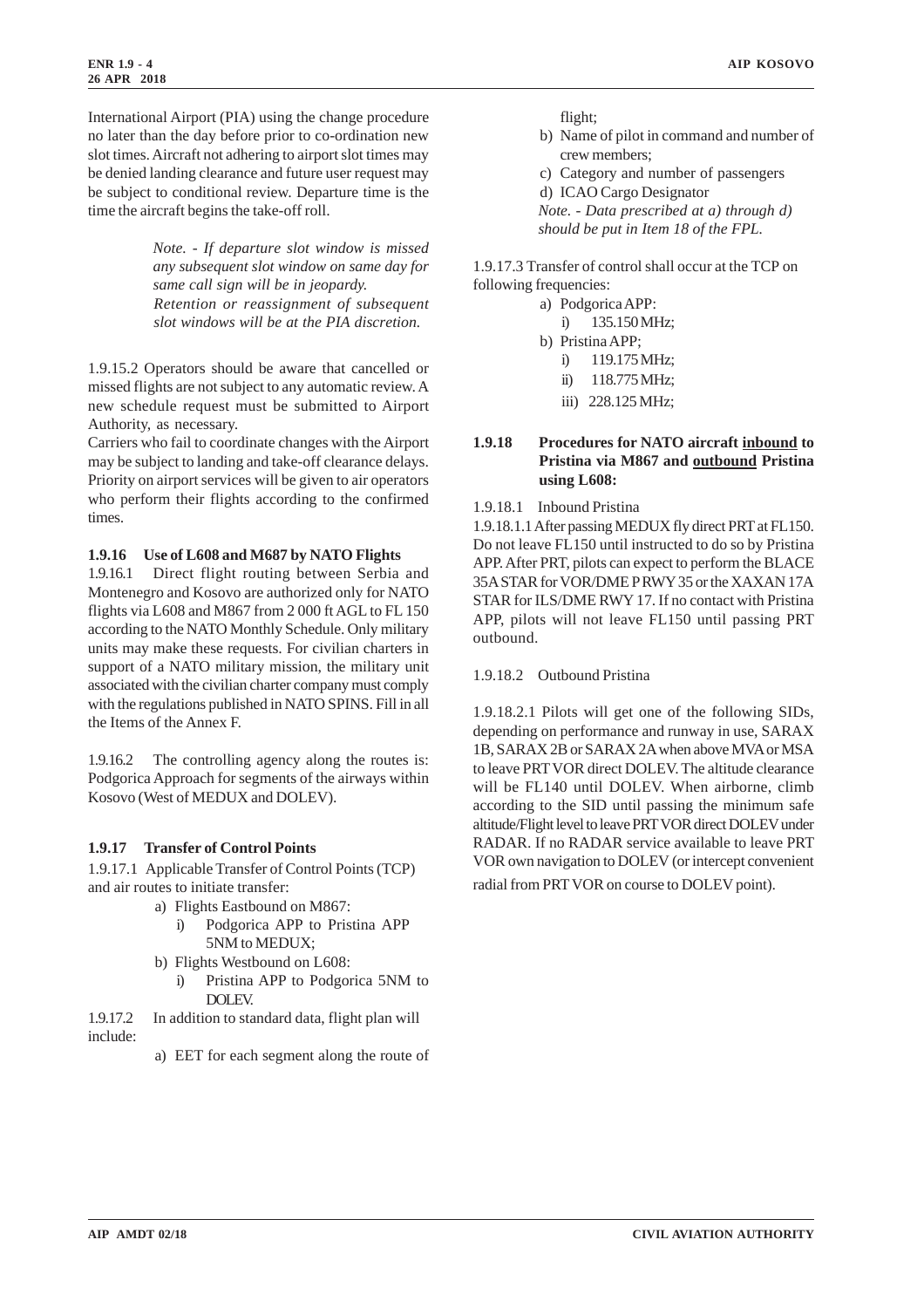# **ENR 1.10 FLIGHT PLANNING**

#### **1.10.1 Procedures for the submission of a flight plan**

A flight plan shall be submitted in accordance with ICAO Annex 2, 3.3.1, prior to operating:

- a) any IFR flight;
- b) any VFR flight:
	- departing from or destined for an aerodrome within a control zone;
	- crossing (specify) CTR;
	- operated along the designated VFR routes in the (specify) TMA;
	- across the FIR boundary, i.e. international flights.

#### 1.10.1.1 *Time of submission*

Except for repetitive flight plans, a flight plan shall be submitted at least 30 minutes prior to departure, taking into account the requirements of ATS units in the airspace along the route to be flown for timely information, including requirements for early submission for Air Traffic Flow Management (ATFM) purposes.

- 1.10.1.2 *Place of submission*
	- a) Flight plans shall by submitted at the Air Traffic Services Reporting Office (ARO) at the departure aerodrome.
	- TEL: +383 38 59 58 303
	- FAX: +383 38 59 58 306

#### *1.10.1.3 VFR flight plan for alerting service only*

An alerting service is, in principle, provided to flights for which a flight plan has been submitted.

- 1.10.1.4 *Contents and form of a flight plan*
	- a) ICAO flight plan forms are available at ARO Pristina. The instructions for completing those forms shall be followed.
	- b) Flight plans concerning IFR flights along ATS routes need to include FIR-boundary estimates.
	- c) When a flight plan is submitted by telephone, teletype or telefax, the sequence of items in the flight plan form shall be strictly followed.
- 1.10.1.5. *Adherence to ATS route structure*

No flight plans shall be filed for routes deviating from the published ATS route structure unless prior permission has been obtained from the Pristina ATC authorities.

#### 1.10.1.6 *Authorization for special flights*

Flights of a specific character, such as survey flights, scientific research flights, etc., may be exempted from the restriction specified above. A request for exemption shall be mailed so as to be received at least one week before the intended day of operation to KCAA.

#### 1.10.1.7 *In flight procedures*

Aircraft entering the Balkan Joint Operations Area (JOA) airspace must comply with the following procedures:

- a) An approved flight plan (both inbound and outbound).
- b) Two way radio communications.
- c) Aircraft must maintain contact with the appropriate ATC agency.
- d) An operational transponder.
- e) Current FLIP, NOTAMS and Air Traffic Flow Management Information Message (AIM) must be checked for the latest airspace and/or airway information. The EUROCONTROL web page www.eurocontrol.int may be provided additional information.
- f) Military aircraft and aircrew will comply with national guidance on aircraft equipment systems and professional gear.
- g) Aircrews are to report any security or safety hazards to the appropriate authorities as soon as possible on the respective military flight monitor frequency and to ATC.

#### **1.10.2 Repetitive flight plan system**

#### 1.10.2.1 *General*

The procedures concerning the use of Repetitive Flight Plans (RPL) conform to ICAO Doc 7030 and the PANS-ATM, 14th edition.

RPL lists relating to flights in and to flights overflying the Kosovo airspace shall be submitted at least two weeks in advance, in duplicate, to the following address: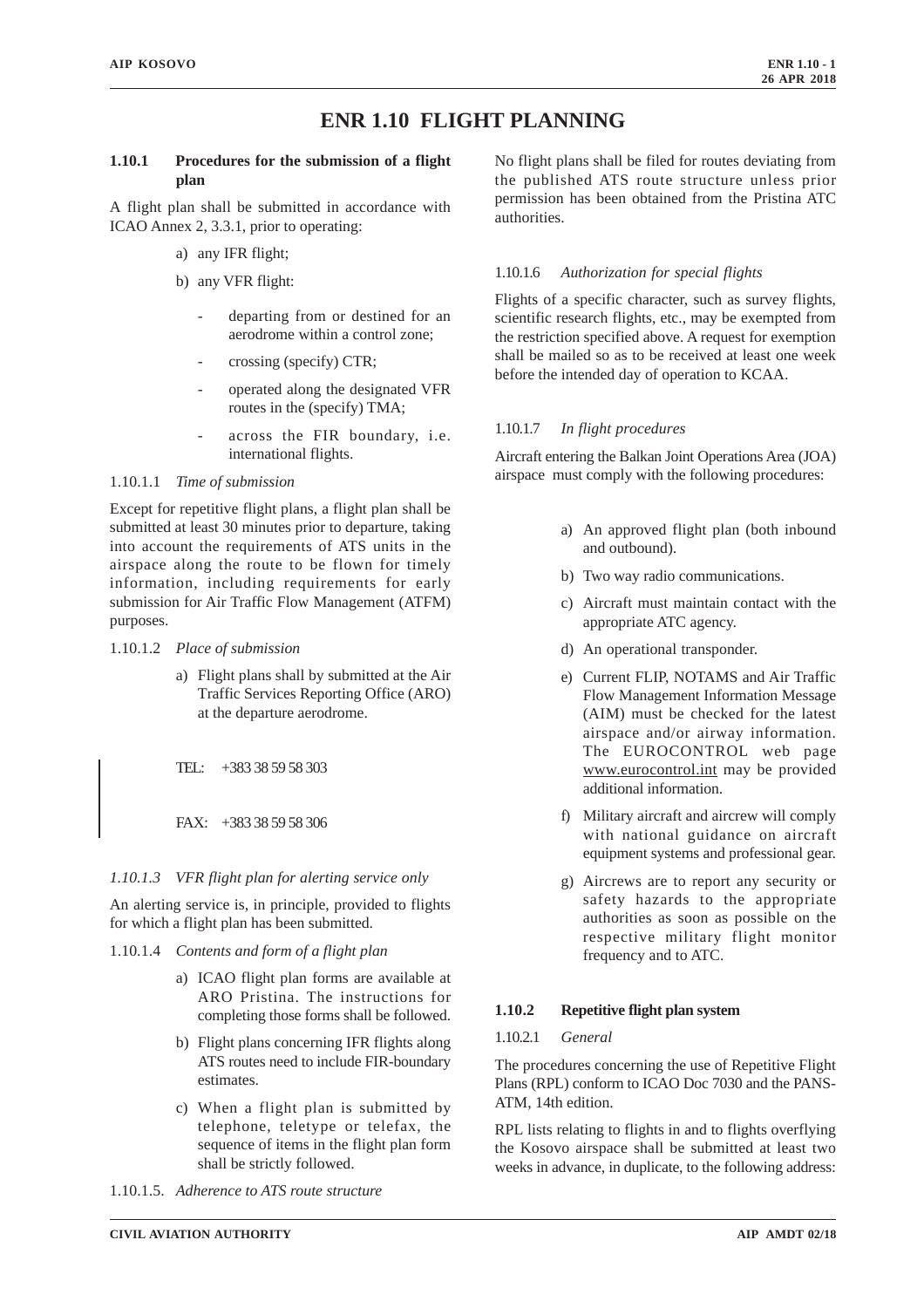| a) By airmail: | <b>AIS/FMU Department</b> |
|----------------|---------------------------|
|                | Air Navigation Services   |
|                | Agency-Kosovo             |
| b) Via FAX:    | +383 38 59 58 306         |
| c) E-mail:     | ais@rks-gov.net           |

RPL lists shall be replaced in their entirety by new lists prior to the introduction of the summer and winter schedules. RPL will not be accepted for any flight conducted on 25 December between 0000 and 2400 UTC. On this day individual flight plans shall be filed for all flights.

#### 1.10.2.2 *Incidental changes and cancellations of RPL*

Incidental changes to and cancellations of RPL relating to departures from Pristina shall be notified as early as possible and not later than 30 minutes before departure to the ARO Pristina,

TEL: +383 38 59 58 303

#### FAX: +383 38 59 58 306

#### 1.10.2.3 *Delay*

When a specific flight is likely to encounter a delay of one hour or more in excess of the departure time stated in the RPL, the ATS unit serving the departure aerodrome shall be notified immediately.

> *Note.— Failure to comply with this procedure may result in the automatic cancellation of the RPL for that specific flight at one or more of the ATS units concerned.*

#### 1.10.2.4 *ATS messages*

For a flight operated on an RPL, no flight plan message (FPL) will be transmitted. Departure messages (DEP) or delay messages (DLA) relating to such flights will not be transmitted.

#### **1.10.3 Changes to the submitted flight plan**

All changes to a flight plan submitted for an IFR flight or a controlled VFR flight and significant changes to a flight plan submitted for an uncontrolled VFR flight shall be reported as soon as possible to the appropriate ATS unit. In the event of a delay in departure of 30 minutes or more for a flight for which a flight plan has been submitted, the flight plan shall be amended or a new flight plan shall be submitted after the old plan has

been cancelled.

*Note 1.— If a delay in departure of a controlled flight is not properly reported, the relevant flight plan data may no longer be readily available to the appropriate ATS unit when a clearance is ultimately requested, which will consequently result in extra delay for the flight.*

*Note 2.— If a delay in departure (or cancellation) of an uncontrolled VFR flight is not properly reported, alerting or search and rescue action may be unnecessarily initiated when the flight fails to arrive at the destination aerodrome within 30 minutes after its current ETA.*

Whenever a flight, for which a flight plan has been submitted, is cancelled, the appropriate ATS unit shall be informed immediately.

Changes to a current flight plan for a controlled flight during flight shall be reported or requested, subject to the provisions in ICAO Annex 2, 3.6.2. (Adherence to flight plan). Significant changes to a flight plan for an uncontrolled VFR flight include changes in endurance or in the total number of persons on board and changes in time estimates of 30 minutes or more.

#### 1.10.3.1 *Arrival report (closing a flight plan)*

A report of arrival shall be made at the earliest possible moment after landing to the airport office of the arrival aerodrome by any flight for which a flight plan has been submitted except when the arrival has been acknowledged by the local ATS unit. After landing at an aerodrome which is not the destination aerodrome (diversionary landing), the local ATS unit shall be specifically informed accordingly. In the absence of a local ATS unit at the aerodrome of diversionary landing, the pilot is responsible for passing the arrival report to the destination aerodrome.

Arrival reports shall contain the following elements of information:

- aircraft identification
- departure aerodrome
- destination aerodrome
- time of arrival.

In the case of diversion, insert the "arrival aerodrome" between "destination aerodrome" and "time of arrival".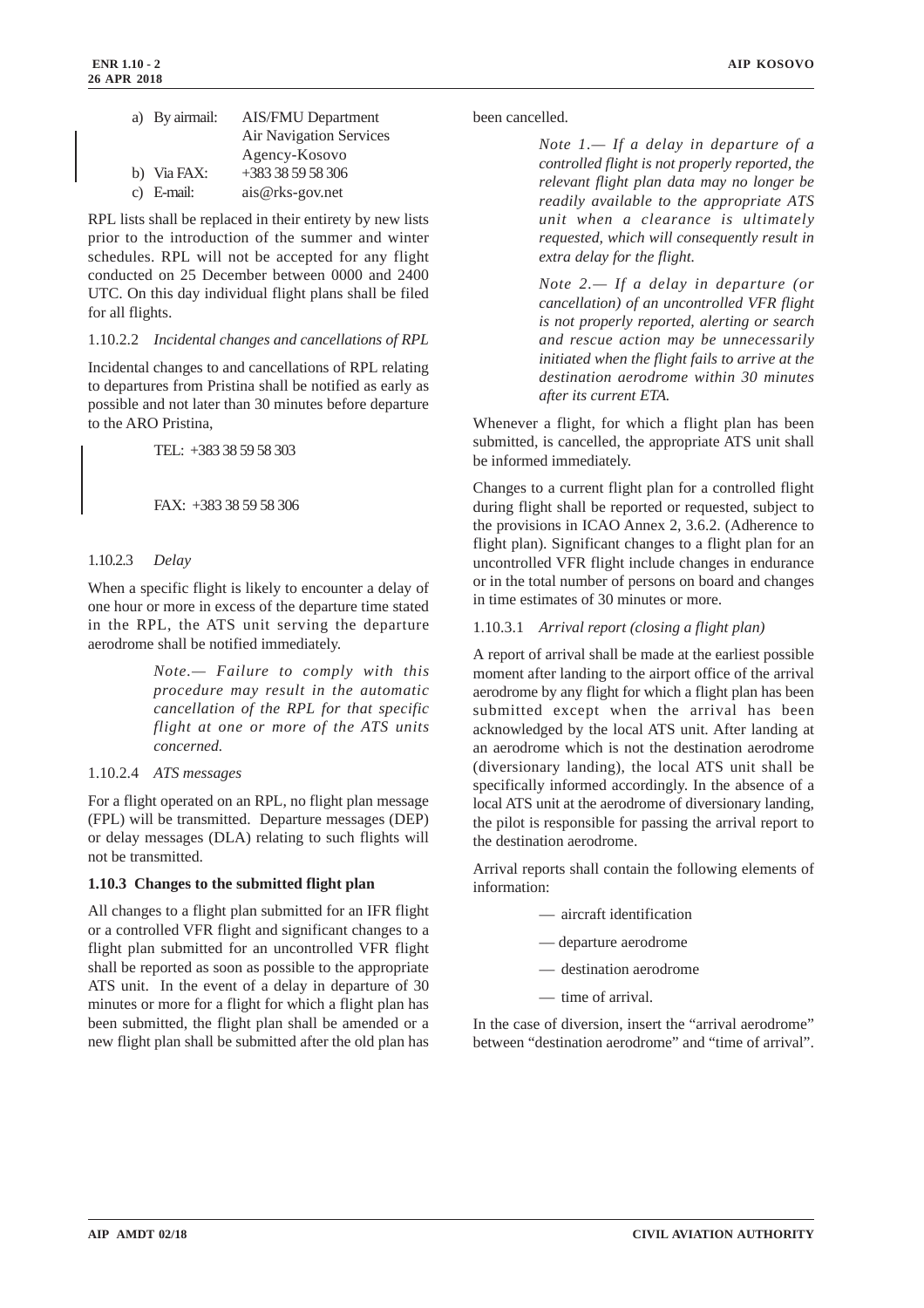# ENR 1.11 ADDRESSING OF FLIGHT PLAN MESSAGES

Fligt movement messages relating to traffic into or via Pristina airspace shall be addressed as stated below in order to warrant correct relay and delivery.

Note. - Flight movement messages in this context comprise flight plan messages, amendment messages relating thereto and flight plan cancellation messages.

(ICAO PANS-ATM Doc 4444, part VIII 2.1.1.3 refers).

| Category of flight | <b>Category of flight</b> | Category of flight |
|--------------------|---------------------------|--------------------|
| (IFR, VFR or both) | (IFR, VFR or both)        | (IFR, VFR or both) |
|                    |                           |                    |
| IFR FLIGHTS        | <b>PRISTINA AIRSPACE</b>  | BKPRZPZX, BKPRZAZX |
| <b>VFR FLIGHTS</b> | PRISTINA AIRSPACE         | BKPRZPZX, BKPRZAZX |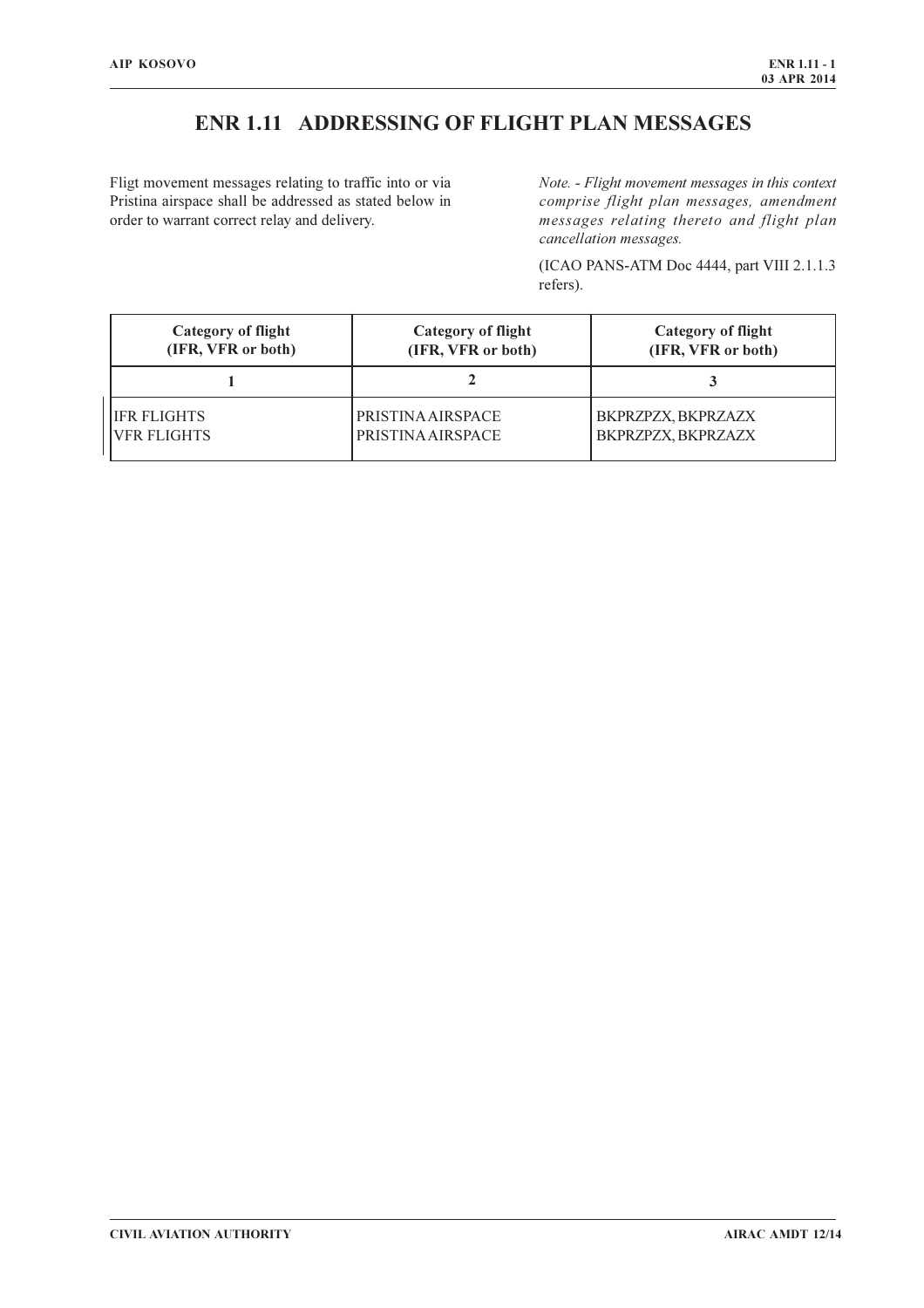# INTENTIONALLY LEFT BLANK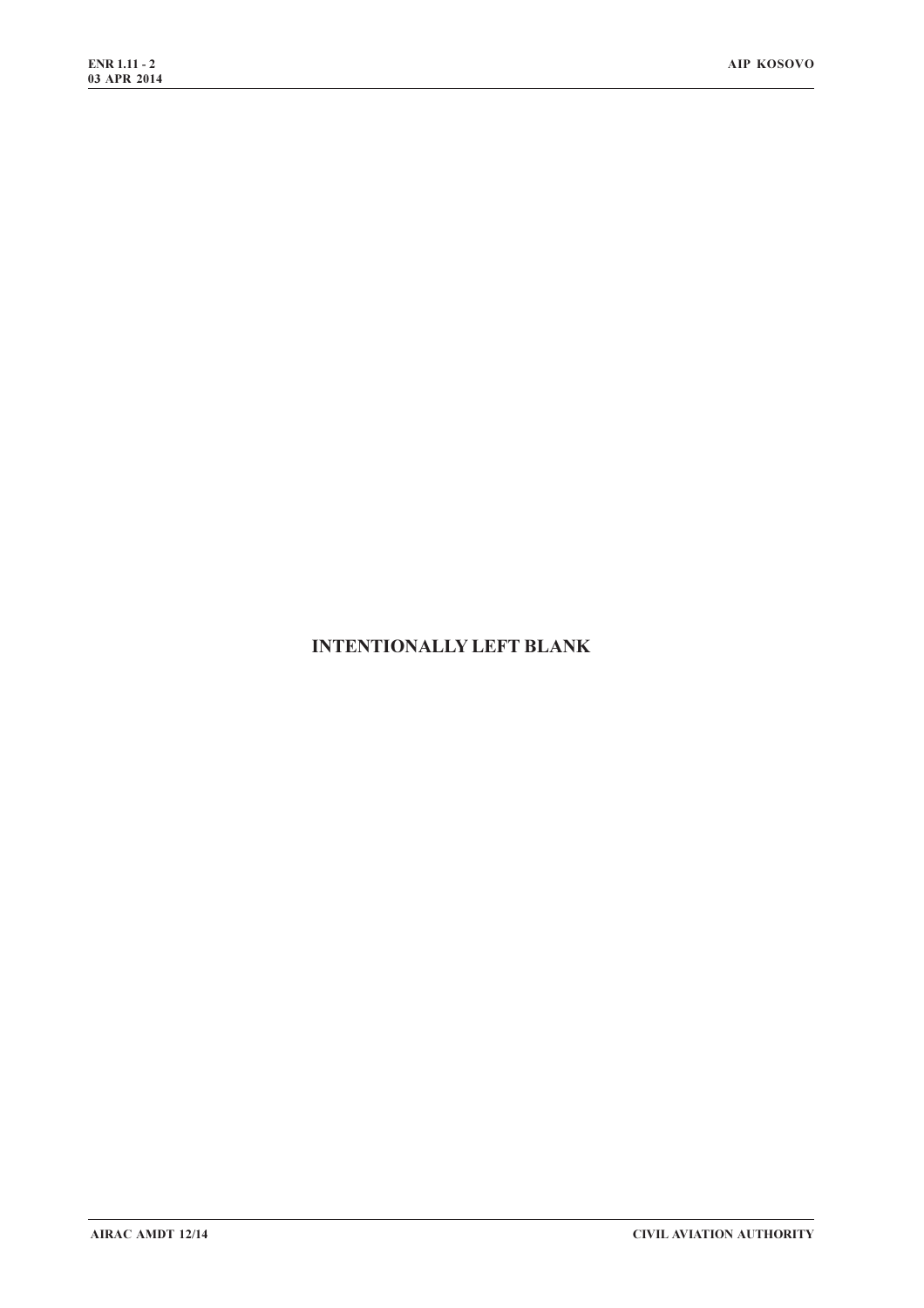# ENR 1.12 INTERCEPTION OF CIVIL AIRCRAFT

#### 1.12.1 Interception procedures

1.12.1.1 The following procedures and visual signals apply over the territory of Kosovo in the event of interception<sup>1</sup> of an aircraft. An aircraft which is intercepted by another aircraft shall immediately:

- a) follow the instructions given by the intercepting aircraft, interpreting and responding to visual signals in accordance with the specifications in Appendix 1 of ICAO Annex 2;
- b) notify, if possible, the appropriate air traffic services unit;
- c) attempt to establish radio communication with the intercepting aircraft or with the appropriate intercept control unit, by making a general call on the emergency

frequency 121.5 MHz, giving the identity of the intercepted aircraft and the nature of the flight; if no contact has been established and if practicable, repeat this call on the emergency frequency 243 MHz;

d) if equipped with SSR transponder, select Mode A, Code 7700, unless otherwise instructed by the appropriate air traffic services unit.

1.12.1.2 If radio contact is established during interception but communication in a common language is not possible, attempts shall be made to convey instructions, acknowledgment of instructions and essential information by using the phrases and pronunciations in the following table, transmitting each phrase twice:

| The word "interception" in this context does not include intercept and escort service provided, on request, |
|-------------------------------------------------------------------------------------------------------------|
| to an aircraft in distress, in accordance with the <i>Search and Rescue Manual</i> (Doc 7333).              |

| <b>Phrase</b>                      | <b>Pronunciation</b> <sup>1</sup> | <b>Meaning</b>               |
|------------------------------------|-----------------------------------|------------------------------|
|                                    |                                   |                              |
| CALL SIGN (call sign) <sup>2</sup> | <b>KOL</b> SA-IN (call sign)      | My call sign is (call sign)  |
| <b>WILCO</b>                       | VILL-KO                           | Understood. Will comply      |
| <b>KANNOT</b>                      | <b>KANN NOTT</b>                  | Unable to comply             |
| <b>REPEAT</b>                      | <b>REE-PEET</b>                   | Repeat your instruction      |
| <b>JAMLOST</b>                     | <b>AM LOSST</b>                   | Position unknown             |
| <b>MAYDAY</b>                      | <b>MAYDAY</b>                     | I am in distress             |
| HIJACK <sup>3</sup>                | <b>HI-JACK</b>                    | I have been hijacked         |
| LAND (place name)                  | <b>LAAND</b> (place name)         | I request to land at (place) |
| <b>DESCEND</b>                     | <b>DEE-SEND</b>                   | I require descent            |

1. Syllabels to be emphazised are printed in bold letters.

2. The call sign required to be given is that used in radiotelephony communications with air traffic services units and corresponding to the aircraft identification in the flight plan

3. Circumstances may not always permit, nor make desireable, the use of the phrase "HIJACK".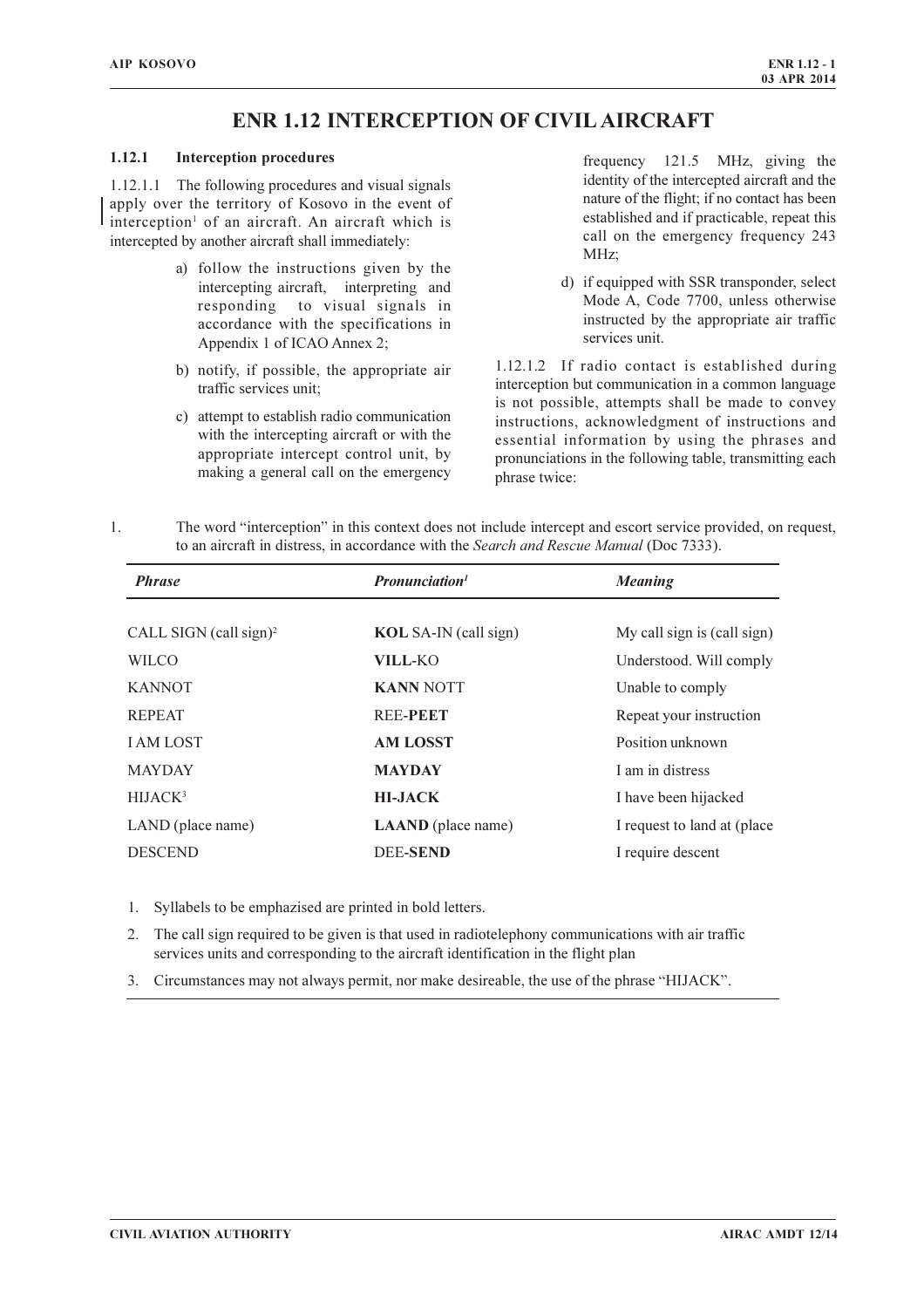1.12.3 The phrases shown in the table below shall be used by the intercepting aircraft and transmitted twice in the circumstances described in the preceding paragraph.

1.12.4 If any instructions received by radio from any sources conflict with those given by the intercepting aircraft by visual signals, the intercepted aircraft shall request immediate clarification while continuing to comply with the visual instructions given by the intercepting aircraft.

1.12.5 If instructions received by radio from any sources conflict with those given by the intercepting aircraft by radio, the intercepted aircraft shall request immediate clarification while continuing to omply with the radio instructions given by the intercepting aircraft. The visual signals for use in the event of interception are detailed on page ENR 1.12-3.

1.12.6 The visual signals for use in the event of interception are detailed on page 1.12-3

| <b>Phrase</b>    | <b>Pronunciation</b> <sup>1</sup> | <b>Meaning</b>          |
|------------------|-----------------------------------|-------------------------|
|                  |                                   |                         |
| <b>CALL SIGN</b> | <b>KOL SA-IN</b>                  | What is your call sign? |
| <b>FOLLOW</b>    | <b>FOL-LO</b>                     | Follow me               |
| <b>DESCEND</b>   | <b>DEE-SEND</b>                   | Descend for landing     |
| <b>YOU LAND</b>  | <b>YOU LAAND</b>                  | Land at this aerodrome  |
| <b>PROCEED</b>   | <b>PRO-SEED</b>                   | You may proceed         |
|                  |                                   |                         |

1. Syllabels to be emphazised are printed in bold letters.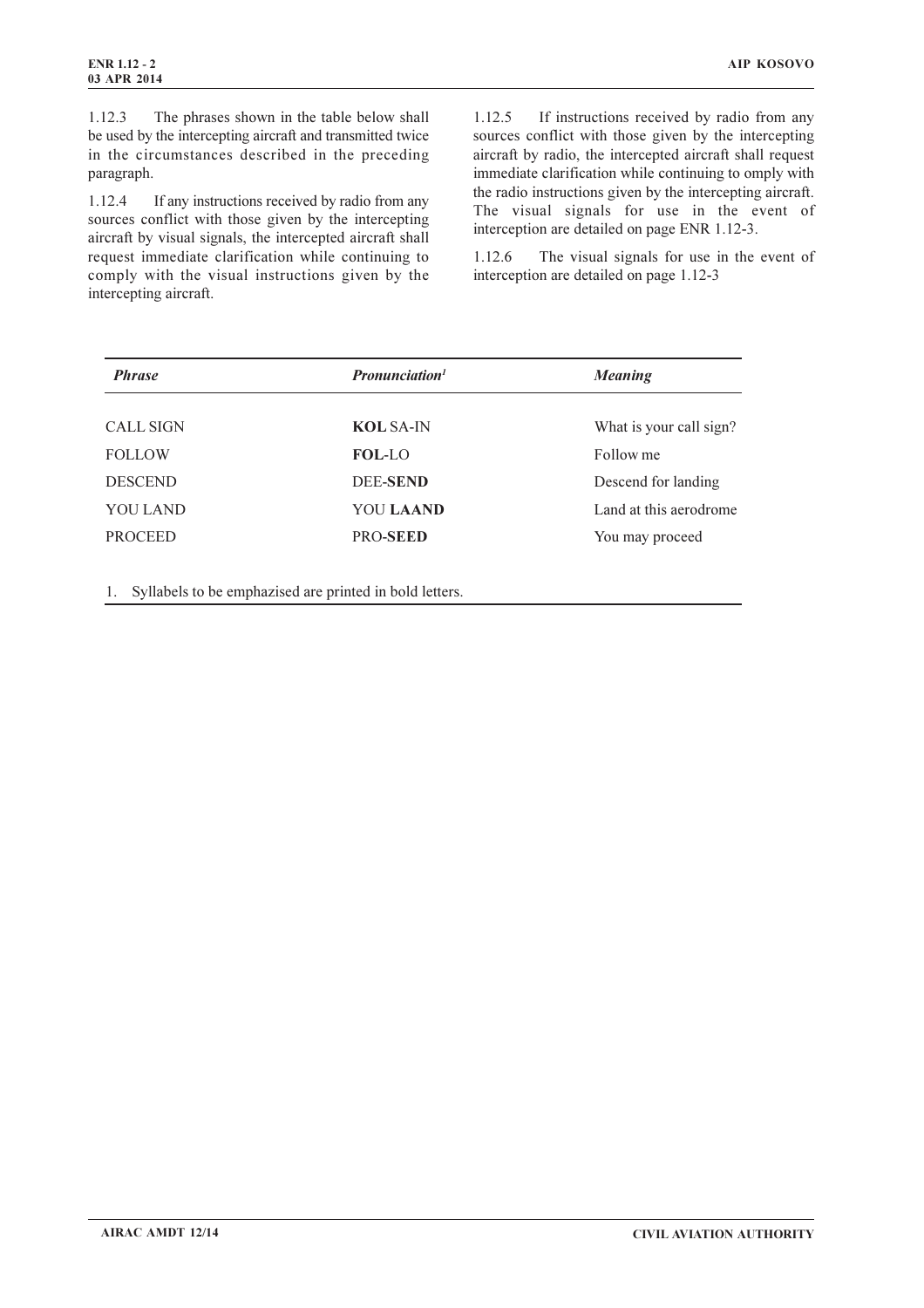#### **SIGNALS FOR USE IN THE EVENT OF INTERCEPTION**

# **Signals initiated by intercepting aircraft and responses by intercepted aircraft**

| <b>Series</b> | <b>INTERCEPTING Aircraft Signals</b>                                                                                                                                                                                                                                                                                                                                                                                                                                                                                                                                                                                                                                                                                                                                                                                                                                                                                  | <b>Meaning</b>                              | <b>INTERCEPTED Aircraft Responds</b>                                                                                                                                                                                                                            | <b>Meaning</b>              |
|---------------|-----------------------------------------------------------------------------------------------------------------------------------------------------------------------------------------------------------------------------------------------------------------------------------------------------------------------------------------------------------------------------------------------------------------------------------------------------------------------------------------------------------------------------------------------------------------------------------------------------------------------------------------------------------------------------------------------------------------------------------------------------------------------------------------------------------------------------------------------------------------------------------------------------------------------|---------------------------------------------|-----------------------------------------------------------------------------------------------------------------------------------------------------------------------------------------------------------------------------------------------------------------|-----------------------------|
| $\mathbf{1}$  | DAY or NIGHT — Rocking aircraft and flashing<br>navigational lights at irregular intervals (and landing<br>lights in the case of a helicopter) from a position slightly<br>above and ahead of, and normally to the left of, the<br>intercepted aircraft (or to the right if the intercepted<br>aircraft is a helicopter) and, after acknowledgment, a<br>slow level turn, normally to the left, (or to the right in<br>the case of a helicopter) on the desired heading.<br>Note $1.$ - Meteorological conditions or<br>terrain<br>may require the intercepting aircraft to reverse the po-<br>sitions and direction of turn given above in Series 1.<br>Note 2. $\frac{d}{dt}$ If the intercepted aircraft is not able to<br>keep pace with the intercepting aircraft, the latter is<br>expected to fly a series of race-track patterns and to<br>rock the aircraft each time it passes the intercepted<br>aircraft. | You have been<br>intercepted.<br>Follow me. | DAY or NIGHT — Rocking aircraft, flashing<br>navigational lights at irregular intervals and<br>following:<br>Note. — Additional action required to be<br>taken by intercepted aircraft is prescribed in<br>Annex 2, Chapter 3, 3.8.                             | Understood,<br>will comply  |
| 2             | DAY or NIGHT - An abrupt break-away<br>manoeu-<br>vre from the intercepted aircraft consisting of a climb-<br>ing turn of 90 degrees or more without crossing the<br>line of flight of the intercepted aircraft.                                                                                                                                                                                                                                                                                                                                                                                                                                                                                                                                                                                                                                                                                                      | You may<br>proceed                          | DAY or NIGHT — Rocking the aircraft.                                                                                                                                                                                                                            | Understood,<br>will comply. |
| 3             | DAY or NIGHT — Lowering landing gear (if fitted),<br>showing steady landing lights and overflying runway<br>in use or, if the intercepted aircraft is a helicopter, over-<br>flying the helicopter landing area. In the case of heli-<br>copters, the intercepting helicopter makes a landing ap-<br>proach, coming to hover near to the landing area.                                                                                                                                                                                                                                                                                                                                                                                                                                                                                                                                                                | Land at this<br>aerodrome.                  | DAY or NIGHT — Lowering landing gear, (if<br>fitted), showing steady landing lights and<br>following the intercepting aircraft and, if, after<br>overflying the runway in use or helicopter<br>landing area, landing is considered safe,<br>proceeding to land. | Understood.<br>will comply. |

# **Signals initiated by intercepted aircraft and responses by intercepting aircraft**

| <b>Series</b> | <b>INTERCEPTING Aircraft Signals</b>                                                                                                                                                                                                                                                                                                                                                        | <b>Meaning</b>                                        | <b>INTERCEPTED Aircraft Responds</b>                                                                                                                                                                                                                                            | <b>Meaning</b>                     |
|---------------|---------------------------------------------------------------------------------------------------------------------------------------------------------------------------------------------------------------------------------------------------------------------------------------------------------------------------------------------------------------------------------------------|-------------------------------------------------------|---------------------------------------------------------------------------------------------------------------------------------------------------------------------------------------------------------------------------------------------------------------------------------|------------------------------------|
| 4             | DAY or NIGHT — Raising landing gear (if fitted) and<br>flashing landing lights while passing over runway in<br>use or helicopter landing area at a height exceeding<br>300 M (1 000 FT) but not exceeding 600 M (2 000<br>FT) (in the case of a helicopter, at a height exceeding<br>50 M (170 FT) but not exceeding 100 M (330 FT))<br>above the aerodrome level, and continuing to circle | Aerodrome<br>you have<br>designated is<br>inadequate. | $DAY$ or NIGHT $-$ If it is desired that the<br>intercepted aircraft follow the intercepting<br>aircraft to an alternate aerodrome, the<br>intercepting aircraft raises its landing gear (if)<br>fitted) and uses the Series 1 signals prescribed<br>for intercepting aircraft. | Understood,<br>follow me.          |
|               | runway in use or helicopter landing area. If unable to<br>flash landing lights, flash any other lights available.                                                                                                                                                                                                                                                                           |                                                       | If it is decided to release the intercepted<br>aircraft, the intercepting aircraft uses the<br>Series 2 signals prescribed for intercepting<br>aircraft.                                                                                                                        | Understood.<br>you may<br>proceed. |
| 5.            | DAY or NIGHT — Regular switching on and<br>off of all available lights but in such a manner as to<br>be distinct from flashing lights.                                                                                                                                                                                                                                                      | Cannot<br>comply.                                     | $DAY$ or NIGHT $-$ Use Series 2 signals<br>prescribed for intercepting aircraft.                                                                                                                                                                                                | Understood.                        |
| 6             | DAY or NIGHT — Irregular flashing of all available<br>lights.                                                                                                                                                                                                                                                                                                                               | In distress.                                          | $DAY$ and NIGHT $-$ Use Series 2 signals<br>prescribed for intercepting aircraft.                                                                                                                                                                                               | Understood.                        |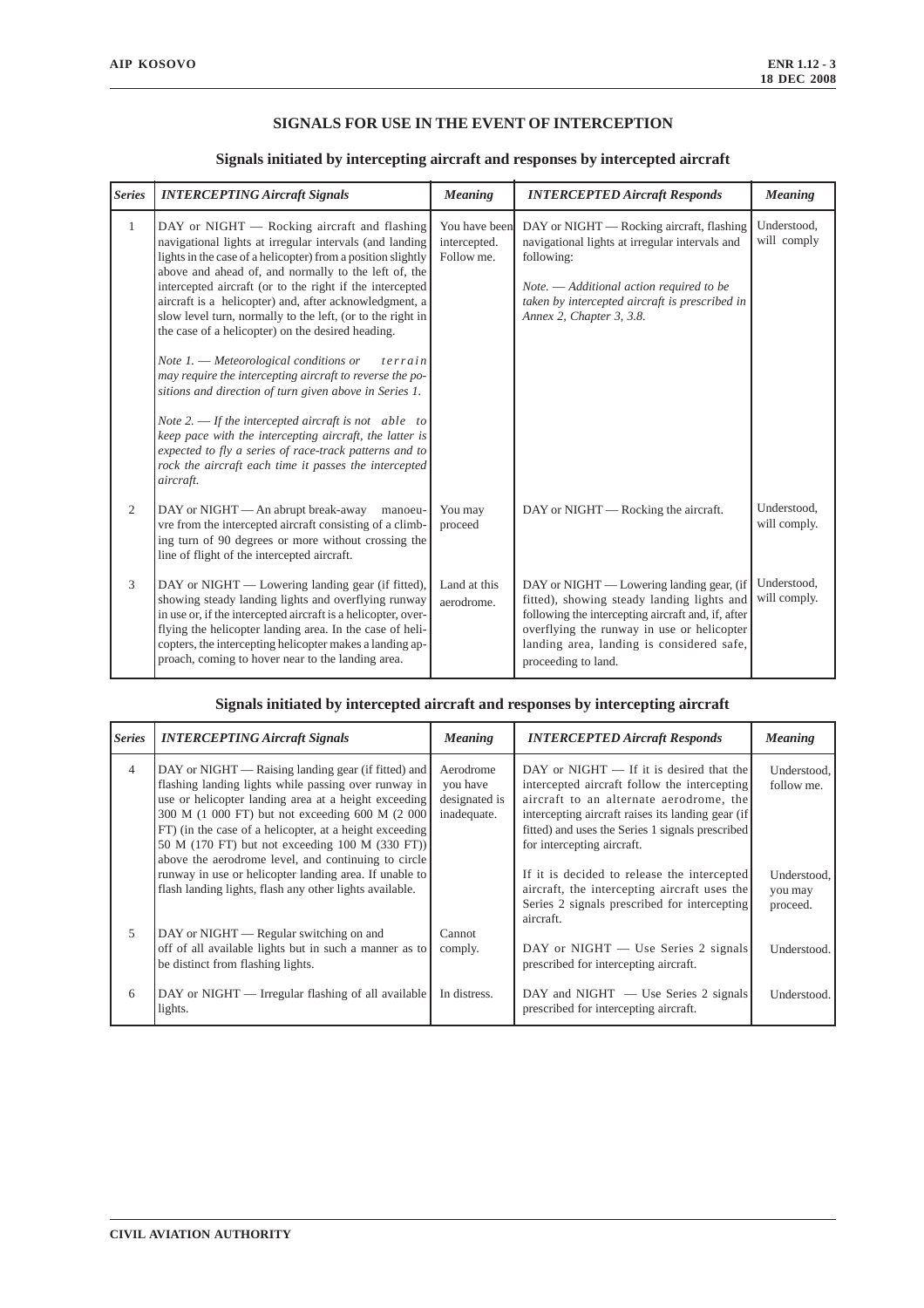# **INTENTIONALLY LEFT BLANK**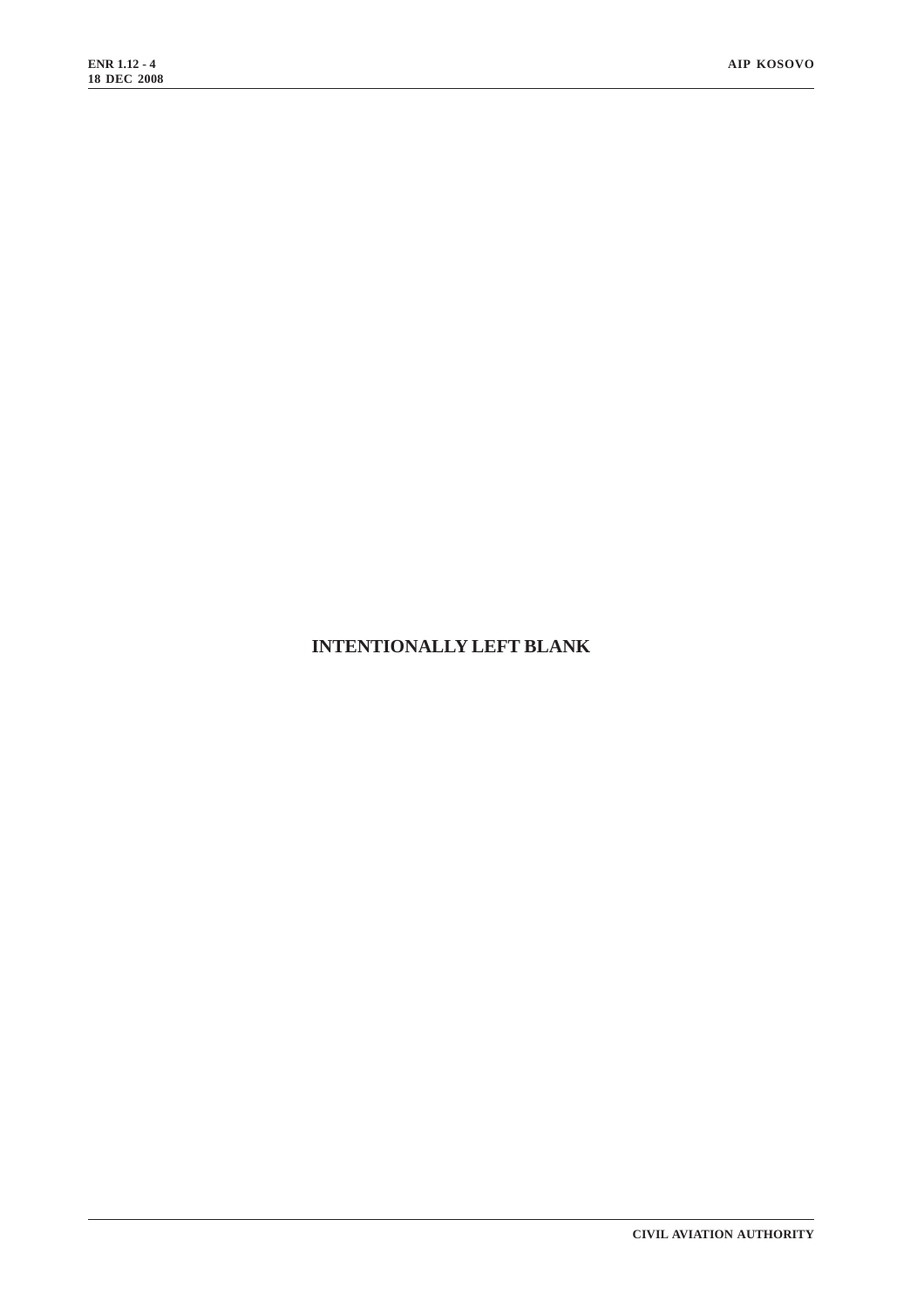### **ENR 1.13 UNLAWFUL INTERFERENCE**

#### **1.13.1 General**

The following procedures are intended for use by aircraft when unlawful interference occurs and the aircraft is unable to notify an ATS unit of this fact.

#### **1.13.2 Procedures**

1.13.2.1 Unless considerations aboard the aircraft dictate otherwise, the pilot-in-command should attempt to continue flying on the assigned track and at the assigned cruising level at least until notification to an ATS unit is possible or the aircraft is within radar coverage.

1.13.2.2 When an aircraft subjected to an act of unlawful interference must depart from its assigned track or its assigned cruising level without being able to make radiotelephony contact with ATS, the pilot-incommand should, whenever possible:

- a) attempt to broadcast warnings on the VHF emergency frequency and other appropriate frequencies, unless considerations aboard the aircraft dictate otherwise. Other equipment such as on board transponders, data links, etc. should also be used when it is advantageous to do so and circumstances permit; and
- b) proceed in accordance with applicable special procedures for in-flight contingencies, where such procedures have been established and promulgated in Doc 7030 - *Regional Supplementary Procedures;* or
- c) if no applicable regional procedures have been established, proceed at a level which differs from the cruising levels normally used for IFR flight in the area by 150 m (500 ft).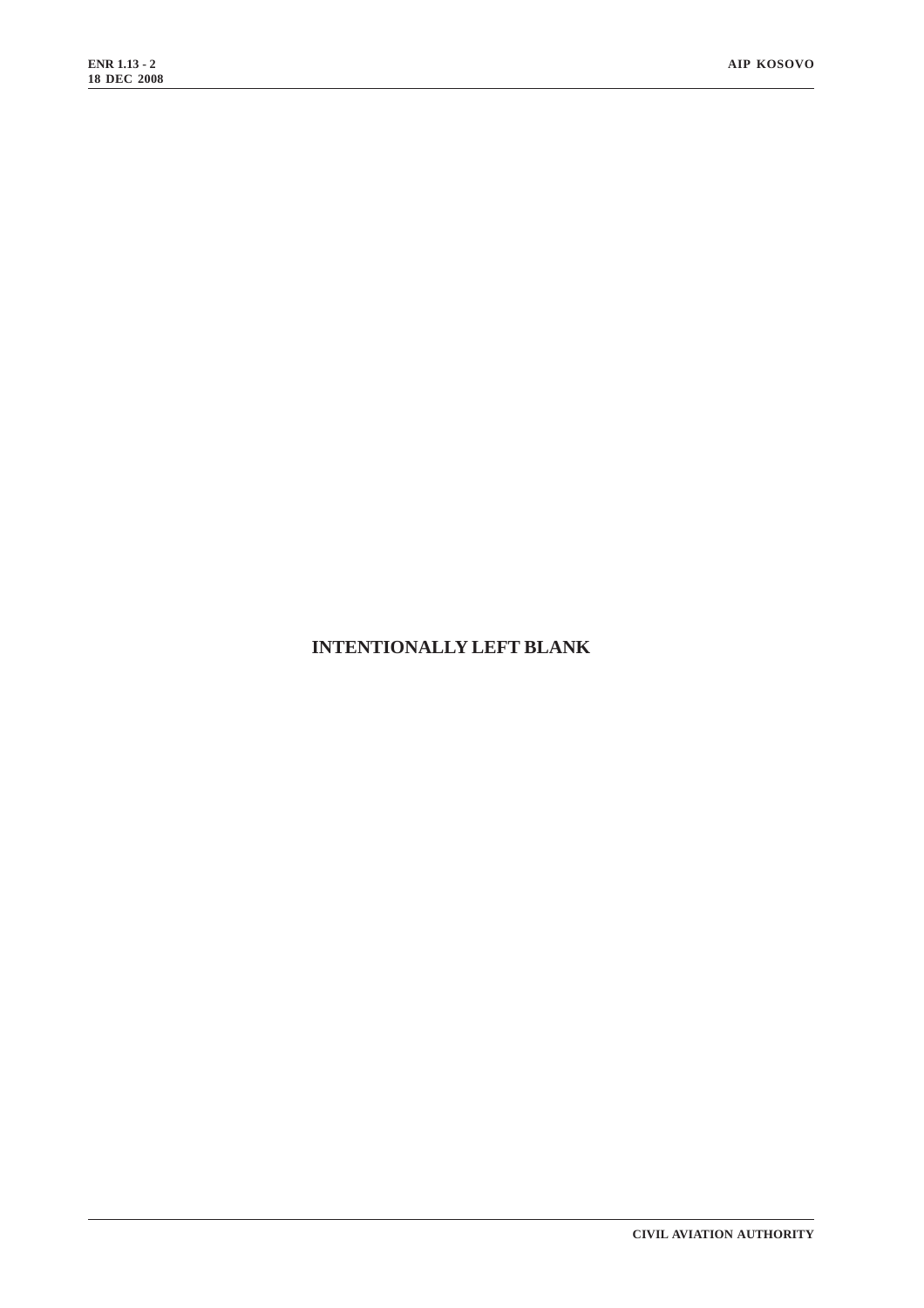### **ENR 1.14 AIR TRAFFIC INCIDENTS**

#### **1.14.1 Definition of air traffic incidents**

1.14.1.1 "Air traffic incident" is used to mean a serious occurrence related to the provision of air traffic services, such as:

- a) aircraft proximity (AIRPROX);
- b) serious difficulty resulting in a hazard to aircraft caused, for example, by:
- 1) faulty procedures
- 2) non-compliance with procedures, or
- 3) failure of ground facilities.

1.14.1.1.1 Definitions for aircraft proximity and AIRPROX.

**Aircraft proximity.** A situation in which, in the opinion of the pilot or the air traffic services personnel, the distance between aircraft, as well as their relative positions and speed, has been such that the safety of the aircraft involved may have been compromised. Aircraft proximity is classified as follows:

> *Risk of collision.* The risk classification of aircraft proximity in which serious risk of collision has existed.

> *Safety not assured.* The risk classification of aircraft proximity in which the safety of the aircraft may have been compromised.

> *No risk of collision.* The risk classification of aircraft proximity in which no risk of collision has existed.

> *Risk not determined.* The risk classification of aircraft proximity in which insufficient information was available to determine the risk involved, or inconclusive or conflicting evidence precluded such determination.

**AIRPROX.** The code word used in an air traffic incident report to designate aircraft proximity.

1.14.1.2 Air traffic incidents are designated and identified in reports as follows:

| Type                  | Designation                  |
|-----------------------|------------------------------|
| Air traffic incident  | Incident                     |
| as a) above           | AIRPROX (aircraft proximity) |
| as b) 1) and 2) above | Procedure                    |
| as b) $3$ ) above     | Facility                     |

#### **1.14.2 Use of the Air Traffic Incident Report Form**

The Air Traffic Incident Report Form is intended for use:

- a) by a pilot for filing a report on an air traffic incident after arrival or for confirming a report made initially by radio during flight.
- b) by an ATS unit for recording an air traffic incident report received by radio, telephone or email.

*The forms (AACK/DSF/OR-FRM 01 to 05) are found in the Kosovo CAA web site (https:// caa.rks-gov.net/en/occurrence-reporting/) and to be used as appropriate.*

#### **1.14.3 Reporting procedures (including in-flight procedures)**

1.14.3.1 The following are the procedures to be followed by a pilot who is or has been involved in an incident:

- a) during flight, use the appropriate air/ground frequency for reporting an incident of major significance, particularly if it involves other aircraft, so as to permit the facts to be ascertained immediately;
- b) as promptly as possible after landing, submit a completed Air Traffic Incident Report Form
- 1) for confirming a report of an incident made initially as in a) above, or for making the initial report on such an incident if it had not been possible to report it by radio;
- 2) for reporting an incident which did not require immediate notification at the time of occurrence.

1.14.3.2 An initial report made by radio should contain the following information:

- a) aircraft identification;
- b) type of incident, e.g. aircraft proximity;
- c) the incident; 1. a) and b); 2. a), b), c), d), n); 3. a), b), c), i); 4. a), b);
- d) miscellaneous: 1. e).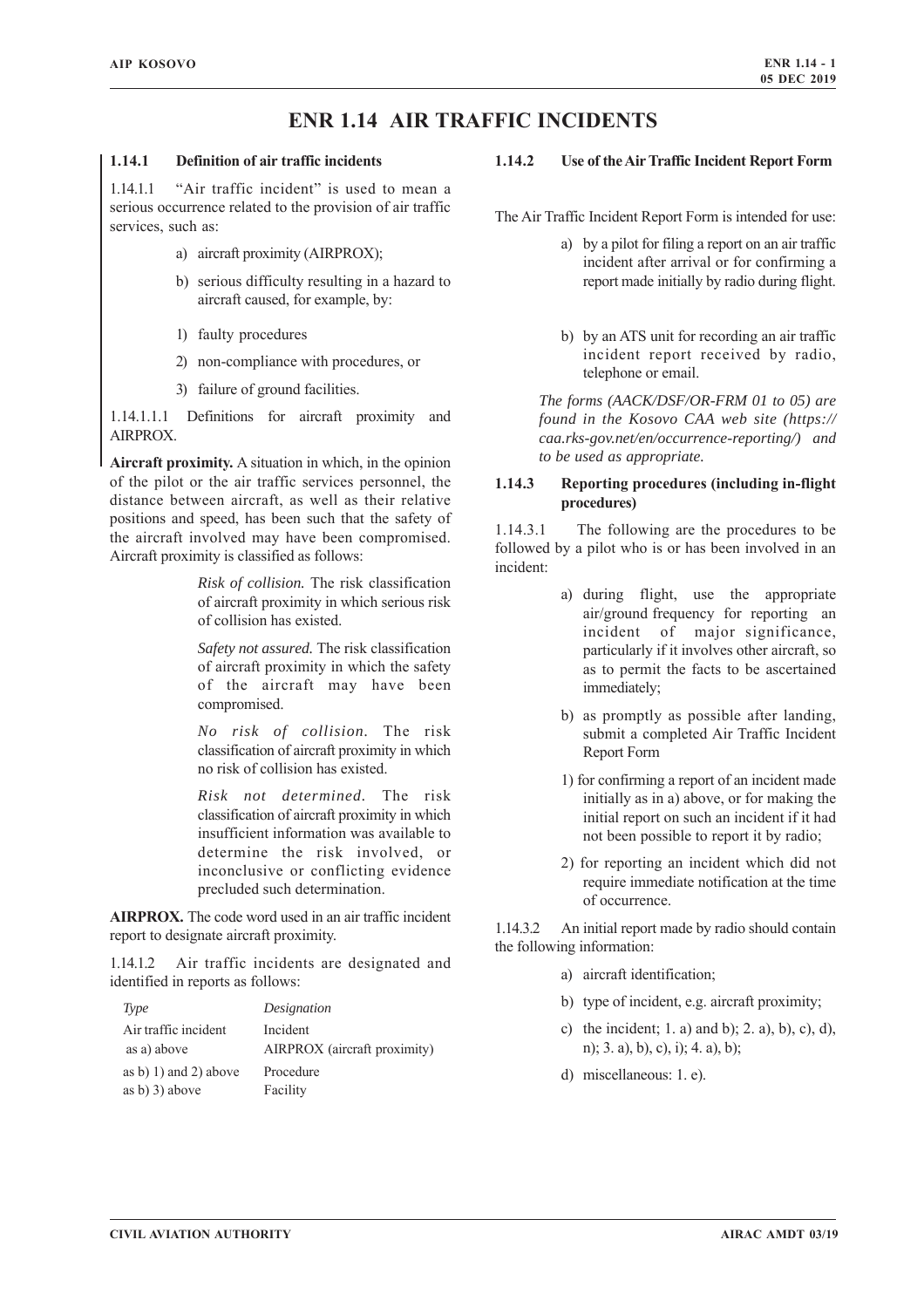1.14.3.3 The confirmatory report on an incident of major significance initially reported by radio or the initial report on any other incident should be submitted to the KCAA, (ADDRESS) or to the ATS Reporting Office of the aerodrome of first landing for submission to the KCAA. The pilot should complete the Air Traffic Incident Report Form, supplementing the details of the initial reports as necessary.

#### **1.14.4. Purpose of reporting and handling of the form**

1.14.4.1 The purpose of the reporting of aircraft proximity incidents and their investigation is to promote the safety of aircraft. The degree of risk involved in an aircraft proximity incident should be determined in the incident investigation and classified as "risk of collision", "safety not assured", "no risk of collision" or "risk not determined".

The purpose of the form is to provide investigatory authorities with as complete information on an air traffic incident as possible and to enable them to report back, with the least possible delay to the pilot or operator concerned, the result of the investigation of the incident and, if appropriate, the remedial action taken.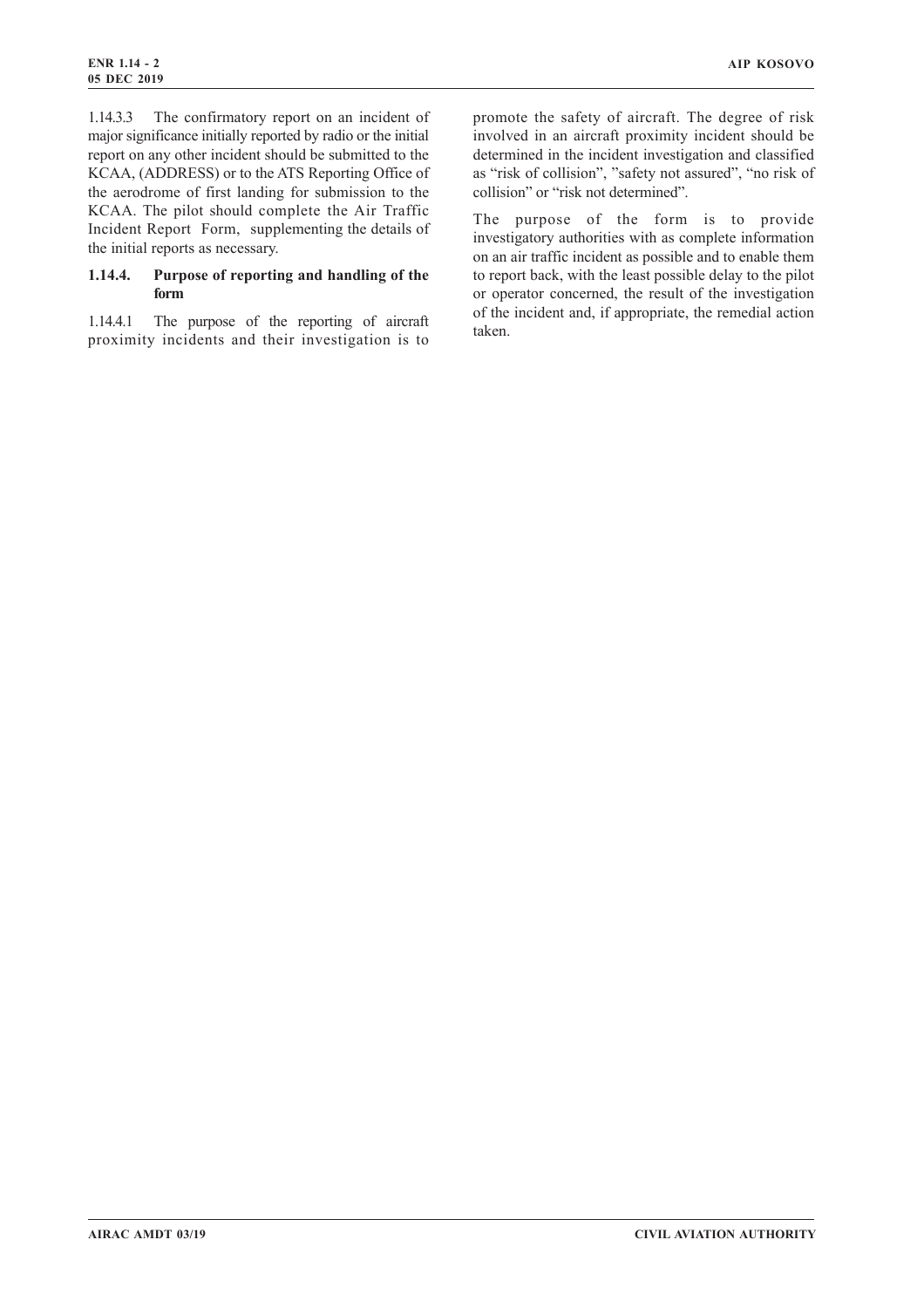# **ENR 2. AIR TRAFFIC SERVICES AIRSPACE ENR 2.1 FIR, CTA, TMA**

| Name<br>Lateral limits                                                          |                    | Call sign                              |                                          |                                                                                                |
|---------------------------------------------------------------------------------|--------------------|----------------------------------------|------------------------------------------|------------------------------------------------------------------------------------------------|
| Vertical limits                                                                 | Unit Providing     | Languages<br>Area and condition of use |                                          |                                                                                                |
| Class of airspace                                                               | $\textit{service}$ | Hours of service                       | Frequency/purpose                        | Remarks                                                                                        |
| $\,1$                                                                           | $\sqrt{2}$         | $\mathfrak{Z}$                         | $\overline{4}$                           | $\sqrt{5}$                                                                                     |
| <b>FIR PRISTINA</b><br>Covers the entire territory of the<br>Republic of Kosovo | Pristina Approach  | Pristina Approach                      | 118.775<br>119.175<br>228.125<br>250.000 | $\label{thm:one} The\ \ \ always\ zero$<br>above $FL205$ is<br>controled by<br>HungaroControl. |
| FL 205 / GND                                                                    |                    | ${\rm ENG}$                            |                                          | Ref.<br>$Kosovo$<br>AIP GEN 1.2.1                                                              |
| Class of airspace: D,G                                                          |                    | Mon -Sun:<br>H24                       |                                          |                                                                                                |
|                                                                                 |                    |                                        |                                          |                                                                                                |
|                                                                                 |                    |                                        |                                          |                                                                                                |
|                                                                                 |                    |                                        |                                          |                                                                                                |
|                                                                                 |                    |                                        |                                          |                                                                                                |
|                                                                                 |                    |                                        |                                          |                                                                                                |
|                                                                                 |                    |                                        |                                          |                                                                                                |
|                                                                                 |                    |                                        |                                          |                                                                                                |
|                                                                                 |                    |                                        |                                          |                                                                                                |
|                                                                                 |                    |                                        |                                          |                                                                                                |
|                                                                                 |                    |                                        |                                          |                                                                                                |
|                                                                                 |                    |                                        |                                          |                                                                                                |
|                                                                                 |                    |                                        |                                          |                                                                                                |
|                                                                                 |                    |                                        |                                          |                                                                                                |
|                                                                                 |                    |                                        |                                          |                                                                                                |
|                                                                                 |                    |                                        |                                          |                                                                                                |
|                                                                                 |                    |                                        |                                          |                                                                                                |
|                                                                                 |                    |                                        |                                          |                                                                                                |
|                                                                                 |                    |                                        |                                          |                                                                                                |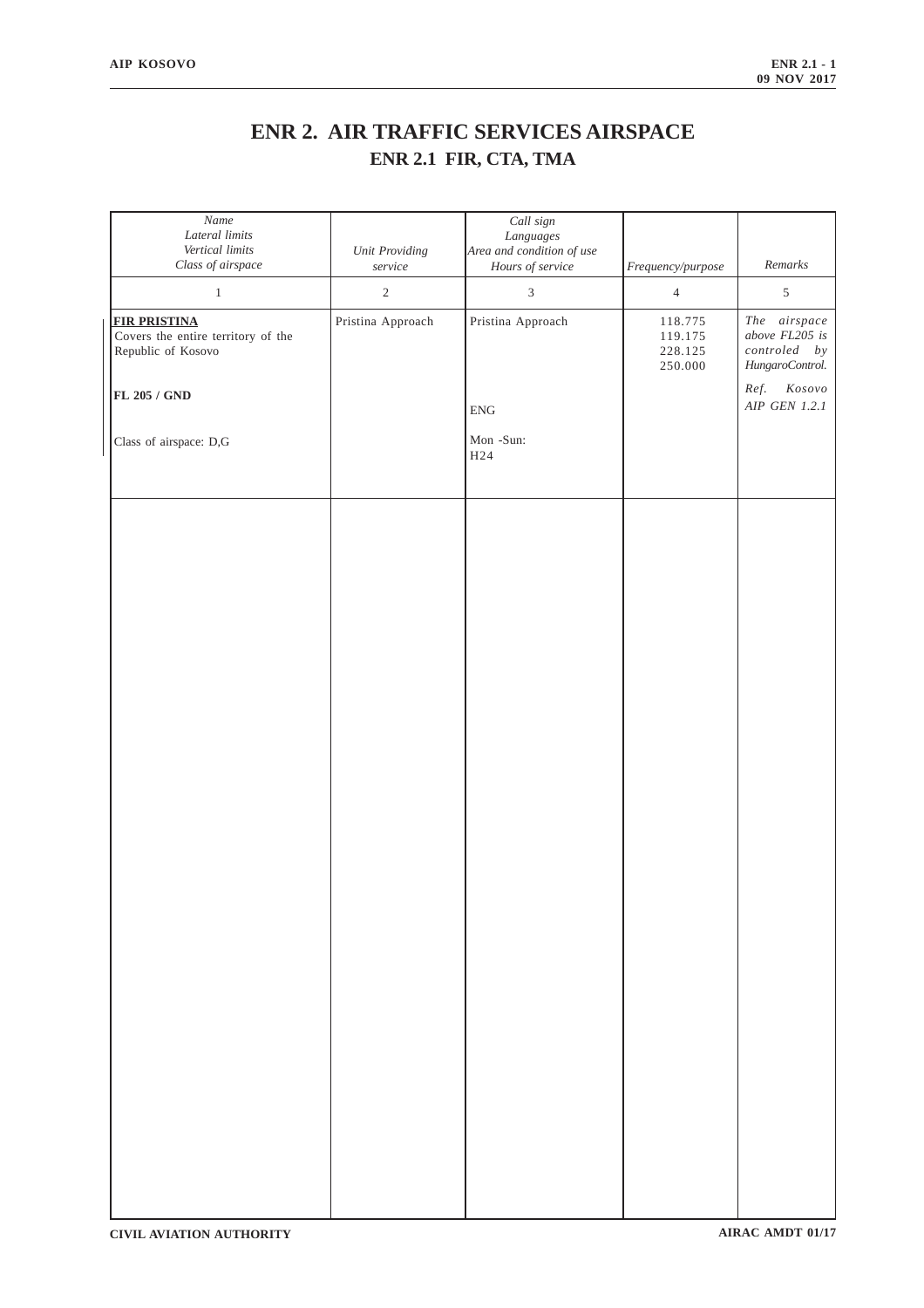**09 NOV 2017 ENR 2.1 - 2**

| Name                                                 |                   | Call sign                                     |                    |                                 |
|------------------------------------------------------|-------------------|-----------------------------------------------|--------------------|---------------------------------|
| Lateral limits<br>Vertical limits                    | Unit Providing    | Languages                                     |                    |                                 |
| Class of airspace                                    | service           | Area and condition of use<br>Hours of service | Frequency/purpose  | Remarks                         |
| $\mathbf{1}$                                         | $\mathfrak{2}$    | 3                                             | $\overline{4}$     | 5                               |
|                                                      |                   |                                               |                    |                                 |
| <b>PRISTINA CTA Zone 1:</b>                          | Pristina Approach | Pristina Approach                             | 118.775            | The<br>airspace                 |
| Line joining the points:                             |                   |                                               | 119.175            | above FL205 is                  |
| 42°44'57.511"N<br>020°54'15.611"E<br>021°05'45.900"E |                   |                                               | 228.125            | controled<br>$b\nu$             |
| 42°45'36.057"N<br>021°06'12.347"E<br>42°41'14.697"N  |                   |                                               | 250.000            | HungaroControl.                 |
|                                                      |                   |                                               |                    | Ref. Kosovo AIP                 |
| ARC 7.5 Nm centered on                               |                   |                                               |                    | GEN 1.2.1                       |
| 021°02'09.000"E<br>42°34'22.000"N                    |                   |                                               |                    |                                 |
| Clockwise                                            |                   |                                               |                    |                                 |
|                                                      |                   | <b>ENG</b>                                    |                    |                                 |
| 42°28'00.666"N<br>021°07'32.356"E                    |                   |                                               |                    |                                 |
| 021°07'58.516"E<br>42°23'39.287"N                    |                   | Mon -Sun:                                     |                    |                                 |
| 020°56'32.226"E<br>42°23'00.930"N                    |                   | H <sub>24</sub>                               |                    |                                 |
| 020°55'46.423"E<br>42°30'24.300"N                    |                   |                                               |                    |                                 |
| 42°31'59.457"N<br>020°58'19.351"E                    |                   |                                               |                    |                                 |
| 020°57'53.433"E<br>42°36'10.938"N                    |                   |                                               |                    |                                 |
| 42°37'23.440"N<br>020°55'02.929"E                    |                   |                                               |                    |                                 |
|                                                      |                   |                                               |                    |                                 |
| 9500 ft AMSL                                         |                   |                                               |                    |                                 |
| 3500 ft AMSL                                         |                   |                                               |                    |                                 |
| Class of airspace: D                                 |                   |                                               |                    |                                 |
|                                                      |                   |                                               |                    |                                 |
| <b>PRISTINA CTA Zone 2:</b>                          | Pristina Approach | Pristina Approach                             | 118.775            | The airspace                    |
| Line joining the points:                             |                   |                                               | 119.175            | above FL205 is                  |
| 42°44'57.511"N<br>020°54'15.611"E                    |                   |                                               | 228.125<br>250.000 | controled by<br>HungaroControl. |
| 42°45'36.057"N<br>021°05'45.900"E                    |                   |                                               |                    |                                 |
| 42°41'14.697"N<br>021°06'12.347"E                    |                   |                                               |                    | Ref.<br>Kosovo<br>AIP GEN 1.2.1 |
| ARC 7.5 Nm centered on                               |                   |                                               |                    |                                 |
| 42°34'22.000"N<br>021°02'09.000"E                    |                   | <b>ENG</b>                                    |                    |                                 |
| Clockwise                                            |                   | Mon -Sun:                                     |                    |                                 |
|                                                      |                   | H <sub>24</sub>                               |                    |                                 |
| 021°07'32.356"E<br>42°28'00.666"N                    |                   |                                               |                    |                                 |
| 021°07'58.516"E<br>42°23'39.287"N                    |                   |                                               |                    |                                 |
| 021°19'24.988"E<br>42°24'16.469"N                    |                   |                                               |                    |                                 |
| 021°16'35.118"E<br>42°53'12.502"N                    |                   |                                               |                    |                                 |
| 020°44'02.470"E<br>42°51'23.696"N                    |                   |                                               |                    |                                 |
| 42°22'28.518"N<br>020°47'07.267"E                    |                   |                                               |                    |                                 |
| 42°23'00.930"N<br>020°56'32.226"E                    |                   |                                               |                    |                                 |
| 020°55'46.423"E<br>42°30'24.300"N                    |                   |                                               |                    |                                 |
| 42°31'59.457"N<br>020°58'19.351"E                    |                   |                                               |                    |                                 |
| 42°36'10.938"N<br>020°57'53.433"E                    |                   |                                               |                    |                                 |
| 42°37'23.440"N<br>020°55'02.929"E                    |                   |                                               |                    |                                 |
| 9500 ft AMSL                                         |                   |                                               |                    |                                 |
| $5000$ ft AMSL                                       |                   |                                               |                    |                                 |
|                                                      |                   |                                               |                    |                                 |
|                                                      |                   |                                               |                    |                                 |
| Class of airspace: D                                 |                   |                                               |                    |                                 |
|                                                      |                   |                                               |                    |                                 |
|                                                      |                   |                                               |                    |                                 |
|                                                      |                   |                                               |                    |                                 |
|                                                      |                   |                                               |                    |                                 |
|                                                      |                   |                                               |                    |                                 |
|                                                      |                   |                                               |                    |                                 |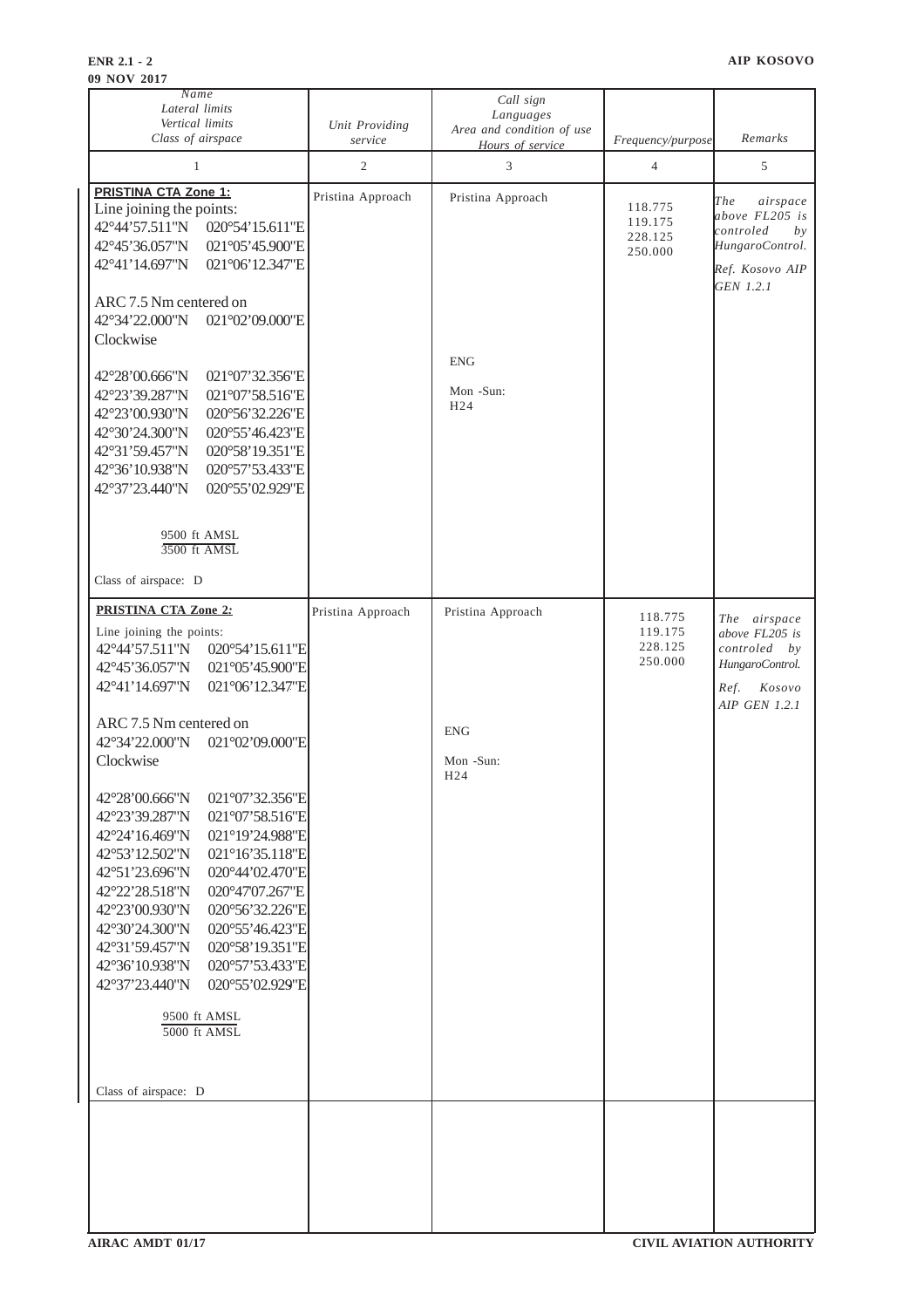| Name<br>Lateral limits<br>Vertical limits                                                                                                                                                                                                                                                                                                                                                                                                                                                                                                                                                                          | Unit Providing    | Call sign<br>Languages                                          |                                          |                                                                                                          |
|--------------------------------------------------------------------------------------------------------------------------------------------------------------------------------------------------------------------------------------------------------------------------------------------------------------------------------------------------------------------------------------------------------------------------------------------------------------------------------------------------------------------------------------------------------------------------------------------------------------------|-------------------|-----------------------------------------------------------------|------------------------------------------|----------------------------------------------------------------------------------------------------------|
| Class of airspace                                                                                                                                                                                                                                                                                                                                                                                                                                                                                                                                                                                                  | service           | Area and condition of use<br>Hours of service                   | Frequency/purpose                        | Remarks                                                                                                  |
| $\mathbf{1}$                                                                                                                                                                                                                                                                                                                                                                                                                                                                                                                                                                                                       | $\mathbf{2}$      | 3                                                               | $\overline{4}$                           | 5                                                                                                        |
| PRISTINA CTA Zone 3:<br>Line joining the points:<br>42°22'28.518"N<br>020°47'07.267"E<br>42°24'16.469"N<br>021°19'24.988"E<br>42°20'48.393"N<br>021°19'45.205"E<br>42°19'00.506"N<br>020°47'29.250"E                                                                                                                                                                                                                                                                                                                                                                                                               | Pristina Approach | Pristina Approach                                               | 118.775<br>119.175<br>228.125<br>250.000 | The airspace<br>above FL205 is<br>controled by<br>HungaroControl.<br>Ref.<br>Kosovo<br>$AIP$ GEN $1.2.1$ |
| 9500 ft AMSL<br>5500 ft AMSL<br>Class of airspace: D                                                                                                                                                                                                                                                                                                                                                                                                                                                                                                                                                               |                   | <b>ENG</b><br>Mon -Sun:<br>H <sub>24</sub>                      |                                          |                                                                                                          |
| <b>PRISTINA CTA Zone 4:</b><br>Line joining the points:<br>42°53'12.502"N<br>021°16'35.118"E<br>42°38'10.908"N<br>021°28'44.049"E<br>ARC 20 Nm centered on<br>42°34'22.000"N<br>021°02'09.000"E<br>Clockwise<br>42°32'51.213"N<br>020°35'09.908"E<br>020°33'31.821"E<br>42°47'45.869"N<br>ARC 25 Nm centered on<br>42°34'22.000"N<br>021°02'09.000"E<br>Clockwise<br>42°58'09.839"N<br>021°12'34.621"E<br>42°53'12.502"N<br>021°16'35.118"E<br>42°51'23.696"N<br>020°44'02.470"E<br>42°19'00.506"N<br>020°47'29.250"E<br>42°20'48.393"N<br>021°19'45.205"E<br>9500 ft AMSL<br>6500 ft AMSL<br>Class of airspace: D | Pristina Approach | Pristina Approach<br><b>ENG</b><br>Mon -Sun:<br>H <sub>24</sub> | 118.775<br>119.175<br>228.125<br>250.000 | The airspace<br>above FL205 is<br>controled by<br>HungaroControl.<br>Ref.<br>Kosovo<br>AIP GEN 1.2.1     |
| <b>PRISTINA CTA Zone 5:</b><br>Kosovo administrative border<br>$\frac{FL 205}{9500 \text{ ft AMSL}}$<br>Class of airspace: D                                                                                                                                                                                                                                                                                                                                                                                                                                                                                       |                   |                                                                 |                                          |                                                                                                          |

J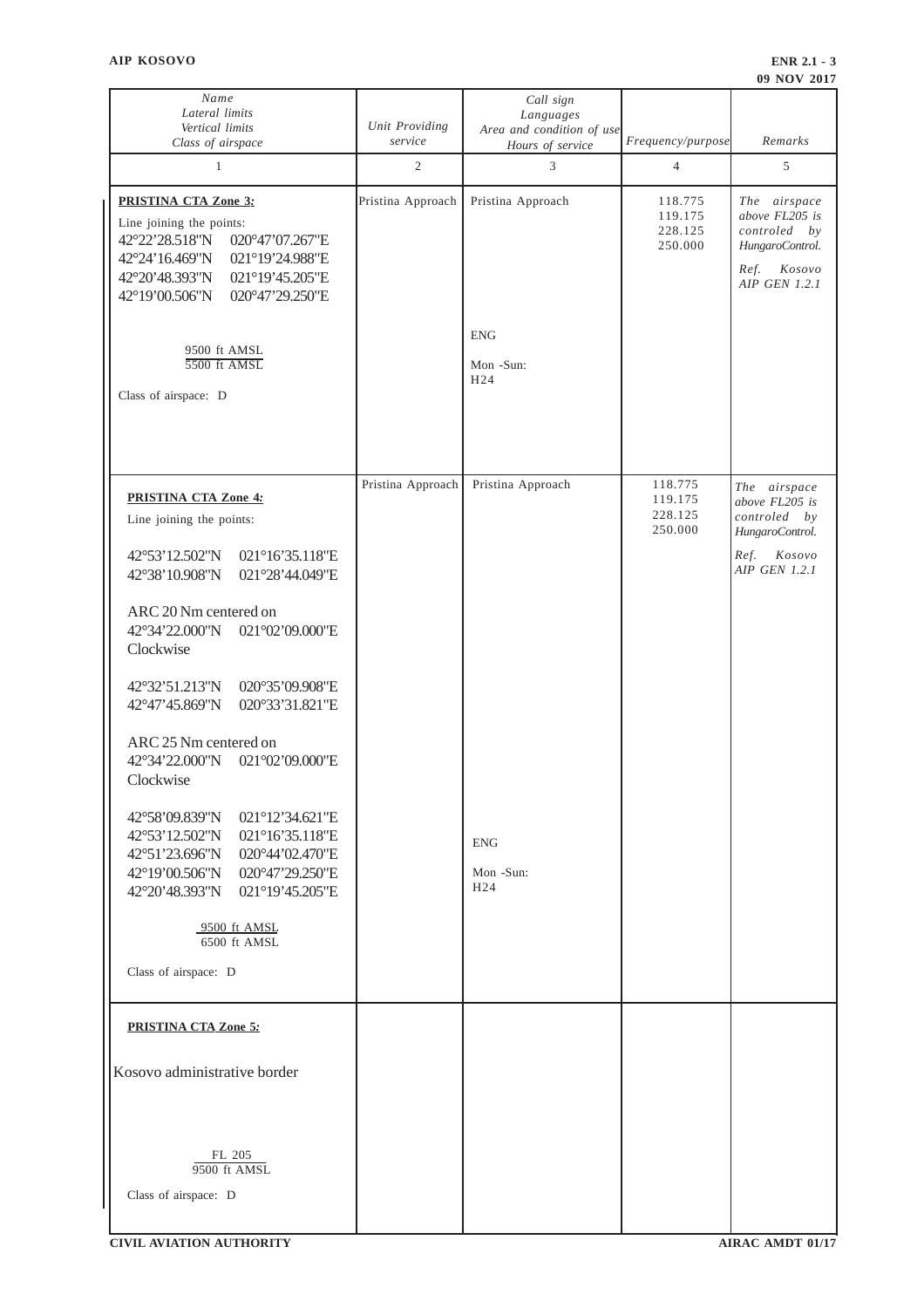**ENR 2.1 - 4**<br>09 NOV 2017

| Name<br>Lateral limits                                                                                                                                                                                                                                          | Unit Providing     | Call sign<br>Languages                        |                               |                                                      |
|-----------------------------------------------------------------------------------------------------------------------------------------------------------------------------------------------------------------------------------------------------------------|--------------------|-----------------------------------------------|-------------------------------|------------------------------------------------------|
| Vertical limits<br>Class of airspace                                                                                                                                                                                                                            | $\textit{service}$ | Area and condition of use<br>Hours of service | Frequency/purpose             | Remarks                                              |
| $\mathbf{1}$                                                                                                                                                                                                                                                    | $\sqrt{2}$         | $\mathfrak{Z}$                                | $\overline{4}$                | $\sqrt{5}$                                           |
| <b>PRISTINA CTR</b><br>Line joining the points:                                                                                                                                                                                                                 | Pristina Tower     | Pristina Tower                                | 120.125<br>122.100<br>227.800 | The airspace<br>above FL205 is<br>controled by       |
| 42°44'57.511"N<br>020°54'15.611"E<br>42°45'36.057"N<br>021°05'45.900"E<br>42°41'14.697"N<br>021°06'12.347"E                                                                                                                                                     |                    |                                               |                               | HungaroControl.<br>Ref.<br>$Kosovo$<br>AIP GEN 1.2.1 |
| ARC 7.5 Nm centered on<br>42°34'22.000"N<br>021°02'09.000"E<br>Clockwise                                                                                                                                                                                        |                    | ${\rm ENG}$<br>Mon -Sun:                      |                               |                                                      |
| 42°28'00.666"N<br>021°07'32.356"E<br>42°23'39.287"N<br>021°07'58.516"E<br>42°23'00.930"N<br>020°56'32.226"E<br>42°30'24.300"N<br>020°55'46.423"E<br>42°31'59.457"N<br>020°58'19.351"E<br>42°36'10.938"N<br>020°57'53.433"E<br>42°37'23.440"N<br>020°55'02.929"E |                    | H <sub>24</sub>                               |                               |                                                      |
| 3500 ft AMSL<br><b>GND</b><br>Class of airspace: D                                                                                                                                                                                                              |                    |                                               |                               |                                                      |
|                                                                                                                                                                                                                                                                 |                    |                                               |                               |                                                      |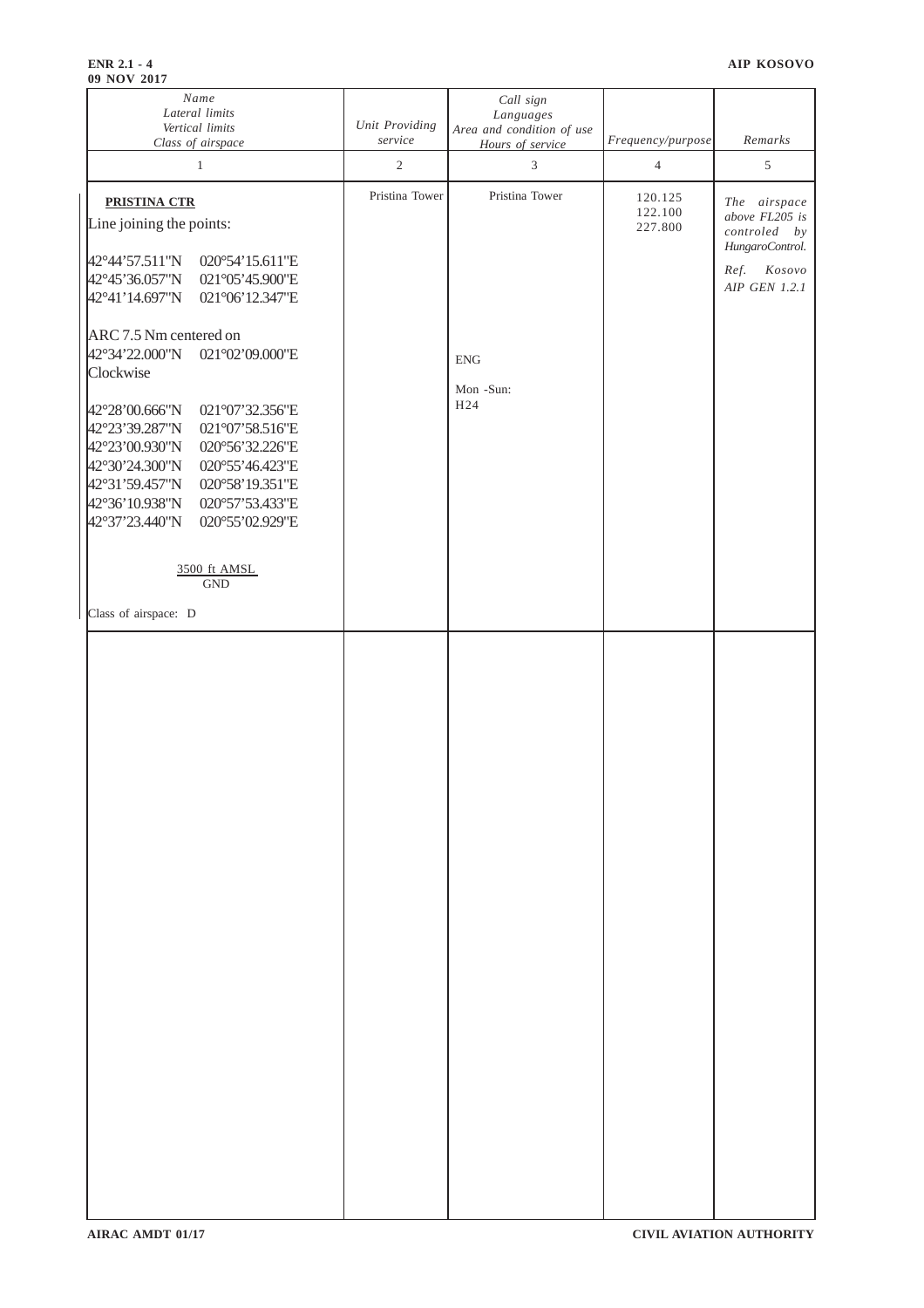## **ENR 2.2 OTHER REGULATED AIRSPACE**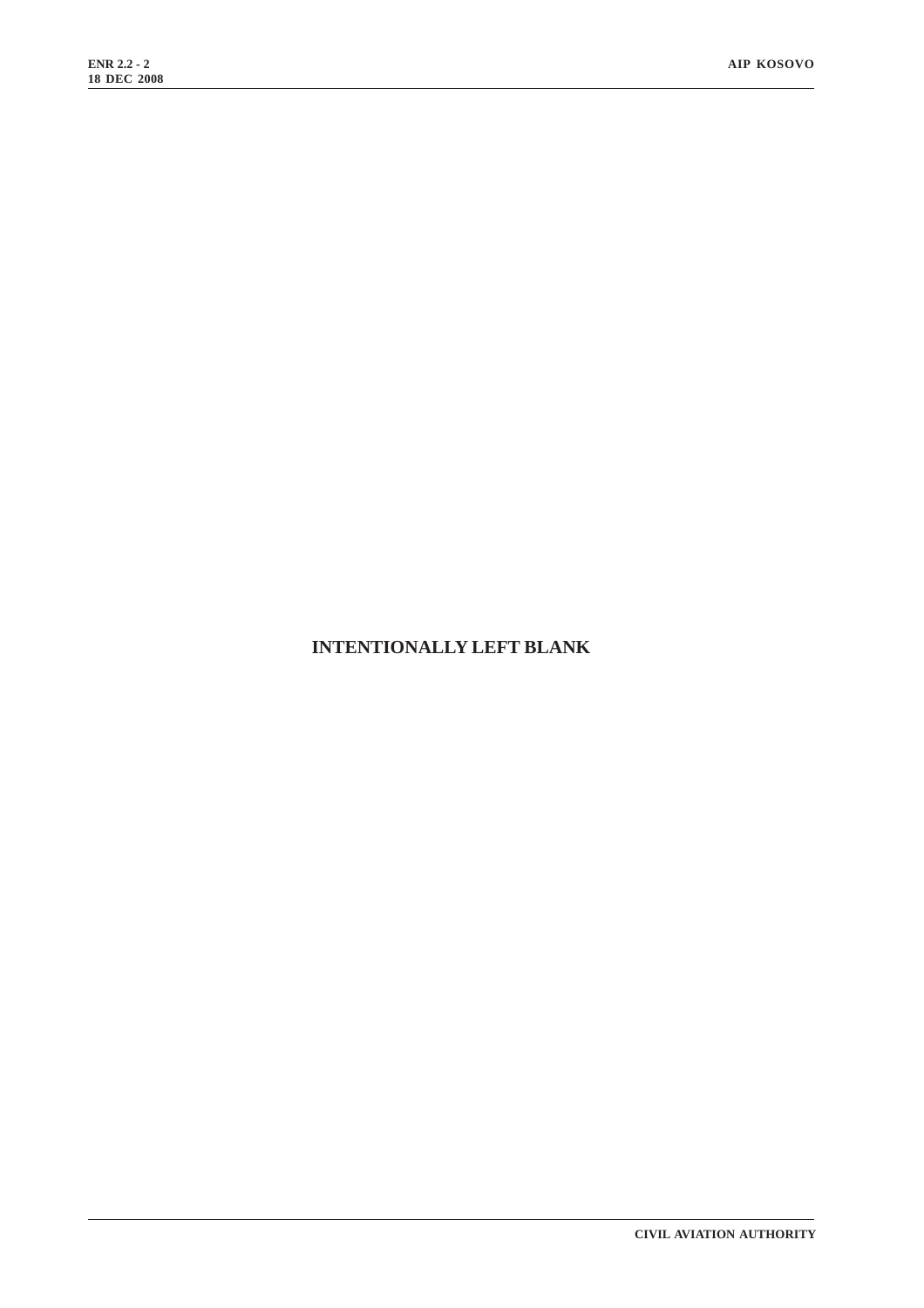### **ENR 3 ATS ROUTES ENR 3.1 LOWER ATS ROUTES**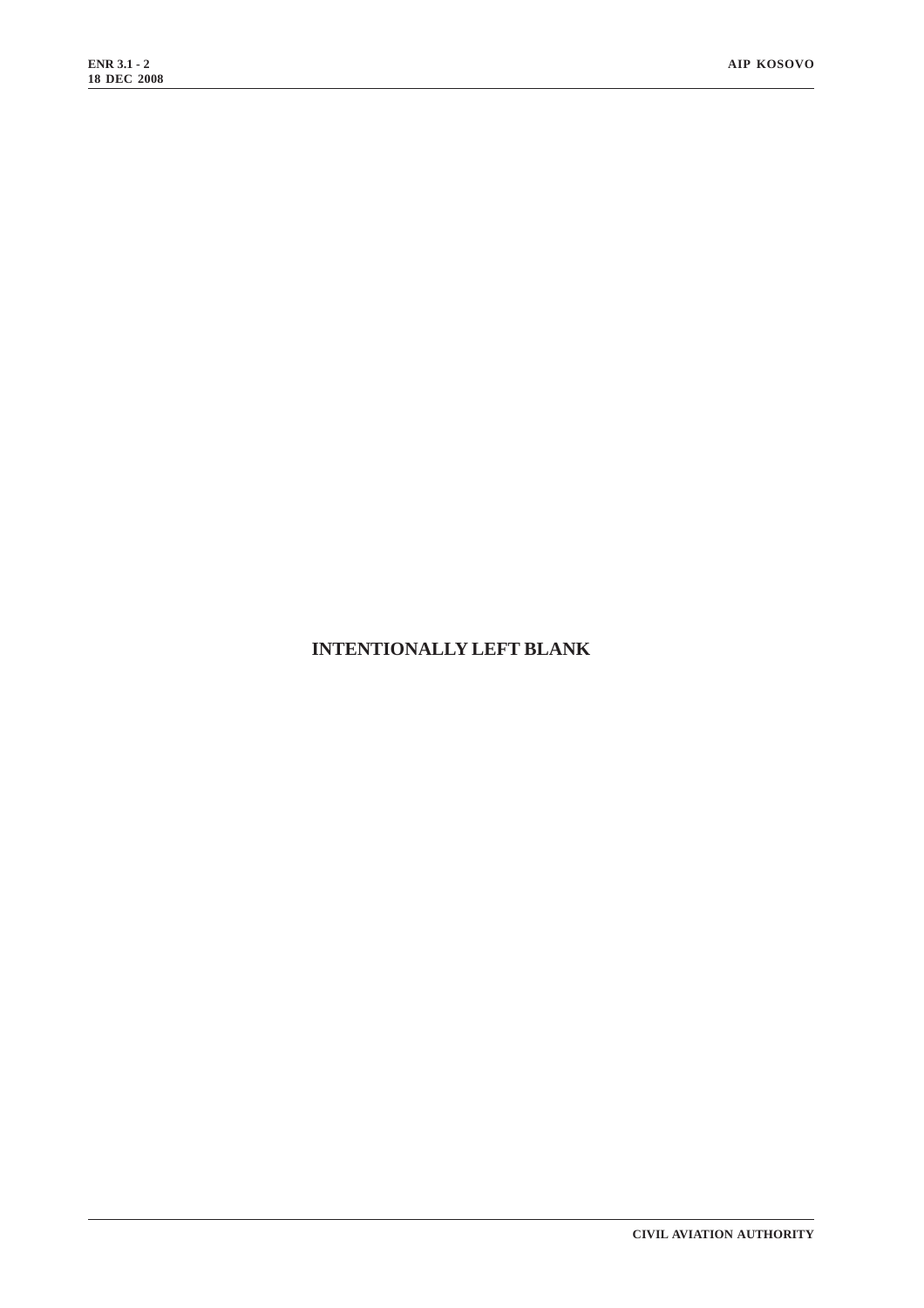### ENR 3.2 UPPER ATS ROUTES

Air Navigation Services above 205 FL up to 660 FL are temporarily beign provided by HungaroControl in accordance with the "Implementing Agreement between the Government of Hungary and International Security Force in Kosovo (KFOR)"

For further details refer to Hungarian AIP at http://www.ais.hungarocontrol.hu/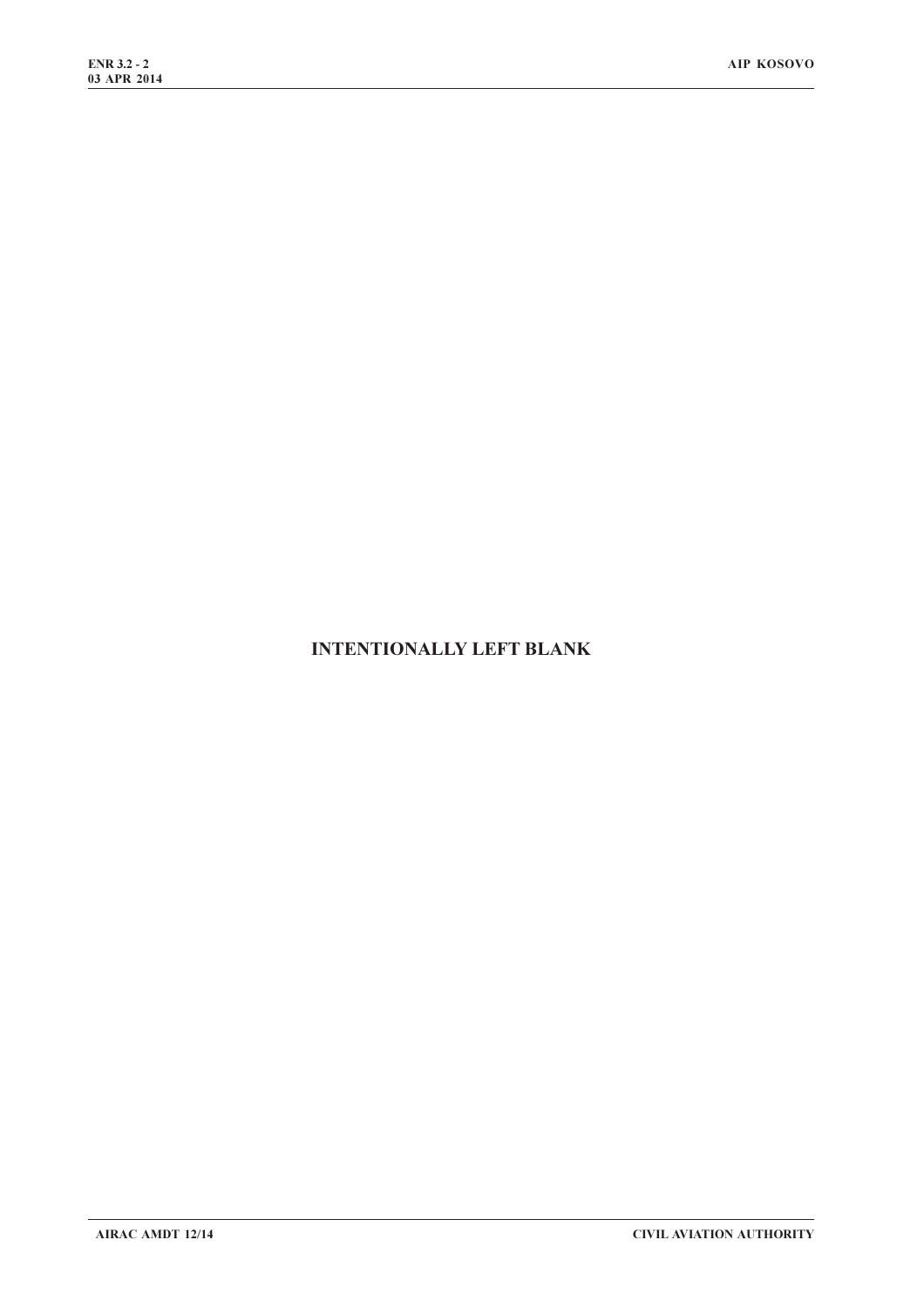# **ENR 3.3 AREA NAVIGATION (RNAV) ROUTES**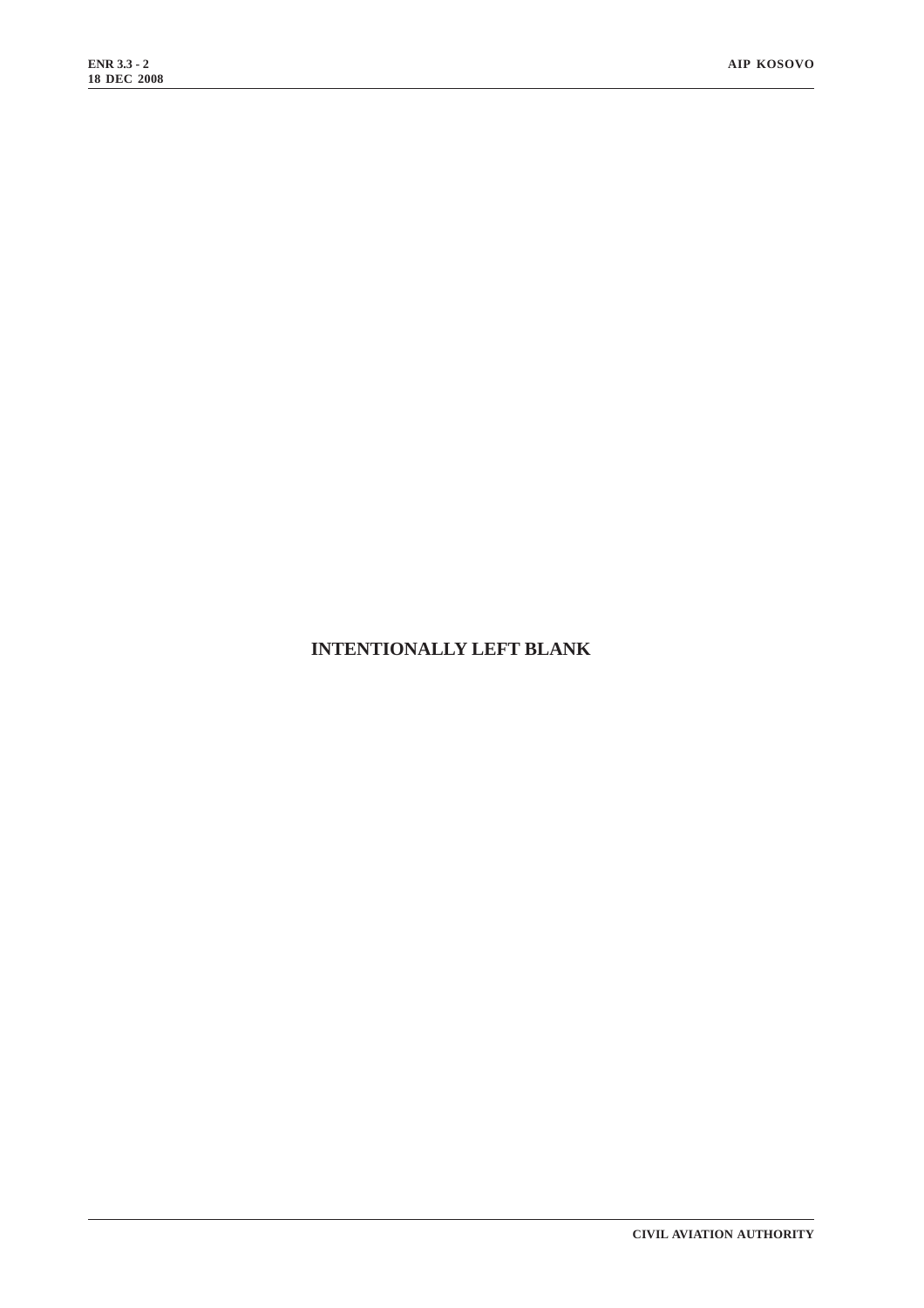## **ENR 3.4 HELICOPTER ROUTES**

## **To be developed**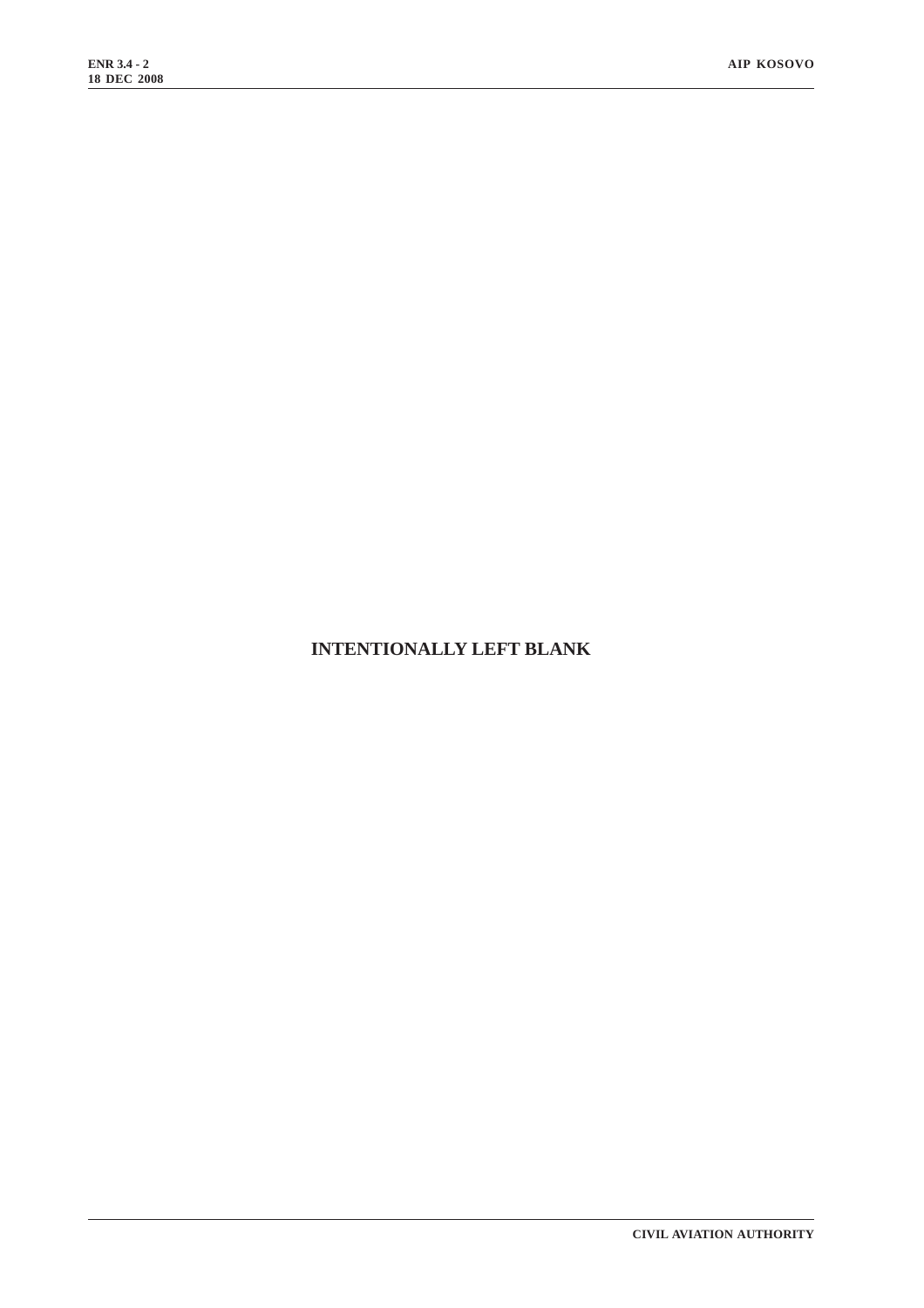### **ENR 3.5 OTHER ROUTES**

#### 3.5.1 **BLACE**

BLACE Corridor. Established corridor with 5NM either side of centerline linking BLC VOR/DME with PRT VOR/DME in class D and F airspace at FL 130.

#### 3.5.2 **KUKES**

KUKES FIX (Reserved for Military NATO/KFOR flights). Established fix as a coordination point for NATO/ KFOR traffic coming from Albanian airspace linking KUKES-FIX (421003N0203233E) with PRT VOR/DME STARs. Note: KUKES-FIX serves also as a VFR coordination point (ORANGE 04)

#### 3.5.3 **JAKOV**

JAKOV FIX (Reserved for Military NATO/KFOR flights). Established fix as a coordination point for NATO/ KFOR traffic departing from Kosovo via Albania airspace, linking PRT VOR/DME SIDs with JAKOV-FIX (422208N0201441E)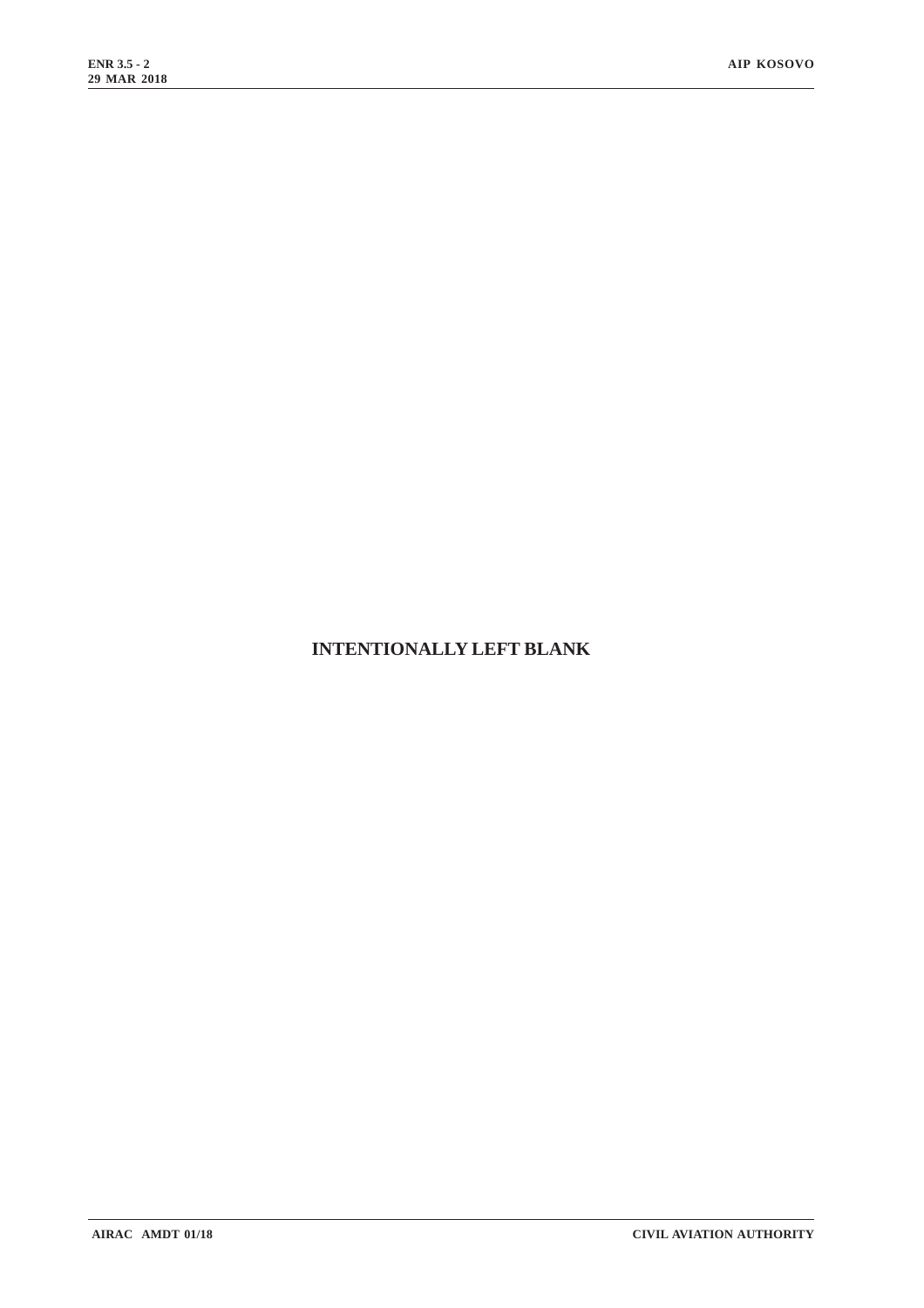## **ENR 3.6 EN-ROUTE HOLDING**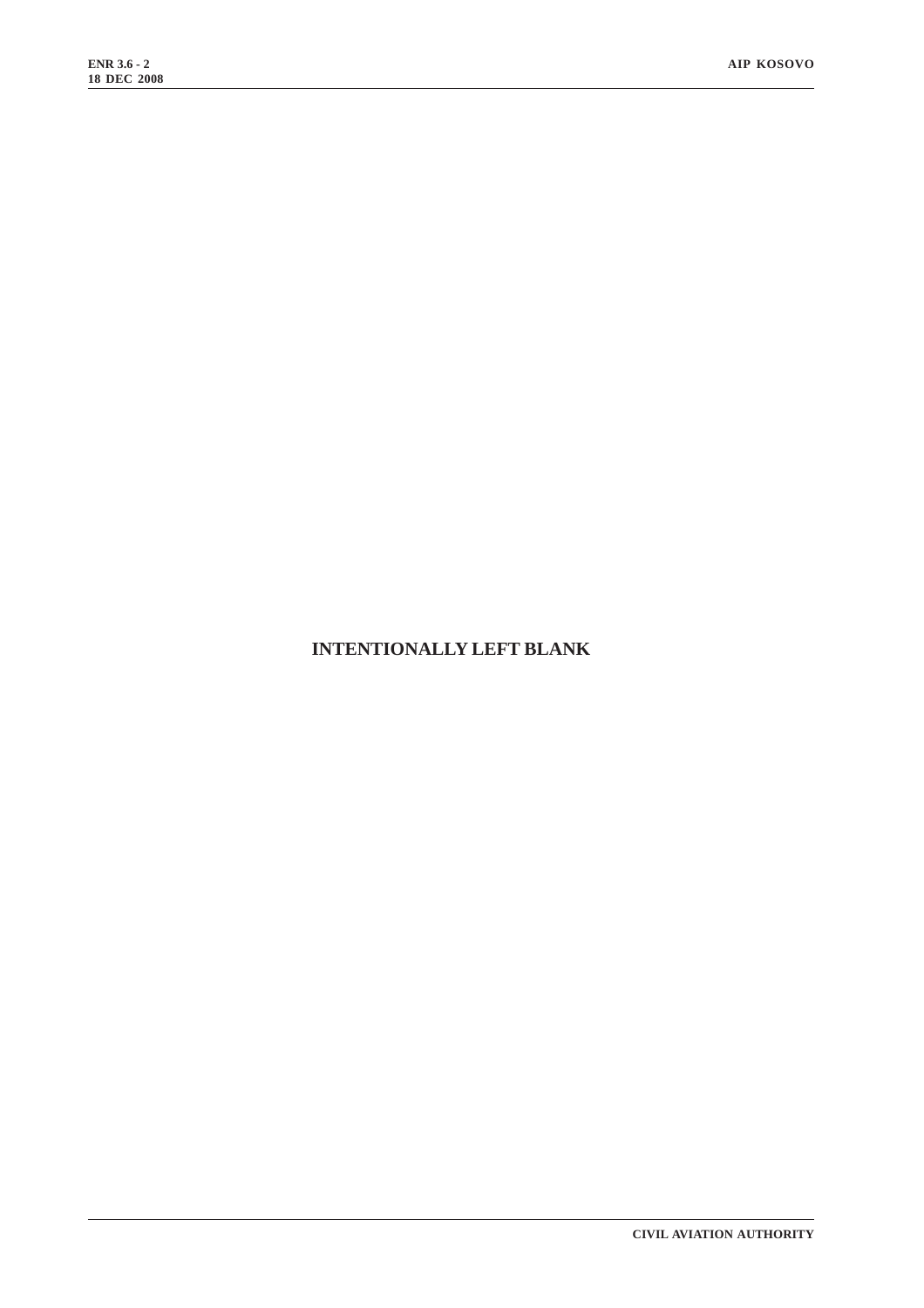## **ENR 4. RADIO NAVIGATION AIDS/SYSTEM ENR 4.1 RADIO NAVIGATION AIDS - ENROUTE**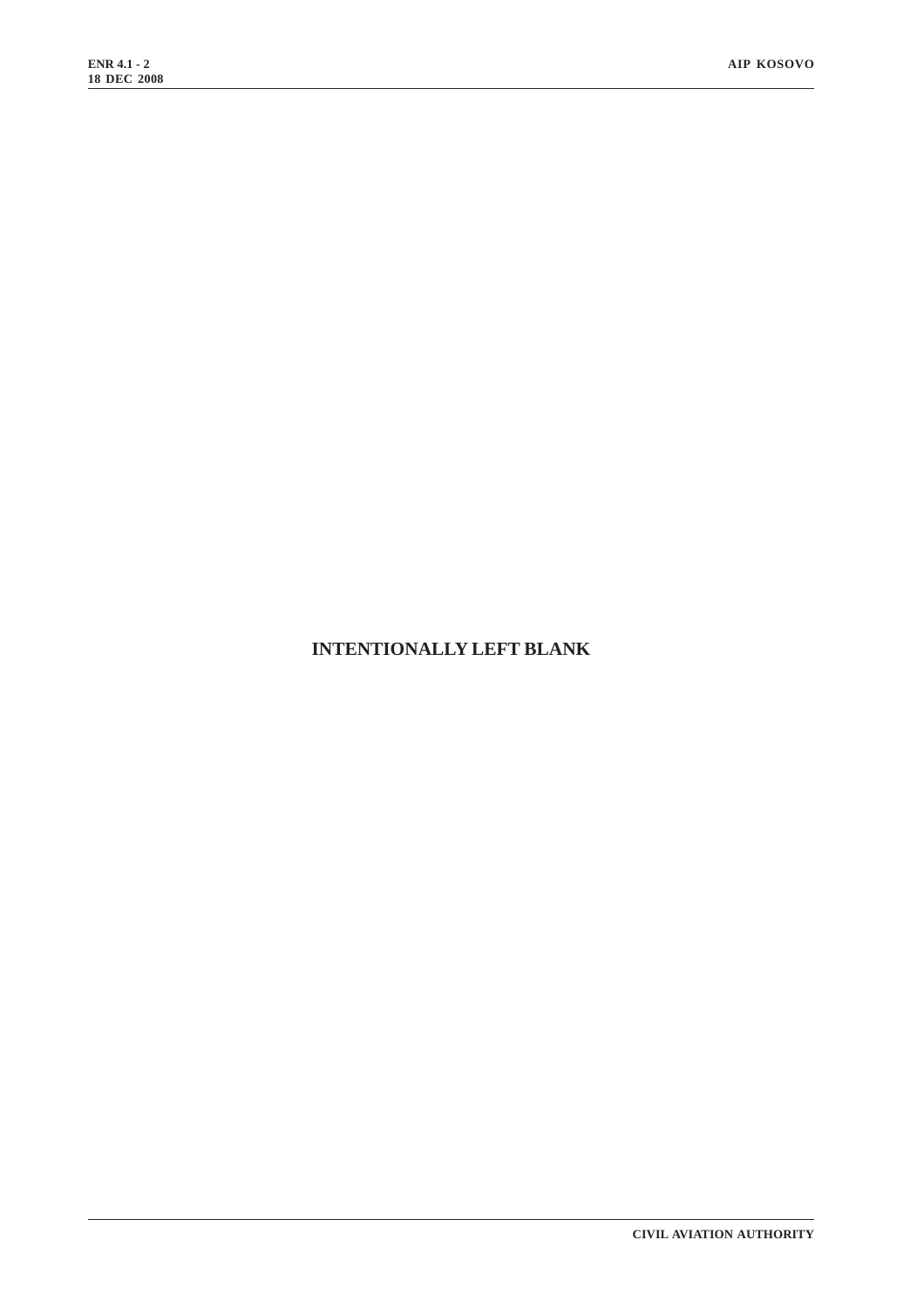## **ENR 4.2 SPECIAL NAVIGATION SYSTEM**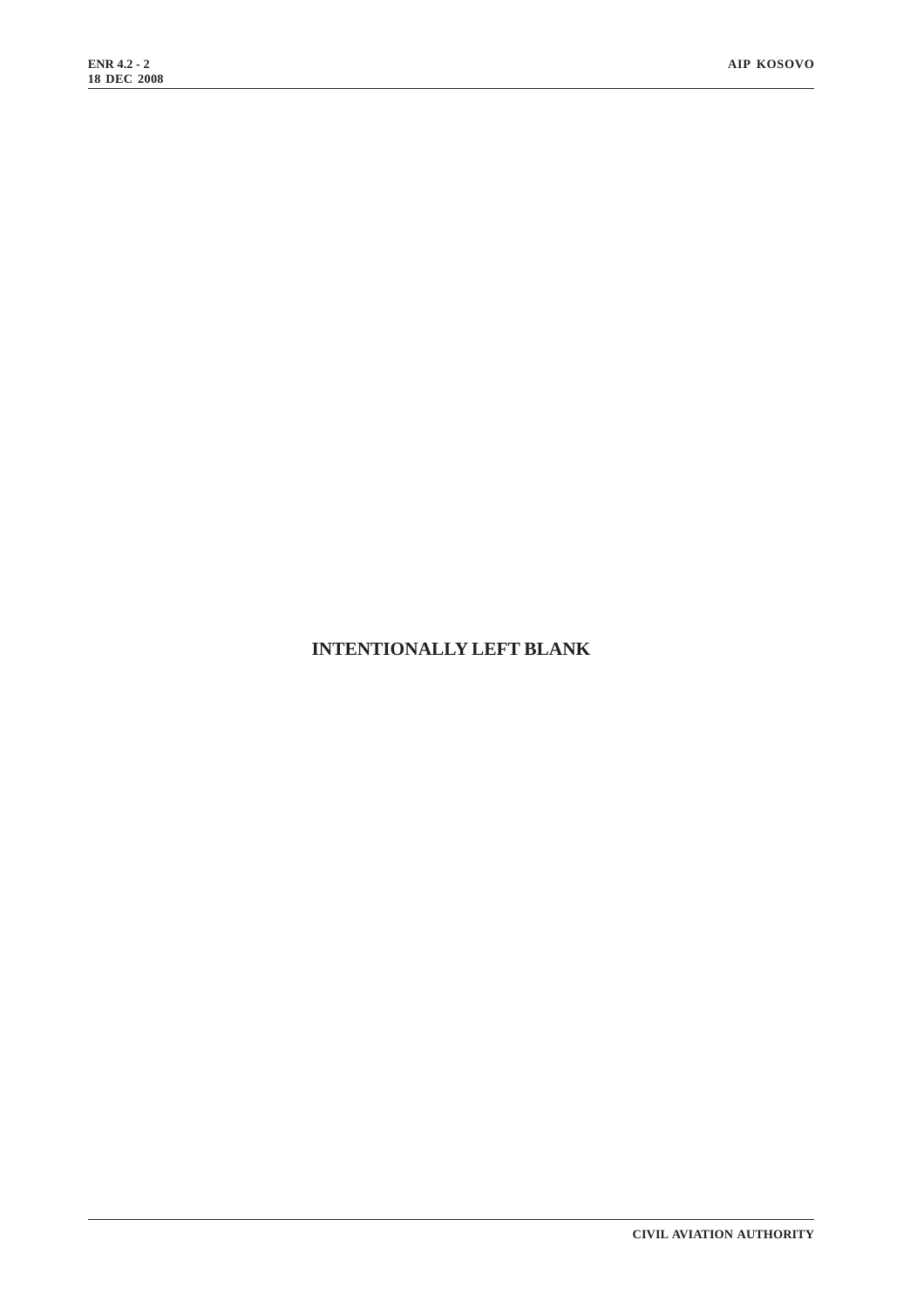# **ENR 4.3 GLOBAL NAVIGATION SATELLITE SYSTEM (GNSS)**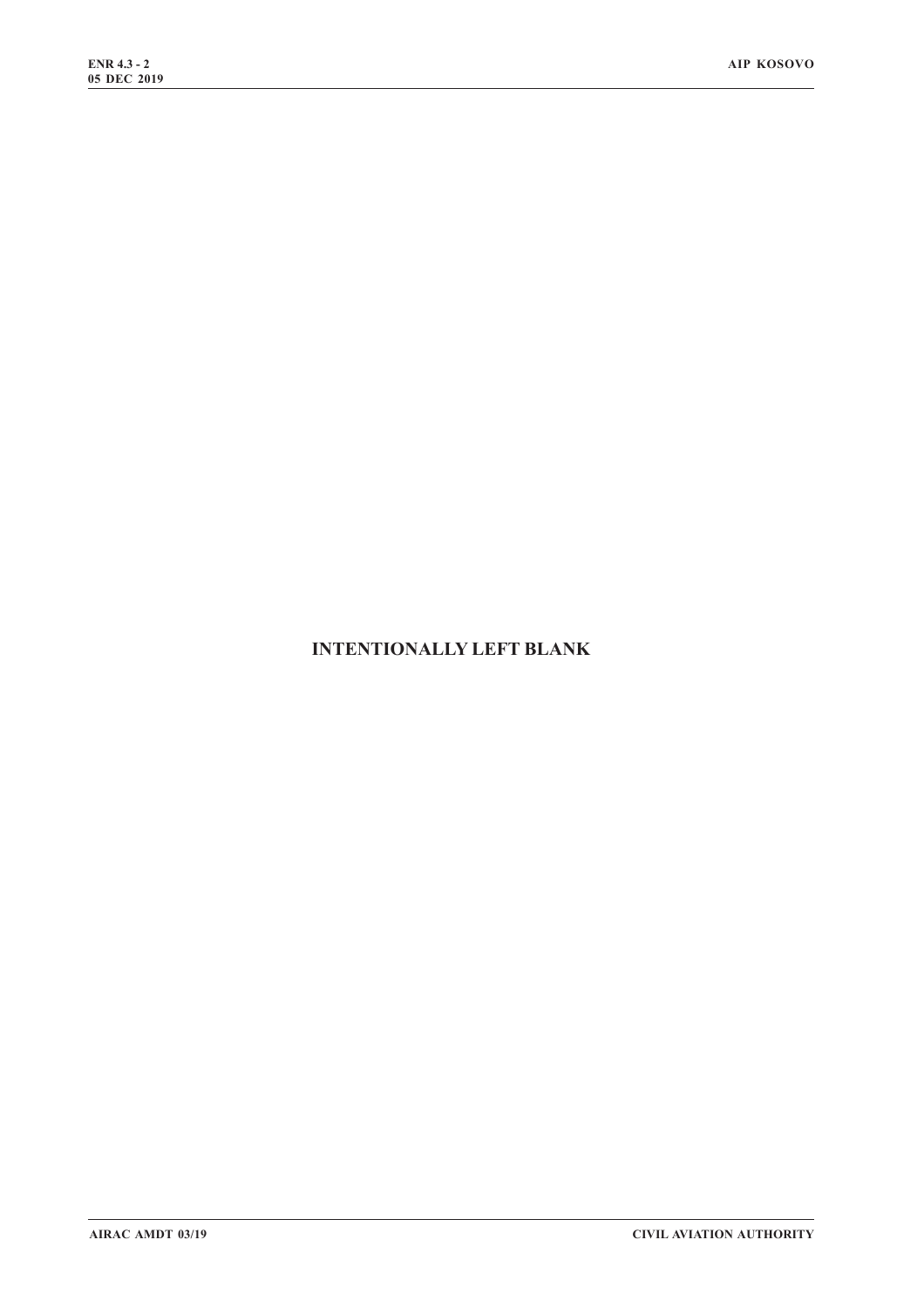## **ENR 4.4 NAME-CODE DESIGNATORS FOR SIGNIFICANT POINTS**

| Name-code<br>designator | Coordinates    |               |
|-------------------------|----------------|---------------|
| $\mathbf{1}$            | $\overline{2}$ |               |
| <b>LONTA</b>            | 42°09'34.0"N   | 021°23'50.0"E |
| <b>SARAX</b>            | 42°05'47.9"N   | 020°53'41.9"E |
| <b>XAXAN</b>            | 42°08'12.9"N   | 021°19'36.7"E |
| <b>KOGAT</b>            | 42°06'45.0"N   | 021°23'50.0"E |
| <b>MEDUX</b>            | 42°44'53.8"N   | 020°01'18.1"E |
| <b>DOLEV</b>            | 42°50'00.7"N   | 020°18'42.9"E |
|                         |                |               |
|                         |                |               |
|                         |                |               |
|                         |                |               |
|                         |                |               |
|                         |                |               |
|                         |                |               |
|                         |                |               |
|                         |                |               |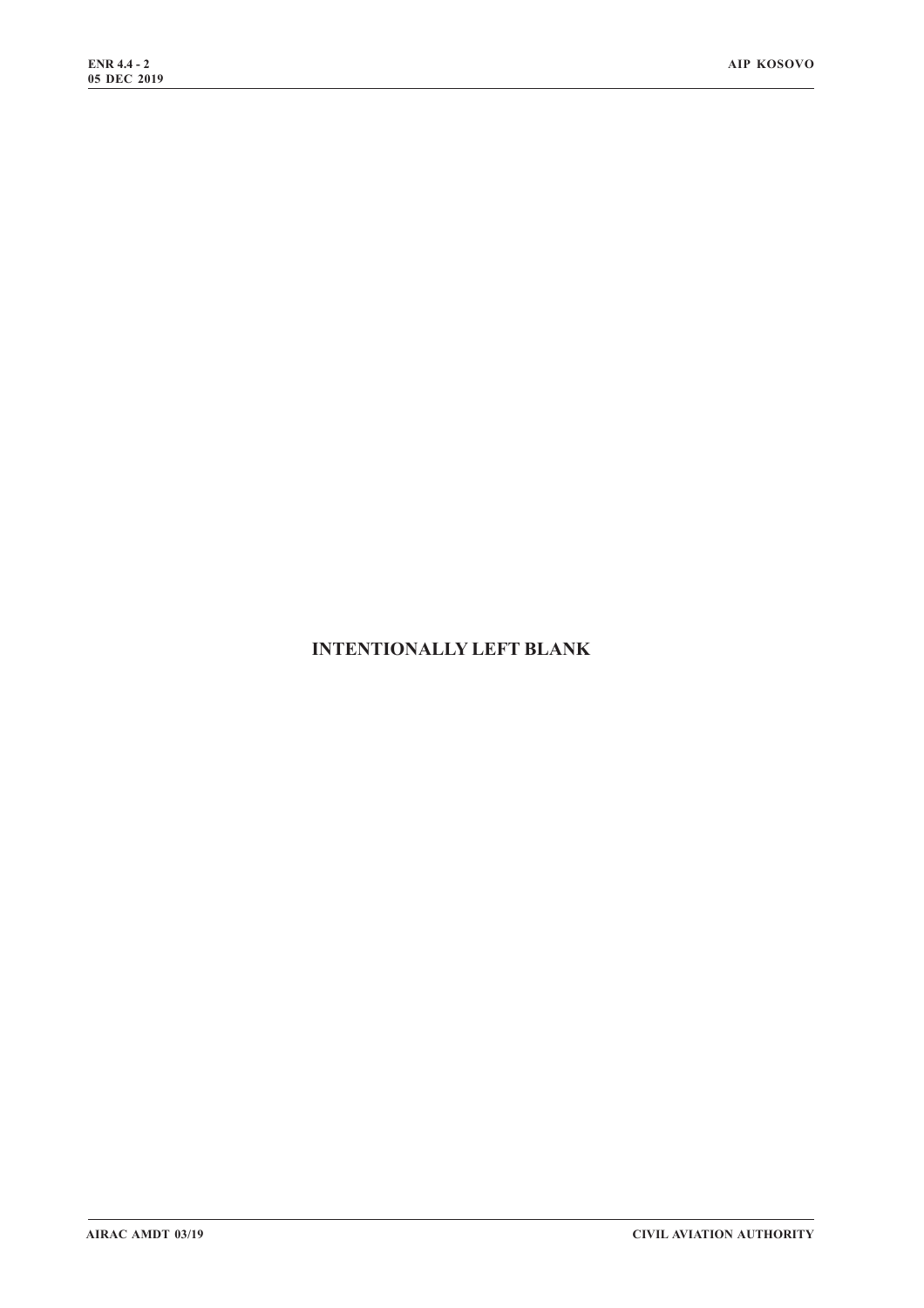## **ENR 4.5 AERONAUTICAL GROUND LIGHTS - EN-ROUTE**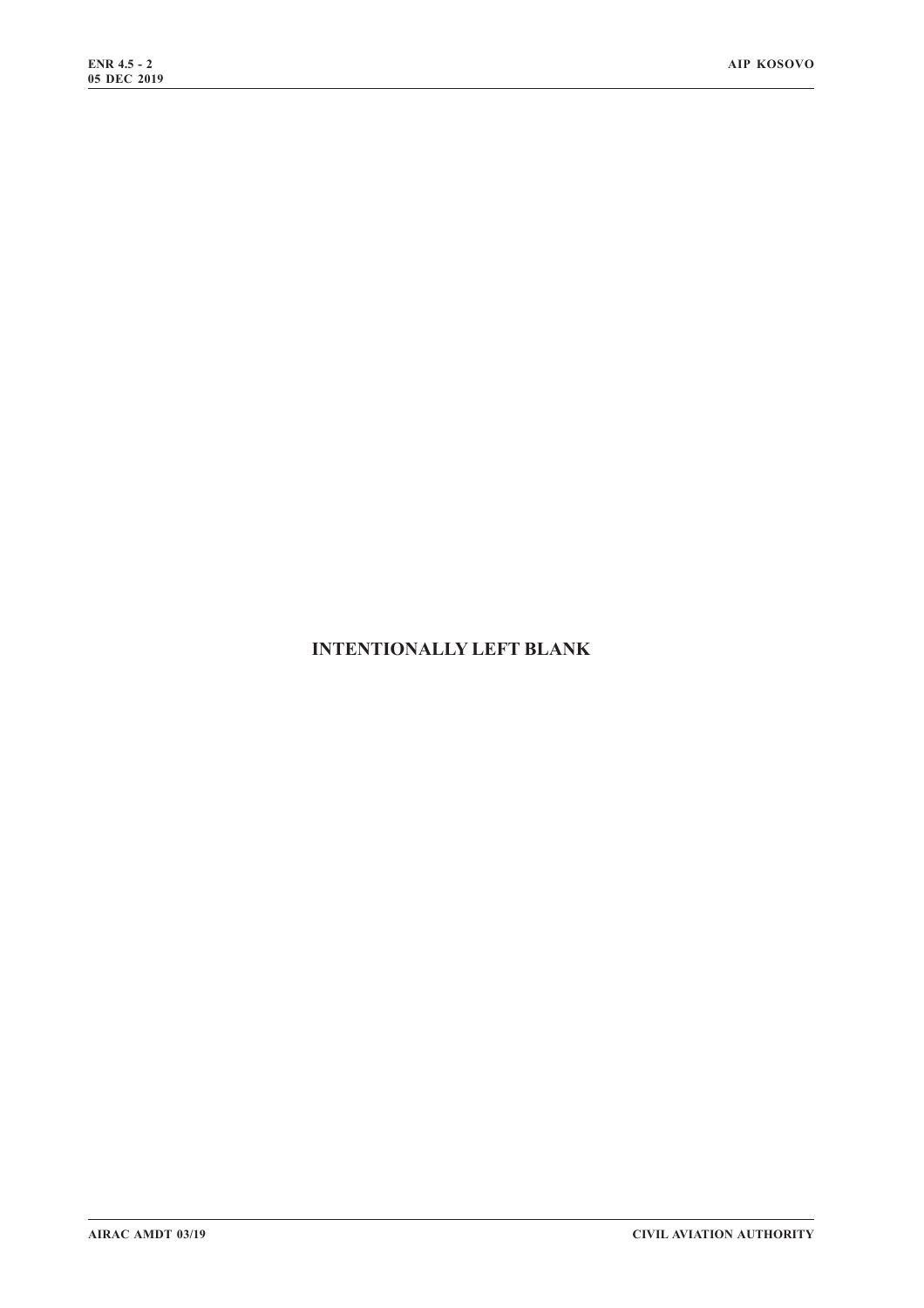### ENR 5. NAVIGATION WARNINGS 5.1 PROHIBITED, RESTRICTED AND DANGER AREAS

| Identification, name and lateral limits                                                         | <b>Upper</b><br>Lower      | <b>Remarks</b><br>(time of activity, type of restriction,<br>nature of hazard, risk of interception)                     |
|-------------------------------------------------------------------------------------------------|----------------------------|--------------------------------------------------------------------------------------------------------------------------|
| <b>RESTRICTED AREAS</b>                                                                         |                            |                                                                                                                          |
| BLACK 012, Camp Bonsteel,<br>5 Nm radius at 42° 21' 56.56"N - 21° 14' 53.79"E                   | 4500 ft AMSL<br><b>GND</b> |                                                                                                                          |
| PINK 002, Camp Film City,<br>2 Nm radius at 42° 39' 52.32"N - 21° 08' 29.42"E                   | 3500 ft AMSL<br><b>GND</b> |                                                                                                                          |
| PINK 012, Camp Slim Lines,<br>2 NM radius at 42° 39' 22.10"N - 21° 08' 00.14"E                  | 3500 ft AMSL<br><b>GND</b> | Restricted airspace for KFOR / NATO use only.<br>Outside Prishtina CTR, no IFR and VFR flights                           |
| PINK 500, EULEX Medical Compound,<br>2 Nm radius at 42° 38' 45.00"N - 21° 07' 35.00"E           | 3300 ft AMSL<br>GND        | allowed to enter Restricted Areas, unless<br>authorized by KFOR / NATO.<br>Within Prishtina CTR, no civilian VFR flights |
| PINK 300, Pristina Airfield Civilian Apron,<br>2 Nm radius at 42° 34' 57.41"N - 21° 01' 54.15"E | 4200 ft AMSL<br><b>GND</b> | allowed to enter Restricted Areas, unless<br>authorized by KFOR / NATO.                                                  |
| PINK 301, Pristina Airfield Military Apron,<br>2 Nm radius at 42° 33′ 51.72″N - 21° 02′ 01.84″E | 4200 ft AMSL<br><b>GND</b> | For graphical presentation, refer to AIP<br>KOSOVO, AD.2.24.13.1-1                                                       |
| VIOLET 041, Mitrovica EULEX Logistic Base,<br>2 Nm radius at 42° 53' 38.98"N - 20° 52' 38.99"E  | 4300 ft AMSL<br>GND        | Kosovo Restricted Areas.                                                                                                 |
| VIOLET 072, Camp Novo Selo,<br>2 Nm radius at 42° 46' 55.62"N - 21° 01' 50.67"E                 | 3300 ft AMSL<br><b>GND</b> |                                                                                                                          |
| YELLOW 001, Camp Villaggio Italia,<br>2 Nm radius at 42° 37' 50.75"N - 20° 17' 11.86"E          | 7900 ft AMSL<br>GND        |                                                                                                                          |
| YELLOW 040, Decan Camp Sparta,<br>2 Nm radius at 42° 32' 35.47"N - 20° 16' 24.81"E              | 7100 ft AMSL<br><b>GND</b> |                                                                                                                          |
| BROWN 070, Camp Prizren,<br>2 Nm radius at 42° 13' 17.99"N - 20° 44' 58.89"E                    | 5100 ft AMSL<br>GND        |                                                                                                                          |
| VIOLET 020, Camp Nothing Hill,<br>2 Nm radius at 43° 04′ 45.70"N - 20° 48′ 41.82"E              | 4500 ft AMSL<br>GND        |                                                                                                                          |

#### PROHIBITED AREAS

Nil

#### DANGER AREAS

Nil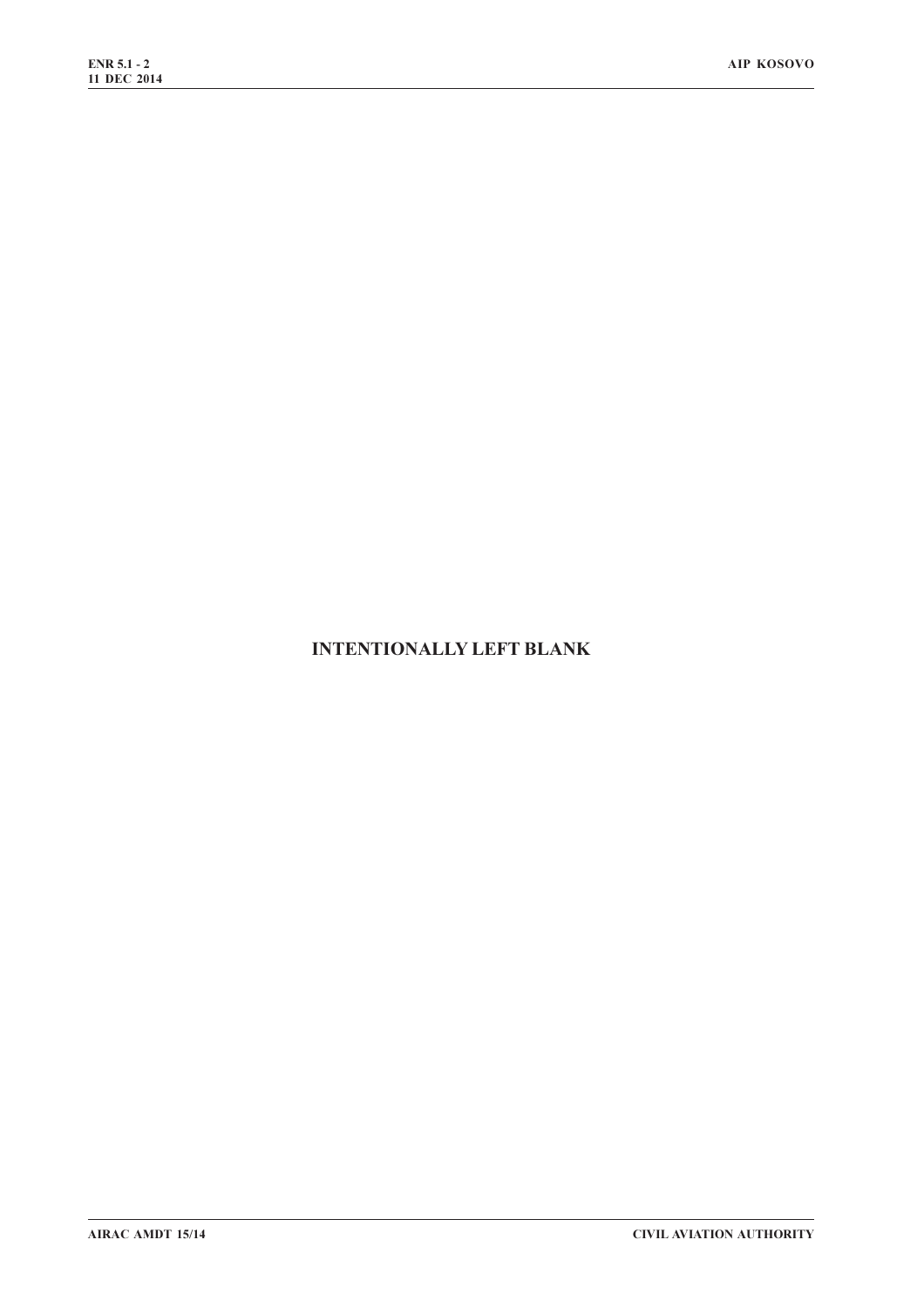### ENR 5.2 MILITARY EXERCISE AND TRAINING AREAS

| Identification, name and lateral limits                                                                                                                                                                                 | <b>Upper</b><br>Lower      | <b>Remarks</b><br>(time of activity, type of restriction,<br>nature of hazard, risk of interception)                                                                                                                                                                                      |
|-------------------------------------------------------------------------------------------------------------------------------------------------------------------------------------------------------------------------|----------------------------|-------------------------------------------------------------------------------------------------------------------------------------------------------------------------------------------------------------------------------------------------------------------------------------------|
| Maintenance and Test Flight Area<br>$42^{\circ}26'02''N - 21^{\circ}11'35''E$<br>$42^{\circ}36'06''N - 21^{\circ}12'45''E$<br>42° 34′ 34″N - 21° 05′ 52″E<br>42° 27' 01"N - 21° 14' 49"E<br>42° 27' 29"N - 21° 09' 42"E | 5000 ft AMSL<br><b>GND</b> | Activated on tactical basis. Information on<br>effective activation will be provided by<br>Pristina ATC.                                                                                                                                                                                  |
| Eagle Terrain Flight Training Area<br>42° 32′ 31.67"N - 21° 14′ 36.86"E<br>42° 25' 30.20"N - 21° 14' 35.23"E<br>42° 25′ 29.43″N - 21° 19′ 41.56″E<br>42° 32′ 30.90″N - 21° 19′ 43.76″E                                  | 4500 ft AMSL<br><b>GND</b> | Training Area for KFOR / NATO use only.<br>Outside Prishtina CTR, no IFR and VFR flights<br>allowed to enter Training Area, unless authorized<br>by KFOR / NATO.<br>Within Prishtina CTR, no civilian VFR flights<br>allowed to enter Training Area, unless authorized<br>by KFOR / NATO. |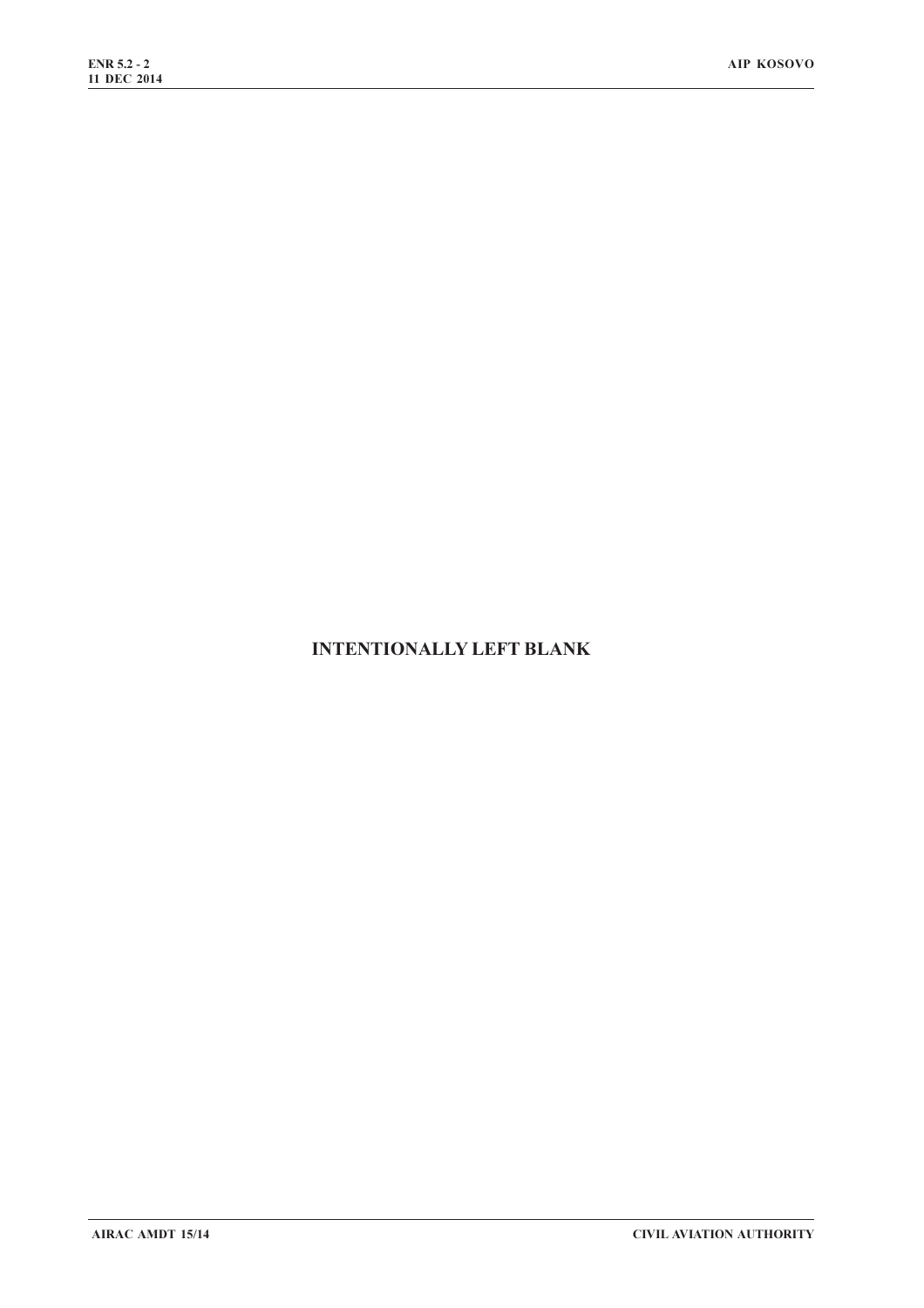#### **ENR 5.3 OTHER ACTIVITIES OF A DANGEROUS NATURE**

**NIL**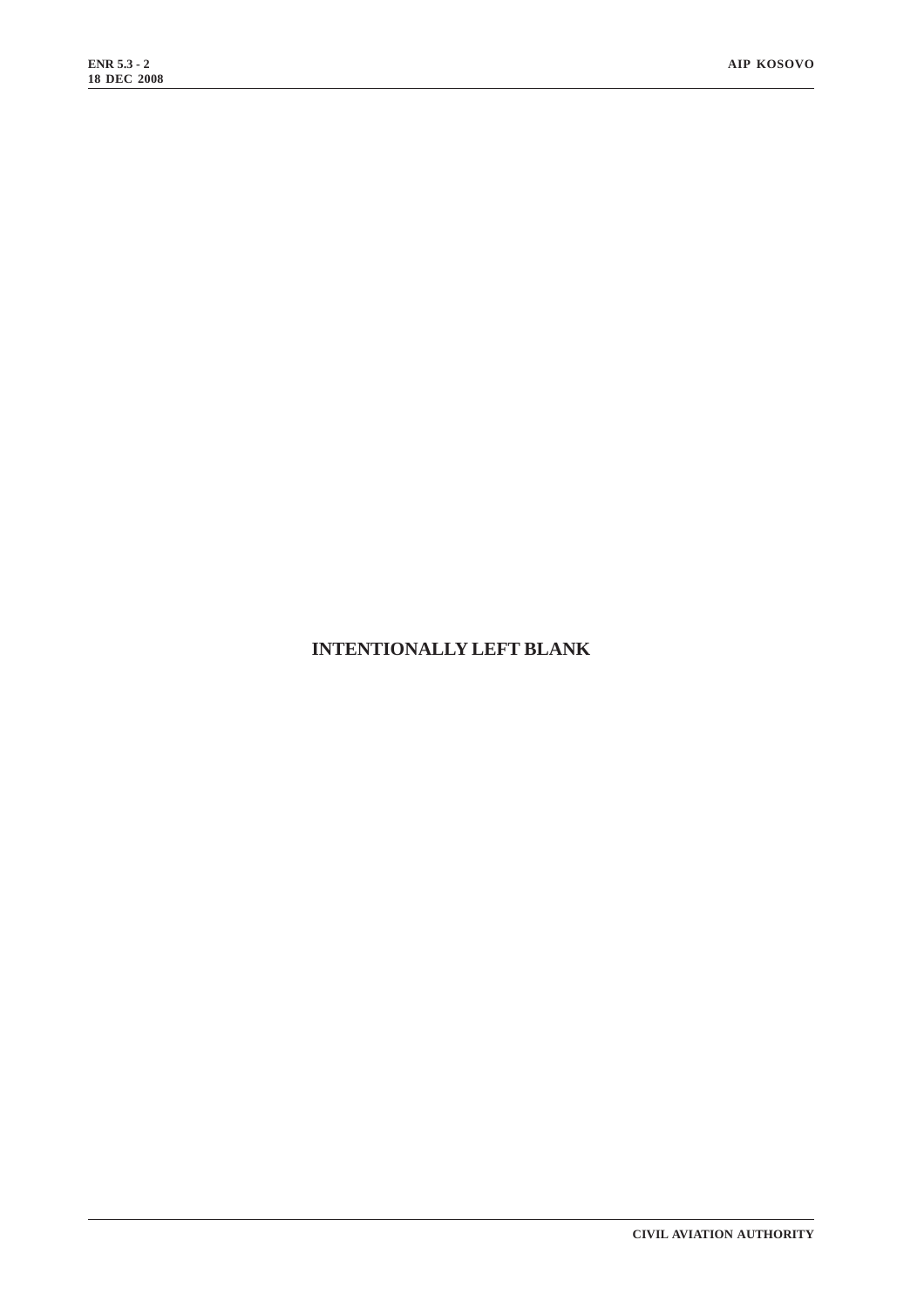# **ENR 5.4 AIR NAVIGATION OBSTACLES — EN-ROUTE (Elevation/height 100 m AGL or more)**

**To be developed.**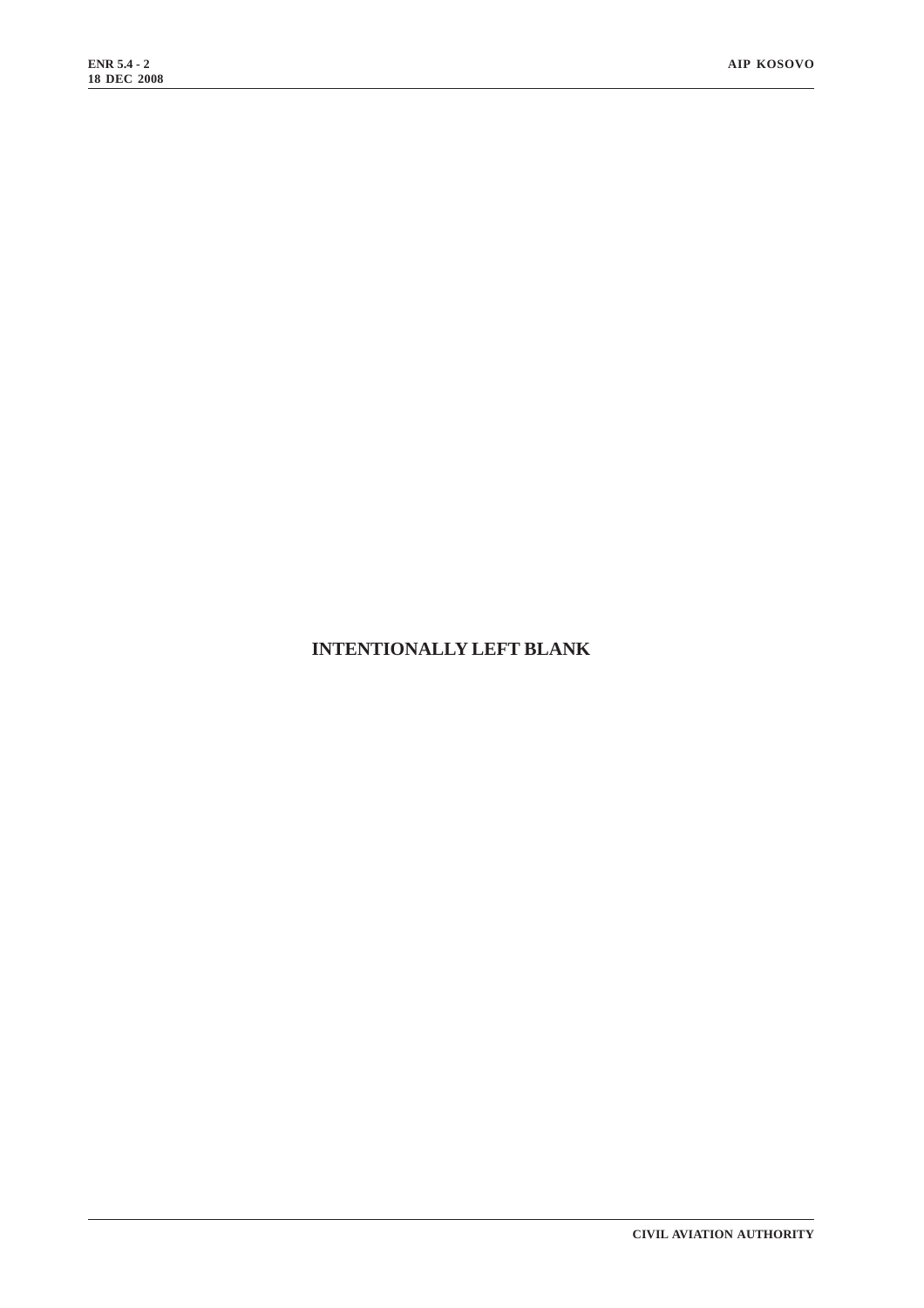#### ENR 5.5 ARIAL SPORTING AND RECREATIONAL ACTIVITIES

The following special use airspace may be activated for paraglider and glider activities only:

Mirena Gliders Area: Paragliders and gliders will remain west of mountain Golesh ridgeline within the radius of 2 NM at N 42°33'33" E 020°57'55". Altitude: up to 6500 ft AMSL.

The area will be activated on tactical basis, from 30 minutes after sunrise to 30 minutes before sunset.

(Note:The Paragliders/Gliders must reserve this area at least 72 hrs in advance prior to flying through Pristina ATS and J3 Air Desk respectively. The Paragliders/Gliders must provide a cellular phone number of their POC to Pristina ATS and J3 Air Desk KFOR HQ and be available during the flying activity. Pristina ATS shall advise aircrews when the area is active. J3 Air Desk retains the authority to cancel flight execution in this area.)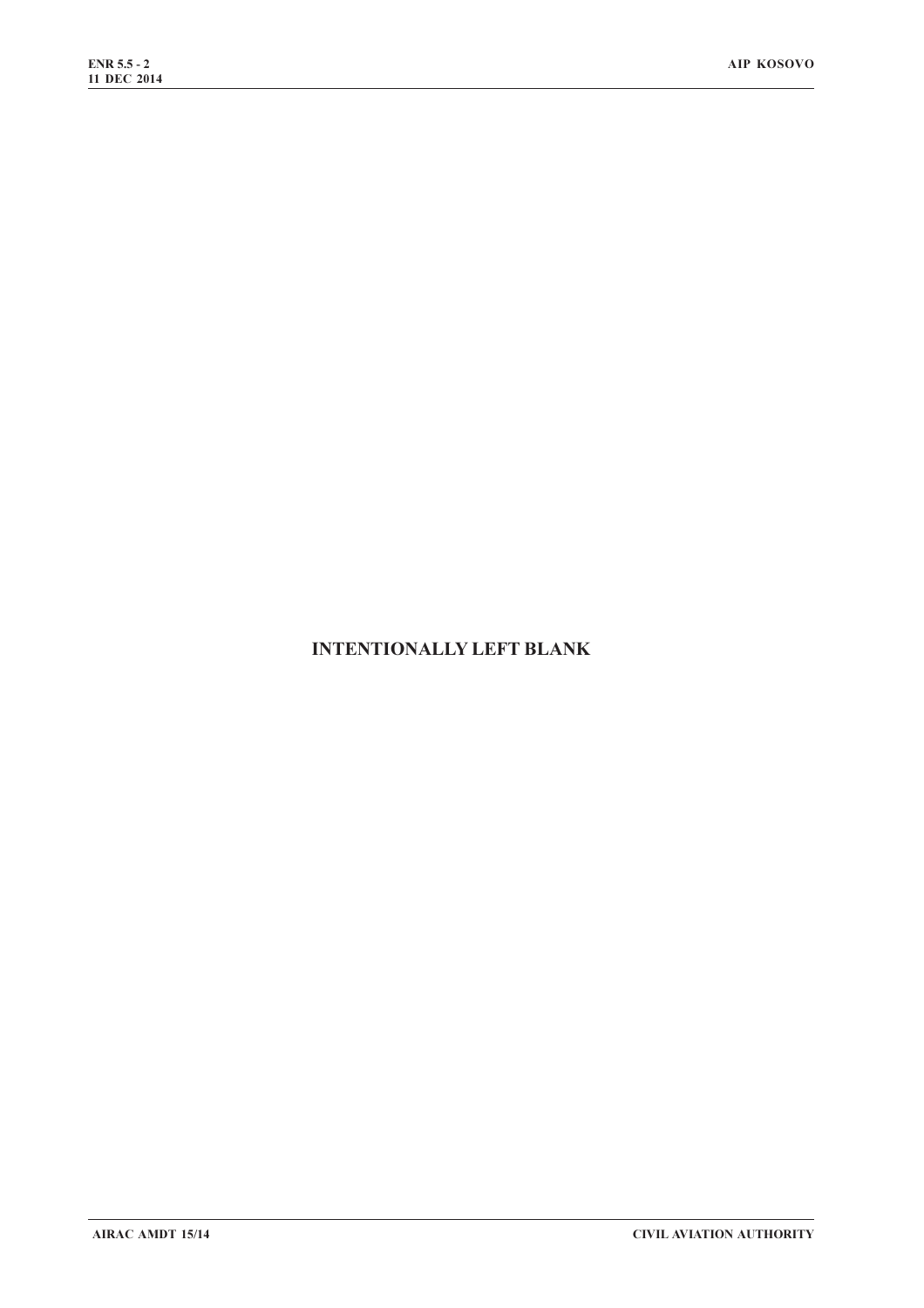#### **ENR** *5.6* **BIRD MIGRATION AND AREAS WITH SENSITIVE FAUNA**

**To be developed.**